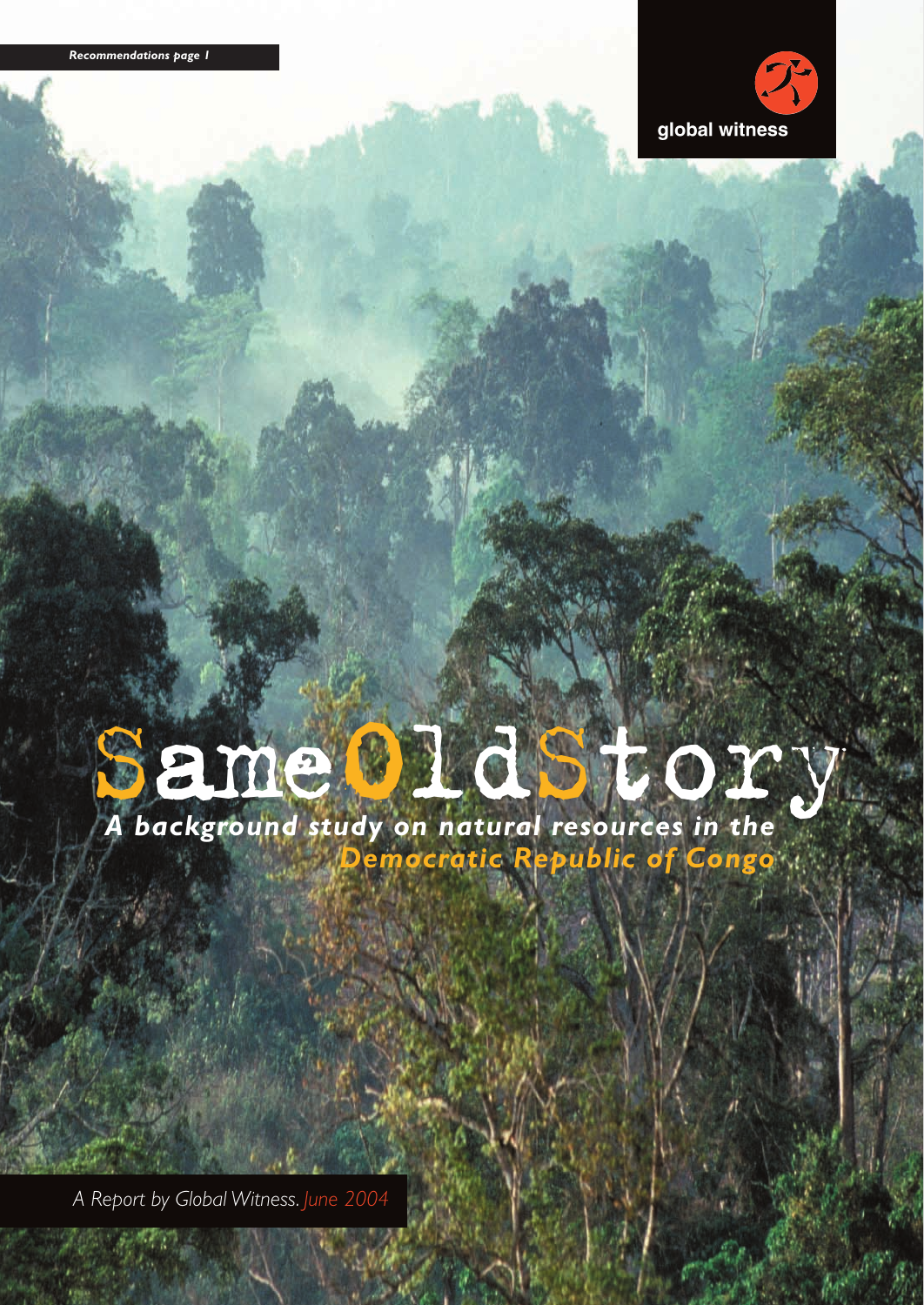# **Recommendations**

THIS REPORT marks the beginning of an extensive project that will examine natural<br>resource governance in the Democratic<br>Republic of Congo.<br>Make the international donor extensive project that will examine natural resource governance in the Democratic Republic of Congo.

*Global Witness recommends that the international donor community and the United Nations should:*

● Mainstream natural resource governance issues as an area of critical concern during the transitional period and for the long-term peace and development of the Democratic Republic of Congo.

*The International donor community should:*

- Realign and refocus aid programmes to make issues of natural resource governance high priority during the transitional government period and beyond. The issue of natural resources cannot and must not be ignored in the rush to rebuild and develop the DRC.
- Develop and implement institutional and regulatory capacity within the DRC government's civil service to ensure new laws and codes are adhered to, and revenues are managed transparently and responsibly.
- Individual donor countries and bodies should coordinate activities and policies to strengthen activities aimed at improving natural resource governance. Support for anticorruption initiatives should be continued and expanded.
- Provide financial and logisitcal support to local civil society movements in activities aimed at improving resource governance and transparency, and work with local groups to provide public education on resource issues at a grassroots level.
- Develop and deepen regional approaches to aid and development policies to ensure uniformity of approach across the Great Lakes region. Plans for the DRC's economic, political and social development should not be made in a vacuum: the politics and economics of neighbouring countries are closely interrelated with the DRC.
- Developmental, political and economic analysis by countries looking to assist the DRC should incorporate regional characteristics of trade. For instance, regional and sub-regional organisations such as the African Union or COMESA have the potential to provide creative crossborder strategies for controlling trade, and smuggling.

### *International Financial Institutions should:*

- Take on-the-ground realities into account when building and implementing policies to generate revenues through resource extraction. They must urgently reexamine reliance on a purely fiscal approach to "kick-starting" the DRC economy.
- Develop innovative immediate and long-term solutions to ensure the historical trajectory of misuse of resources in the DRC is ended. Given that the DRC's natural wealth has been identified as a key to rapid economic growth and post-war reconstruction, close attention needs to be paid challenges of reconciling the need for investment, reform and law enforcement with on-the-ground realities.

● Actively support and participate in the public dissemination of information about the new mining and forestry codes, and guarantee that meaningful consultations take place with local communities across the DRC on issues pertaining to resource and revenue management.

### *The DRC Government of National Unity should:*

- Firmly commit to making anti-corruption, transparency and accountability priority areas, and, in the lead-up to national elections, all members of the new government should publicly declare their assets and business interests.
- Cooperate with the international community and international institutions to build institutional and regulatory capacity.
- Work to fully implement the Kimberley Process.

### *The United Nation Security Council should:*

- In the review scheduled for 30 July 2004, the Security Council should amend the mandate of the United Nations Organization Mission in the Democratic Republic of the Congo (MONUC) to include authority to monitor and report on natural resource exploitation in the DRC. This is especially important in Eastern DRC, where the trafficking of arms is closely linked to natural resource exploitation.
- Amend MONUC's mandate further to intensify regional cooperation between African Union and UN Missions in the Great Lakes, including those already in place in Burundi, the Central African Republic, Sudan, Angola and Rwanda. All missions should mainstream and work closely to monitor links between natural resources and insecurity in the Great Lakes region.
- Continue to work to bring together the DRC's neighbours in dialogue to find cross-border solutions to resource governance. The Great Lakes conference is one of several African mechanisms and organisations that could provide opportunities for developing innovative solutions to highly complex problems.
- Strengthen enforcement of existing Security Council resolutions on DRC and international law. Stringent enforcement of targeted aviation, commodity and arms embargoes, certification regimes, conventions against money-laundering and bribery would significantly lessen opportunities for the illicit exploitation of natural resources in the DRC and beyond.
- Adopt a definition on conflict resources and a permanent body attached to the UN Security Council with standing capacity to investigate and sanction malfeasance. Global Witness recommends the following definition: "Natural resources that have been traded in a way that drives violent armed conflict or which threaten national or regional security."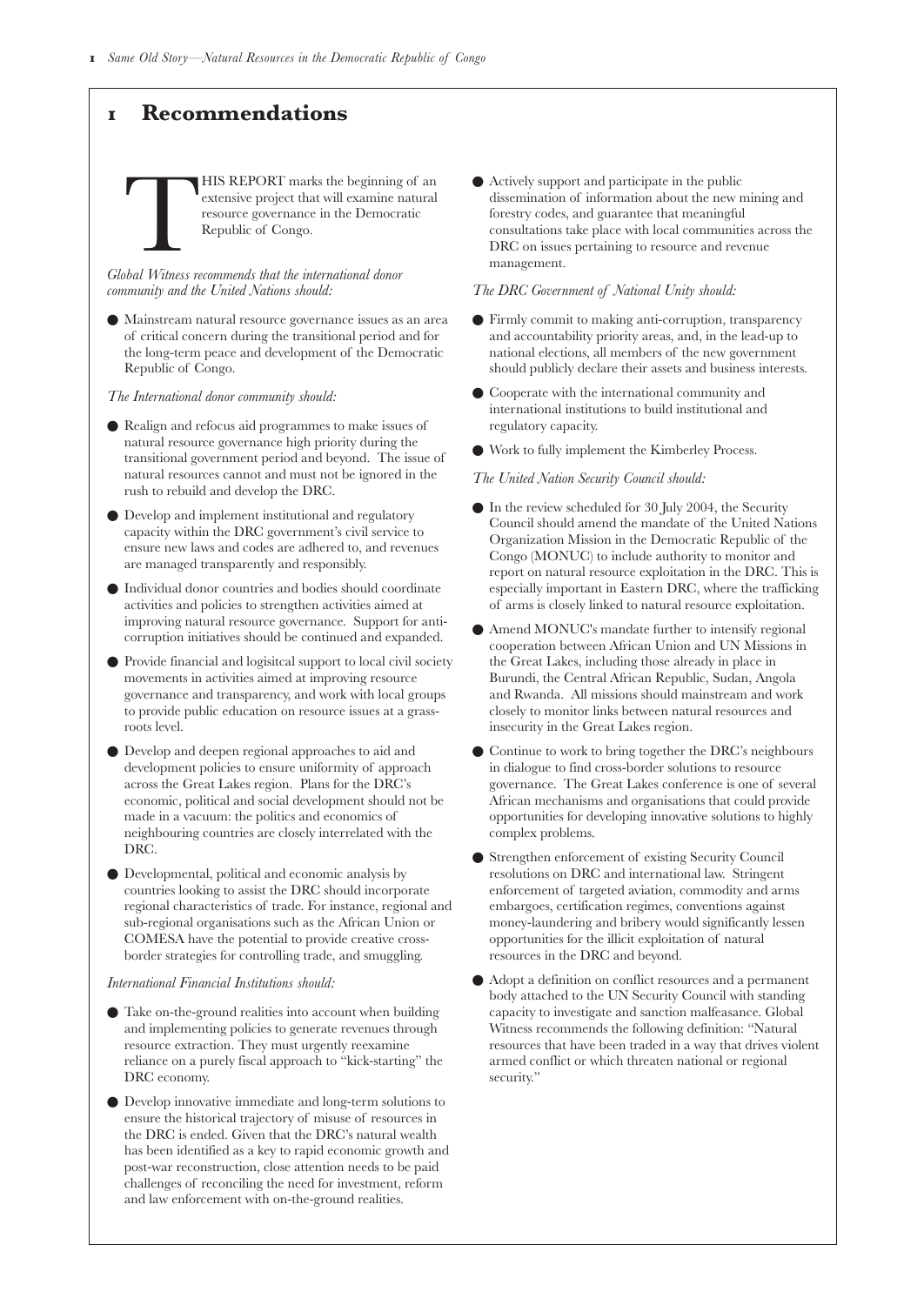# SameOldStory

# *Democratic Republic of Congo*

# **Contents**

- **Recommendations** *Abbreviations*
- *Executive Summary*
- *Introduction Research methodology*
- *Historical context of natural resource extraction in the DRC*
	- **. Leopold II ( ) & Belgian colonial rule ( – )**
	- **. Methods of resource exploitation**
	- **. Creation of an informal economy and societal changes**
	- **. Development of transport infrastructure**
	- **. Independence**
- **5** *Mobutu* ( $1965 1997$ ) **8** 
	- **. Natural resource exploitation**
	- **. The growth of the informal economy**
	- **. Clandestine trade routes**
	- **. Decline of central control**
	- **. Mobutu's fall**
- *Laurent-Désiré Kabila ( – )*
	- **. Natural resource exploitation**
	- **6.2** The second war: **1998** 2003? 10
	- **. Panel of Experts**
	- *Major Armed Rebel Groups*
- *Joseph Kabila, the Inter-Congolese Dialogue and the Transitional Government*
	- **. The Lusaka Agreement and the Inter-**
	- **Congolese Dialogue**
	- **. Transitional government**
	- **. International Financial Institutional (IFI) involvement**
- *The DRC's natural resources*
	- **. Overview**
	- **. Natural resources and conflict in the DRC**
	- **. The mining sector**
- *Production, control and trade in natural resources*
	- **. Columbite-tantalite (Coltan)**
		- Uses of coltan Market demand for coltan Discovery of coltan • Main areas of extraction • Extraction and processing • Trade routes • Trade statistics • Companies involved in coltan extraction • Political control • Cassiterite (tin)

### **. Copper and cobalt**

Historical development of copper/cobalt mining *•* Centres of production and processing *•* Trade routes *•* Trade statistics *•* Political control *•* Copper/cobalt mining outlook *•* Cadmium *•* Silver *•* Zinc *•* Uranium

### **. Diamonds**

Historical development of DRC's diamond industry *•* Diamond deposits *•* Artisanal diamond mining *•* Commercial diamond production and trade *•* DRC illicit and conflict diamonds *•* International trade routes *•* Trade statistics

### **. Gold**

Official trade statistics *•* Trade routes

**. Oil and gas**

Relationship between conflict and oil *•* Trade statistics *•* Gas

### **. Timber**

Concession System *•* The effect of war on the timber industry *•* Post-conflict risks *•* The Northeast *•* Equateur Province and the Northwest *•* National parks: Virunga case study *•* Government-held territory *•* Conflict timber in government-held areas – the Zimbabwe connection *•* Trade statistics

### **. "Minor" Resources**

Coal *•* Lead *•* Iron Ore *•* Manganese

- **10** *Transport* 40
	- **. Roads**
	- **. Rivers and lakes**
	- **. Air transport**
	- **. Train lines**
- *DRC International Trade Summary*
	- **. Note on statistics methodology**
	- **. DRC Exports**
- 12 *Conclusion*<sub>45</sub>
- *Citations*
- *Interviews*
- *List of organisations contacted Appendix : Airports and Aerodromes References*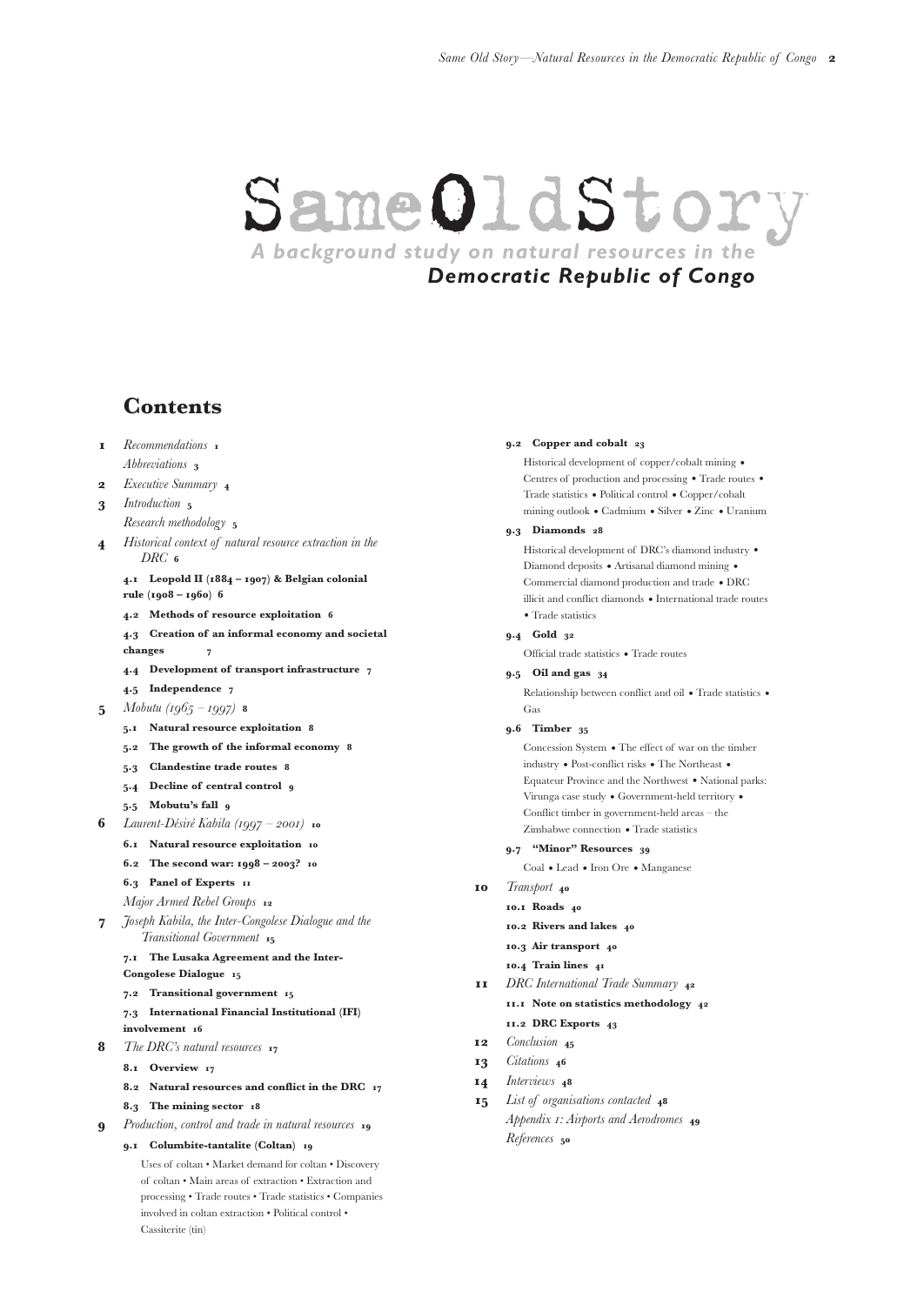# *Abbreviations*

**ALC** Armée de Libération du Congo **ABIR** Anglo-Belgian India-Rubber Company **ADFL** Alliance des Forces Democratiques pour la Liberation du Congo **AIC** Association Internationale du Congo **AliR** Armée de Libération du Rwanda **BCK** Compagnie du Chemin de Fer du Bas-Congo au Katanga **CAR** Central African Republic **CEEC** Centre for Evaluation, Expert Analysis and Certification of Precious Minerals **CFC** Compagnie du chemin de fer du Congo **CFL** Compagnie des Chemins de Fer du Congo Superieur aux Grands Lacs Africains **Coltan** Columbite-tantalite **CSK** Comité special du Katanga **DRC** Democratic Republic of the Congo **FAC** Forces Armées Congolaises **FAPC** People's Armed Forces of Congo **FAR** Rwandan Armed Forces **FDD** Forces de Defense pour la Démocratie **FEC** Fédération des Entreprises Congolaises **Forminière** Société Internationale Forestière et Minière du Congo **Gécamines** Générale des Carriers et des Mines **IDI** International Diamond Industries **IMF** International Monetary Fund **IPIS** International Peace Information Service **IPR** International Panorama Resources Corp **KMC** Kababankola Mining Company **KP** Kimberley Process **MLC** Mouvement pour la Libération du Congo **MIBA** La Société Minière de Bakwanga **MONUC** United Nations Observer Mission in the Congo **NALU** National Army for the Liberation of Uganda **NCP** National Contact Point **NGO** Non-Governmental Organisation **OECD** Organisation for Economic Co-operation and Development **OKIMO** Office des Mines d'Or de Kilo-Moto **OSLEG** Operation Sovereignty Legitimacy **PUSIC** Party for Unity and Safeguarding of the Integrity of Congo **RCD** Rassemblement Congolais pour la Démocratie **RCD-Goma** Rassemblement Congolais pour la Démocratie – Goma **RCD-K-ML** Rassemblement Congolais pour la Démocratie-Kisangani- Mouvement de Libération **RCD-ML** Rassemblement Congolais pour la Démocratie-Mouvement de Libération **RCD-N** Rassemblement Congolais pour la Démocratie-National **RPA** Rwandan Patriotic Army **RPF** Rwandan Patriotic Front **SADC** Southern African Development Community **Sakima** Société Aurifère du Kivu et du Maniema **Sedico** Société d'Evaluation de Diamants au Congo **Sediza** Société d'Evaluation de Diamants au Zaire **Sicobois** Societe Industrielle Commerciale des Bois Negoce de Bois **SIDC** Société Internationale de Diamants Congolais **SIFORCO** Société Industrielle et Forestière du Congo **SMKK** Société Minière de Kabolela et Kipese **SOCEBO** Société Congolaise d'Exploitation du Bois **SOCIGAZ** Société Internationale d'Exploitation, de Transport et de Commercialisation du Gaz Méthane du Lac Kivu **SOCIR** Société Congo-Italienne de Raffinage **SOFORMA** Société Forestière du Mayumbe **SOZIR** Société Zairo-Italienne de Raffinage **SOMIGL** Société Minière des Grands Lacs **SOMINKI** Société Minière et Industrielle du Kivu **SPIAF** Service Permanent d'Inventaire et d'Amenagament Forestiers **STL** Scories du Terril de Lubumbashi **TSS** Transitional Support Strategy **UMHK** Union Minière du Haut-Katanga **UN** United Nations **UNITA** União Nacional para a Independência Total de Angola **UPC** Union des Patriotes Congolais **UPDF** Uganda People's Defence Forces **ZDF** Zimbabwean Armed Forces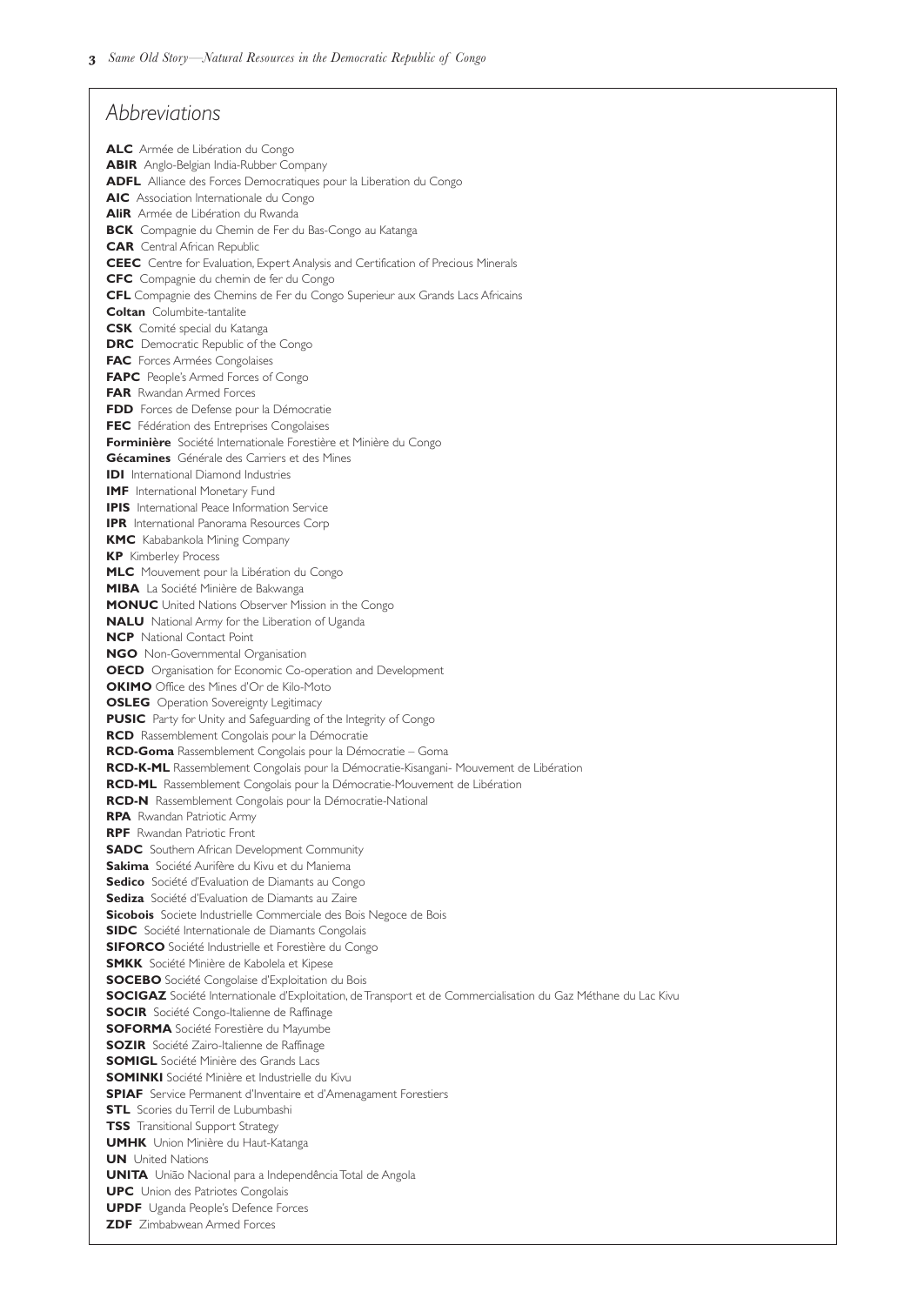# Executive Summary

HIS REPORT outlines the<br>
historical development of natural<br>
resource extraction patterns in the<br>
Democratic Republic of the Conge<br>
Sections and of the report<br>
highlight how the DRCÕs vast natural wealth was historical development of natural resource extraction patterns in the Democratic Republic of the Congo. Sections and of the report originally exploited for the commercial benefit of a small number of business and political elites at the expense of the vast majority of the Congolese people since the late s. In the wake of rapid decolonisation in the early s, Mobutu adopted ruinous policies leading to the corrupt mismanagement of the Congolese economy and natural resource sectors, depriving state coffers of the billions needed to effectively run governmental institutions in a country the size of Western Europe. Encouraging direct military control over resources and a  $\dot{\alpha}$  divide and ruléstrategy, Mobute policies also drove ordinary Congolese to rely on smuggling and illicit trade to survive.

As sections and demonstrate, the patterns of natural resource extraction established under Mobutu are still in evidence today in the informal economy that operates in parallel to cross-border military networks that developed amidst the civil war. The DRC<sup>®</sup> current turbulent trajectory must therefore be set firmly in historical, economic and political context.

The DRC is incredibly rich in terms of natural resource Dand it has long been cursed by this wealth. Sections and offer more details about the range of natural resources exploited in the DRC, as well as the predominant forms of resource extraction, the main centres of production, control of resources, export routes, and connections between resource wealth and political power. Where appropriate,

Global Witness has included analysis of the role and influence of neighbouring countries (particularly Uganda, Rwanda, Zimbabwe, CAR, Republic of Congo) and has provided details of known trade routes. Global Witness has also compiled publicly available statistical information on flows (volumes and values) about coltan, diamonds, copper, cobalt, timber, oil, gold and other key resources.

This report is predominantly based on desk-based research. Global Witness was assisted in preparation of this report by an accountable grant from the Department for International Development (DFID). Although the content of the report has been discussed with DFID, the views expressed in this report are those of Global Witness. The purpose of the accountable grant was to build understanding of the historical context of natural resource extraction governance in DRC for DFID, other donors, the transitional government and other stakeholders. Desk-based research on the DRC had inherent limitations, and Section concludes with a list of recommended further research.

The current transitional government, and the international community looking to assist ending the devastating war in eastern Congo, face a daunting task. The DRC is fragmented, extremely fragile, and its natural resource wealth would seem to be an obvious way to kick-starÓa failed economy. However, given that the DRC natural resources have never been managed in a wholly accountable and sustainable manner, the DRC government, the private sector and the international community should proceed with extreme caution. The Congolese people deserve to reap benefits from their co@ntry wealth Dnot to be held hostage to destructive exploitative patterns established decades ago.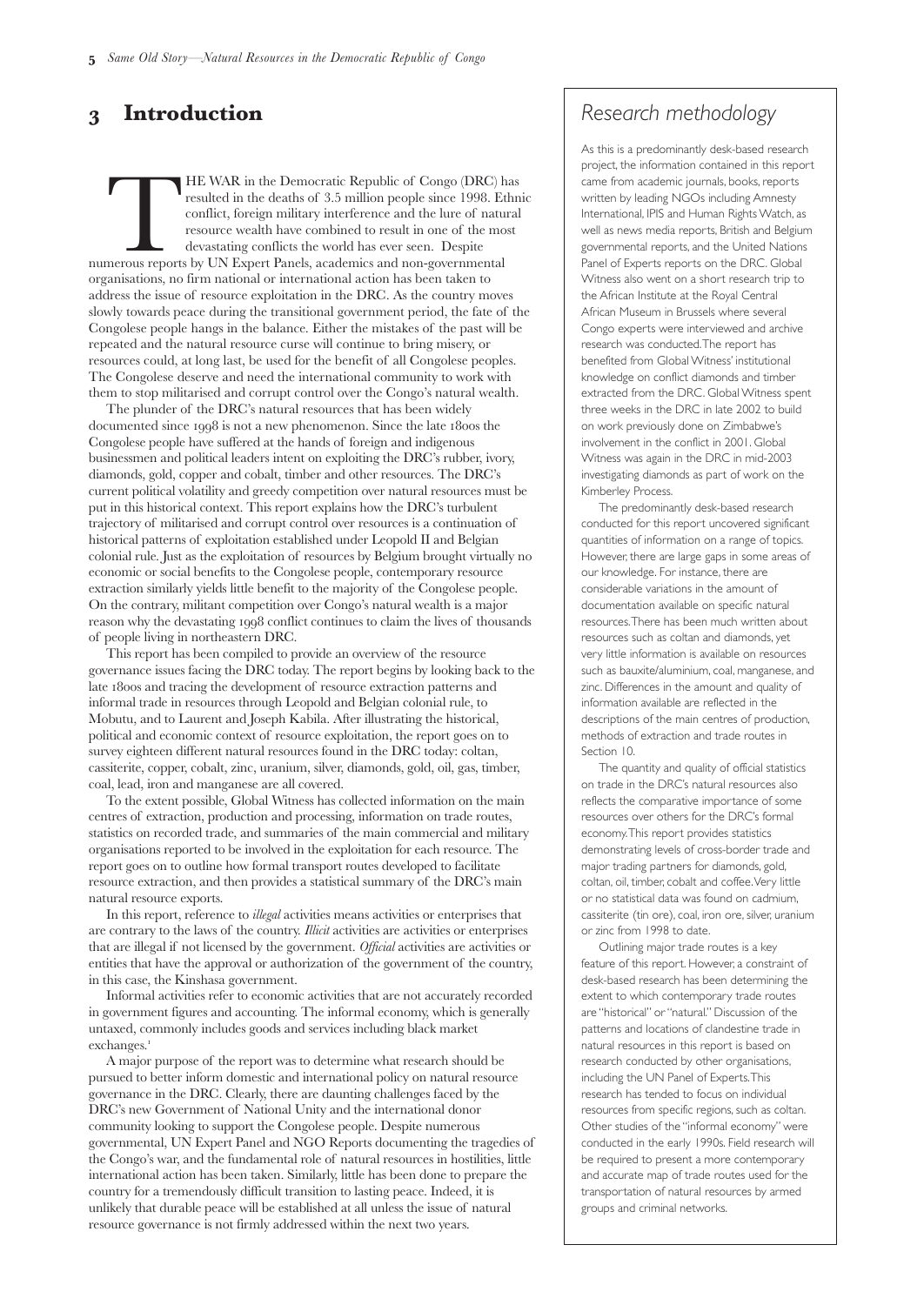# **Introduction**

THE WAR in the Democratic Republic of Congo (DRC) has<br>
resulted in the deaths of 3.5 million people since 1998. Ethr<br>
conflict, foreign military interference and the lure of natural<br>
resource wealth have combined to result resulted in the deaths of 3.5 million people since 1998. Ethnic conflict, foreign military interference and the lure of natural resource wealth have combined to result in one of the most devastating conflicts the world has ever seen. Despite organisations, no firm national or international action has been taken to address the issue of resource exploitation in the DRC. As the country moves slowly towards peace during the transitional government period, the fate of the Congolese people hangs in the balance. Either the mistakes of the past will be repeated and the natural resource curse will continue to bring misery, or resources could, at long last, be used for the benefit of all Congolese peoples. The Congolese deserve and need the international community to work with them to stop militarised and corrupt control over the Congo's natural wealth.

The plunder of the DRC's natural resources that has been widely documented since 1998 is not a new phenomenon. Since the late 1800s the Congolese people have suffered at the hands of foreign and indigenous businessmen and political leaders intent on exploiting the DRC's rubber, ivory, diamonds, gold, copper and cobalt, timber and other resources. The DRC's current political volatility and greedy competition over natural resources must be put in this historical context. This report explains how the DRC's turbulent trajectory of militarised and corrupt control over resources is a continuation of historical patterns of exploitation established under Leopold II and Belgian colonial rule. Just as the exploitation of resources by Belgium brought virtually no economic or social benefits to the Congolese people, contemporary resource extraction similarly yields little benefit to the majority of the Congolese people. On the contrary, militant competition over Congo's natural wealth is a major reason why the devastating 1998 conflict continues to claim the lives of thousands of people living in northeastern DRC.

This report has been compiled to provide an overview of the resource governance issues facing the DRC today. The report begins by looking back to the late 1800s and tracing the development of resource extraction patterns and informal trade in resources through Leopold and Belgian colonial rule, to Mobutu, and to Laurent and Joseph Kabila. After illustrating the historical, political and economic context of resource exploitation, the report goes on to survey eighteen different natural resources found in the DRC today: coltan, cassiterite, copper, cobalt, zinc, uranium, silver, diamonds, gold, oil, gas, timber, coal, lead, iron and manganese are all covered.

To the extent possible, Global Witness has collected information on the main centres of extraction, production and processing, information on trade routes, statistics on recorded trade, and summaries of the main commercial and military organisations reported to be involved in the exploitation for each resource. The report goes on to outline how formal transport routes developed to facilitate resource extraction, and then provides a statistical summary of the DRC's main natural resource exports.

In this report, reference to *illegal* activities means activities or enterprises that are contrary to the laws of the country. *Illicit* activities are activities or enterprises that are illegal if not licensed by the government. *Official* activities are activities or entities that have the approval or authorization of the government of the country, in this case, the Kinshasa government.

Informal activities refer to economic activities that are not accurately recorded in government figures and accounting. The informal economy, which is generally untaxed, commonly includes goods and services including black market exchanges.

A major purpose of the report was to determine what research should be pursued to better inform domestic and international policy on natural resource governance in the DRC. Clearly, there are daunting challenges faced by the DRC's new Government of National Unity and the international donor community looking to support the Congolese people. Despite numerous governmental, UN Expert Panel and NGO Reports documenting the tragedies of the Congo's war, and the fundamental role of natural resources in hostilities, little international action has been taken. Similarly, little has been done to prepare the country for a tremendously difficult transition to lasting peace. Indeed, it is unlikely that durable peace will be established at all unless the issue of natural resource governance is not firmly addressed within the next two years.

# *Research methodology*

As this is a predominantly desk-based research project, the information contained in this report came from academic journals, books, reports written by leading NGOs including Amnesty International, IPIS and Human Rights Watch, as well as news media reports, British and Belgium governmental reports, and the United Nations Panel of Experts reports on the DRC. Global Witness also went on a short research trip to the African Institute at the Royal Central African Museum in Brussels where several Congo experts were interviewed and archive research was conducted.The report has benefited from Global Witness' institutional knowledge on conflict diamonds and timber extracted from the DRC. Global Witness spent three weeks in the DRC in late 2002 to build on work previously done on Zimbabwe's involvement in the conflict in 2001. Global Witness was again in the DRC in mid-2003 investigating diamonds as part of work on the Kimberley Process.

The predominantly desk-based research conducted for this report uncovered significant quantities of information on a range of topics. However, there are large gaps in some areas of our knowledge. For instance, there are considerable variations in the amount of documentation available on specific natural resources.There has been much written about resources such as coltan and diamonds, yet very little information is available on resources such as bauxite/aluminium, coal, manganese, and zinc. Differences in the amount and quality of information available are reflected in the descriptions of the main centres of production, methods of extraction and trade routes in Section 10.

The quantity and quality of official statistics on trade in the DRC's natural resources also reflects the comparative importance of some resources over others for the DRC's formal economy.This report provides statistics demonstrating levels of cross-border trade and major trading partners for diamonds, gold, coltan, oil, timber, cobalt and coffee.Very little or no statistical data was found on cadmium, cassiterite (tin ore), coal, iron ore, silver, uranium or zinc from 1998 to date.

Outlining major trade routes is a key feature of this report. However, a constraint of desk-based research has been determining the extent to which contemporary trade routes are "historical" or "natural." Discussion of the patterns and locations of clandestine trade in natural resources in this report is based on research conducted by other organisations, including the UN Panel of Experts.This research has tended to focus on individual resources from specific regions, such as coltan. Other studies of the "informal economy" were conducted in the early 1990s. Field research will be required to present a more contemporary and accurate map of trade routes used for the transportation of natural resources by armed groups and criminal networks.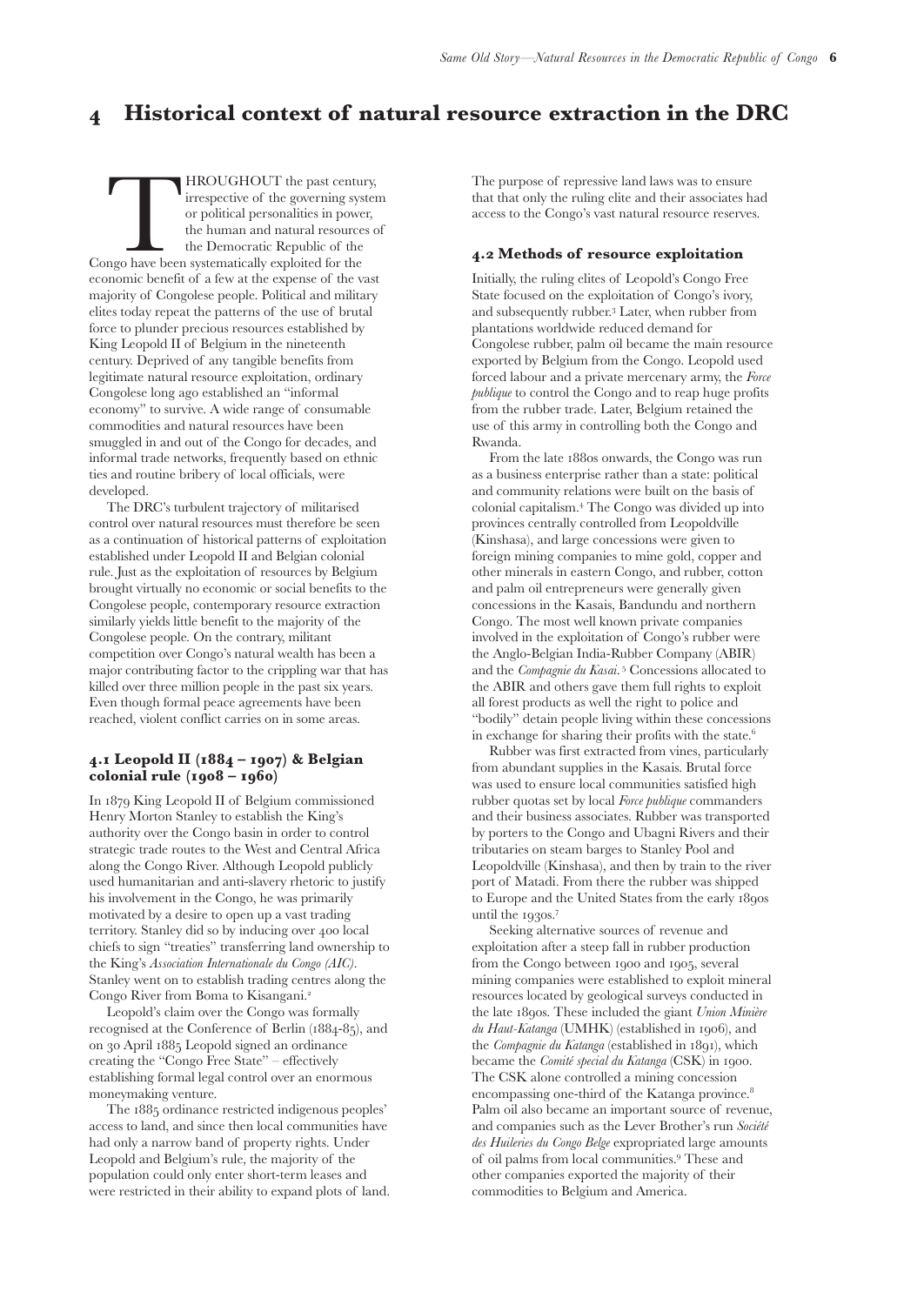# **Historical context of natural resource extraction in the DRC**

THROUGHOUT the past century,<br>
irrespective of the governing system<br>
or political personalities in power,<br>
the human and natural resources of<br>
the Democratic Republic of the<br>
Congo have been systematically exploited for the irrespective of the governing system or political personalities in power, the human and natural resources of the Democratic Republic of the economic benefit of a few at the expense of the vast majority of Congolese people. Political and military elites today repeat the patterns of the use of brutal force to plunder precious resources established by King Leopold II of Belgium in the nineteenth century. Deprived of any tangible benefits from legitimate natural resource exploitation, ordinary Congolese long ago established an "informal economy" to survive. A wide range of consumable commodities and natural resources have been smuggled in and out of the Congo for decades, and informal trade networks, frequently based on ethnic ties and routine bribery of local officials, were developed.

The DRC's turbulent trajectory of militarised control over natural resources must therefore be seen as a continuation of historical patterns of exploitation established under Leopold II and Belgian colonial rule. Just as the exploitation of resources by Belgium brought virtually no economic or social benefits to the Congolese people, contemporary resource extraction similarly yields little benefit to the majority of the Congolese people. On the contrary, militant competition over Congo's natural wealth has been a major contributing factor to the crippling war that has killed over three million people in the past six years. Even though formal peace agreements have been reached, violent conflict carries on in some areas.

### **. Leopold II ( – ) & Belgian colonial rule ( – )**

In 1879 King Leopold II of Belgium commissioned Henry Morton Stanley to establish the King's authority over the Congo basin in order to control strategic trade routes to the West and Central Africa along the Congo River. Although Leopold publicly used humanitarian and anti-slavery rhetoric to justify his involvement in the Congo, he was primarily motivated by a desire to open up a vast trading territory. Stanley did so by inducing over 400 local chiefs to sign "treaties" transferring land ownership to the King's *Association Internationale du Congo (AIC).* Stanley went on to establish trading centres along the Congo River from Boma to Kisangani.

Leopold's claim over the Congo was formally recognised at the Conference of Berlin (1884-85), and on 30 April 1885 Leopold signed an ordinance creating the "Congo Free State" – effectively establishing formal legal control over an enormous moneymaking venture.

The 1885 ordinance restricted indigenous peoples' access to land, and since then local communities have had only a narrow band of property rights. Under Leopold and Belgium's rule, the majority of the population could only enter short-term leases and were restricted in their ability to expand plots of land. The purpose of repressive land laws was to ensure that that only the ruling elite and their associates had access to the Congo's vast natural resource reserves.

### **. Methods of resource exploitation**

Initially, the ruling elites of Leopold's Congo Free State focused on the exploitation of Congo's ivory, and subsequently rubber.<sup>3</sup> Later, when rubber from plantations worldwide reduced demand for Congolese rubber, palm oil became the main resource exported by Belgium from the Congo. Leopold used forced labour and a private mercenary army, the *Force publique* to control the Congo and to reap huge profits from the rubber trade. Later, Belgium retained the use of this army in controlling both the Congo and Rwanda.

From the late 1880s onwards, the Congo was run as a business enterprise rather than a state: political and community relations were built on the basis of colonial capitalism.<sup>4</sup> The Congo was divided up into provinces centrally controlled from Leopoldville (Kinshasa), and large concessions were given to foreign mining companies to mine gold, copper and other minerals in eastern Congo, and rubber, cotton and palm oil entrepreneurs were generally given concessions in the Kasais, Bandundu and northern Congo. The most well known private companies involved in the exploitation of Congo's rubber were the Anglo-Belgian India-Rubber Company (ABIR) and the *Compagnie du Kasai*.<sup>5</sup> Concessions allocated to the ABIR and others gave them full rights to exploit all forest products as well the right to police and "bodily" detain people living within these concessions in exchange for sharing their profits with the state.

Rubber was first extracted from vines, particularly from abundant supplies in the Kasais. Brutal force was used to ensure local communities satisfied high rubber quotas set by local *Force publique* commanders and their business associates. Rubber was transported by porters to the Congo and Ubagni Rivers and their tributaries on steam barges to Stanley Pool and Leopoldville (Kinshasa), and then by train to the river port of Matadi. From there the rubber was shipped to Europe and the United States from the early 1890s until the 1930s.<sup>7</sup>

Seeking alternative sources of revenue and exploitation after a steep fall in rubber production from the Congo between 1900 and 1905, several mining companies were established to exploit mineral resources located by geological surveys conducted in the late 1890s. These included the giant *Union Minière* du Haut-Katanga (UMHK) (established in 1906), and the *Compagnie du Katanga* (established in 1891), which became the *Comité special du Katanga* (CSK) in 1900. The CSK alone controlled a mining concession encompassing one-third of the Katanga province. Palm oil also became an important source of revenue, and companies such as the Lever Brother's run *Société des Huileries du Congo Belge* expropriated large amounts of oil palms from local communities. These and other companies exported the majority of their commodities to Belgium and America.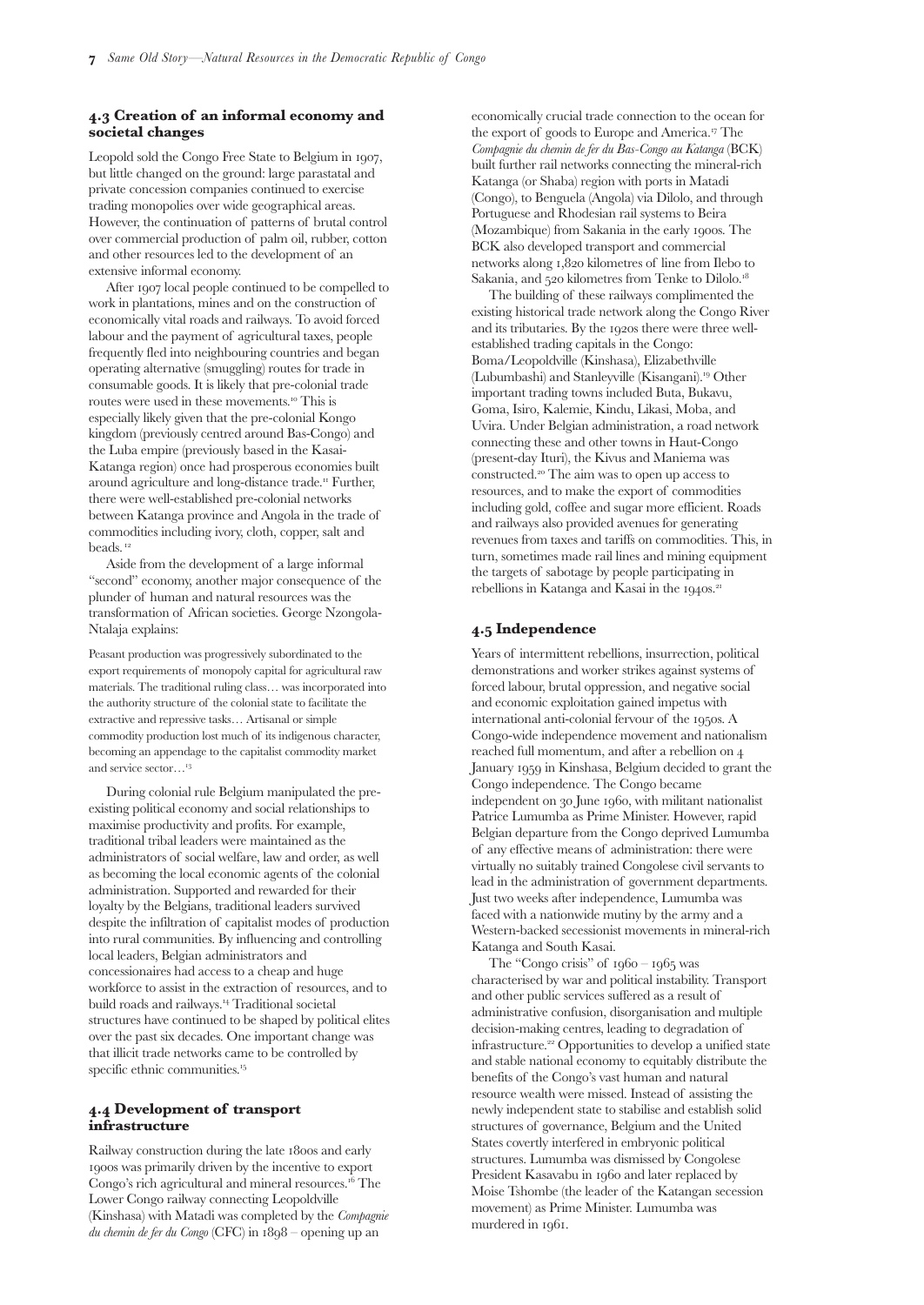### **. Creation of an informal economy and societal changes**

Leopold sold the Congo Free State to Belgium in 1907, but little changed on the ground: large parastatal and private concession companies continued to exercise trading monopolies over wide geographical areas. However, the continuation of patterns of brutal control over commercial production of palm oil, rubber, cotton and other resources led to the development of an extensive informal economy.

After 1907 local people continued to be compelled to work in plantations, mines and on the construction of economically vital roads and railways. To avoid forced labour and the payment of agricultural taxes, people frequently fled into neighbouring countries and began operating alternative (smuggling) routes for trade in consumable goods. It is likely that pre-colonial trade routes were used in these movements.<sup>10</sup> This is especially likely given that the pre-colonial Kongo kingdom (previously centred around Bas-Congo) and the Luba empire (previously based in the Kasai-Katanga region) once had prosperous economies built around agriculture and long-distance trade.<sup>11</sup> Further, there were well-established pre-colonial networks between Katanga province and Angola in the trade of commodities including ivory, cloth, copper, salt and beads.

Aside from the development of a large informal "second" economy, another major consequence of the plunder of human and natural resources was the transformation of African societies. George Nzongola-Ntalaja explains:

Peasant production was progressively subordinated to the export requirements of monopoly capital for agricultural raw materials. The traditional ruling class… was incorporated into the authority structure of the colonial state to facilitate the extractive and repressive tasks… Artisanal or simple commodity production lost much of its indigenous character, becoming an appendage to the capitalist commodity market and service sector…

During colonial rule Belgium manipulated the preexisting political economy and social relationships to maximise productivity and profits. For example, traditional tribal leaders were maintained as the administrators of social welfare, law and order, as well as becoming the local economic agents of the colonial administration. Supported and rewarded for their loyalty by the Belgians, traditional leaders survived despite the infiltration of capitalist modes of production into rural communities. By influencing and controlling local leaders, Belgian administrators and concessionaires had access to a cheap and huge workforce to assist in the extraction of resources, and to build roads and railways.<sup>14</sup> Traditional societal structures have continued to be shaped by political elites over the past six decades. One important change was that illicit trade networks came to be controlled by specific ethnic communities.<sup>15</sup>

### **. Development of transport infrastructure**

Railway construction during the late 1800s and early 1900s was primarily driven by the incentive to export Congo's rich agricultural and mineral resources.<sup>16</sup> The Lower Congo railway connecting Leopoldville (Kinshasa) with Matadi was completed by the *Compagnie du chemin de fer du Congo* (CFC) in  $1898 -$  opening up an

economically crucial trade connection to the ocean for the export of goods to Europe and America.<sup>17</sup> The *Compagnie du chemin de fer du Bas-Congo au Katanga* (BCK) built further rail networks connecting the mineral-rich Katanga (or Shaba) region with ports in Matadi (Congo), to Benguela (Angola) via Dilolo, and through Portuguese and Rhodesian rail systems to Beira (Mozambique) from Sakania in the early 1900s. The BCK also developed transport and commercial networks along 1,820 kilometres of line from Ilebo to Sakania, and  $520$  kilometres from Tenke to Dilolo.<sup>18</sup>

The building of these railways complimented the existing historical trade network along the Congo River and its tributaries. By the 1920s there were three wellestablished trading capitals in the Congo: Boma/Leopoldville (Kinshasa), Elizabethville (Lubumbashi) and Stanleyville (Kisangani).<sup>19</sup> Other important trading towns included Buta, Bukavu, Goma, Isiro, Kalemie, Kindu, Likasi, Moba, and Uvira. Under Belgian administration, a road network connecting these and other towns in Haut-Congo (present-day Ituri), the Kivus and Maniema was constructed.<sup>20</sup> The aim was to open up access to resources, and to make the export of commodities including gold, coffee and sugar more efficient. Roads and railways also provided avenues for generating revenues from taxes and tariffs on commodities. This, in turn, sometimes made rail lines and mining equipment the targets of sabotage by people participating in rebellions in Katanga and Kasai in the 1940s.<sup>21</sup>

### **. Independence**

Years of intermittent rebellions, insurrection, political demonstrations and worker strikes against systems of forced labour, brutal oppression, and negative social and economic exploitation gained impetus with international anti-colonial fervour of the 1950s. A Congo-wide independence movement and nationalism reached full momentum, and after a rebellion on January 1959 in Kinshasa, Belgium decided to grant the Congo independence. The Congo became independent on 30 June 1960, with militant nationalist Patrice Lumumba as Prime Minister. However, rapid Belgian departure from the Congo deprived Lumumba of any effective means of administration: there were virtually no suitably trained Congolese civil servants to lead in the administration of government departments. Just two weeks after independence, Lumumba was faced with a nationwide mutiny by the army and a Western-backed secessionist movements in mineral-rich Katanga and South Kasai.

The "Congo crisis" of  $1960 - 1965$  was characterised by war and political instability. Transport and other public services suffered as a result of administrative confusion, disorganisation and multiple decision-making centres, leading to degradation of infrastructure.<sup>22</sup> Opportunities to develop a unified state and stable national economy to equitably distribute the benefits of the Congo's vast human and natural resource wealth were missed. Instead of assisting the newly independent state to stabilise and establish solid structures of governance, Belgium and the United States covertly interfered in embryonic political structures. Lumumba was dismissed by Congolese President Kasavabu in 1960 and later replaced by Moise Tshombe (the leader of the Katangan secession movement) as Prime Minister. Lumumba was murdered in 1961.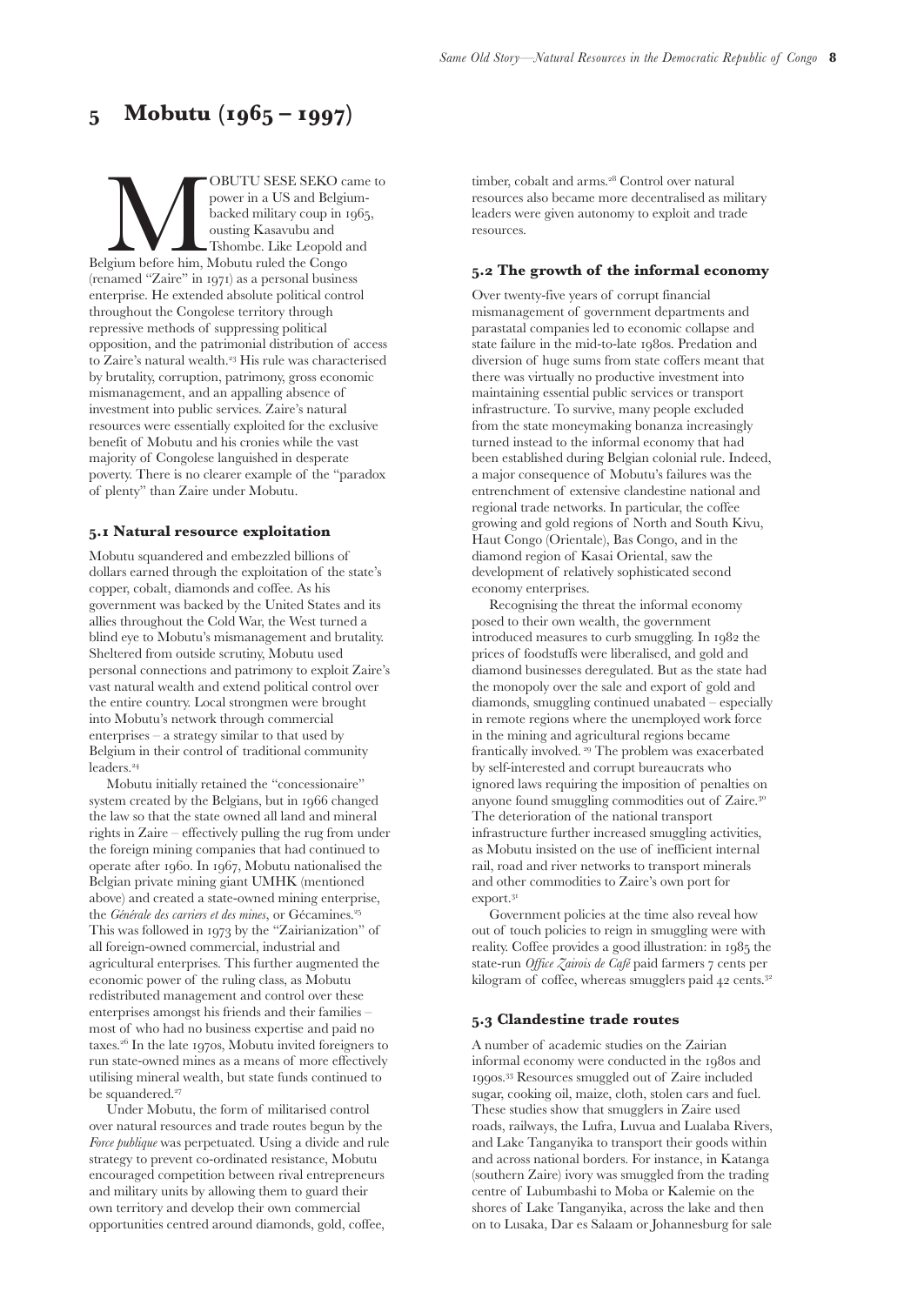# **5** Mobutu (**1965** – **1997**)

OBUTU SESE SEKO came to<br>
power in a US and Belgium-<br>
backed military coup in 1965,<br>
ousting Kasavubu and<br>
Belgium before him, Mobutu ruled the Congo<br>
(may all "Tahombe. Like Leopold and power in a US and Belgium- $\overline{b}$  backed military coup in 1965, ousting Kasavubu and Tshombe. Like Leopold and (renamed "Zaire" in 1971) as a personal business enterprise. He extended absolute political control throughout the Congolese territory through repressive methods of suppressing political opposition, and the patrimonial distribution of access to Zaire's natural wealth.<sup>23</sup> His rule was characterised by brutality, corruption, patrimony, gross economic mismanagement, and an appalling absence of investment into public services. Zaire's natural resources were essentially exploited for the exclusive benefit of Mobutu and his cronies while the vast majority of Congolese languished in desperate poverty. There is no clearer example of the "paradox of plenty" than Zaire under Mobutu.

### **. Natural resource exploitation**

Mobutu squandered and embezzled billions of dollars earned through the exploitation of the state's copper, cobalt, diamonds and coffee. As his government was backed by the United States and its allies throughout the Cold War, the West turned a blind eye to Mobutu's mismanagement and brutality. Sheltered from outside scrutiny, Mobutu used personal connections and patrimony to exploit Zaire's vast natural wealth and extend political control over the entire country. Local strongmen were brought into Mobutu's network through commercial enterprises – a strategy similar to that used by Belgium in their control of traditional community leaders.

Mobutu initially retained the "concessionaire" system created by the Belgians, but in 1966 changed the law so that the state owned all land and mineral rights in Zaire – effectively pulling the rug from under the foreign mining companies that had continued to operate after 1960. In 1967, Mobutu nationalised the Belgian private mining giant UMHK (mentioned above) and created a state-owned mining enterprise, the *Générale des carriers et des mines*, or Gécamines. This was followed in 1973 by the "Zairianization" of all foreign-owned commercial, industrial and agricultural enterprises. This further augmented the economic power of the ruling class, as Mobutu redistributed management and control over these enterprises amongst his friends and their families – most of who had no business expertise and paid no taxes.<sup>26</sup> In the late 1970s, Mobutu invited foreigners to run state-owned mines as a means of more effectively utilising mineral wealth, but state funds continued to be squandered.<sup>27</sup>

Under Mobutu, the form of militarised control over natural resources and trade routes begun by the *Force publique* was perpetuated*.* Using a divide and rule strategy to prevent co-ordinated resistance, Mobutu encouraged competition between rival entrepreneurs and military units by allowing them to guard their own territory and develop their own commercial opportunities centred around diamonds, gold, coffee,

timber, cobalt and arms.<sup>28</sup> Control over natural resources also became more decentralised as military leaders were given autonomy to exploit and trade resources.

### **. The growth of the informal economy**

Over twenty-five years of corrupt financial mismanagement of government departments and parastatal companies led to economic collapse and state failure in the mid-to-late 1980s. Predation and diversion of huge sums from state coffers meant that there was virtually no productive investment into maintaining essential public services or transport infrastructure. To survive, many people excluded from the state moneymaking bonanza increasingly turned instead to the informal economy that had been established during Belgian colonial rule. Indeed, a major consequence of Mobutu's failures was the entrenchment of extensive clandestine national and regional trade networks. In particular, the coffee growing and gold regions of North and South Kivu, Haut Congo (Orientale), Bas Congo, and in the diamond region of Kasai Oriental, saw the development of relatively sophisticated second economy enterprises.

Recognising the threat the informal economy posed to their own wealth, the government introduced measures to curb smuggling. In 1982 the prices of foodstuffs were liberalised, and gold and diamond businesses deregulated. But as the state had the monopoly over the sale and export of gold and diamonds, smuggling continued unabated – especially in remote regions where the unemployed work force in the mining and agricultural regions became frantically involved.<sup>29</sup> The problem was exacerbated by self-interested and corrupt bureaucrats who ignored laws requiring the imposition of penalties on anyone found smuggling commodities out of Zaire. The deterioration of the national transport infrastructure further increased smuggling activities, as Mobutu insisted on the use of inefficient internal rail, road and river networks to transport minerals and other commodities to Zaire's own port for export.

Government policies at the time also reveal how out of touch policies to reign in smuggling were with reality. Coffee provides a good illustration: in 1985 the state-run *Office Zairois de Café* paid farmers 7 cents per kilogram of coffee, whereas smugglers paid  $42$  cents.<sup>32</sup>

### **. Clandestine trade routes**

A number of academic studies on the Zairian informal economy were conducted in the 1980s and 1990s.<sup>33</sup> Resources smuggled out of Zaire included sugar, cooking oil, maize, cloth, stolen cars and fuel. These studies show that smugglers in Zaire used roads, railways, the Lufra, Luvua and Lualaba Rivers, and Lake Tanganyika to transport their goods within and across national borders. For instance, in Katanga (southern Zaire) ivory was smuggled from the trading centre of Lubumbashi to Moba or Kalemie on the shores of Lake Tanganyika, across the lake and then on to Lusaka, Dar es Salaam or Johannesburg for sale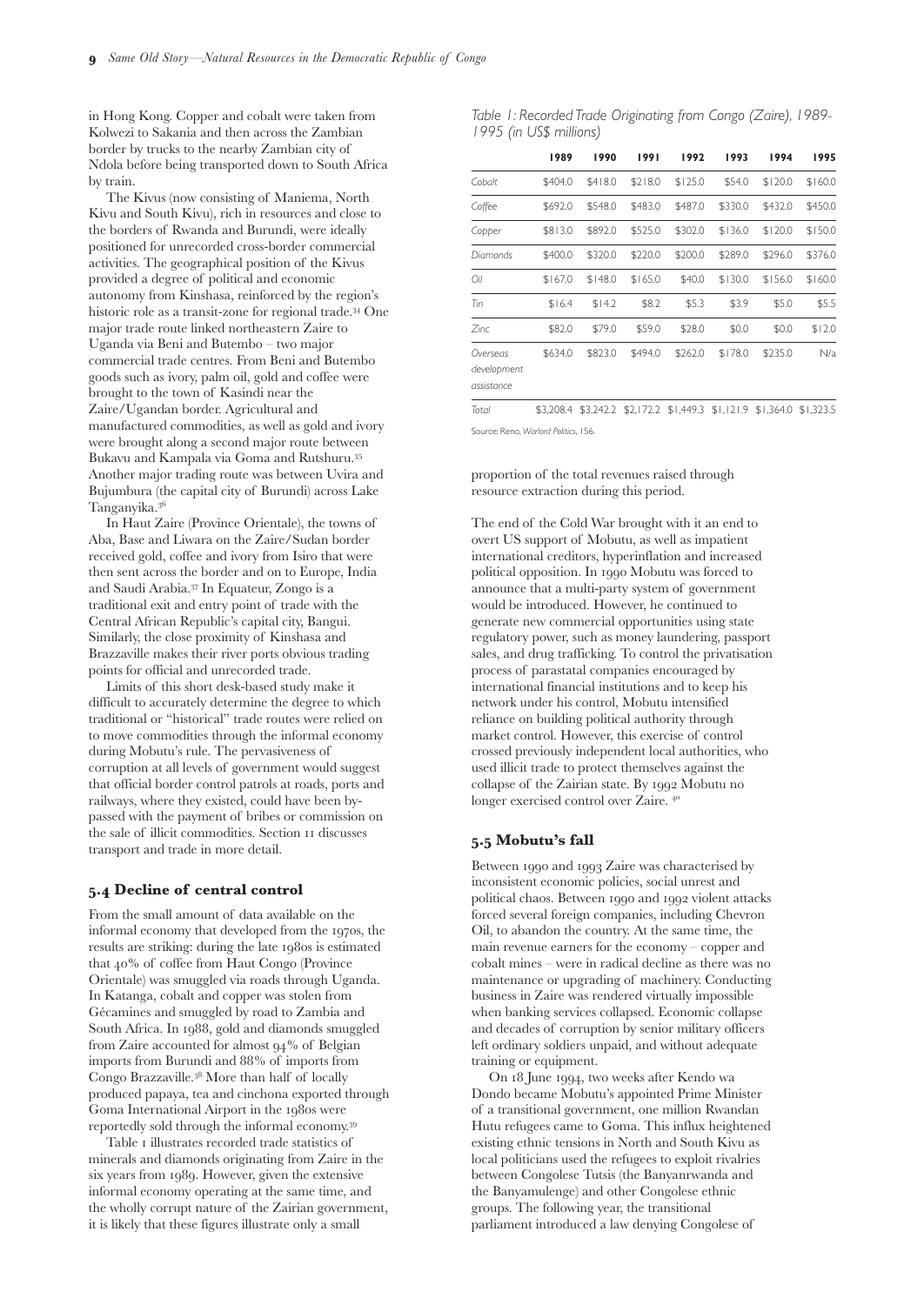in Hong Kong. Copper and cobalt were taken from Kolwezi to Sakania and then across the Zambian border by trucks to the nearby Zambian city of Ndola before being transported down to South Africa by train.

The Kivus (now consisting of Maniema, North Kivu and South Kivu), rich in resources and close to the borders of Rwanda and Burundi, were ideally positioned for unrecorded cross-border commercial activities. The geographical position of the Kivus provided a degree of political and economic autonomy from Kinshasa, reinforced by the region's historic role as a transit-zone for regional trade.<sup>34</sup> One major trade route linked northeastern Zaire to Uganda via Beni and Butembo – two major commercial trade centres. From Beni and Butembo goods such as ivory, palm oil, gold and coffee were brought to the town of Kasindi near the Zaire/Ugandan border. Agricultural and manufactured commodities, as well as gold and ivory were brought along a second major route between Bukavu and Kampala via Goma and Rutshuru. Another major trading route was between Uvira and Bujumbura (the capital city of Burundi) across Lake Tanganyika.

In Haut Zaire (Province Orientale), the towns of Aba, Base and Liwara on the Zaire/Sudan border received gold, coffee and ivory from Isiro that were then sent across the border and on to Europe, India and Saudi Arabia.<sup>37</sup> In Equateur, Zongo is a traditional exit and entry point of trade with the Central African Republic's capital city, Bangui. Similarly, the close proximity of Kinshasa and Brazzaville makes their river ports obvious trading points for official and unrecorded trade.

Limits of this short desk-based study make it difficult to accurately determine the degree to which traditional or "historical" trade routes were relied on to move commodities through the informal economy during Mobutu's rule. The pervasiveness of corruption at all levels of government would suggest that official border control patrols at roads, ports and railways, where they existed, could have been bypassed with the payment of bribes or commission on the sale of illicit commodities. Section 11 discusses transport and trade in more detail.

### **. Decline of central control**

From the small amount of data available on the informal economy that developed from the 1970s, the results are striking: during the late 1980s is estimated that  $40\%$  of coffee from Haut Congo (Province Orientale) was smuggled via roads through Uganda. In Katanga, cobalt and copper was stolen from Gécamines and smuggled by road to Zambia and South Africa. In 1988, gold and diamonds smuggled from Zaire accounted for almost  $94\%$  of Belgian imports from Burundi and 88% of imports from Congo Brazzaville.<sup>38</sup> More than half of locally produced papaya, tea and cinchona exported through Goma International Airport in the 1980s were reportedly sold through the informal economy.

Table I illustrates recorded trade statistics of minerals and diamonds originating from Zaire in the six years from 1989. However, given the extensive informal economy operating at the same time, and the wholly corrupt nature of the Zairian government, it is likely that these figures illustrate only a small

*Table 1: Recorded Trade Originating from Congo (Zaire), 1989- 1995 (in US\$ millions)*

|                                       | 1989    | 1990    | 1991    | 1992    | 1993    | 1994    | 1995    |
|---------------------------------------|---------|---------|---------|---------|---------|---------|---------|
| Cobalt                                | \$404.0 | \$418.0 | \$218.0 | \$125.0 | \$54.0  | \$120.0 | \$160.0 |
| Coffee                                | \$692.0 | \$548.0 | \$483.0 | \$487.0 | \$330.0 | \$432.0 | \$450.0 |
| Copper                                | \$813.0 | \$892.0 | \$525.0 | \$302.0 | \$136.0 | \$120.0 | \$150.0 |
| Diamonds                              | \$400.0 | \$320.0 | \$220.0 | \$200.0 | \$289.0 | \$296.0 | \$376.0 |
| Oil                                   | \$167.0 | \$148.0 | \$165.0 | \$40.0  | \$130.0 | \$156.0 | \$160.0 |
| Tin                                   | \$16.4  | \$14.2  | \$8.2   | \$5.3   | \$3.9   | \$5.0   | \$5.5   |
| Zinc                                  | \$82.0  | \$79.0  | \$59.0  | \$28.0  | \$0.0   | \$0.0   | \$12.0  |
| Overseas<br>development<br>assistance | \$634.0 | \$823.0 | \$494.0 | \$262.0 | \$178.0 | \$235.0 | N/a     |

*Total* \$3,208.4 \$3,242.2 \$2,172.2 \$1,449.3 \$1,121.9 \$1,364.0 \$1,323.5 Source: Reno, *Warlord Politics*, 156.

proportion of the total revenues raised through resource extraction during this period.

The end of the Cold War brought with it an end to overt US support of Mobutu, as well as impatient international creditors, hyperinflation and increased political opposition. In 1990 Mobutu was forced to announce that a multi-party system of government would be introduced. However, he continued to generate new commercial opportunities using state regulatory power, such as money laundering, passport sales, and drug trafficking. To control the privatisation process of parastatal companies encouraged by international financial institutions and to keep his network under his control, Mobutu intensified reliance on building political authority through market control. However, this exercise of control crossed previously independent local authorities, who used illicit trade to protect themselves against the collapse of the Zairian state. By 1992 Mobutu no longer exercised control over Zaire.

### **. Mobutu's fall**

Between 1990 and 1993 Zaire was characterised by inconsistent economic policies, social unrest and political chaos. Between 1990 and 1992 violent attacks forced several foreign companies, including Chevron Oil, to abandon the country. At the same time, the main revenue earners for the economy – copper and cobalt mines – were in radical decline as there was no maintenance or upgrading of machinery. Conducting business in Zaire was rendered virtually impossible when banking services collapsed. Economic collapse and decades of corruption by senior military officers left ordinary soldiers unpaid, and without adequate training or equipment.

On 18 June 1994, two weeks after Kendo wa Dondo became Mobutu's appointed Prime Minister of a transitional government, one million Rwandan Hutu refugees came to Goma. This influx heightened existing ethnic tensions in North and South Kivu as local politicians used the refugees to exploit rivalries between Congolese Tutsis (the Banyanrwanda and the Banyamulenge) and other Congolese ethnic groups. The following year, the transitional parliament introduced a law denying Congolese of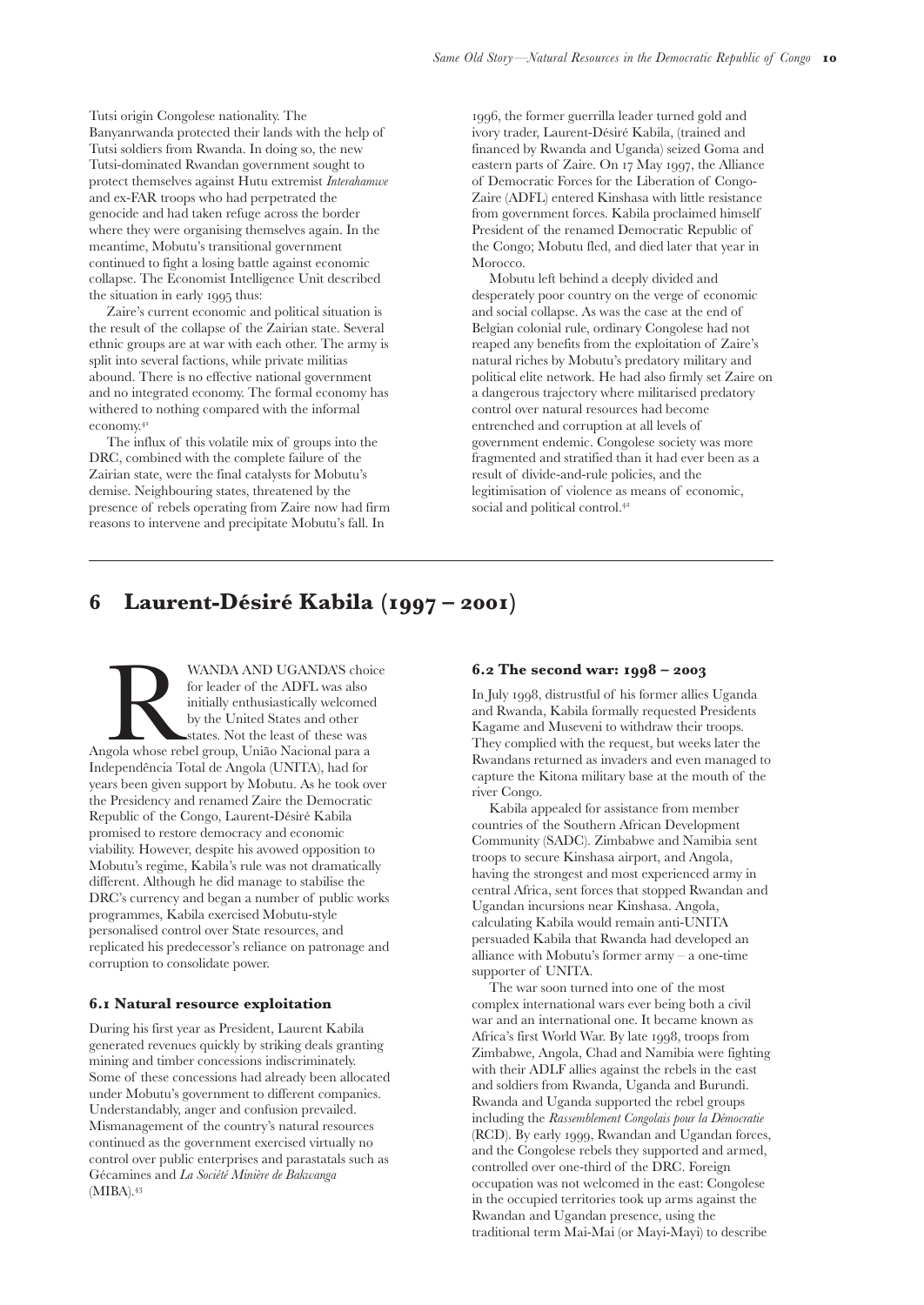Tutsi origin Congolese nationality. The Banyanrwanda protected their lands with the help of Tutsi soldiers from Rwanda. In doing so, the new Tutsi-dominated Rwandan government sought to protect themselves against Hutu extremist *Interahamwe* and ex-FAR troops who had perpetrated the genocide and had taken refuge across the border where they were organising themselves again. In the meantime, Mobutu's transitional government continued to fight a losing battle against economic collapse. The Economist Intelligence Unit described the situation in early 1995 thus:

Zaire's current economic and political situation is the result of the collapse of the Zairian state. Several ethnic groups are at war with each other. The army is split into several factions, while private militias abound. There is no effective national government and no integrated economy. The formal economy has withered to nothing compared with the informal economy.

The influx of this volatile mix of groups into the DRC, combined with the complete failure of the Zairian state, were the final catalysts for Mobutu's demise. Neighbouring states, threatened by the presence of rebels operating from Zaire now had firm reasons to intervene and precipitate Mobutu's fall. In

1996, the former guerrilla leader turned gold and ivory trader, Laurent-Désiré Kabila, (trained and financed by Rwanda and Uganda) seized Goma and eastern parts of Zaire. On  $17$  May 1997, the Alliance of Democratic Forces for the Liberation of Congo-Zaire (ADFL) entered Kinshasa with little resistance from government forces. Kabila proclaimed himself President of the renamed Democratic Republic of the Congo; Mobutu fled, and died later that year in Morocco.

Mobutu left behind a deeply divided and desperately poor country on the verge of economic and social collapse. As was the case at the end of Belgian colonial rule, ordinary Congolese had not reaped any benefits from the exploitation of Zaire's natural riches by Mobutu's predatory military and political elite network. He had also firmly set Zaire on a dangerous trajectory where militarised predatory control over natural resources had become entrenched and corruption at all levels of government endemic. Congolese society was more fragmented and stratified than it had ever been as a result of divide-and-rule policies, and the legitimisation of violence as means of economic, social and political control.<sup>42</sup>

# **6** Laurent-Désiré Kabila (**1997** – 2001)

WANDA AND UGANDA'S choice<br>
for leader of the ADFL was also<br>
initially enthusiastically welcomed<br>
by the United States and other<br>
states. Not the least of these was<br>
Angola whose rebel group, União Nacional para a<br>
Indian a for leader of the ADFL was also initially enthusiastically welcomed by the United States and other states. Not the least of these was Independência Total de Angola (UNITA), had for years been given support by Mobutu. As he took over the Presidency and renamed Zaire the Democratic Republic of the Congo, Laurent-Désiré Kabila promised to restore democracy and economic viability. However, despite his avowed opposition to Mobutu's regime, Kabila's rule was not dramatically different. Although he did manage to stabilise the DRC's currency and began a number of public works programmes, Kabila exercised Mobutu-style personalised control over State resources, and replicated his predecessor's reliance on patronage and corruption to consolidate power.

### **. Natural resource exploitation**

During his first year as President, Laurent Kabila generated revenues quickly by striking deals granting mining and timber concessions indiscriminately. Some of these concessions had already been allocated under Mobutu's government to different companies. Understandably, anger and confusion prevailed. Mismanagement of the country's natural resources continued as the government exercised virtually no control over public enterprises and parastatals such as Gécamines and *La Société Minière de Bakwanga* (MIBA).

### **. The second war: –**

In July 1998, distrustful of his former allies Uganda and Rwanda, Kabila formally requested Presidents Kagame and Museveni to withdraw their troops. They complied with the request, but weeks later the Rwandans returned as invaders and even managed to capture the Kitona military base at the mouth of the river Congo.

Kabila appealed for assistance from member countries of the Southern African Development Community (SADC). Zimbabwe and Namibia sent troops to secure Kinshasa airport, and Angola, having the strongest and most experienced army in central Africa, sent forces that stopped Rwandan and Ugandan incursions near Kinshasa. Angola, calculating Kabila would remain anti-UNITA persuaded Kabila that Rwanda had developed an alliance with Mobutu's former army – a one-time supporter of UNITA.

The war soon turned into one of the most complex international wars ever being both a civil war and an international one. It became known as Africa's first World War. By late 1998, troops from Zimbabwe, Angola, Chad and Namibia were fighting with their ADLF allies against the rebels in the east and soldiers from Rwanda, Uganda and Burundi. Rwanda and Uganda supported the rebel groups including the *Rassemblement Congolais pour la Démocratie* (RCD). By early 1999, Rwandan and Ugandan forces, and the Congolese rebels they supported and armed, controlled over one-third of the DRC. Foreign occupation was not welcomed in the east: Congolese in the occupied territories took up arms against the Rwandan and Ugandan presence, using the traditional term Mai-Mai (or Mayi-Mayi) to describe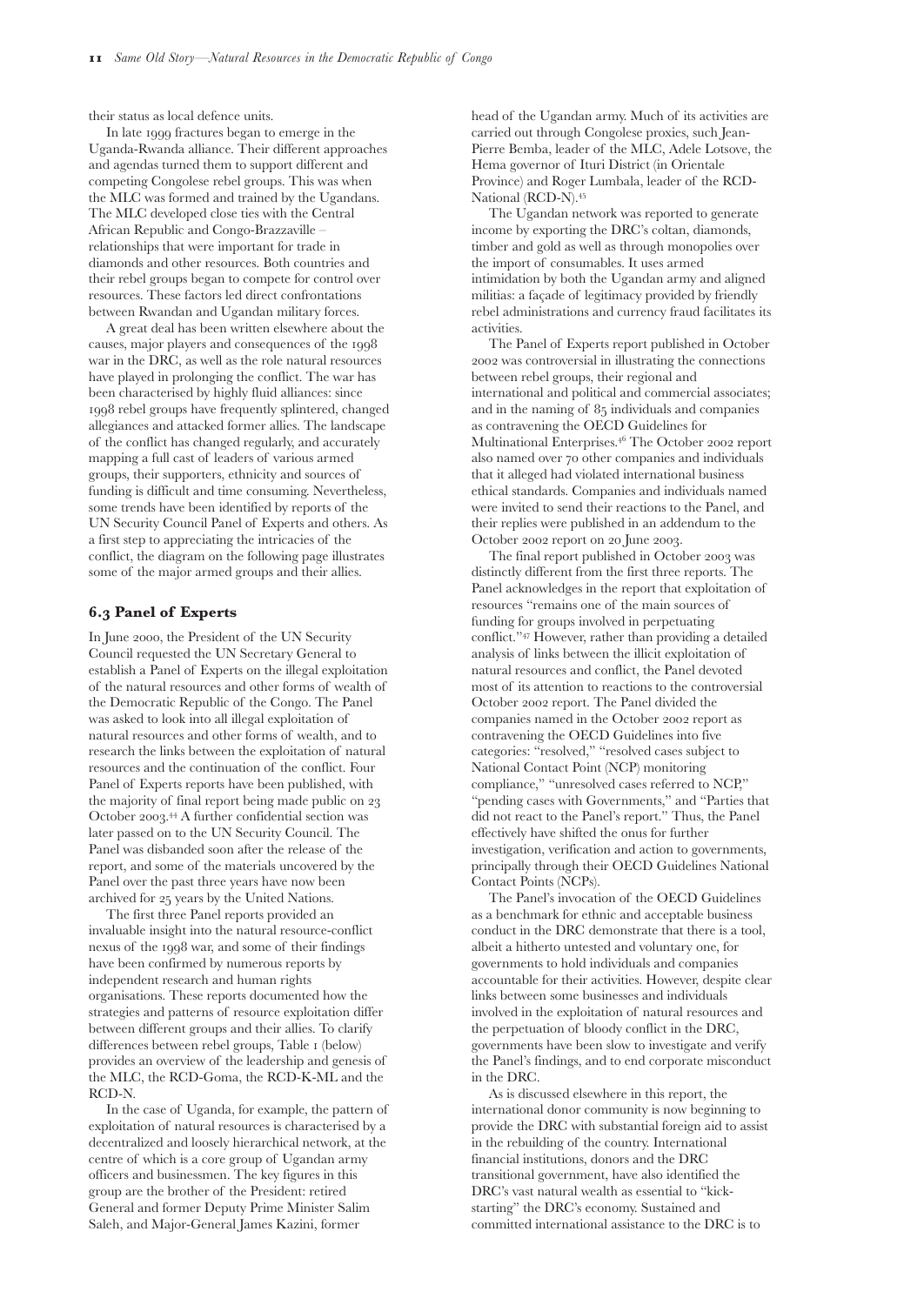their status as local defence units.

In late 1999 fractures began to emerge in the Uganda-Rwanda alliance. Their different approaches and agendas turned them to support different and competing Congolese rebel groups. This was when the MLC was formed and trained by the Ugandans. The MLC developed close ties with the Central African Republic and Congo-Brazzaville – relationships that were important for trade in diamonds and other resources. Both countries and their rebel groups began to compete for control over resources. These factors led direct confrontations between Rwandan and Ugandan military forces.

A great deal has been written elsewhere about the causes, major players and consequences of the war in the DRC, as well as the role natural resources have played in prolonging the conflict. The war has been characterised by highly fluid alliances: since 1998 rebel groups have frequently splintered, changed allegiances and attacked former allies. The landscape of the conflict has changed regularly, and accurately mapping a full cast of leaders of various armed groups, their supporters, ethnicity and sources of funding is difficult and time consuming. Nevertheless, some trends have been identified by reports of the UN Security Council Panel of Experts and others. As a first step to appreciating the intricacies of the conflict, the diagram on the following page illustrates some of the major armed groups and their allies.

### **. Panel of Experts**

In June 2000, the President of the UN Security Council requested the UN Secretary General to establish a Panel of Experts on the illegal exploitation of the natural resources and other forms of wealth of the Democratic Republic of the Congo. The Panel was asked to look into all illegal exploitation of natural resources and other forms of wealth, and to research the links between the exploitation of natural resources and the continuation of the conflict. Four Panel of Experts reports have been published, with the majority of final report being made public on October 2003.<sup>44</sup> A further confidential section was later passed on to the UN Security Council. The Panel was disbanded soon after the release of the report, and some of the materials uncovered by the Panel over the past three years have now been archived for 25 years by the United Nations.

The first three Panel reports provided an invaluable insight into the natural resource-conflict nexus of the 1998 war, and some of their findings have been confirmed by numerous reports by independent research and human rights organisations. These reports documented how the strategies and patterns of resource exploitation differ between different groups and their allies. To clarify differences between rebel groups, Table (below) provides an overview of the leadership and genesis of the MLC, the RCD-Goma, the RCD-K-ML and the RCD-N.

In the case of Uganda, for example, the pattern of exploitation of natural resources is characterised by a decentralized and loosely hierarchical network, at the centre of which is a core group of Ugandan army officers and businessmen. The key figures in this group are the brother of the President: retired General and former Deputy Prime Minister Salim Saleh, and Major-General James Kazini, former

head of the Ugandan army. Much of its activities are carried out through Congolese proxies, such Jean-Pierre Bemba, leader of the MLC, Adele Lotsove, the Hema governor of Ituri District (in Orientale Province) and Roger Lumbala, leader of the RCD-National (RCD-N).

The Ugandan network was reported to generate income by exporting the DRC's coltan, diamonds, timber and gold as well as through monopolies over the import of consumables. It uses armed intimidation by both the Ugandan army and aligned militias: a façade of legitimacy provided by friendly rebel administrations and currency fraud facilitates its activities.

The Panel of Experts report published in October 2002 was controversial in illustrating the connections between rebel groups, their regional and international and political and commercial associates; and in the naming of 85 individuals and companies as contravening the OECD Guidelines for Multinational Enterprises.<sup>46</sup> The October 2002 report also named over 70 other companies and individuals that it alleged had violated international business ethical standards. Companies and individuals named were invited to send their reactions to the Panel, and their replies were published in an addendum to the October 2002 report on 20 June 2003.

The final report published in October 2003 was distinctly different from the first three reports. The Panel acknowledges in the report that exploitation of resources "remains one of the main sources of funding for groups involved in perpetuating conflict."<sup>47</sup> However, rather than providing a detailed analysis of links between the illicit exploitation of natural resources and conflict, the Panel devoted most of its attention to reactions to the controversial October 2002 report. The Panel divided the companies named in the October 2002 report as contravening the OECD Guidelines into five categories: "resolved," "resolved cases subject to National Contact Point (NCP) monitoring compliance," "unresolved cases referred to NCP," "pending cases with Governments," and "Parties that did not react to the Panel's report." Thus, the Panel effectively have shifted the onus for further investigation, verification and action to governments, principally through their OECD Guidelines National Contact Points (NCPs).

The Panel's invocation of the OECD Guidelines as a benchmark for ethnic and acceptable business conduct in the DRC demonstrate that there is a tool, albeit a hitherto untested and voluntary one, for governments to hold individuals and companies accountable for their activities. However, despite clear links between some businesses and individuals involved in the exploitation of natural resources and the perpetuation of bloody conflict in the DRC, governments have been slow to investigate and verify the Panel's findings, and to end corporate misconduct in the DRC.

As is discussed elsewhere in this report, the international donor community is now beginning to provide the DRC with substantial foreign aid to assist in the rebuilding of the country. International financial institutions, donors and the DRC transitional government, have also identified the DRC's vast natural wealth as essential to "kickstarting" the DRC's economy. Sustained and committed international assistance to the DRC is to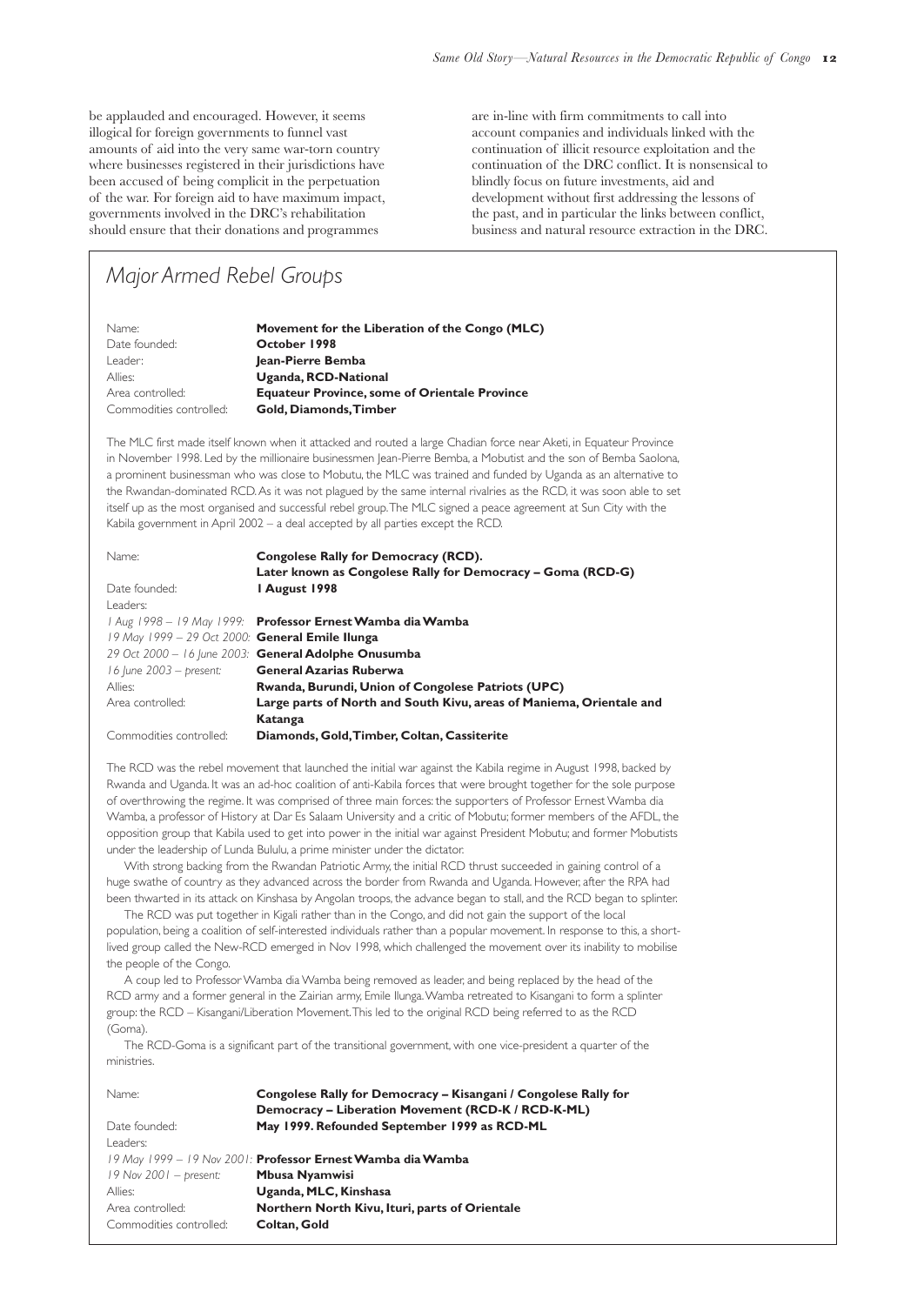be applauded and encouraged. However, it seems illogical for foreign governments to funnel vast amounts of aid into the very same war-torn country where businesses registered in their jurisdictions have been accused of being complicit in the perpetuation of the war. For foreign aid to have maximum impact, governments involved in the DRC's rehabilitation should ensure that their donations and programmes

are in-line with firm commitments to call into account companies and individuals linked with the continuation of illicit resource exploitation and the continuation of the DRC conflict. It is nonsensical to blindly focus on future investments, aid and development without first addressing the lessons of the past, and in particular the links between conflict, business and natural resource extraction in the DRC.

# *Major Armed Rebel Groups*

| Name:                   | Movement for the Liberation of the Congo (MLC)       |
|-------------------------|------------------------------------------------------|
| Date founded:           | October 1998                                         |
| Leader:                 | Jean-Pierre Bemba                                    |
| Allies:                 | Uganda, RCD-National                                 |
| Area controlled:        | <b>Equateur Province, some of Orientale Province</b> |
| Commodities controlled: | Gold, Diamonds, Timber                               |
|                         |                                                      |

The MLC first made itself known when it attacked and routed a large Chadian force near Aketi, in Equateur Province in November 1998. Led by the millionaire businessmen Jean-Pierre Bemba, a Mobutist and the son of Bemba Saolona, a prominent businessman who was close to Mobutu, the MLC was trained and funded by Uganda as an alternative to the Rwandan-dominated RCD.As it was not plagued by the same internal rivalries as the RCD, it was soon able to set itself up as the most organised and successful rebel group.The MLC signed a peace agreement at Sun City with the Kabila government in April 2002 – a deal accepted by all parties except the RCD.

| Name:                                               | <b>Congolese Rally for Democracy (RCD).</b>                          |
|-----------------------------------------------------|----------------------------------------------------------------------|
|                                                     | Later known as Congolese Rally for Democracy - Goma (RCD-G)          |
| Date founded:                                       | I August 1998                                                        |
| Leaders:                                            |                                                                      |
|                                                     | 1 Aug 1998 – 19 May 1999: Professor Ernest Wamba dia Wamba           |
| $19$ May $1999 - 29$ Oct 2000: General Emile Ilunga |                                                                      |
|                                                     | 29 Oct 2000 - 16 June 2003: General Adolphe Onusumba                 |
| $16$ June 2003 – present:                           | <b>General Azarias Ruberwa</b>                                       |
| Allies:                                             | Rwanda, Burundi, Union of Congolese Patriots (UPC)                   |
| Area controlled:                                    | Large parts of North and South Kivu, areas of Maniema, Orientale and |
|                                                     | Katanga                                                              |
| Commodities controlled:                             | Diamonds, Gold, Timber, Coltan, Cassiterite                          |

The RCD was the rebel movement that launched the initial war against the Kabila regime in August 1998, backed by Rwanda and Uganda. It was an ad-hoc coalition of anti-Kabila forces that were brought together for the sole purpose of overthrowing the regime. It was comprised of three main forces: the supporters of Professor Ernest Wamba dia Wamba, a professor of History at Dar Es Salaam University and a critic of Mobutu; former members of the AFDL, the opposition group that Kabila used to get into power in the initial war against President Mobutu; and former Mobutists under the leadership of Lunda Bululu, a prime minister under the dictator.

With strong backing from the Rwandan Patriotic Army, the initial RCD thrust succeeded in gaining control of a huge swathe of country as they advanced across the border from Rwanda and Uganda. However, after the RPA had been thwarted in its attack on Kinshasa by Angolan troops, the advance began to stall, and the RCD began to splinter.

The RCD was put together in Kigali rather than in the Congo, and did not gain the support of the local population, being a coalition of self-interested individuals rather than a popular movement. In response to this, a shortlived group called the New-RCD emerged in Nov 1998, which challenged the movement over its inability to mobilise the people of the Congo.

A coup led to Professor Wamba dia Wamba being removed as leader, and being replaced by the head of the RCD army and a former general in the Zairian army, Emile Ilunga.Wamba retreated to Kisangani to form a splinter group: the RCD – Kisangani/Liberation Movement.This led to the original RCD being referred to as the RCD (Goma).

The RCD-Goma is a significant part of the transitional government, with one vice-president a quarter of the ministries.

| Name:                    | Congolese Rally for Democracy - Kisangani / Congolese Rally for    |
|--------------------------|--------------------------------------------------------------------|
|                          | Democracy - Liberation Movement (RCD-K / RCD-K-ML)                 |
| Date founded:            | May 1999. Refounded September 1999 as RCD-ML                       |
| Leaders:                 |                                                                    |
|                          | 19 May 1999 – 19 Nov 2001: <b>Professor Ernest Wamba dia Wamba</b> |
| $19$ Nov 2001 – present: | <b>Mbusa Nyamwisi</b>                                              |
| Allies:                  | Uganda, MLC, Kinshasa                                              |
| Area controlled:         | Northern North Kivu, Ituri, parts of Orientale                     |
| Commodities controlled:  | Coltan, Gold                                                       |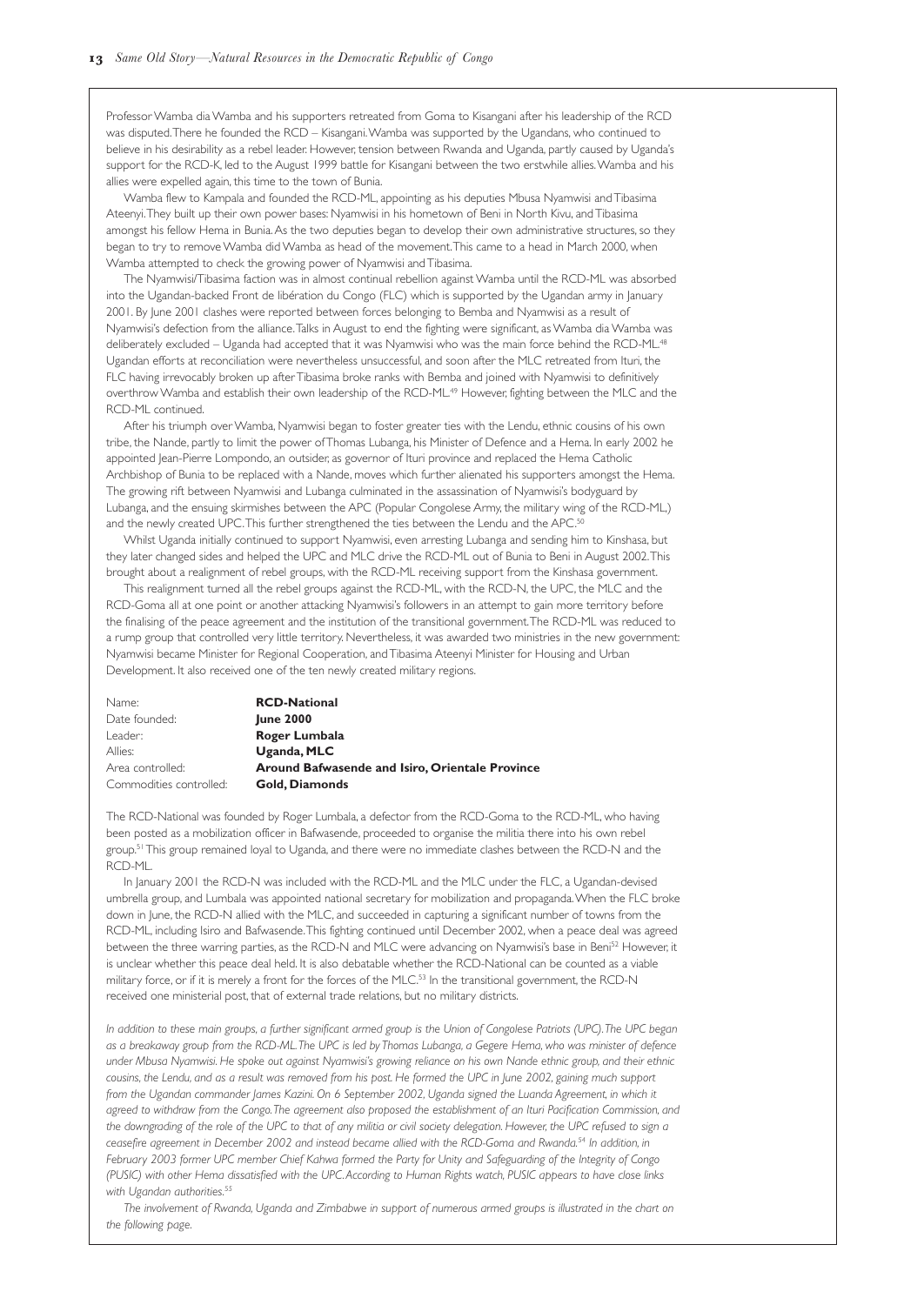Professor Wamba dia Wamba and his supporters retreated from Goma to Kisangani after his leadership of the RCD was disputed.There he founded the RCD – Kisangani.Wamba was supported by the Ugandans, who continued to believe in his desirability as a rebel leader. However, tension between Rwanda and Uganda, partly caused by Uganda's support for the RCD-K, led to the August 1999 battle for Kisangani between the two erstwhile allies.Wamba and his allies were expelled again, this time to the town of Bunia.

Wamba flew to Kampala and founded the RCD-ML, appointing as his deputies Mbusa Nyamwisi and Tibasima Ateenyi.They built up their own power bases: Nyamwisi in his hometown of Beni in North Kivu, and Tibasima amongst his fellow Hema in Bunia.As the two deputies began to develop their own administrative structures, so they began to try to remove Wamba did Wamba as head of the movement.This came to a head in March 2000, when Wamba attempted to check the growing power of Nyamwisi and Tibasima.

The Nyamwisi/Tibasima faction was in almost continual rebellion against Wamba until the RCD-ML was absorbed into the Ugandan-backed Front de libération du Congo (FLC) which is supported by the Ugandan army in January 2001. By June 2001 clashes were reported between forces belonging to Bemba and Nyamwisi as a result of Nyamwisi's defection from the alliance.Talks in August to end the fighting were significant, as Wamba dia Wamba was deliberately excluded – Uganda had accepted that it was Nyamwisi who was the main force behind the RCD-ML.<sup>48</sup> Ugandan efforts at reconciliation were nevertheless unsuccessful, and soon after the MLC retreated from Ituri, the FLC having irrevocably broken up after Tibasima broke ranks with Bemba and joined with Nyamwisi to definitively overthrow Wamba and establish their own leadership of the RCD-ML.49 However, fighting between the MLC and the RCD-ML continued.

After his triumph over Wamba, Nyamwisi began to foster greater ties with the Lendu, ethnic cousins of his own tribe, the Nande, partly to limit the power of Thomas Lubanga, his Minister of Defence and a Hema. In early 2002 he appointed Jean-Pierre Lompondo, an outsider, as governor of Ituri province and replaced the Hema Catholic Archbishop of Bunia to be replaced with a Nande, moves which further alienated his supporters amongst the Hema. The growing rift between Nyamwisi and Lubanga culminated in the assassination of Nyamwisi's bodyguard by Lubanga, and the ensuing skirmishes between the APC (Popular Congolese Army, the military wing of the RCD-ML,) and the newly created UPC. This further strengthened the ties between the Lendu and the APC.<sup>5</sup>

Whilst Uganda initially continued to support Nyamwisi, even arresting Lubanga and sending him to Kinshasa, but they later changed sides and helped the UPC and MLC drive the RCD-ML out of Bunia to Beni in August 2002.This brought about a realignment of rebel groups, with the RCD-ML receiving support from the Kinshasa government.

This realignment turned all the rebel groups against the RCD-ML, with the RCD-N, the UPC, the MLC and the RCD-Goma all at one point or another attacking Nyamwisi's followers in an attempt to gain more territory before the finalising of the peace agreement and the institution of the transitional government.The RCD-ML was reduced to a rump group that controlled very little territory. Nevertheless, it was awarded two ministries in the new government: Nyamwisi became Minister for Regional Cooperation, and Tibasima Ateenyi Minister for Housing and Urban Development. It also received one of the ten newly created military regions.

| Name:                   | <b>RCD-National</b>                             |
|-------------------------|-------------------------------------------------|
| Date founded:           | <b>June 2000</b>                                |
| Leader:                 | Roger Lumbala                                   |
| Allies:                 | Uganda, MLC                                     |
| Area controlled:        | Around Bafwasende and Isiro, Orientale Province |
| Commodities controlled: | Gold, Diamonds                                  |

The RCD-National was founded by Roger Lumbala, a defector from the RCD-Goma to the RCD-ML, who having been posted as a mobilization officer in Bafwasende, proceeded to organise the militia there into his own rebel group.<sup>51</sup> This group remained loyal to Uganda, and there were no immediate clashes between the RCD-N and the RCD-ML.

In January 2001 the RCD-N was included with the RCD-ML and the MLC under the FLC, a Ugandan-devised umbrella group, and Lumbala was appointed national secretary for mobilization and propaganda.When the FLC broke down in June, the RCD-N allied with the MLC, and succeeded in capturing a significant number of towns from the RCD-ML, including Isiro and Bafwasende.This fighting continued until December 2002, when a peace deal was agreed between the three warring parties, as the RCD-N and MLC were advancing on Nyamwisi's base in Beni<sup>52</sup> However, it is unclear whether this peace deal held. It is also debatable whether the RCD-National can be counted as a viable military force, or if it is merely a front for the forces of the MLC.<sup>53</sup> In the transitional government, the RCD-N received one ministerial post, that of external trade relations, but no military districts.

*In addition to these main groups, a further significant armed group is the Union of Congolese Patriots (UPC).The UPC began as a breakaway group from the RCD-ML.The UPC is led by Thomas Lubanga, a Gegere Hema, who was minister of defence under Mbusa Nyamwisi. He spoke out against Nyamwisi's growing reliance on his own Nande ethnic group, and their ethnic cousins, the Lendu, and as a result was removed from his post. He formed the UPC in June 2002, gaining much support from the Ugandan commander James Kazini. On 6 September 2002, Uganda signed the Luanda Agreement, in which it agreed to withdraw from the Congo.The agreement also proposed the establishment of an Ituri Pacification Commission, and the downgrading of the role of the UPC to that of any militia or civil society delegation. However, the UPC refused to sign a ceasefire agreement in December 2002 and instead became allied with the RCD-Goma and Rwanda.54 In addition, in February 2003 former UPC member Chief Kahwa formed the Party for Unity and Safeguarding of the Integrity of Congo (PUSIC) with other Hema dissatisfied with the UPC.According to Human Rights watch, PUSIC appears to have close links with Ugandan authorities.55*

*The involvement of Rwanda, Uganda and Zimbabwe in support of numerous armed groups is illustrated in the chart on the following page.*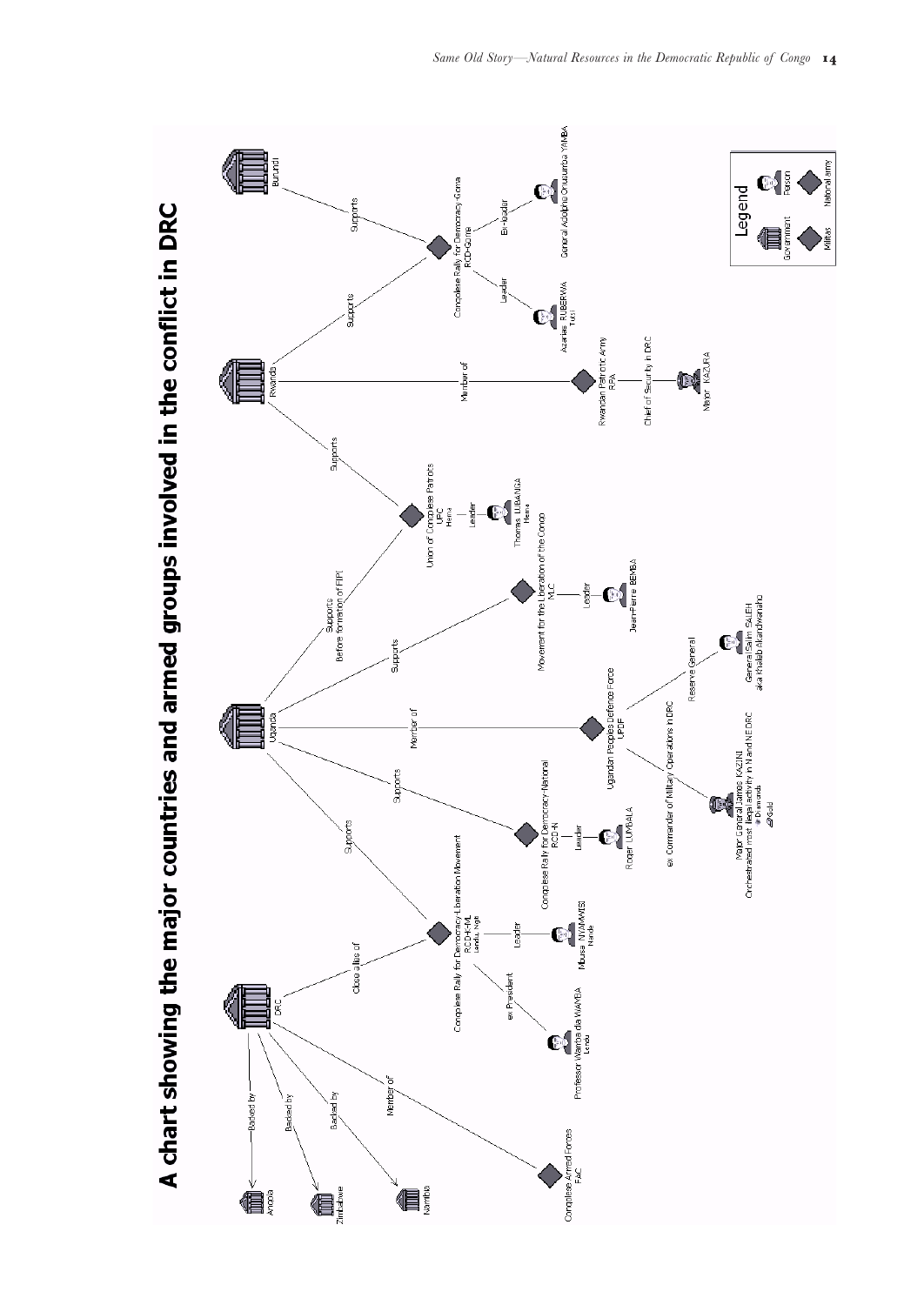

é

A chart showing the major countries and armed groups involved in the conflict in DRC

√<br>€

í

ational army

 $\mathbf{C}^{\mathbf{S}}$ 

Govern

Legend

କୁ<br>General Salim SALEH<br>aka Khaleb Akandwanaho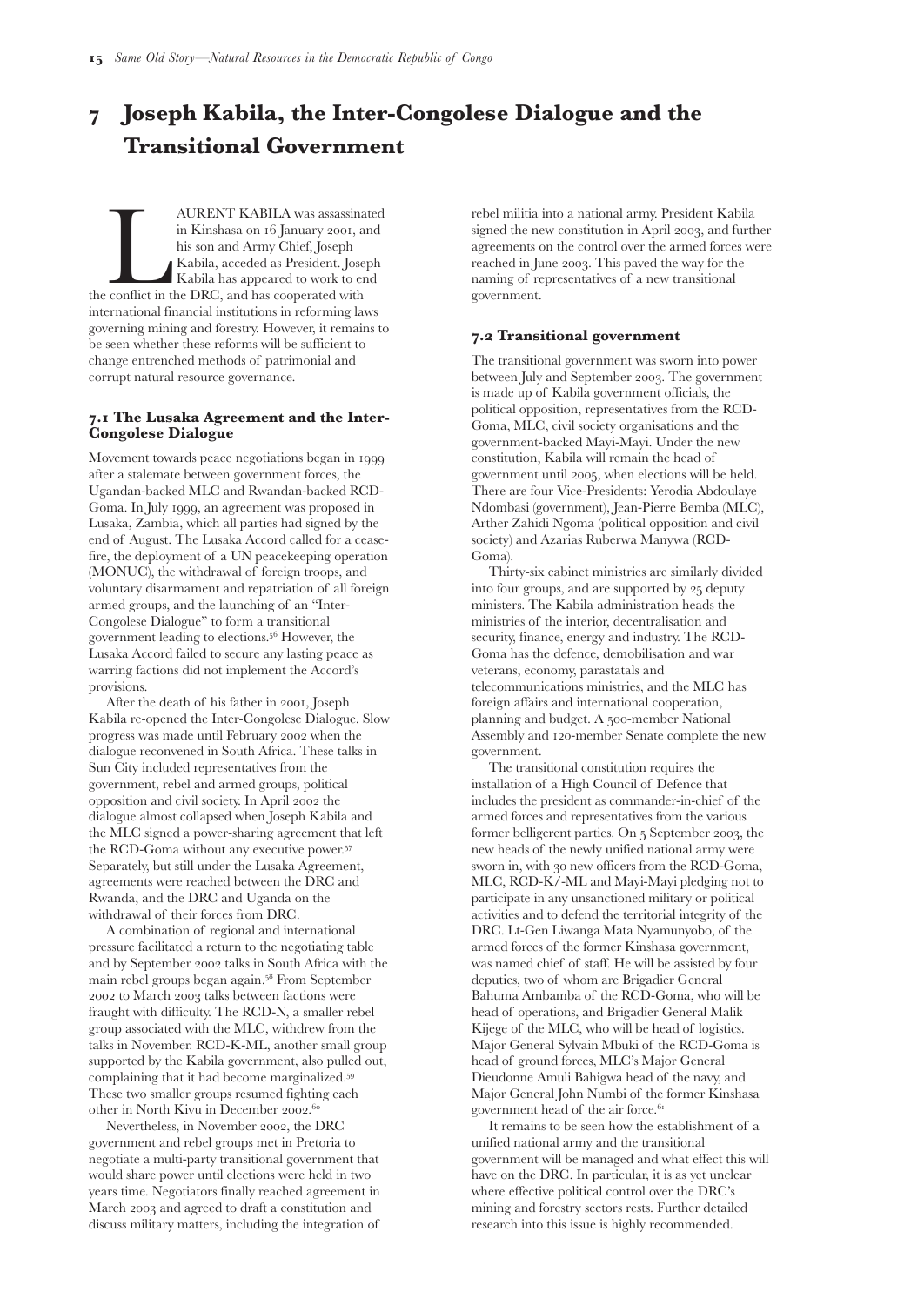# **Joseph Kabila, the Inter-Congolese Dialogue and the Transitional Government**

AURENT KABILA was assassinated<br>in Kinshasa on 16 January 2001, and<br>his son and Army Chief, Joseph<br>Kabila, acceded as President. Joseph<br>Kabila has appeared to work to end<br>conflict in the DRC, and has cooperated with in Kinshasa on 16 January 2001, and his son and Army Chief, Joseph Kabila, acceded as President. Joseph Kabila has appeared to work to end the conflict in the DRC, and has cooperated with international financial institutions in reforming laws governing mining and forestry. However, it remains to be seen whether these reforms will be sufficient to change entrenched methods of patrimonial and corrupt natural resource governance.

### **. The Lusaka Agreement and the Inter-Congolese Dialogue**

Movement towards peace negotiations began in after a stalemate between government forces, the Ugandan-backed MLC and Rwandan-backed RCD-Goma. In July 1999, an agreement was proposed in Lusaka, Zambia, which all parties had signed by the end of August. The Lusaka Accord called for a ceasefire, the deployment of a UN peacekeeping operation (MONUC), the withdrawal of foreign troops, and voluntary disarmament and repatriation of all foreign armed groups, and the launching of an "Inter-Congolese Dialogue" to form a transitional government leading to elections.<sup>56</sup> However, the Lusaka Accord failed to secure any lasting peace as warring factions did not implement the Accord's provisions.

After the death of his father in 2001, Joseph Kabila re-opened the Inter-Congolese Dialogue. Slow progress was made until February 2002 when the dialogue reconvened in South Africa. These talks in Sun City included representatives from the government, rebel and armed groups, political opposition and civil society. In April 2002 the dialogue almost collapsed when Joseph Kabila and the MLC signed a power-sharing agreement that left the RCD-Goma without any executive power. Separately, but still under the Lusaka Agreement, agreements were reached between the DRC and Rwanda, and the DRC and Uganda on the withdrawal of their forces from DRC.

A combination of regional and international pressure facilitated a return to the negotiating table and by September 2002 talks in South Africa with the main rebel groups began again.<sup>58</sup> From September 2002 to March 2003 talks between factions were fraught with difficulty. The RCD-N, a smaller rebel group associated with the MLC, withdrew from the talks in November. RCD-K-ML, another small group supported by the Kabila government, also pulled out, complaining that it had become marginalized. These two smaller groups resumed fighting each other in North Kivu in December 2002.<sup>60</sup>

Nevertheless, in November 2002, the DRC government and rebel groups met in Pretoria to negotiate a multi-party transitional government that would share power until elections were held in two years time. Negotiators finally reached agreement in March 2003 and agreed to draft a constitution and discuss military matters, including the integration of rebel militia into a national army. President Kabila signed the new constitution in April 2003, and further agreements on the control over the armed forces were reached in June 2003. This paved the way for the naming of representatives of a new transitional government.

### **. Transitional government**

The transitional government was sworn into power between July and September 2003. The government is made up of Kabila government officials, the political opposition, representatives from the RCD-Goma, MLC, civil society organisations and the government-backed Mayi-Mayi. Under the new constitution, Kabila will remain the head of government until 2005, when elections will be held. There are four Vice-Presidents: Yerodia Abdoulaye Ndombasi (government), Jean-Pierre Bemba (MLC), Arther Zahidi Ngoma (political opposition and civil society) and Azarias Ruberwa Manywa (RCD-Goma).

Thirty-six cabinet ministries are similarly divided into four groups, and are supported by 25 deputy ministers. The Kabila administration heads the ministries of the interior, decentralisation and security, finance, energy and industry. The RCD-Goma has the defence, demobilisation and war veterans, economy, parastatals and telecommunications ministries, and the MLC has foreign affairs and international cooperation, planning and budget. A 500-member National Assembly and 120-member Senate complete the new government.

The transitional constitution requires the installation of a High Council of Defence that includes the president as commander-in-chief of the armed forces and representatives from the various former belligerent parties. On 5 September 2003, the new heads of the newly unified national army were sworn in, with 30 new officers from the RCD-Goma, MLC, RCD-K/-ML and Mayi-Mayi pledging not to participate in any unsanctioned military or political activities and to defend the territorial integrity of the DRC. Lt-Gen Liwanga Mata Nyamunyobo, of the armed forces of the former Kinshasa government, was named chief of staff. He will be assisted by four deputies, two of whom are Brigadier General Bahuma Ambamba of the RCD-Goma, who will be head of operations, and Brigadier General Malik Kijege of the MLC, who will be head of logistics. Major General Sylvain Mbuki of the RCD-Goma is head of ground forces, MLC's Major General Dieudonne Amuli Bahigwa head of the navy, and Major General John Numbi of the former Kinshasa government head of the air force.

It remains to be seen how the establishment of a unified national army and the transitional government will be managed and what effect this will have on the DRC. In particular, it is as yet unclear where effective political control over the DRC's mining and forestry sectors rests. Further detailed research into this issue is highly recommended.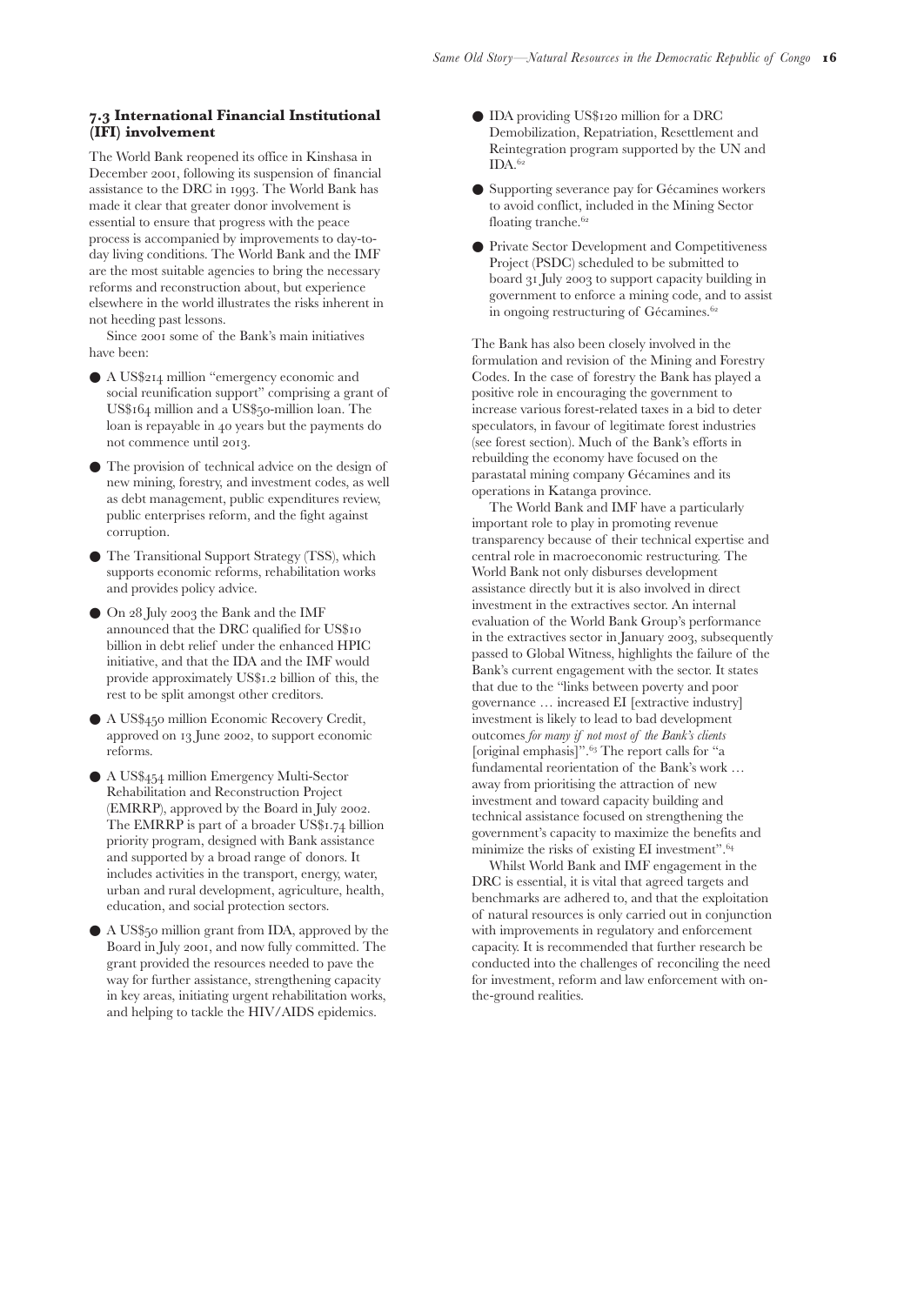### **. International Financial Institutional (IFI) involvement**

The World Bank reopened its office in Kinshasa in December 2001, following its suspension of financial assistance to the DRC in 1993. The World Bank has made it clear that greater donor involvement is essential to ensure that progress with the peace process is accompanied by improvements to day-today living conditions. The World Bank and the IMF are the most suitable agencies to bring the necessary reforms and reconstruction about, but experience elsewhere in the world illustrates the risks inherent in not heeding past lessons.

Since 2001 some of the Bank's main initiatives have been:

- A US\$214 million "emergency economic and social reunification support" comprising a grant of US\$164 million and a US\$50-million loan. The loan is repayable in 40 years but the payments do not commence until 2013.
- The provision of technical advice on the design of new mining, forestry, and investment codes, as well as debt management, public expenditures review, public enterprises reform, and the fight against corruption.
- The Transitional Support Strategy (TSS), which supports economic reforms, rehabilitation works and provides policy advice.
- On 28 July 2003 the Bank and the IMF announced that the DRC qualified for US\$ billion in debt relief under the enhanced HPIC initiative, and that the IDA and the IMF would provide approximately US\$1.2 billion of this, the rest to be split amongst other creditors.
- A US\$450 million Economic Recovery Credit, approved on 13 June 2002, to support economic reforms.
- A US\$454 million Emergency Multi-Sector Rehabilitation and Reconstruction Project (EMRRP), approved by the Board in July 2002. The EMRRP is part of a broader  $US$1.74$  billion priority program, designed with Bank assistance and supported by a broad range of donors. It includes activities in the transport, energy, water, urban and rural development, agriculture, health, education, and social protection sectors.
- A US\$50 million grant from IDA, approved by the Board in July 2001, and now fully committed. The grant provided the resources needed to pave the way for further assistance, strengthening capacity in key areas, initiating urgent rehabilitation works, and helping to tackle the HIV/AIDS epidemics.
- IDA providing US\$120 million for a DRC Demobilization, Repatriation, Resettlement and Reintegration program supported by the UN and IDA.
- Supporting severance pay for Gécamines workers to avoid conflict, included in the Mining Sector floating tranche.<sup>62</sup>
- Private Sector Development and Competitiveness Project (PSDC) scheduled to be submitted to board 31 July 2003 to support capacity building in government to enforce a mining code, and to assist in ongoing restructuring of Gécamines.<sup>62</sup>

The Bank has also been closely involved in the formulation and revision of the Mining and Forestry Codes. In the case of forestry the Bank has played a positive role in encouraging the government to increase various forest-related taxes in a bid to deter speculators, in favour of legitimate forest industries (see forest section). Much of the Bank's efforts in rebuilding the economy have focused on the parastatal mining company Gécamines and its operations in Katanga province.

The World Bank and IMF have a particularly important role to play in promoting revenue transparency because of their technical expertise and central role in macroeconomic restructuring. The World Bank not only disburses development assistance directly but it is also involved in direct investment in the extractives sector. An internal evaluation of the World Bank Group's performance in the extractives sector in January 2003, subsequently passed to Global Witness, highlights the failure of the Bank's current engagement with the sector. It states that due to the "links between poverty and poor governance … increased EI [extractive industry] investment is likely to lead to bad development outcomes *for many if not most of the Bank's clients* [original emphasis]".<sup>63</sup> The report calls for "a fundamental reorientation of the Bank's work … away from prioritising the attraction of new investment and toward capacity building and technical assistance focused on strengthening the government's capacity to maximize the benefits and minimize the risks of existing EI investment".

Whilst World Bank and IMF engagement in the DRC is essential, it is vital that agreed targets and benchmarks are adhered to, and that the exploitation of natural resources is only carried out in conjunction with improvements in regulatory and enforcement capacity. It is recommended that further research be conducted into the challenges of reconciling the need for investment, reform and law enforcement with onthe-ground realities.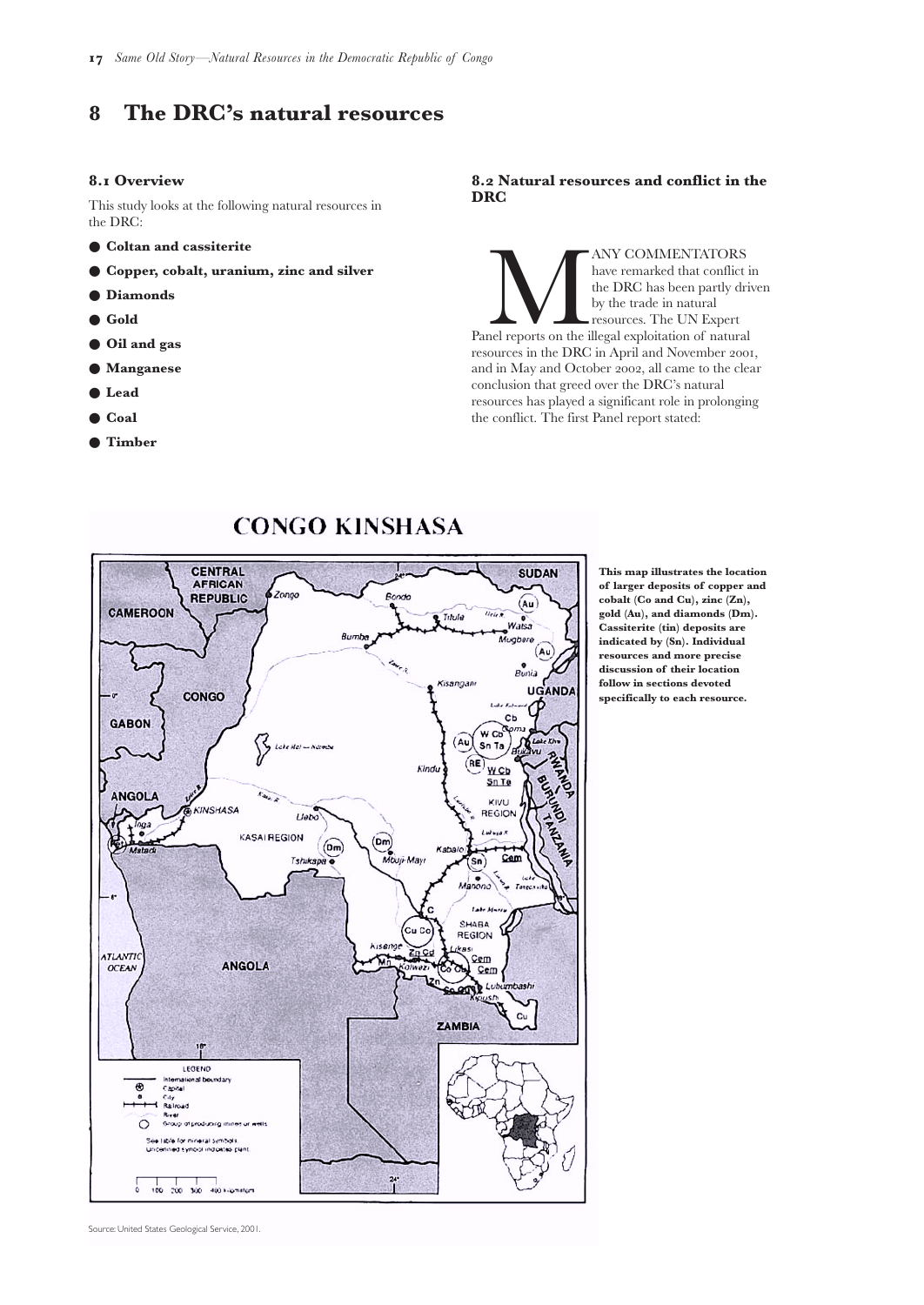# **The DRC's natural resources**

### **. Overview**

This study looks at the following natural resources in the DRC:

- **Coltan and cassiterite**
- **Copper, cobalt, uranium, zinc and silver**
- **Diamonds**
- **Gold**
- **Oil and gas**
- **Manganese**
- **Lead**
- **Coal**
- **Timber**

### **. Natural resources and conflict in the DRC**

ANY COMMENTATORS<br>
have remarked that conflict if<br>
the DRC has been partly drived by the trade in natural<br>
resources. The UN Expert<br>
Panel reports on the illegal exploitation of natural<br>
and the DRC is application of natura have remarked that conflict in the DRC has been partly driven by the trade in natural resources. The UN Expert resources in the DRC in April and November 2001, and in May and October 2002, all came to the clear conclusion that greed over the DRC's natural resources has played a significant role in prolonging the conflict. The first Panel report stated:



**CONGO KINSHASA** 

Source: United States Geological Service, 2001.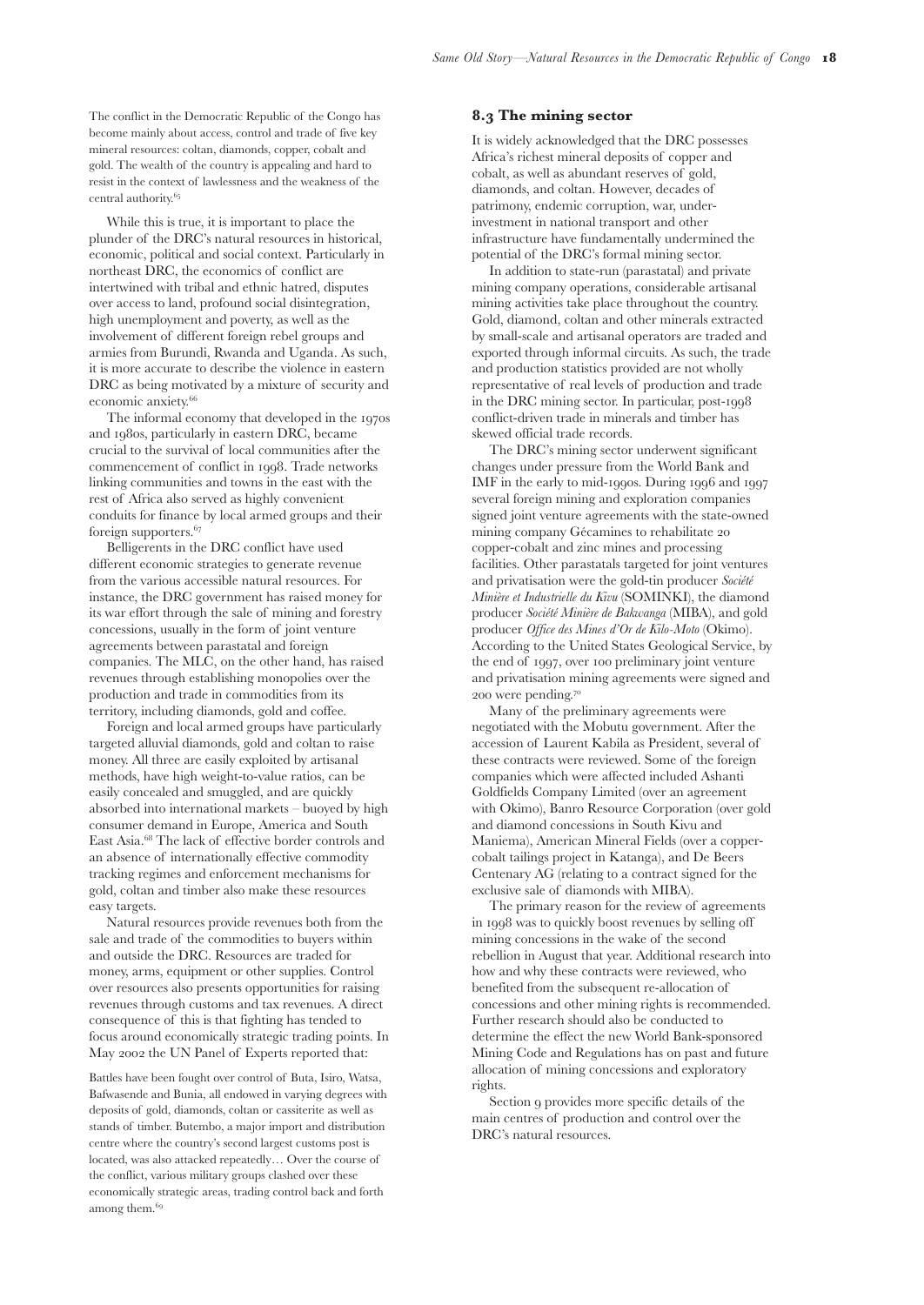The conflict in the Democratic Republic of the Congo has become mainly about access, control and trade of five key mineral resources: coltan, diamonds, copper, cobalt and gold. The wealth of the country is appealing and hard to resist in the context of lawlessness and the weakness of the central authority.

While this is true, it is important to place the plunder of the DRC's natural resources in historical, economic, political and social context. Particularly in northeast DRC, the economics of conflict are intertwined with tribal and ethnic hatred, disputes over access to land, profound social disintegration, high unemployment and poverty, as well as the involvement of different foreign rebel groups and armies from Burundi, Rwanda and Uganda. As such, it is more accurate to describe the violence in eastern DRC as being motivated by a mixture of security and economic anxiety.

The informal economy that developed in the 1970s and 1980s, particularly in eastern DRC, became crucial to the survival of local communities after the commencement of conflict in 1998. Trade networks linking communities and towns in the east with the rest of Africa also served as highly convenient conduits for finance by local armed groups and their foreign supporters.

Belligerents in the DRC conflict have used different economic strategies to generate revenue from the various accessible natural resources. For instance, the DRC government has raised money for its war effort through the sale of mining and forestry concessions, usually in the form of joint venture agreements between parastatal and foreign companies. The MLC, on the other hand, has raised revenues through establishing monopolies over the production and trade in commodities from its territory, including diamonds, gold and coffee.

Foreign and local armed groups have particularly targeted alluvial diamonds, gold and coltan to raise money. All three are easily exploited by artisanal methods, have high weight-to-value ratios, can be easily concealed and smuggled, and are quickly absorbed into international markets – buoyed by high consumer demand in Europe, America and South East Asia.<sup>68</sup> The lack of effective border controls and an absence of internationally effective commodity tracking regimes and enforcement mechanisms for gold, coltan and timber also make these resources easy targets.

Natural resources provide revenues both from the sale and trade of the commodities to buyers within and outside the DRC. Resources are traded for money, arms, equipment or other supplies. Control over resources also presents opportunities for raising revenues through customs and tax revenues. A direct consequence of this is that fighting has tended to focus around economically strategic trading points. In May 2002 the UN Panel of Experts reported that:

Battles have been fought over control of Buta, Isiro, Watsa, Bafwasende and Bunia, all endowed in varying degrees with deposits of gold, diamonds, coltan or cassiterite as well as stands of timber. Butembo, a major import and distribution centre where the country's second largest customs post is located, was also attacked repeatedly… Over the course of the conflict, various military groups clashed over these economically strategic areas, trading control back and forth among them.

### **. The mining sector**

It is widely acknowledged that the DRC possesses Africa's richest mineral deposits of copper and cobalt, as well as abundant reserves of gold, diamonds, and coltan. However, decades of patrimony, endemic corruption, war, underinvestment in national transport and other infrastructure have fundamentally undermined the potential of the DRC's formal mining sector.

In addition to state-run (parastatal) and private mining company operations, considerable artisanal mining activities take place throughout the country. Gold, diamond, coltan and other minerals extracted by small-scale and artisanal operators are traded and exported through informal circuits. As such, the trade and production statistics provided are not wholly representative of real levels of production and trade in the DRC mining sector. In particular, post conflict-driven trade in minerals and timber has skewed official trade records.

The DRC's mining sector underwent significant changes under pressure from the World Bank and IMF in the early to mid-1990s. During 1996 and 1997 several foreign mining and exploration companies signed joint venture agreements with the state-owned mining company Gécamines to rehabilitate copper-cobalt and zinc mines and processing facilities. Other parastatals targeted for joint ventures and privatisation were the gold-tin producer *Société Minière et Industrielle du Kivu* (SOMINKI), the diamond producer *Société Minière de Bakwanga* (MIBA), and gold producer *Office des Mines d'Or de Kilo-Moto* (Okimo). According to the United States Geological Service, by the end of 1997, over 100 preliminary joint venture and privatisation mining agreements were signed and 200 were pending.70

Many of the preliminary agreements were negotiated with the Mobutu government. After the accession of Laurent Kabila as President, several of these contracts were reviewed. Some of the foreign companies which were affected included Ashanti Goldfields Company Limited (over an agreement with Okimo), Banro Resource Corporation (over gold and diamond concessions in South Kivu and Maniema), American Mineral Fields (over a coppercobalt tailings project in Katanga), and De Beers Centenary AG (relating to a contract signed for the exclusive sale of diamonds with MIBA).

The primary reason for the review of agreements in 1998 was to quickly boost revenues by selling off mining concessions in the wake of the second rebellion in August that year. Additional research into how and why these contracts were reviewed, who benefited from the subsequent re-allocation of concessions and other mining rights is recommended. Further research should also be conducted to determine the effect the new World Bank-sponsored Mining Code and Regulations has on past and future allocation of mining concessions and exploratory rights.

Section 9 provides more specific details of the main centres of production and control over the DRC's natural resources.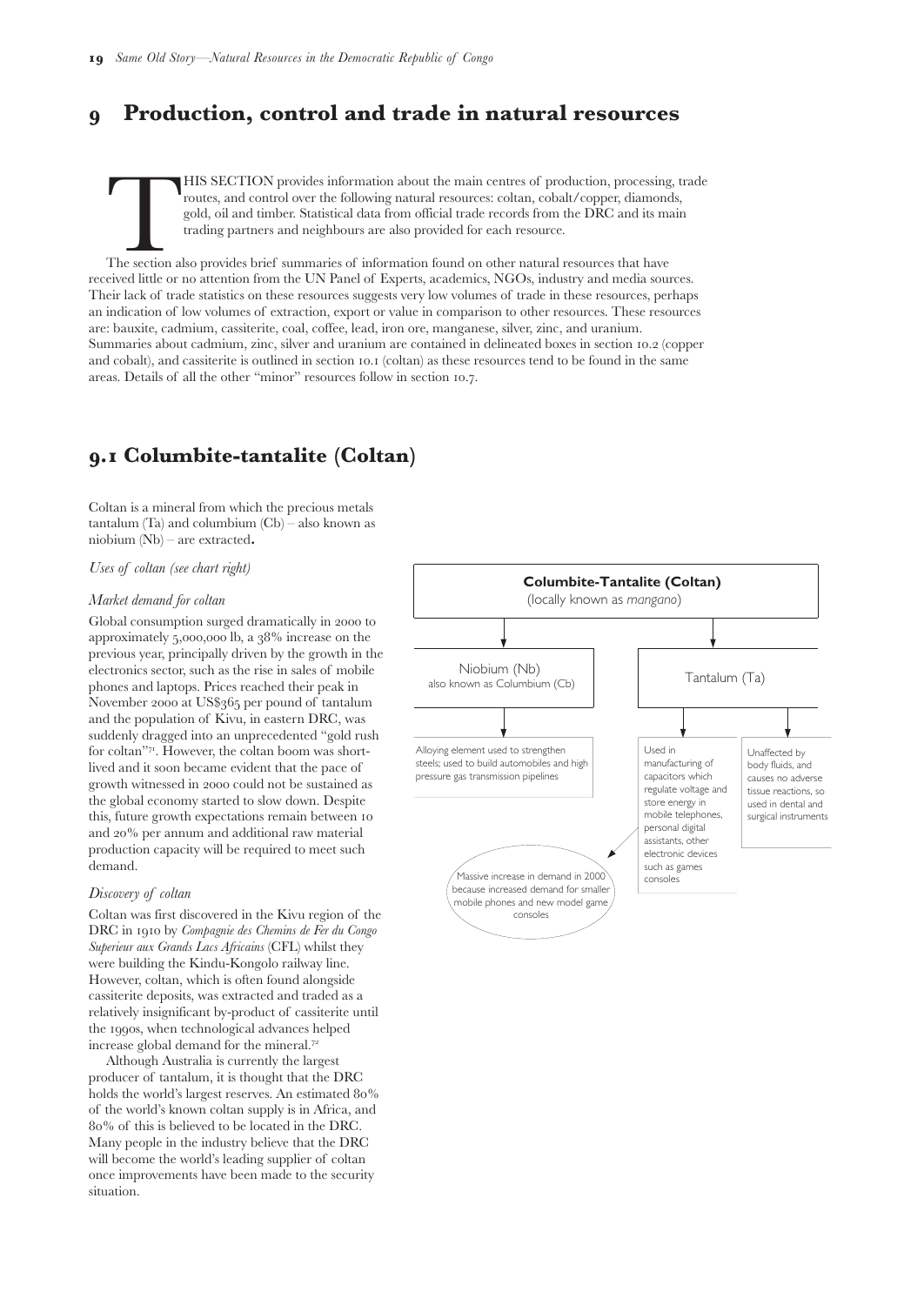# **Production, control and trade in natural resources**

THIS SECTION provides information about the main centres of production, processing, trade<br>
routes, and control over the following natural resources: coltan, cobalt/copper, diamonds,<br>
gold, oil and timber. Statistical data routes, and control over the following natural resources: coltan, cobalt/copper, diamonds, gold, oil and timber. Statistical data from official trade records from the DRC and its main trading partners and neighbours are also provided for each resource.

received little or no attention from the UN Panel of Experts, academics, NGOs, industry and media sources. Their lack of trade statistics on these resources suggests very low volumes of trade in these resources, perhaps an indication of low volumes of extraction, export or value in comparison to other resources. These resources are: bauxite, cadmium, cassiterite, coal, coffee, lead, iron ore, manganese, silver, zinc, and uranium. Summaries about cadmium, zinc, silver and uranium are contained in delineated boxes in section 10.2 (copper and cobalt), and cassiterite is outlined in section 10.1 (coltan) as these resources tend to be found in the same areas. Details of all the other "minor" resources follow in section 10.7.

# **. Columbite-tantalite (Coltan)**

Coltan is a mineral from which the precious metals tantalum (Ta) and columbium  $(Cb)$  – also known as niobium (Nb) – are extracted**.**

*Uses of coltan (see chart right)*

### *Market demand for coltan*

Global consumption surged dramatically in 2000 to approximately 5,000,000 lb, a 38% increase on the previous year, principally driven by the growth in the electronics sector, such as the rise in sales of mobile phones and laptops. Prices reached their peak in November 2000 at US\$365 per pound of tantalum and the population of Kivu, in eastern DRC, was suddenly dragged into an unprecedented "gold rush for coltan"<sup>71</sup>. However, the coltan boom was shortlived and it soon became evident that the pace of growth witnessed in 2000 could not be sustained as the global economy started to slow down. Despite this, future growth expectations remain between and  $20\%$  per annum and additional raw material production capacity will be required to meet such demand.

### *Discovery of coltan*

Coltan was first discovered in the Kivu region of the DRC in 1910 by *Compagnie des Chemins de Fer du Congo Superieur aux Grands Lacs Africains* (CFL) whilst they were building the Kindu-Kongolo railway line. However, coltan, which is often found alongside cassiterite deposits, was extracted and traded as a relatively insignificant by-product of cassiterite until the 1990s, when technological advances helped increase global demand for the mineral.

Although Australia is currently the largest producer of tantalum, it is thought that the DRC holds the world's largest reserves. An estimated 80% of the world's known coltan supply is in Africa, and % of this is believed to be located in the DRC. Many people in the industry believe that the DRC will become the world's leading supplier of coltan once improvements have been made to the security situation.

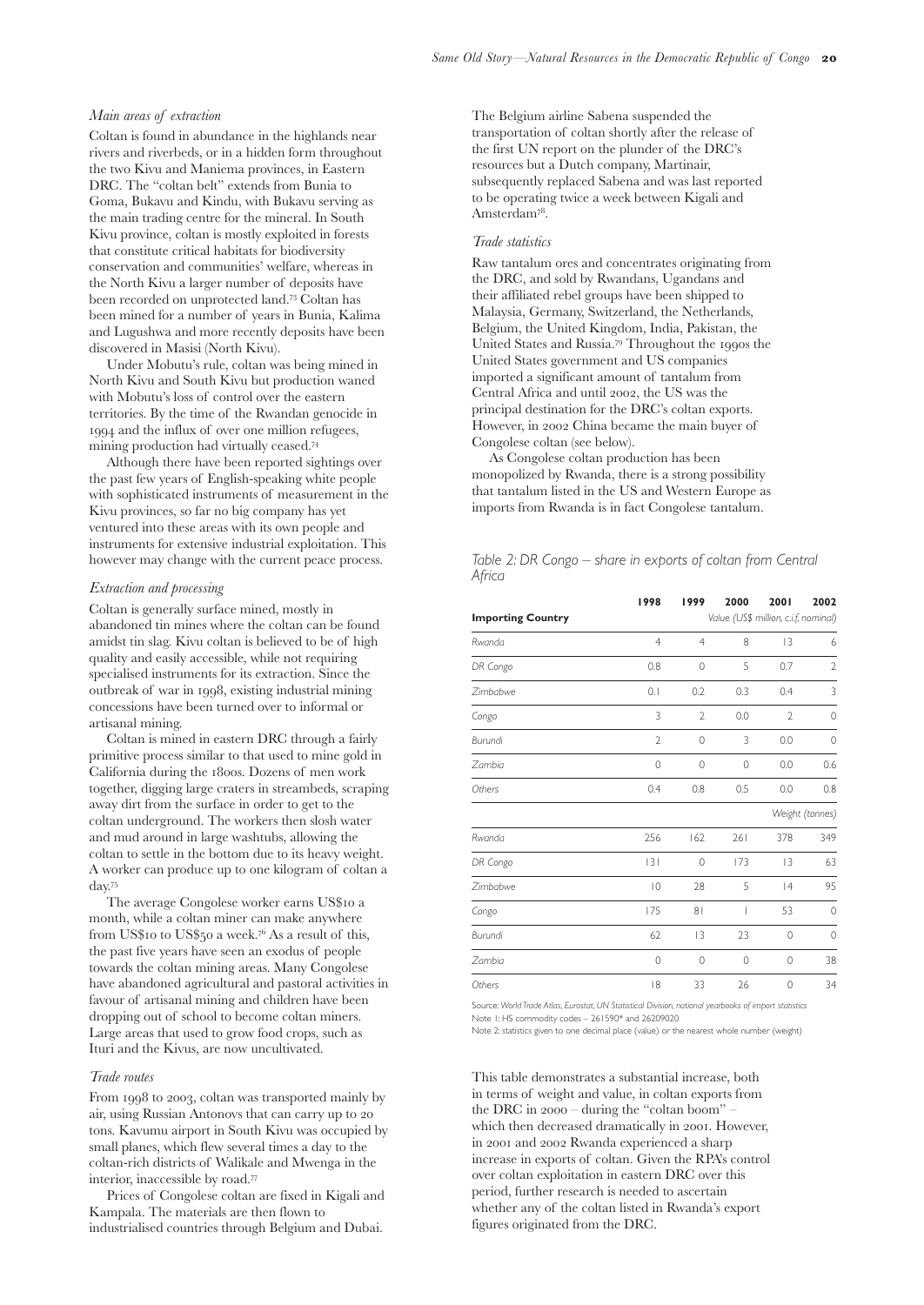### *Main areas of extraction*

Coltan is found in abundance in the highlands near rivers and riverbeds, or in a hidden form throughout the two Kivu and Maniema provinces, in Eastern DRC. The "coltan belt" extends from Bunia to Goma, Bukavu and Kindu, with Bukavu serving as the main trading centre for the mineral. In South Kivu province, coltan is mostly exploited in forests that constitute critical habitats for biodiversity conservation and communities' welfare, whereas in the North Kivu a larger number of deposits have been recorded on unprotected land.<sup>73</sup> Coltan has been mined for a number of years in Bunia, Kalima and Lugushwa and more recently deposits have been discovered in Masisi (North Kivu).

Under Mobutu's rule, coltan was being mined in North Kivu and South Kivu but production waned with Mobutu's loss of control over the eastern territories. By the time of the Rwandan genocide in and the influx of over one million refugees, mining production had virtually ceased.

Although there have been reported sightings over the past few years of English-speaking white people with sophisticated instruments of measurement in the Kivu provinces, so far no big company has yet ventured into these areas with its own people and instruments for extensive industrial exploitation. This however may change with the current peace process.

### *Extraction and processing*

Coltan is generally surface mined, mostly in abandoned tin mines where the coltan can be found amidst tin slag. Kivu coltan is believed to be of high quality and easily accessible, while not requiring specialised instruments for its extraction. Since the outbreak of war in 1998, existing industrial mining concessions have been turned over to informal or artisanal mining.

Coltan is mined in eastern DRC through a fairly primitive process similar to that used to mine gold in California during the 1800s. Dozens of men work together, digging large craters in streambeds, scraping away dirt from the surface in order to get to the coltan underground. The workers then slosh water and mud around in large washtubs, allowing the coltan to settle in the bottom due to its heavy weight. A worker can produce up to one kilogram of coltan a day.

The average Congolese worker earns US\$10 a month, while a coltan miner can make anywhere from US\$10 to US\$50 a week.<sup>76</sup> As a result of this, the past five years have seen an exodus of people towards the coltan mining areas. Many Congolese have abandoned agricultural and pastoral activities in favour of artisanal mining and children have been dropping out of school to become coltan miners. Large areas that used to grow food crops, such as Ituri and the Kivus, are now uncultivated.

### *Trade routes*

From 1998 to 2003, coltan was transported mainly by air, using Russian Antonovs that can carry up to tons. Kavumu airport in South Kivu was occupied by small planes, which flew several times a day to the coltan-rich districts of Walikale and Mwenga in the interior, inaccessible by road.

Prices of Congolese coltan are fixed in Kigali and Kampala. The materials are then flown to industrialised countries through Belgium and Dubai.

The Belgium airline Sabena suspended the transportation of coltan shortly after the release of the first UN report on the plunder of the DRC's resources but a Dutch company, Martinair, subsequently replaced Sabena and was last reported to be operating twice a week between Kigali and Amsterdam<sup>78</sup>.

### *Trade statistics*

Raw tantalum ores and concentrates originating from the DRC, and sold by Rwandans, Ugandans and their affiliated rebel groups have been shipped to Malaysia, Germany, Switzerland, the Netherlands, Belgium, the United Kingdom, India, Pakistan, the United States and Russia.<sup>79</sup> Throughout the 1990s the United States government and US companies imported a significant amount of tantalum from Central Africa and until 2002, the US was the principal destination for the DRC's coltan exports. However, in 2002 China became the main buyer of Congolese coltan (see below).

As Congolese coltan production has been monopolized by Rwanda, there is a strong possibility that tantalum listed in the US and Western Europe as imports from Rwanda is in fact Congolese tantalum.

### *Table 2: DR Congo – share in exports of coltan from Central Africa*

| <b>Importing Country</b> | 1998           | 1999           | 2000<br>Value (US\$ million, c.i.f, nominal) | 2001           | 2002            |
|--------------------------|----------------|----------------|----------------------------------------------|----------------|-----------------|
| Rwanda                   | $\overline{4}$ | $\overline{4}$ | 8                                            | 3              | 6               |
| DR Congo                 | 0.8            | $\mathbf{0}$   | 5                                            | 0.7            | $\overline{2}$  |
| Zimbabwe                 | 0.1            | 0.2            | 0.3                                          | 0.4            | 3               |
| Congo                    | 3              | 2              | 0.0                                          | $\overline{2}$ | $\mathbf{0}$    |
| Burundi                  | $\overline{2}$ | $\mathbf{0}$   | 3                                            | 0.0            | $\circ$         |
| Zambia                   | $\mathbf 0$    | $\mathbf{0}$   | $\mathbf 0$                                  | 0.0            | 0.6             |
| Others                   | 0.4            | 0.8            | 0.5                                          | 0.0            | 0.8             |
|                          |                |                |                                              |                | Weight (tonnes) |
| Rwanda                   | 256            | 162            | 261                                          | 378            | 349             |
| DR Congo                 | 3              | $\Omega$       | 173                                          | 3              | 63              |
| Zimbabwe                 | $ 0\rangle$    | 28             | 5                                            | 4              | 95              |
| Congo                    | 175            | 8 <sub>1</sub> | $\overline{1}$                               | 53             | $\circ$         |
| Burundi                  | 62             | 3              | 23                                           | 0              | $\mathbf{0}$    |
| Zambia                   | 0              | $\mathbf{0}$   | $\mathbf 0$                                  | 0              | 38              |
| Others                   | 8              | 33             | 26                                           | 0              | 34              |

Source: *World Trade Atlas, Eurostat, UN Statistical Division, national yearbooks of import statistics* Note 1: HS commodity codes – 261590\* and 26209020

Note 2: statistics given to one decimal place (value) or the nearest whole number (weight)

This table demonstrates a substantial increase, both in terms of weight and value, in coltan exports from the DRC in  $2000 - \text{during the "coltan boom" -}$ which then decreased dramatically in 2001. However, in 2001 and 2002 Rwanda experienced a sharp increase in exports of coltan. Given the RPA's control over coltan exploitation in eastern DRC over this period, further research is needed to ascertain whether any of the coltan listed in Rwanda's export figures originated from the DRC.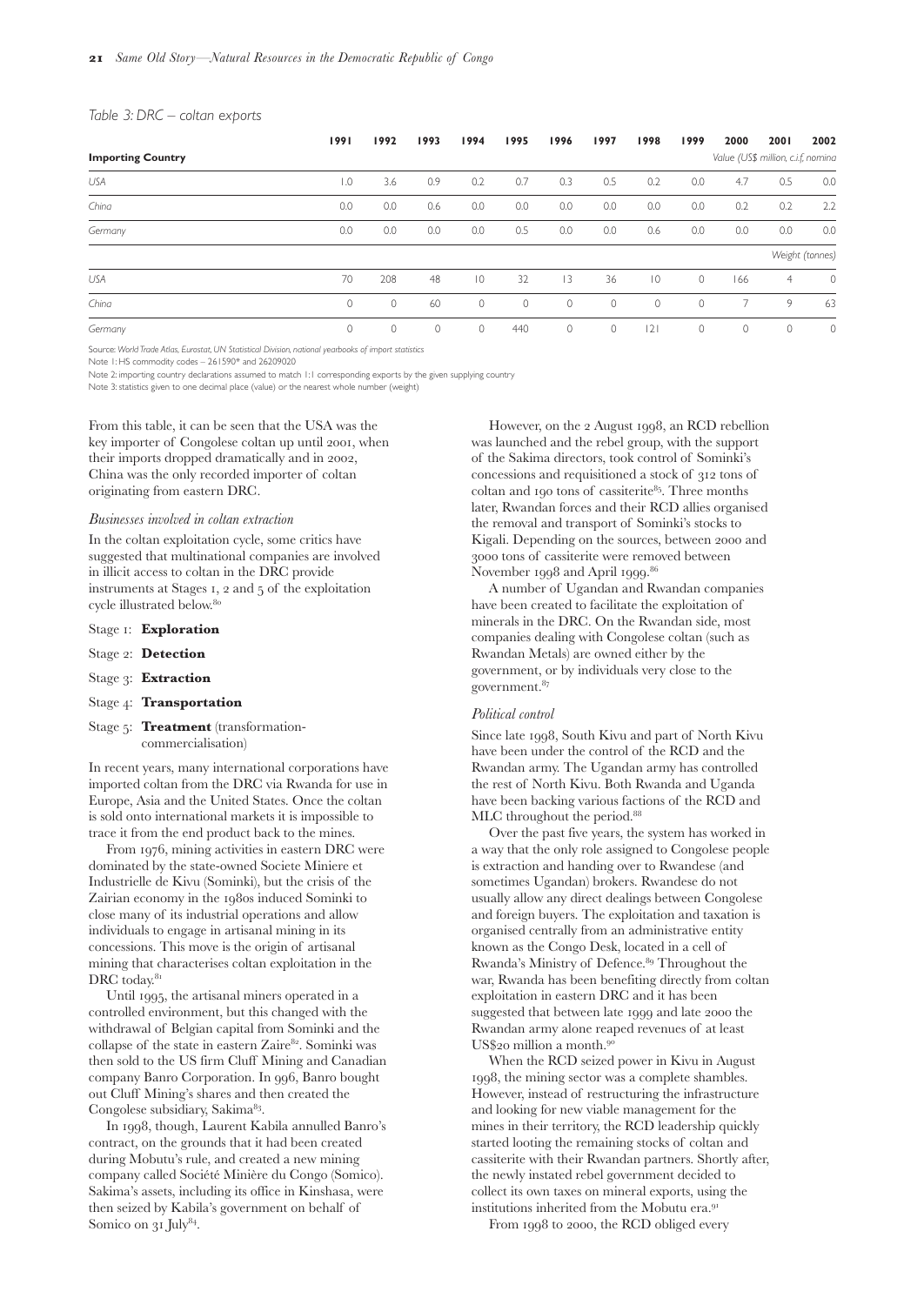### *Table 3: DRC – coltan exports*

|                          | 1991             | 1992    | 1993     | 1994           | 1995    | 1996    | 1997    | 1998            | 1999    | 2000    | 2001                               | 2002            |
|--------------------------|------------------|---------|----------|----------------|---------|---------|---------|-----------------|---------|---------|------------------------------------|-----------------|
| <b>Importing Country</b> |                  |         |          |                |         |         |         |                 |         |         | Value (US\$ million, c.i.f, nomina |                 |
| USA                      | $\overline{0}$ . | 3.6     | 0.9      | 0.2            | 0.7     | 0.3     | 0.5     | 0.2             | 0.0     | 4.7     | 0.5                                | 0.0             |
| China                    | 0.0              | 0.0     | 0.6      | 0.0            | 0.0     | 0.0     | 0.0     | 0.0             | 0.0     | 0.2     | 0.2                                | 2.2             |
| Germany                  | 0.0              | 0.0     | 0.0      | 0.0            | 0.5     | 0.0     | 0.0     | 0.6             | 0.0     | 0.0     | 0.0                                | 0.0             |
|                          |                  |         |          |                |         |         |         |                 |         |         |                                    | Weight (tonnes) |
| USA                      | 70               | 208     | 48       | $\overline{0}$ | 32      | 3       | 36      | $\overline{10}$ | $\circ$ | 166     | $\overline{4}$                     | $\circ$         |
| China                    | 0                | $\circ$ | 60       | $\circ$        | $\circ$ | $\circ$ | $\circ$ | $\circ$         | $\circ$ |         | 9                                  | 63              |
| Germany                  | 0                | $\circ$ | $\Omega$ | $\circ$        | 440     | $\circ$ | $\circ$ | 2               | $\circ$ | $\circ$ | 0                                  | $\circ$         |

Source: *World Trade Atlas, Eurostat, UN Statistical Division, national yearbooks of import statistics*

Note 1: HS commodity codes – 261590\* and 26209020

Note 2: importing country declarations assumed to match 1:1 corresponding exports by the given supplying country Note 3: statistics given to one decimal place (value) or the nearest whole number (weight)

From this table, it can be seen that the USA was the key importer of Congolese coltan up until 2001, when their imports dropped dramatically and in 2002, China was the only recorded importer of coltan originating from eastern DRC.

### *Businesses involved in coltan extraction*

In the coltan exploitation cycle, some critics have suggested that multinational companies are involved in illicit access to coltan in the DRC provide instruments at Stages 1, 2 and 5 of the exploitation cycle illustrated below.

- Stage : **Exploration**
- Stage 2: Detection
- Stage 3: Extraction
- Stage 4: Transportation
- Stage 5: Treatment (transformationcommercialisation)

In recent years, many international corporations have imported coltan from the DRC via Rwanda for use in Europe, Asia and the United States. Once the coltan is sold onto international markets it is impossible to trace it from the end product back to the mines.

From 1976, mining activities in eastern DRC were dominated by the state-owned Societe Miniere et Industrielle de Kivu (Sominki), but the crisis of the Zairian economy in the 1980s induced Sominki to close many of its industrial operations and allow individuals to engage in artisanal mining in its concessions. This move is the origin of artisanal mining that characterises coltan exploitation in the DRC today.<sup>81</sup>

Until 1995, the artisanal miners operated in a controlled environment, but this changed with the withdrawal of Belgian capital from Sominki and the collapse of the state in eastern Zaire<sup>82</sup>. Sominki was then sold to the US firm Cluff Mining and Canadian company Banro Corporation. In 996, Banro bought out Cluff Mining's shares and then created the Congolese subsidiary, Sakima<sup>83</sup>.

In 1998, though, Laurent Kabila annulled Banro's contract, on the grounds that it had been created during Mobutu's rule, and created a new mining company called Société Minière du Congo (Somico). Sakima's assets, including its office in Kinshasa, were then seized by Kabila's government on behalf of Somico on 31 July<sup>84</sup>.

However, on the 2 August 1998, an RCD rebellion was launched and the rebel group, with the support of the Sakima directors, took control of Sominki's concessions and requisitioned a stock of 312 tons of coltan and 190 tons of cassiterite $85$ . Three months later, Rwandan forces and their RCD allies organised the removal and transport of Sominki's stocks to Kigali. Depending on the sources, between 2000 and 3000 tons of cassiterite were removed between November 1998 and April 1999.<sup>86</sup>

A number of Ugandan and Rwandan companies have been created to facilitate the exploitation of minerals in the DRC. On the Rwandan side, most companies dealing with Congolese coltan (such as Rwandan Metals) are owned either by the government, or by individuals very close to the government.

### *Political control*

Since late 1998, South Kivu and part of North Kivu have been under the control of the RCD and the Rwandan army. The Ugandan army has controlled the rest of North Kivu. Both Rwanda and Uganda have been backing various factions of the RCD and MLC throughout the period.<sup>88</sup>

Over the past five years, the system has worked in a way that the only role assigned to Congolese people is extraction and handing over to Rwandese (and sometimes Ugandan) brokers. Rwandese do not usually allow any direct dealings between Congolese and foreign buyers. The exploitation and taxation is organised centrally from an administrative entity known as the Congo Desk, located in a cell of Rwanda's Ministry of Defence.<sup>89</sup> Throughout the war, Rwanda has been benefiting directly from coltan exploitation in eastern DRC and it has been suggested that between late 1999 and late 2000 the Rwandan army alone reaped revenues of at least US\$20 million a month.<sup>90</sup>

When the RCD seized power in Kivu in August 1998, the mining sector was a complete shambles. However, instead of restructuring the infrastructure and looking for new viable management for the mines in their territory, the RCD leadership quickly started looting the remaining stocks of coltan and cassiterite with their Rwandan partners. Shortly after, the newly instated rebel government decided to collect its own taxes on mineral exports, using the institutions inherited from the Mobutu era.

From 1998 to 2000, the RCD obliged every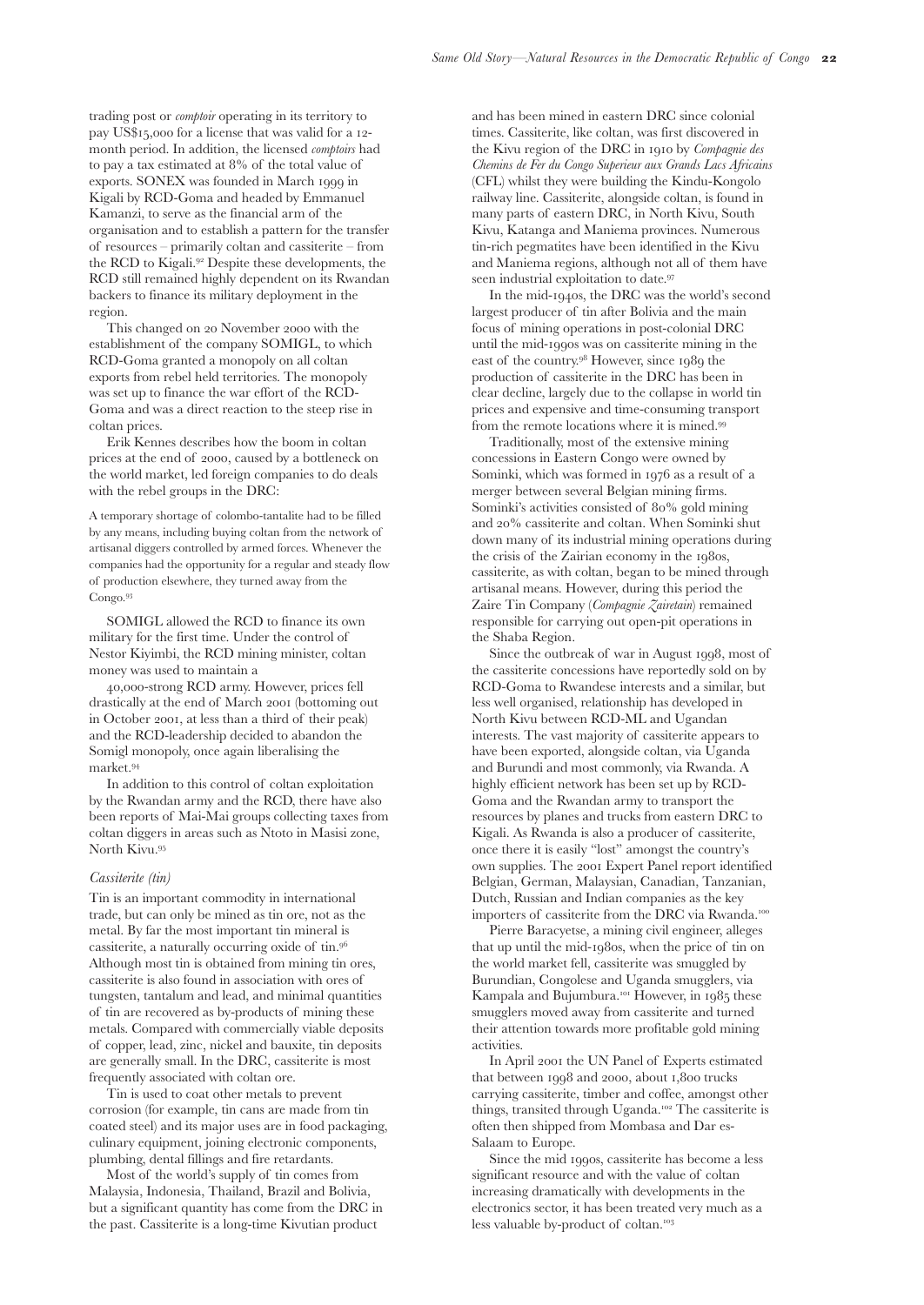trading post or *comptoir* operating in its territory to pay US\$15,000 for a license that was valid for a 12month period. In addition, the licensed *comptoirs* had to pay a tax estimated at  $8\%$  of the total value of exports. SONEX was founded in March 1999 in Kigali by RCD-Goma and headed by Emmanuel Kamanzi, to serve as the financial arm of the organisation and to establish a pattern for the transfer of resources – primarily coltan and cassiterite – from the RCD to Kigali.<sup>92</sup> Despite these developments, the RCD still remained highly dependent on its Rwandan backers to finance its military deployment in the region.

This changed on 20 November 2000 with the establishment of the company SOMIGL, to which RCD-Goma granted a monopoly on all coltan exports from rebel held territories. The monopoly was set up to finance the war effort of the RCD-Goma and was a direct reaction to the steep rise in coltan prices.

Erik Kennes describes how the boom in coltan prices at the end of 2000, caused by a bottleneck on the world market, led foreign companies to do deals with the rebel groups in the DRC:

A temporary shortage of colombo-tantalite had to be filled by any means, including buying coltan from the network of artisanal diggers controlled by armed forces. Whenever the companies had the opportunity for a regular and steady flow of production elsewhere, they turned away from the Congo.93

SOMIGL allowed the RCD to finance its own military for the first time. Under the control of Nestor Kiyimbi, the RCD mining minister, coltan money was used to maintain a

40,000-strong RCD army. However, prices fell drastically at the end of March 2001 (bottoming out in October 2001, at less than a third of their peak) and the RCD-leadership decided to abandon the Somigl monopoly, once again liberalising the market.

In addition to this control of coltan exploitation by the Rwandan army and the RCD, there have also been reports of Mai-Mai groups collecting taxes from coltan diggers in areas such as Ntoto in Masisi zone, North Kivu.

### *Cassiterite (tin)*

Tin is an important commodity in international trade, but can only be mined as tin ore, not as the metal. By far the most important tin mineral is cassiterite, a naturally occurring oxide of tin. Although most tin is obtained from mining tin ores, cassiterite is also found in association with ores of tungsten, tantalum and lead, and minimal quantities of tin are recovered as by-products of mining these metals. Compared with commercially viable deposits of copper, lead, zinc, nickel and bauxite, tin deposits are generally small. In the DRC, cassiterite is most frequently associated with coltan ore.

Tin is used to coat other metals to prevent corrosion (for example, tin cans are made from tin coated steel) and its major uses are in food packaging, culinary equipment, joining electronic components, plumbing, dental fillings and fire retardants.

Most of the world's supply of tin comes from Malaysia, Indonesia, Thailand, Brazil and Bolivia, but a significant quantity has come from the DRC in the past. Cassiterite is a long-time Kivutian product

and has been mined in eastern DRC since colonial times. Cassiterite, like coltan, was first discovered in the Kivu region of the DRC in 1910 by *Compagnie des Chemins de Fer du Congo Superieur aux Grands Lacs Africains* (CFL) whilst they were building the Kindu-Kongolo railway line. Cassiterite, alongside coltan, is found in many parts of eastern DRC, in North Kivu, South Kivu, Katanga and Maniema provinces. Numerous tin-rich pegmatites have been identified in the Kivu and Maniema regions, although not all of them have seen industrial exploitation to date.

In the mid-1940s, the DRC was the world's second largest producer of tin after Bolivia and the main focus of mining operations in post-colonial DRC until the mid-1990s was on cassiterite mining in the east of the country.<sup>98</sup> However, since 1989 the production of cassiterite in the DRC has been in clear decline, largely due to the collapse in world tin prices and expensive and time-consuming transport from the remote locations where it is mined.<sup>99</sup>

Traditionally, most of the extensive mining concessions in Eastern Congo were owned by Sominki, which was formed in 1976 as a result of a merger between several Belgian mining firms. Sominki's activities consisted of 80% gold mining and 20% cassiterite and coltan. When Sominki shut down many of its industrial mining operations during the crisis of the Zairian economy in the  $1980s$ , cassiterite, as with coltan, began to be mined through artisanal means. However, during this period the Zaire Tin Company (*Compagnie Zairetain*) remained responsible for carrying out open-pit operations in the Shaba Region.

Since the outbreak of war in August 1998, most of the cassiterite concessions have reportedly sold on by RCD-Goma to Rwandese interests and a similar, but less well organised, relationship has developed in North Kivu between RCD-ML and Ugandan interests. The vast majority of cassiterite appears to have been exported, alongside coltan, via Uganda and Burundi and most commonly, via Rwanda. A highly efficient network has been set up by RCD-Goma and the Rwandan army to transport the resources by planes and trucks from eastern DRC to Kigali. As Rwanda is also a producer of cassiterite, once there it is easily "lost" amongst the country's own supplies. The 2001 Expert Panel report identified Belgian, German, Malaysian, Canadian, Tanzanian, Dutch, Russian and Indian companies as the key importers of cassiterite from the DRC via Rwanda.

Pierre Baracyetse, a mining civil engineer, alleges that up until the mid-1980s, when the price of tin on the world market fell, cassiterite was smuggled by Burundian, Congolese and Uganda smugglers, via Kampala and Bujumbura.<sup>101</sup> However, in 1985 these smugglers moved away from cassiterite and turned their attention towards more profitable gold mining activities.

In April 2001 the UN Panel of Experts estimated that between 1998 and 2000, about 1,800 trucks carrying cassiterite, timber and coffee, amongst other things, transited through Uganda.<sup>102</sup> The cassiterite is often then shipped from Mombasa and Dar es-Salaam to Europe.

Since the mid 1990s, cassiterite has become a less significant resource and with the value of coltan increasing dramatically with developments in the electronics sector, it has been treated very much as a less valuable by-product of coltan.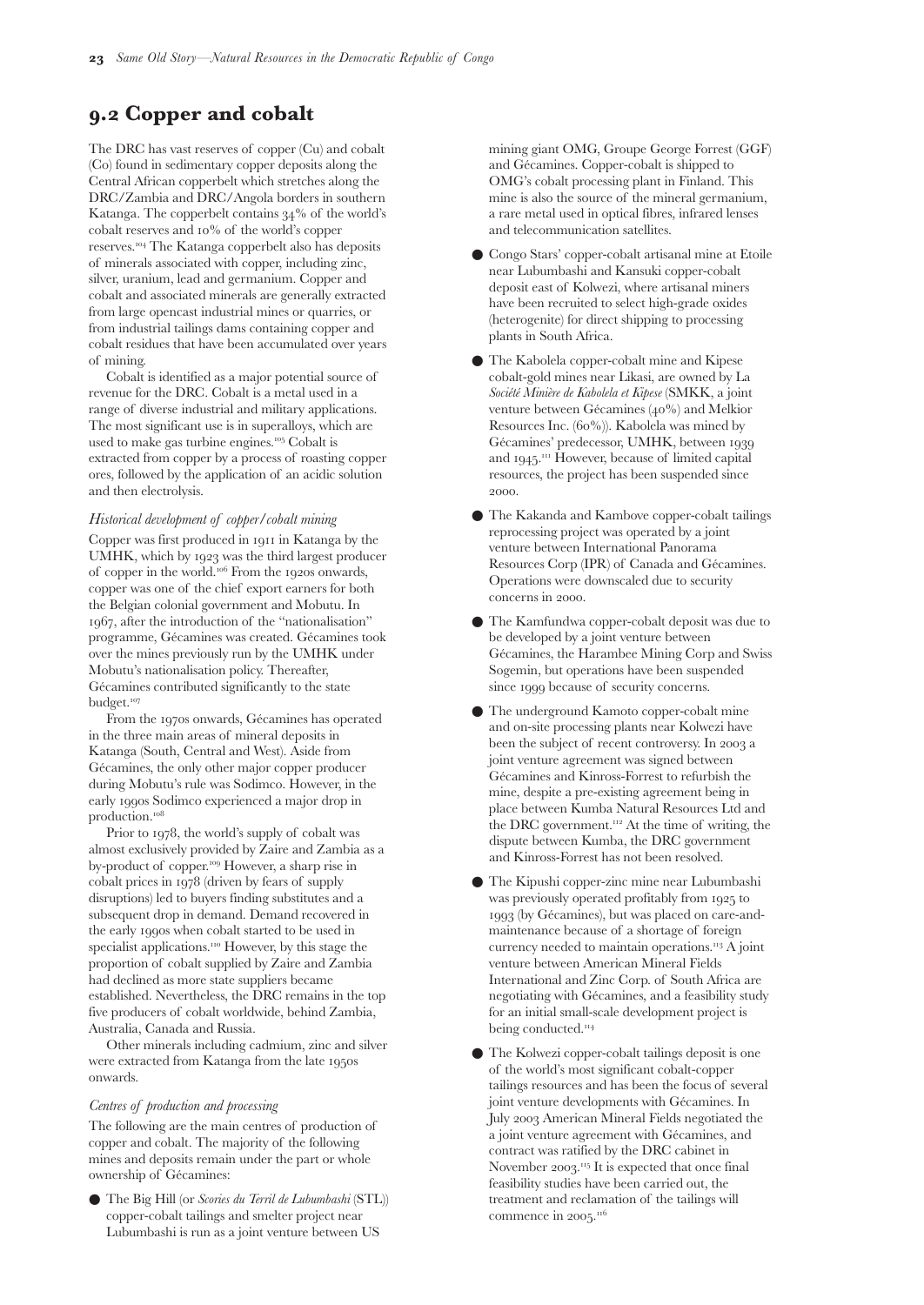# **. Copper and cobalt**

The DRC has vast reserves of copper (Cu) and cobalt (Co) found in sedimentary copper deposits along the Central African copperbelt which stretches along the DRC/Zambia and DRC/Angola borders in southern Katanga. The copperbelt contains  $34\%$  of the world's cobalt reserves and  $10\%$  of the world's copper reserves.<sup>104</sup> The Katanga copperbelt also has deposits of minerals associated with copper, including zinc, silver, uranium, lead and germanium. Copper and cobalt and associated minerals are generally extracted from large opencast industrial mines or quarries, or from industrial tailings dams containing copper and cobalt residues that have been accumulated over years of mining.

Cobalt is identified as a major potential source of revenue for the DRC. Cobalt is a metal used in a range of diverse industrial and military applications. The most significant use is in superalloys, which are used to make gas turbine engines.<sup>105</sup> Cobalt is extracted from copper by a process of roasting copper ores, followed by the application of an acidic solution and then electrolysis.

### *Historical development of copper/cobalt mining*

Copper was first produced in 1911 in Katanga by the UMHK, which by 1923 was the third largest producer of copper in the world.<sup>106</sup> From the 1920s onwards, copper was one of the chief export earners for both the Belgian colonial government and Mobutu. In 1967, after the introduction of the "nationalisation" programme, Gécamines was created. Gécamines took over the mines previously run by the UMHK under Mobutu's nationalisation policy. Thereafter, Gécamines contributed significantly to the state budget.

From the 1970s onwards, Gécamines has operated in the three main areas of mineral deposits in Katanga (South, Central and West). Aside from Gécamines, the only other major copper producer during Mobutu's rule was Sodimco. However, in the early 1990s Sodimco experienced a major drop in production.

Prior to 1978, the world's supply of cobalt was almost exclusively provided by Zaire and Zambia as a by-product of copper.<sup>109</sup> However, a sharp rise in cobalt prices in 1978 (driven by fears of supply disruptions) led to buyers finding substitutes and a subsequent drop in demand. Demand recovered in the early 1990s when cobalt started to be used in specialist applications.<sup>110</sup> However, by this stage the proportion of cobalt supplied by Zaire and Zambia had declined as more state suppliers became established. Nevertheless, the DRC remains in the top five producers of cobalt worldwide, behind Zambia, Australia, Canada and Russia.

Other minerals including cadmium, zinc and silver were extracted from Katanga from the late 1950s onwards.

### *Centres of production and processing*

The following are the main centres of production of copper and cobalt. The majority of the following mines and deposits remain under the part or whole ownership of Gécamines:

● The Big Hill (or *Scories du Terril de Lubumbashi* (STL)) copper-cobalt tailings and smelter project near Lubumbashi is run as a joint venture between US

mining giant OMG, Groupe George Forrest (GGF) and Gécamines. Copper-cobalt is shipped to OMG's cobalt processing plant in Finland. This mine is also the source of the mineral germanium, a rare metal used in optical fibres, infrared lenses and telecommunication satellites.

- Congo Stars' copper-cobalt artisanal mine at Etoile near Lubumbashi and Kansuki copper-cobalt deposit east of Kolwezi, where artisanal miners have been recruited to select high-grade oxides (heterogenite) for direct shipping to processing plants in South Africa.
- The Kabolela copper-cobalt mine and Kipese cobalt-gold mines near Likasi, are owned by La *Société Minière de Kabolela et Kipese* (SMKK, a joint venture between Gécamines (40%) and Melkior Resources Inc. (60%)). Kabolela was mined by Gécamines' predecessor, UMHK, between and 1945.<sup>111</sup> However, because of limited capital resources, the project has been suspended since 2000.
- The Kakanda and Kambove copper-cobalt tailings reprocessing project was operated by a joint venture between International Panorama Resources Corp (IPR) of Canada and Gécamines. Operations were downscaled due to security concerns in 2000.
- The Kamfundwa copper-cobalt deposit was due to be developed by a joint venture between Gécamines, the Harambee Mining Corp and Swiss Sogemin, but operations have been suspended since 1999 because of security concerns.
- The underground Kamoto copper-cobalt mine and on-site processing plants near Kolwezi have been the subject of recent controversy. In 2003 a joint venture agreement was signed between Gécamines and Kinross-Forrest to refurbish the mine, despite a pre-existing agreement being in place between Kumba Natural Resources Ltd and the DRC government.<sup>112</sup> At the time of writing, the dispute between Kumba, the DRC government and Kinross-Forrest has not been resolved.
- The Kipushi copper-zinc mine near Lubumbashi was previously operated profitably from 1925 to 1993 (by Gécamines), but was placed on care-andmaintenance because of a shortage of foreign currency needed to maintain operations.<sup>113</sup> A joint venture between American Mineral Fields International and Zinc Corp. of South Africa are negotiating with Gécamines, and a feasibility study for an initial small-scale development project is being conducted.<sup>114</sup>
- The Kolwezi copper-cobalt tailings deposit is one of the world's most significant cobalt-copper tailings resources and has been the focus of several joint venture developments with Gécamines. In July 2003 American Mineral Fields negotiated the a joint venture agreement with Gécamines, and contract was ratified by the DRC cabinet in November 2003.<sup>115</sup> It is expected that once final feasibility studies have been carried out, the treatment and reclamation of the tailings will commence in  $2005$ .<sup>116</sup>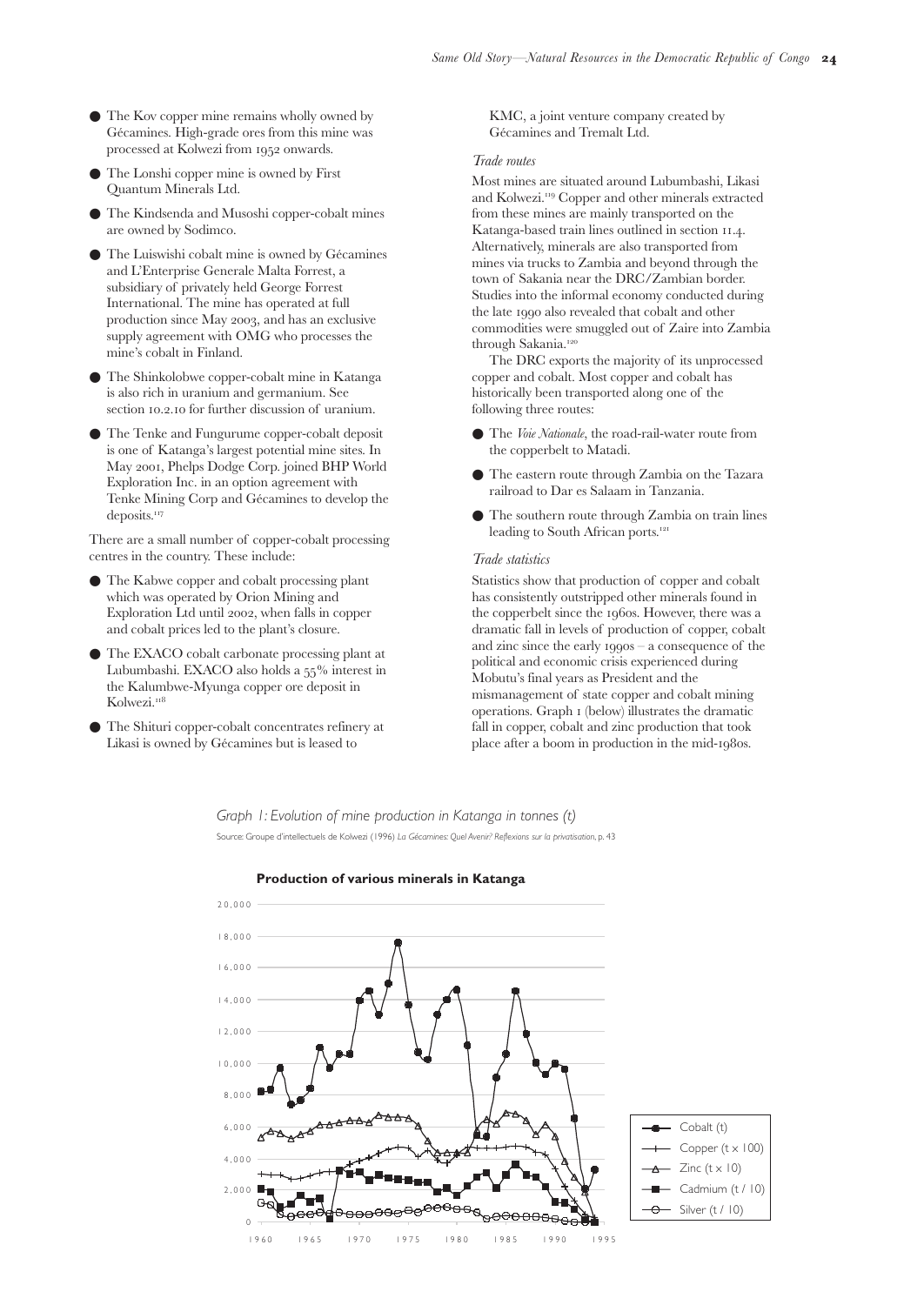- The Kov copper mine remains wholly owned by Gécamines. High-grade ores from this mine was processed at Kolwezi from 1952 onwards.
- The Lonshi copper mine is owned by First Quantum Minerals Ltd.
- The Kindsenda and Musoshi copper-cobalt mines are owned by Sodimco.
- The Luiswishi cobalt mine is owned by Gécamines and L'Enterprise Generale Malta Forrest, a subsidiary of privately held George Forrest International. The mine has operated at full production since May 2003, and has an exclusive supply agreement with OMG who processes the mine's cobalt in Finland.
- The Shinkolobwe copper-cobalt mine in Katanga is also rich in uranium and germanium. See section 10.2.10 for further discussion of uranium.
- The Tenke and Fungurume copper-cobalt deposit is one of Katanga's largest potential mine sites. In May 2001, Phelps Dodge Corp. joined BHP World Exploration Inc. in an option agreement with Tenke Mining Corp and Gécamines to develop the deposits.

There are a small number of copper-cobalt processing centres in the country. These include:

- The Kabwe copper and cobalt processing plant which was operated by Orion Mining and Exploration Ltd until 2002, when falls in copper and cobalt prices led to the plant's closure.
- The EXACO cobalt carbonate processing plant at Lubumbashi. EXACO also holds a  $55\%$  interest in the Kalumbwe-Myunga copper ore deposit in Kolwezi.
- The Shituri copper-cobalt concentrates refinery at Likasi is owned by Gécamines but is leased to

KMC, a joint venture company created by Gécamines and Tremalt Ltd.

### *Trade routes*

Most mines are situated around Lubumbashi, Likasi and Kolwezi.  $^{\rm ng}$  Copper and other minerals extracted from these mines are mainly transported on the Katanga-based train lines outlined in section 11.4. Alternatively, minerals are also transported from mines via trucks to Zambia and beyond through the town of Sakania near the DRC/Zambian border. Studies into the informal economy conducted during the late 1990 also revealed that cobalt and other commodities were smuggled out of Zaire into Zambia through Sakania.

The DRC exports the majority of its unprocessed copper and cobalt. Most copper and cobalt has historically been transported along one of the following three routes:

- The *Voie Nationale*, the road-rail-water route from the copperbelt to Matadi.
- The eastern route through Zambia on the Tazara railroad to Dar es Salaam in Tanzania.
- The southern route through Zambia on train lines leading to South African ports.

### *Trade statistics*

Statistics show that production of copper and cobalt has consistently outstripped other minerals found in the copperbelt since the 1960s. However, there was a dramatic fall in levels of production of copper, cobalt and zinc since the early  $1990s - a$  consequence of the political and economic crisis experienced during Mobutu's final years as President and the mismanagement of state copper and cobalt mining operations. Graph (below) illustrates the dramatic fall in copper, cobalt and zinc production that took place after a boom in production in the mid-1980s.

### *Graph 1: Evolution of mine production in Katanga in tonnes (t)* Source: Groupe d'intellectuels de Kolwezi (1996) *La Gécamines: Quel Avenir? Reflexions sur la privatisation*, p. 43



### **Production of various minerals in Katanga**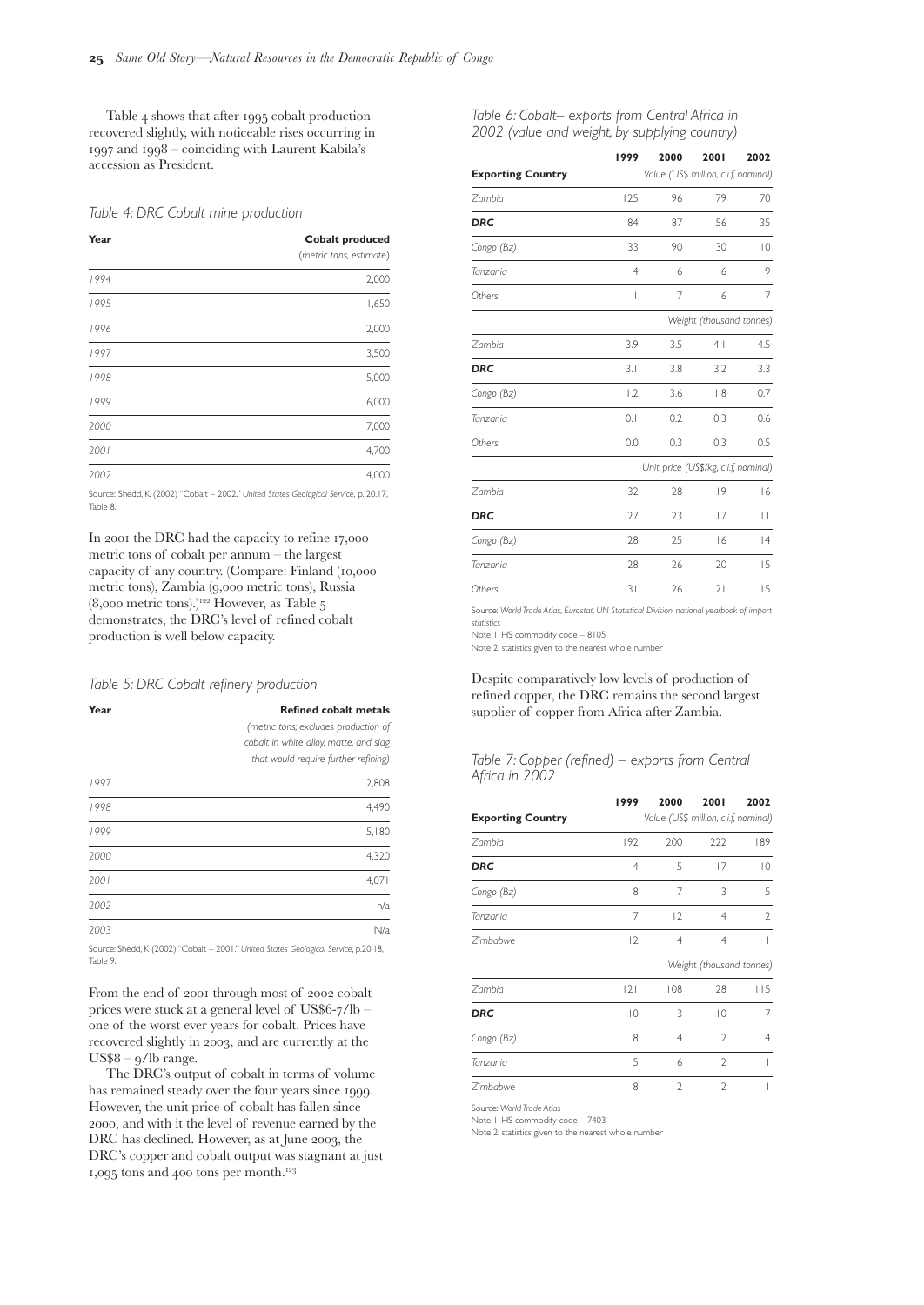Table  $4$  shows that after 1995 cobalt production recovered slightly, with noticeable rises occurring in 1997 and 1998 – coinciding with Laurent Kabila's accession as President.

*Table 4: DRC Cobalt mine production*

| Year | <b>Cobalt produced</b>  |
|------|-------------------------|
|      | (metric tons, estimate) |
| 1994 | 2,000                   |
| 1995 | 1,650                   |
| 1996 | 2,000                   |
| 1997 | 3,500                   |
| 1998 | 5,000                   |
| 1999 | 6,000                   |
| 2000 | 7,000                   |
| 2001 | 4,700                   |
| 2002 | 4,000                   |

Source: Shedd, K. (2002) "Cobalt – 2002." *United States Geological Service,* p. 20.17, Table 8.

In 2001 the DRC had the capacity to refine 17,000 metric tons of cobalt per annum – the largest capacity of any country. (Compare: Finland (10,000 metric tons), Zambia (9,000 metric tons), Russia  $(8,000$  metric tons).)<sup>122</sup> However, as Table 5 demonstrates, the DRC's level of refined cobalt production is well below capacity.

### *Table 5: DRC Cobalt refinery production*

| Year | <b>Refined cobalt metals</b>           |  |  |  |  |  |  |
|------|----------------------------------------|--|--|--|--|--|--|
|      | (metric tons; excludes production of   |  |  |  |  |  |  |
|      | cobalt in white alloy, matte, and slag |  |  |  |  |  |  |
|      | that would require further refining)   |  |  |  |  |  |  |
| 1997 | 2,808                                  |  |  |  |  |  |  |
| 1998 | 4,490                                  |  |  |  |  |  |  |
| 1999 | 5,180                                  |  |  |  |  |  |  |
| 2000 | 4,320                                  |  |  |  |  |  |  |
| 2001 | 4.071                                  |  |  |  |  |  |  |
| 2002 | n/a                                    |  |  |  |  |  |  |
| 2003 | N/a                                    |  |  |  |  |  |  |

Source: Shedd, K (2002) "Cobalt – 2001." *United States Geological Service*, p.20.18, Table 9.

From the end of 2001 through most of 2002 cobalt prices were stuck at a general level of  $\text{US}\$ 6-7/lb – one of the worst ever years for cobalt. Prices have recovered slightly in 2003, and are currently at the  $US$8 - q/lb$  range.

The DRC's output of cobalt in terms of volume has remained steady over the four years since 1999. However, the unit price of cobalt has fallen since , and with it the level of revenue earned by the DRC has declined. However, as at June 2003, the DRC's copper and cobalt output was stagnant at just 1,095 tons and 400 tons per month.<sup>123</sup>

*Table 6: Cobalt– exports from Central Africa in 2002 (value and weight, by supplying country)*

|                          | 1999           | 2000                                 | 2001                                 | 2002         |  |  |  |  |  |
|--------------------------|----------------|--------------------------------------|--------------------------------------|--------------|--|--|--|--|--|
| <b>Exporting Country</b> |                |                                      | Value (US\$ million, c.i.f, nominal) |              |  |  |  |  |  |
| Zambia                   | 125            | 96                                   | 79                                   | 70           |  |  |  |  |  |
| <b>DRC</b>               | 84             | 87                                   | 56                                   | 35           |  |  |  |  |  |
| Congo (Bz)               | 33             | 90                                   | 30                                   | $ 0\rangle$  |  |  |  |  |  |
| Tanzania                 | $\overline{4}$ | 6                                    | 6                                    | 9            |  |  |  |  |  |
| Others                   | I              | 7                                    | 6                                    | 7            |  |  |  |  |  |
|                          |                | Weight (thousand tonnes)             |                                      |              |  |  |  |  |  |
| Zambia                   | 3.9            | 3.5                                  | 4.1                                  | 4.5          |  |  |  |  |  |
| <b>DRC</b>               | 3.1            | 3.8                                  | 3.2                                  | 3.3          |  |  |  |  |  |
| Congo (Bz)               | 1.2            | 3.6                                  | 1.8                                  | 0.7          |  |  |  |  |  |
| Tanzania                 | 0.1            | 0.2                                  | 0.3                                  | 0.6          |  |  |  |  |  |
| Others                   | 0.0            | 0.3                                  | 0.3                                  | 0.5          |  |  |  |  |  |
|                          |                | Unit price (US\$/kg, c.i.f, nominal) |                                      |              |  |  |  |  |  |
| Zambia                   | 32             | 28                                   | 9                                    | 16           |  |  |  |  |  |
| <b>DRC</b>               | 27             | 23                                   | 17                                   | $\mathsf{L}$ |  |  |  |  |  |
| Congo (Bz)               | 28             | 25                                   | 16                                   | 4            |  |  |  |  |  |
| Tanzania                 | 28             | 26                                   | 20                                   | 15           |  |  |  |  |  |
| Others                   | 31             | 26                                   | 21                                   | 15           |  |  |  |  |  |

Source: *World Trade Atlas, Eurostat, UN Statistical Division, national yearbook of import statistics*

Note 1: HS commodity code – 8105

Note 2: statistics given to the nearest whole number

Despite comparatively low levels of production of refined copper, the DRC remains the second largest supplier of copper from Africa after Zambia.

### *Table 7: Copper (refined) – exports from Central Africa in 2002*

|                          | 1999           | 2000                                 | 2001                     | 2002           |
|--------------------------|----------------|--------------------------------------|--------------------------|----------------|
| <b>Exporting Country</b> |                | Value (US\$ million, c.i.f, nominal) |                          |                |
| Zambia                   | 192            | 200                                  | 222                      | 189            |
| <b>DRC</b>               | 4              | 5                                    | 17                       | 10             |
| Congo (Bz)               | 8              | 7                                    | 3                        | 5              |
| Tanzania                 | 7              | 2                                    | 4                        | $\mathfrak{D}$ |
| Zimbabwe                 | $\overline{2}$ | 4                                    | 4                        |                |
|                          |                |                                      | Weight (thousand tonnes) |                |
| Zambia                   | 2              | 108                                  | 128                      | 115            |
| <b>DRC</b>               | $\overline{0}$ | 3                                    | $ 0\rangle$              | 7              |
| Congo (Bz)               | 8              | 4                                    | $\overline{2}$           | 4              |
| Tanzania                 | 5              | 6                                    | $\mathfrak{D}$           |                |
| Zimbabwe                 | 8              | $\mathfrak{D}$                       | $\mathfrak{D}$           |                |

Source: *World Trade Atlas*

Note 1: HS commodity code – 7403

Note 2: statistics given to the nearest whole number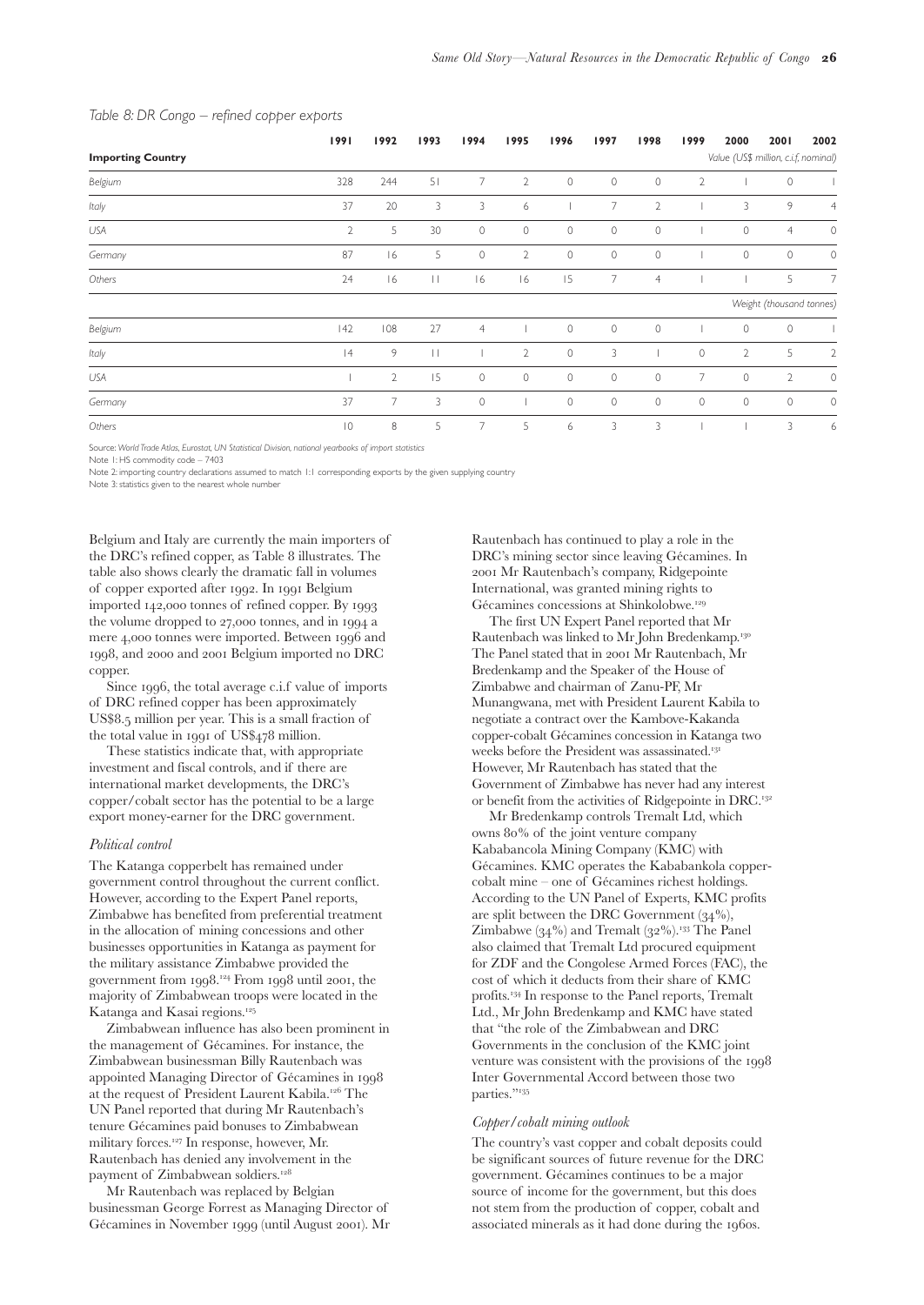|                          | 1991           | 1992           | 1993    | 1994           | 1995           | 1996                | 1997           | 1998           | 1999           | 2000           | 2001                                 | 2002           |
|--------------------------|----------------|----------------|---------|----------------|----------------|---------------------|----------------|----------------|----------------|----------------|--------------------------------------|----------------|
| <b>Importing Country</b> |                |                |         |                |                |                     |                |                |                |                | Value (US\$ million, c.i.f, nominal) |                |
| Belgium                  | 328            | 244            | 51      | 7              | $\overline{2}$ | 0                   | $\circ$        | $\circ$        | $\overline{2}$ |                | 0                                    |                |
| Italy                    | 37             | 20             | 3       | 3              | 6              |                     | $\overline{7}$ | $\overline{2}$ |                | 3              | 9                                    | $\overline{4}$ |
| USA                      | $\overline{2}$ | 5              | 30      | $\circ$        | $\circ$        | $\mathsf{O}\xspace$ | $\circ$        | $\circ$        |                | $\circ$        | $\overline{4}$                       | $\circ$        |
| Germany                  | 87             | 6              | 5       | $\circ$        | $\mathbf{2}$   | $\circ$             | $\circ$        | $\circ$        |                | $\mathbf 0$    | $\circ$                              | $\circ$        |
| Others                   | 24             | 6              | $\perp$ | 16             | 16             | 15                  | $\overline{7}$ | $\overline{4}$ |                |                | 5                                    | $\overline{7}$ |
|                          |                |                |         |                |                |                     |                |                |                |                | Weight (thousand tonnes)             |                |
| Belgium                  | 42             | 108            | 27      | $\overline{4}$ |                | $\circ$             | $\circ$        | $\circ$        |                | $\circ$        | $\circ$                              |                |
| Italy                    | 4              | 9              | $\perp$ |                | $\overline{2}$ | $\circ$             | 3              |                | $\circ$        | $\overline{2}$ | 5                                    | $\overline{2}$ |
| USA                      |                | $\overline{2}$ | 15      | $\circ$        | $\circ$        | $\circ$             | $\circ$        | $\circ$        | $\overline{7}$ | $\circ$        | $\overline{2}$                       | $\circ$        |
| Germany                  | 37             | $\overline{7}$ | 3       | $\circ$        |                | $\circ$             | $\circ$        | $\circ$        | $\circ$        | $\circ$        | $\circ$                              | $\circ$        |
| Others                   | $\overline{0}$ | 8              | 5       | $\overline{7}$ | 5              | 6                   | 3              | 3              |                |                | 3                                    | 6              |

### *Table 8: DR Congo – refined copper exports*

Source: *World Trade Atlas, Eurostat, UN Statistical Division, national yearbooks of import statistics*

Note 1: HS commodity code – 7403

Note 2: importing country declarations assumed to match 1:1 corresponding exports by the given supplying country

Note 3: statistics given to the nearest whole number

Belgium and Italy are currently the main importers of the DRC's refined copper, as Table 8 illustrates. The table also shows clearly the dramatic fall in volumes of copper exported after 1992. In 1991 Belgium imported 142,000 tonnes of refined copper. By 1993 the volume dropped to  $27,000$  tonnes, and in  $1994$  a mere 4,000 tonnes were imported. Between 1996 and 1998, and 2000 and 2001 Belgium imported no DRC copper.

Since 1996, the total average c.i.f value of imports of DRC refined copper has been approximately US\$8.5 million per year. This is a small fraction of the total value in  $1991$  of US\$478 million.

These statistics indicate that, with appropriate investment and fiscal controls, and if there are international market developments, the DRC's copper/cobalt sector has the potential to be a large export money-earner for the DRC government.

### *Political control*

The Katanga copperbelt has remained under government control throughout the current conflict. However, according to the Expert Panel reports, Zimbabwe has benefited from preferential treatment in the allocation of mining concessions and other businesses opportunities in Katanga as payment for the military assistance Zimbabwe provided the government from 1998.<sup>124</sup> From 1998 until 2001, the majority of Zimbabwean troops were located in the Katanga and Kasai regions.

Zimbabwean influence has also been prominent in the management of Gécamines. For instance, the Zimbabwean businessman Billy Rautenbach was appointed Managing Director of Gécamines in at the request of President Laurent Kabila.<sup>126</sup> The UN Panel reported that during Mr Rautenbach's tenure Gécamines paid bonuses to Zimbabwean military forces.<sup>127</sup> In response, however, Mr. Rautenbach has denied any involvement in the payment of Zimbabwean soldiers.

Mr Rautenbach was replaced by Belgian businessman George Forrest as Managing Director of Gécamines in November 1999 (until August 2001). Mr Rautenbach has continued to play a role in the DRC's mining sector since leaving Gécamines. In Mr Rautenbach's company, Ridgepointe International, was granted mining rights to Gécamines concessions at Shinkolobwe.

The first UN Expert Panel reported that Mr Rautenbach was linked to Mr John Bredenkamp. The Panel stated that in 2001 Mr Rautenbach, Mr Bredenkamp and the Speaker of the House of Zimbabwe and chairman of Zanu-PF, Mr Munangwana, met with President Laurent Kabila to negotiate a contract over the Kambove-Kakanda copper-cobalt Gécamines concession in Katanga two weeks before the President was assassinated. However, Mr Rautenbach has stated that the Government of Zimbabwe has never had any interest or benefit from the activities of Ridgepointe in DRC.

Mr Bredenkamp controls Tremalt Ltd, which owns 80% of the joint venture company Kababancola Mining Company (KMC) with Gécamines. KMC operates the Kababankola coppercobalt mine – one of Gécamines richest holdings. According to the UN Panel of Experts, KMC profits are split between the DRC Government  $(34\%)$ , Zimbabwe  $(34\%)$  and Tremalt  $(32\%)$ .<sup>133</sup> The Panel also claimed that Tremalt Ltd procured equipment for ZDF and the Congolese Armed Forces (FAC), the cost of which it deducts from their share of KMC profits. In response to the Panel reports, Tremalt Ltd., Mr John Bredenkamp and KMC have stated that "the role of the Zimbabwean and DRC Governments in the conclusion of the KMC joint venture was consistent with the provisions of the 1998 Inter Governmental Accord between those two parties."<sup>135</sup>

### *Copper/cobalt mining outlook*

The country's vast copper and cobalt deposits could be significant sources of future revenue for the DRC government. Gécamines continues to be a major source of income for the government, but this does not stem from the production of copper, cobalt and associated minerals as it had done during the 1960s.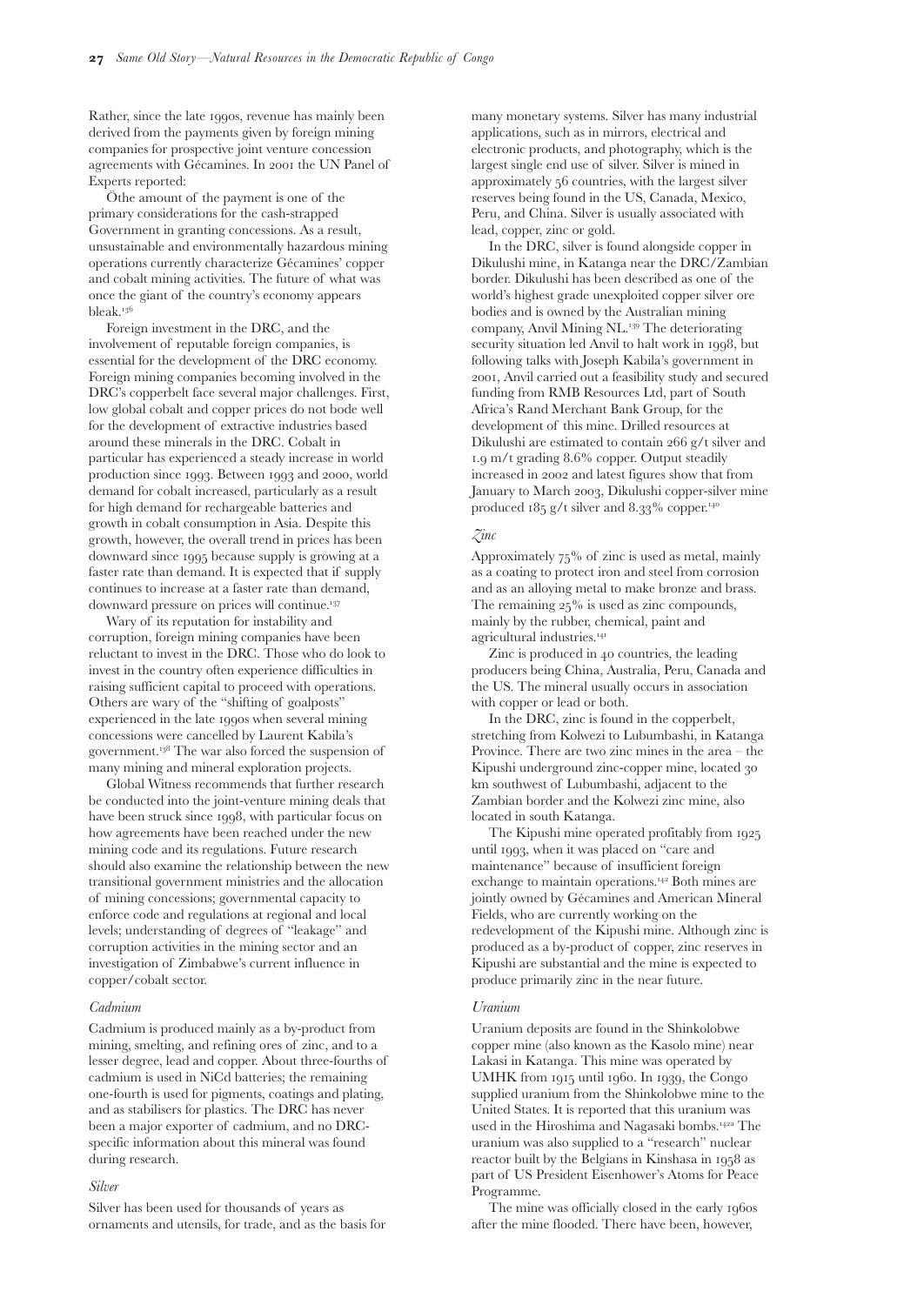Rather, since the late 1990s, revenue has mainly been derived from the payments given by foreign mining companies for prospective joint venture concession agreements with Gécamines. In 2001 the UN Panel of Experts reported:

Öthe amount of the payment is one of the primary considerations for the cash-strapped Government in granting concessions. As a result, unsustainable and environmentally hazardous mining operations currently characterize Gécamines' copper and cobalt mining activities. The future of what was once the giant of the country's economy appears bleak.

Foreign investment in the DRC, and the involvement of reputable foreign companies, is essential for the development of the DRC economy. Foreign mining companies becoming involved in the DRC's copperbelt face several major challenges. First, low global cobalt and copper prices do not bode well for the development of extractive industries based around these minerals in the DRC. Cobalt in particular has experienced a steady increase in world production since 1993. Between 1993 and 2000, world demand for cobalt increased, particularly as a result for high demand for rechargeable batteries and growth in cobalt consumption in Asia. Despite this growth, however, the overall trend in prices has been downward since 1995 because supply is growing at a faster rate than demand. It is expected that if supply continues to increase at a faster rate than demand, downward pressure on prices will continue.

Wary of its reputation for instability and corruption, foreign mining companies have been reluctant to invest in the DRC. Those who do look to invest in the country often experience difficulties in raising sufficient capital to proceed with operations. Others are wary of the "shifting of goalposts" experienced in the late 1990s when several mining concessions were cancelled by Laurent Kabila's government.<sup>138</sup> The war also forced the suspension of many mining and mineral exploration projects.

Global Witness recommends that further research be conducted into the joint-venture mining deals that have been struck since 1998, with particular focus on how agreements have been reached under the new mining code and its regulations. Future research should also examine the relationship between the new transitional government ministries and the allocation of mining concessions; governmental capacity to enforce code and regulations at regional and local levels; understanding of degrees of "leakage" and corruption activities in the mining sector and an investigation of Zimbabwe's current influence in copper/cobalt sector.

### *Cadmium*

Cadmium is produced mainly as a by-product from mining, smelting, and refining ores of zinc, and to a lesser degree, lead and copper. About three-fourths of cadmium is used in NiCd batteries; the remaining one-fourth is used for pigments, coatings and plating, and as stabilisers for plastics. The DRC has never been a major exporter of cadmium, and no DRCspecific information about this mineral was found during research.

### *Silver*

Silver has been used for thousands of years as ornaments and utensils, for trade, and as the basis for many monetary systems. Silver has many industrial applications, such as in mirrors, electrical and electronic products, and photography, which is the largest single end use of silver. Silver is mined in approximately 56 countries, with the largest silver reserves being found in the US, Canada, Mexico, Peru, and China. Silver is usually associated with lead, copper, zinc or gold.

In the DRC, silver is found alongside copper in Dikulushi mine, in Katanga near the DRC/Zambian border. Dikulushi has been described as one of the world's highest grade unexploited copper silver ore bodies and is owned by the Australian mining company, Anvil Mining NL.<sup>139</sup> The deteriorating security situation led Anvil to halt work in 1998, but following talks with Joseph Kabila's government in , Anvil carried out a feasibility study and secured funding from RMB Resources Ltd, part of South Africa's Rand Merchant Bank Group, for the development of this mine. Drilled resources at Dikulushi are estimated to contain  $266$  g/t silver and 1.9 m/t grading 8.6% copper. Output steadily increased in 2002 and latest figures show that from January to March 2003, Dikulushi copper-silver mine produced  $185$  g/t silver and  $8.33\%$  copper.<sup>140</sup>

### *Zinc*

Approximately  $75\%$  of zinc is used as metal, mainly as a coating to protect iron and steel from corrosion and as an alloying metal to make bronze and brass. The remaining  $25\%$  is used as zinc compounds, mainly by the rubber, chemical, paint and agricultural industries.

Zinc is produced in 40 countries, the leading producers being China, Australia, Peru, Canada and the US. The mineral usually occurs in association with copper or lead or both.

In the DRC, zinc is found in the copperbelt, stretching from Kolwezi to Lubumbashi, in Katanga Province. There are two zinc mines in the area – the Kipushi underground zinc-copper mine, located km southwest of Lubumbashi, adjacent to the Zambian border and the Kolwezi zinc mine, also located in south Katanga.

The Kipushi mine operated profitably from 1925 until 1993, when it was placed on "care and maintenance" because of insufficient foreign exchange to maintain operations.<sup>142</sup> Both mines are jointly owned by Gécamines and American Mineral Fields, who are currently working on the redevelopment of the Kipushi mine. Although zinc is produced as a by-product of copper, zinc reserves in Kipushi are substantial and the mine is expected to produce primarily zinc in the near future.

### *Uranium*

Uranium deposits are found in the Shinkolobwe copper mine (also known as the Kasolo mine) near Lakasi in Katanga. This mine was operated by UMHK from 1915 until 1960. In 1939, the Congo supplied uranium from the Shinkolobwe mine to the United States. It is reported that this uranium was used in the Hiroshima and Nagasaki bombs.<sup>142a</sup> The uranium was also supplied to a "research" nuclear reactor built by the Belgians in Kinshasa in 1958 as part of US President Eisenhower's Atoms for Peace Programme.

The mine was officially closed in the early 1960s after the mine flooded. There have been, however,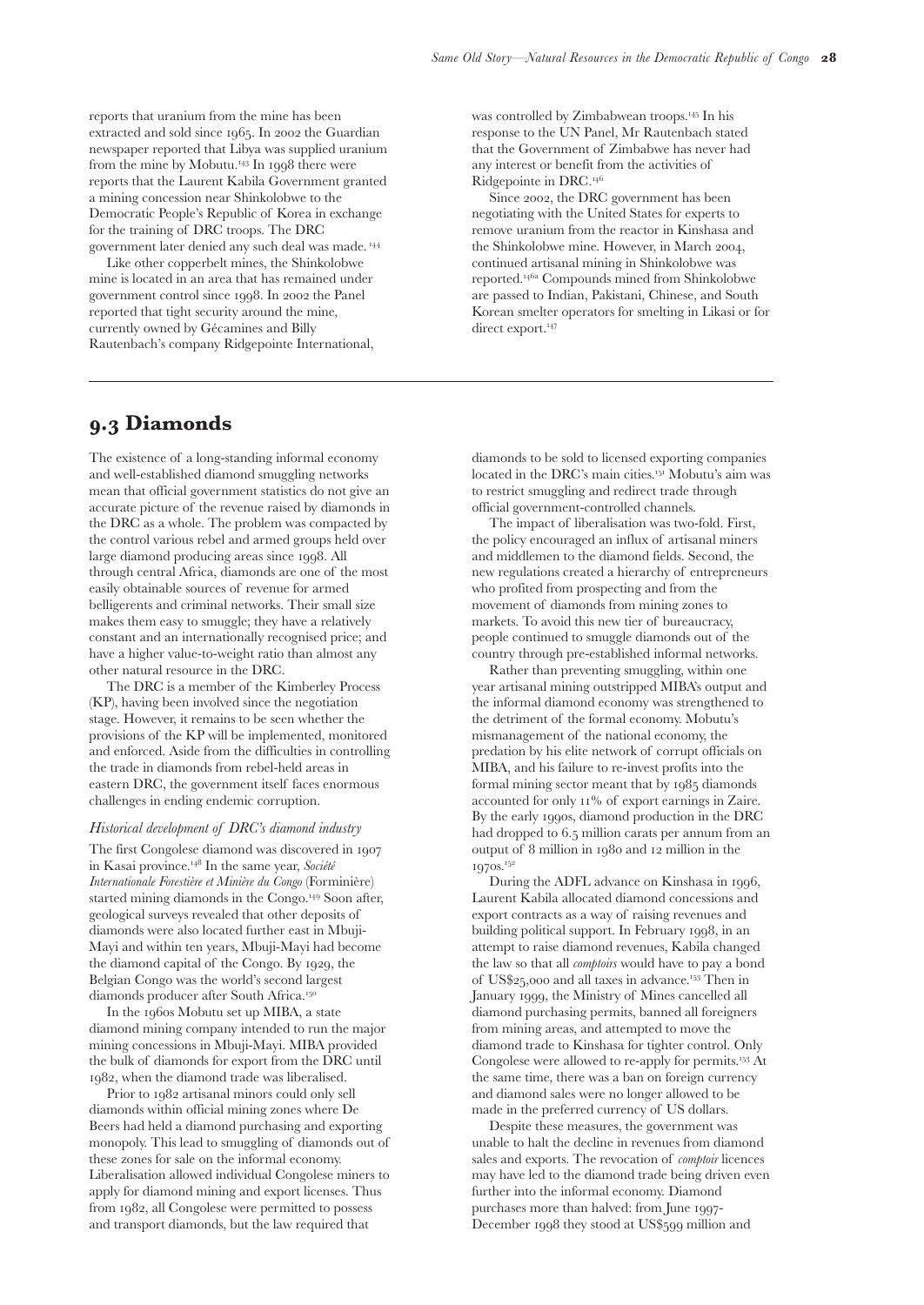reports that uranium from the mine has been extracted and sold since 1965. In 2002 the Guardian newspaper reported that Libya was supplied uranium from the mine by Mobutu.<sup>143</sup> In  $1998$  there were reports that the Laurent Kabila Government granted a mining concession near Shinkolobwe to the Democratic People's Republic of Korea in exchange for the training of DRC troops. The DRC government later denied any such deal was made.

Like other copperbelt mines, the Shinkolobwe mine is located in an area that has remained under government control since 1998. In 2002 the Panel reported that tight security around the mine, currently owned by Gécamines and Billy Rautenbach's company Ridgepointe International,

# **. Diamonds**

The existence of a long-standing informal economy and well-established diamond smuggling networks mean that official government statistics do not give an accurate picture of the revenue raised by diamonds in the DRC as a whole. The problem was compacted by the control various rebel and armed groups held over large diamond producing areas since 1998. All through central Africa, diamonds are one of the most easily obtainable sources of revenue for armed belligerents and criminal networks. Their small size makes them easy to smuggle; they have a relatively constant and an internationally recognised price; and have a higher value-to-weight ratio than almost any other natural resource in the DRC.

The DRC is a member of the Kimberley Process (KP), having been involved since the negotiation stage. However, it remains to be seen whether the provisions of the KP will be implemented, monitored and enforced. Aside from the difficulties in controlling the trade in diamonds from rebel-held areas in eastern DRC, the government itself faces enormous challenges in ending endemic corruption.

### *Historical development of DRC's diamond industry*

The first Congolese diamond was discovered in in Kasai province. In the same year, *Société Internationale Forestière et Minière du Congo* (Forminière) started mining diamonds in the Congo.<sup>149</sup> Soon after, geological surveys revealed that other deposits of diamonds were also located further east in Mbuji-Mayi and within ten years, Mbuji-Mayi had become the diamond capital of the Congo. By 1929, the Belgian Congo was the world's second largest diamonds producer after South Africa.

In the 1960s Mobutu set up MIBA, a state diamond mining company intended to run the major mining concessions in Mbuji-Mayi. MIBA provided the bulk of diamonds for export from the DRC until 1982, when the diamond trade was liberalised.

Prior to 1982 artisanal minors could only sell diamonds within official mining zones where De Beers had held a diamond purchasing and exporting monopoly. This lead to smuggling of diamonds out of these zones for sale on the informal economy. Liberalisation allowed individual Congolese miners to apply for diamond mining and export licenses. Thus from 1982, all Congolese were permitted to possess and transport diamonds, but the law required that

was controlled by Zimbabwean troops.<sup>145</sup> In his response to the UN Panel, Mr Rautenbach stated that the Government of Zimbabwe has never had any interest or benefit from the activities of Ridgepointe in DRC.

Since 2002, the DRC government has been negotiating with the United States for experts to remove uranium from the reactor in Kinshasa and the Shinkolobwe mine. However, in March 2004, continued artisanal mining in Shinkolobwe was reported.<sup>146a</sup> Compounds mined from Shinkolobwe are passed to Indian, Pakistani, Chinese, and South Korean smelter operators for smelting in Likasi or for direct export.<sup>147</sup>

diamonds to be sold to licensed exporting companies located in the DRC's main cities.<sup>151</sup> Mobutu's aim was to restrict smuggling and redirect trade through official government-controlled channels.

The impact of liberalisation was two-fold. First, the policy encouraged an influx of artisanal miners and middlemen to the diamond fields. Second, the new regulations created a hierarchy of entrepreneurs who profited from prospecting and from the movement of diamonds from mining zones to markets. To avoid this new tier of bureaucracy, people continued to smuggle diamonds out of the country through pre-established informal networks.

Rather than preventing smuggling, within one year artisanal mining outstripped MIBA's output and the informal diamond economy was strengthened to the detriment of the formal economy. Mobutu's mismanagement of the national economy, the predation by his elite network of corrupt officials on MIBA, and his failure to re-invest profits into the formal mining sector meant that by  $1985$  diamonds accounted for only  $11\%$  of export earnings in Zaire. By the early 1990s, diamond production in the DRC had dropped to 6.5 million carats per annum from an output of 8 million in 1980 and 12 million in the 1970s.<sup>152</sup>

During the ADFL advance on Kinshasa in 1996, Laurent Kabila allocated diamond concessions and export contracts as a way of raising revenues and building political support. In February 1998, in an attempt to raise diamond revenues, Kabila changed the law so that all *comptoirs* would have to pay a bond of US\$25,000 and all taxes in advance.<sup>153</sup> Then in January 1999, the Ministry of Mines cancelled all diamond purchasing permits, banned all foreigners from mining areas, and attempted to move the diamond trade to Kinshasa for tighter control. Only Congolese were allowed to re-apply for permits.<sup>153</sup> At the same time, there was a ban on foreign currency and diamond sales were no longer allowed to be made in the preferred currency of US dollars.

Despite these measures, the government was unable to halt the decline in revenues from diamond sales and exports. The revocation of *comptoir* licences may have led to the diamond trade being driven even further into the informal economy. Diamond purchases more than halved: from June 1997-December 1998 they stood at US\$599 million and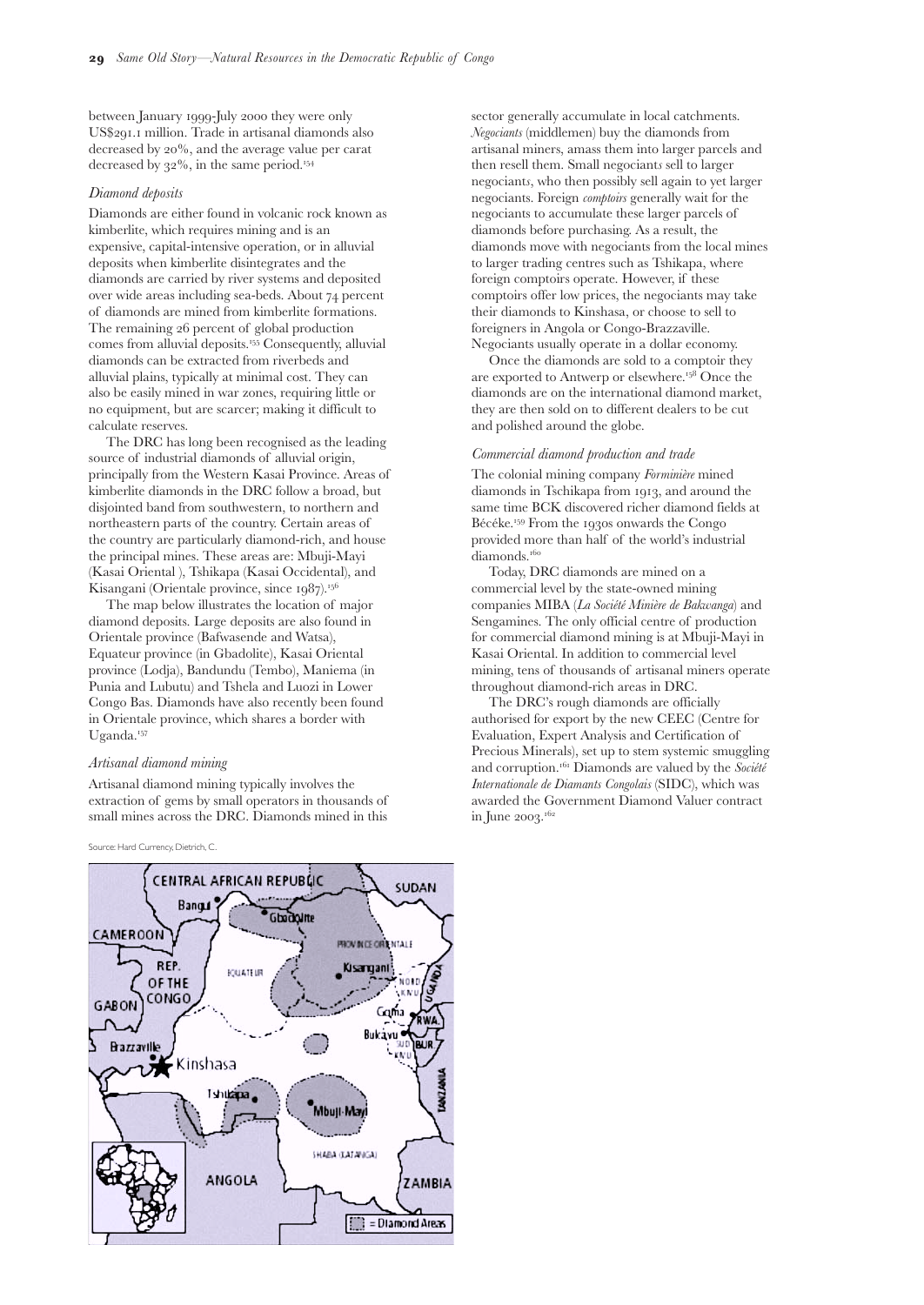between January 1999-July 2000 they were only US\$291.1 million. Trade in artisanal diamonds also decreased by 20%, and the average value per carat decreased by  $32\%$ , in the same period.<sup>154</sup>

### *Diamond deposits*

Diamonds are either found in volcanic rock known as kimberlite, which requires mining and is an expensive, capital-intensive operation, or in alluvial deposits when kimberlite disintegrates and the diamonds are carried by river systems and deposited over wide areas including sea-beds. About 74 percent of diamonds are mined from kimberlite formations. The remaining 26 percent of global production comes from alluvial deposits.<sup>155</sup> Consequently, alluvial diamonds can be extracted from riverbeds and alluvial plains, typically at minimal cost. They can also be easily mined in war zones, requiring little or no equipment, but are scarcer; making it difficult to calculate reserves.

The DRC has long been recognised as the leading source of industrial diamonds of alluvial origin, principally from the Western Kasai Province. Areas of kimberlite diamonds in the DRC follow a broad, but disjointed band from southwestern, to northern and northeastern parts of the country. Certain areas of the country are particularly diamond-rich, and house the principal mines. These areas are: Mbuji-Mayi (Kasai Oriental ), Tshikapa (Kasai Occidental), and Kisangani (Orientale province, since 1987).<sup>156</sup>

The map below illustrates the location of major diamond deposits. Large deposits are also found in Orientale province (Bafwasende and Watsa), Equateur province (in Gbadolite), Kasai Oriental province (Lodja), Bandundu (Tembo), Maniema (in Punia and Lubutu) and Tshela and Luozi in Lower Congo Bas. Diamonds have also recently been found in Orientale province, which shares a border with Uganda.

### *Artisanal diamond mining*

Artisanal diamond mining typically involves the extraction of gems by small operators in thousands of small mines across the DRC. Diamonds mined in this

Source: Hard Currency, Dietrich, C.



sector generally accumulate in local catchments. *Negociants* (middlemen) buy the diamonds from artisanal miners, amass them into larger parcels and then resell them. Small negociant*s* sell to larger negociant*s*, who then possibly sell again to yet larger negociants. Foreign *comptoirs* generally wait for the negociants to accumulate these larger parcels of diamonds before purchasing. As a result, the diamonds move with negociants from the local mines to larger trading centres such as Tshikapa, where foreign comptoirs operate. However, if these comptoirs offer low prices, the negociants may take their diamonds to Kinshasa, or choose to sell to foreigners in Angola or Congo-Brazzaville. Negociants usually operate in a dollar economy.

Once the diamonds are sold to a comptoir they are exported to Antwerp or elsewhere.<sup>158</sup> Once the diamonds are on the international diamond market, they are then sold on to different dealers to be cut and polished around the globe.

### *Commercial diamond production and trade*

The colonial mining company *Forminière* mined diamonds in Tschikapa from 1913, and around the same time BCK discovered richer diamond fields at Bécéke.<sup>159</sup> From the 1930s onwards the Congo provided more than half of the world's industrial diamonds.

Today, DRC diamonds are mined on a commercial level by the state-owned mining companies MIBA (*La Société Minière de Bakwanga*) and Sengamines. The only official centre of production for commercial diamond mining is at Mbuji-Mayi in Kasai Oriental. In addition to commercial level mining, tens of thousands of artisanal miners operate throughout diamond-rich areas in DRC.

The DRC's rough diamonds are officially authorised for export by the new CEEC (Centre for Evaluation, Expert Analysis and Certification of Precious Minerals), set up to stem systemic smuggling and corruption.<sup>161</sup> Diamonds are valued by the *Société Internationale de Diamants Congolais* (SIDC), which was awarded the Government Diamond Valuer contract in June 2003.162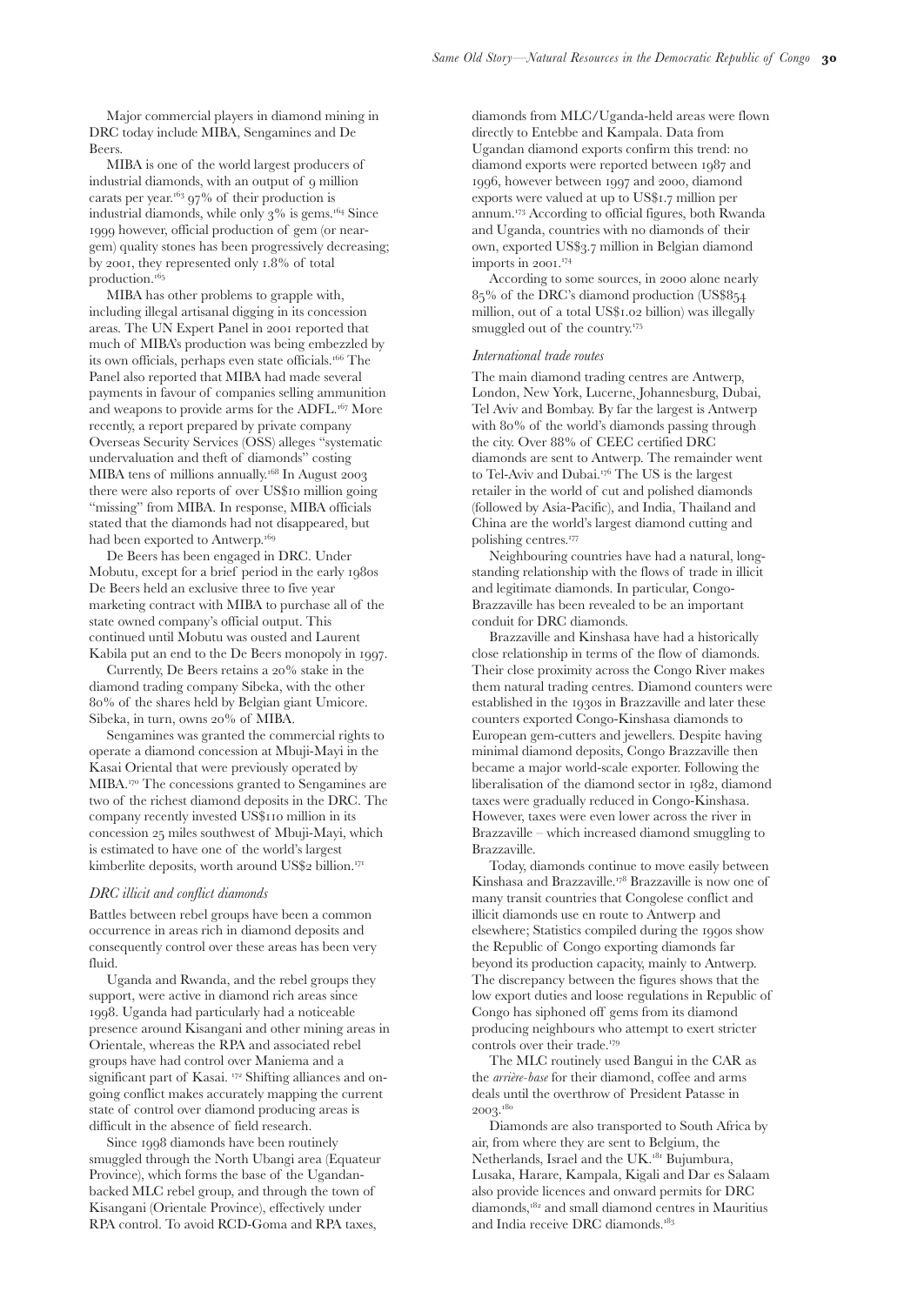Major commercial players in diamond mining in DRC today include MIBA, Sengamines and De Beers.

MIBA is one of the world largest producers of industrial diamonds, with an output of 9 million carats per year.<sup> $163$ </sup> 97% of their production is industrial diamonds, while only  $3\%$  is gems.<sup> $164$ </sup> Since 1999 however, official production of gem (or neargem) quality stones has been progressively decreasing; by 2001, they represented only 1.8% of total production.

MIBA has other problems to grapple with, including illegal artisanal digging in its concession areas. The UN Expert Panel in 2001 reported that much of MIBA's production was being embezzled by its own officials, perhaps even state officials.<sup>166</sup> The Panel also reported that MIBA had made several payments in favour of companies selling ammunition and weapons to provide arms for the ADFL.<sup>167</sup> More recently, a report prepared by private company Overseas Security Services (OSS) alleges "systematic undervaluation and theft of diamonds" costing MIBA tens of millions annually.<sup> $168$ </sup> In August 2003 there were also reports of over US\$10 million going "missing" from MIBA. In response, MIBA officials stated that the diamonds had not disappeared, but had been exported to Antwerp.

De Beers has been engaged in DRC. Under Mobutu, except for a brief period in the early 1980s De Beers held an exclusive three to five year marketing contract with MIBA to purchase all of the state owned company's official output. This continued until Mobutu was ousted and Laurent Kabila put an end to the De Beers monopoly in 1997.

Currently, De Beers retains a  $20\%$  stake in the diamond trading company Sibeka, with the other % of the shares held by Belgian giant Umicore. Sibeka, in turn, owns  $20\%$  of MIBA.

Sengamines was granted the commercial rights to operate a diamond concession at Mbuji-Mayi in the Kasai Oriental that were previously operated by MIBA.<sup>170</sup> The concessions granted to Sengamines are two of the richest diamond deposits in the DRC. The company recently invested US\$110 million in its concession 25 miles southwest of Mbuji-Mayi, which is estimated to have one of the world's largest kimberlite deposits, worth around US\$2 billion.<sup>171</sup>

### *DRC illicit and conflict diamonds*

Battles between rebel groups have been a common occurrence in areas rich in diamond deposits and consequently control over these areas has been very fluid.

Uganda and Rwanda, and the rebel groups they support, were active in diamond rich areas since . Uganda had particularly had a noticeable presence around Kisangani and other mining areas in Orientale, whereas the RPA and associated rebel groups have had control over Maniema and a significant part of Kasai. <sup>172</sup> Shifting alliances and ongoing conflict makes accurately mapping the current state of control over diamond producing areas is difficult in the absence of field research.

Since 1998 diamonds have been routinely smuggled through the North Ubangi area (Equateur Province), which forms the base of the Ugandanbacked MLC rebel group, and through the town of Kisangani (Orientale Province), effectively under RPA control. To avoid RCD-Goma and RPA taxes,

diamonds from MLC/Uganda-held areas were flown directly to Entebbe and Kampala. Data from Ugandan diamond exports confirm this trend: no diamond exports were reported between 1987 and 1996, however between 1997 and 2000, diamond exports were valued at up to US\$1.7 million per annum.<sup>173</sup> According to official figures, both Rwanda and Uganda, countries with no diamonds of their own, exported US\$3.7 million in Belgian diamond imports in 2001.<sup>174</sup>

According to some sources, in 2000 alone nearly % of the DRC's diamond production (US\$ million, out of a total  $\text{USS1.02}$  billion) was illegally smuggled out of the country.<sup>175</sup>

### *International trade routes*

The main diamond trading centres are Antwerp, London, New York, Lucerne, Johannesburg, Dubai, Tel Aviv and Bombay. By far the largest is Antwerp with 80% of the world's diamonds passing through the city. Over 88% of CEEC certified DRC diamonds are sent to Antwerp. The remainder went to Tel-Aviv and Dubai.<sup>176</sup> The US is the largest retailer in the world of cut and polished diamonds (followed by Asia-Pacific), and India, Thailand and China are the world's largest diamond cutting and polishing centres.

Neighbouring countries have had a natural, longstanding relationship with the flows of trade in illicit and legitimate diamonds. In particular, Congo-Brazzaville has been revealed to be an important conduit for DRC diamonds.

Brazzaville and Kinshasa have had a historically close relationship in terms of the flow of diamonds. Their close proximity across the Congo River makes them natural trading centres. Diamond counters were established in the 1930s in Brazzaville and later these counters exported Congo-Kinshasa diamonds to European gem-cutters and jewellers. Despite having minimal diamond deposits, Congo Brazzaville then became a major world-scale exporter. Following the liberalisation of the diamond sector in  $1982$ , diamond taxes were gradually reduced in Congo-Kinshasa. However, taxes were even lower across the river in Brazzaville – which increased diamond smuggling to Brazzaville.

Today, diamonds continue to move easily between Kinshasa and Brazzaville.<sup>178</sup> Brazzaville is now one of many transit countries that Congolese conflict and illicit diamonds use en route to Antwerp and elsewhere; Statistics compiled during the 1990s show the Republic of Congo exporting diamonds far beyond its production capacity, mainly to Antwerp. The discrepancy between the figures shows that the low export duties and loose regulations in Republic of Congo has siphoned off gems from its diamond producing neighbours who attempt to exert stricter controls over their trade.

The MLC routinely used Bangui in the CAR as the *arrière-base* for their diamond, coffee and arms deals until the overthrow of President Patasse in  $2003.^{180}$ 

Diamonds are also transported to South Africa by air, from where they are sent to Belgium, the Netherlands, Israel and the UK.<sup>181</sup> Bujumbura, Lusaka, Harare, Kampala, Kigali and Dar es Salaam also provide licences and onward permits for DRC diamonds, $182$  and small diamond centres in Mauritius and India receive DRC diamonds.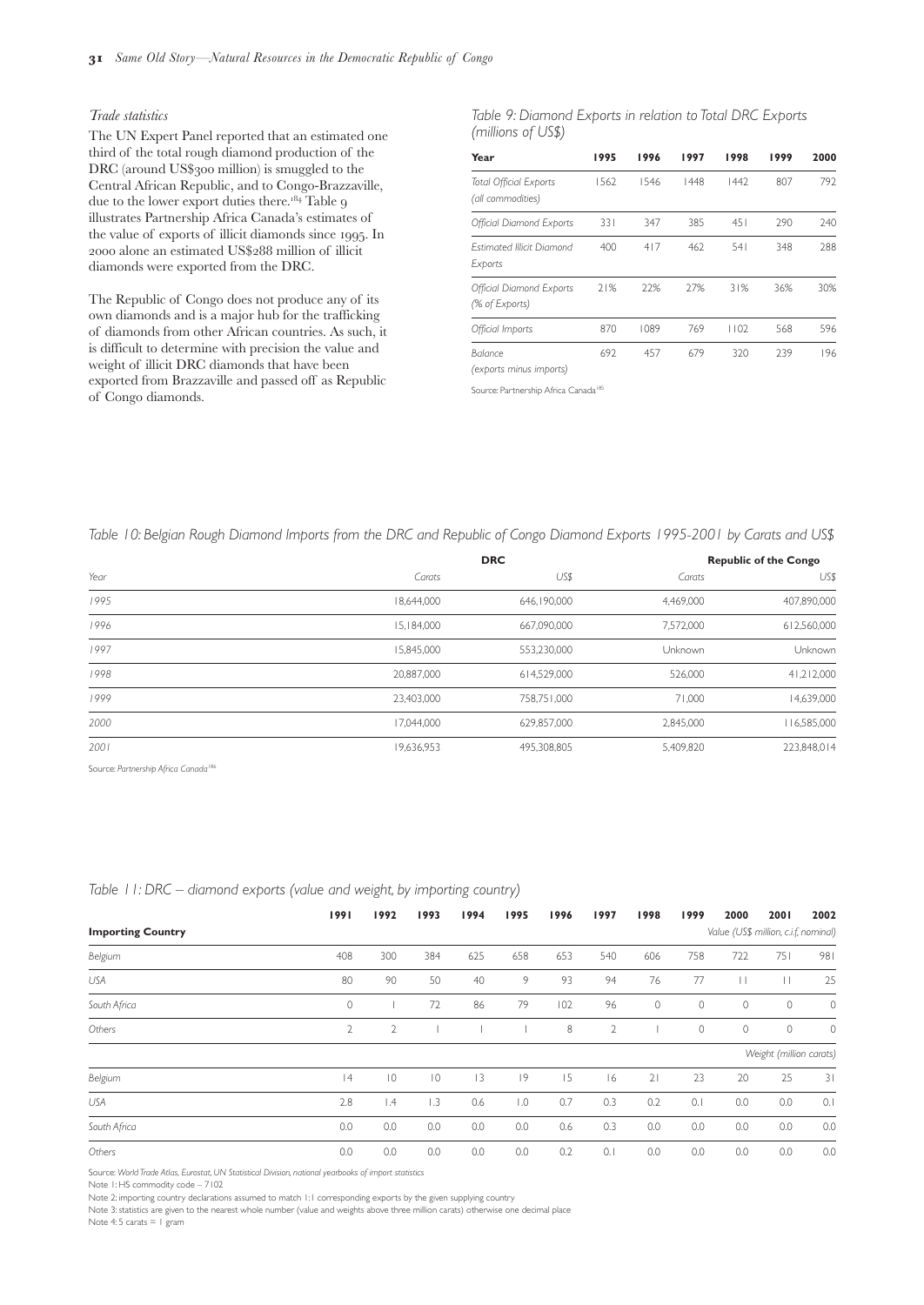### *Trade statistics*

The UN Expert Panel reported that an estimated one third of the total rough diamond production of the DRC (around US\$300 million) is smuggled to the Central African Republic, and to Congo-Brazzaville, due to the lower export duties there.  $^{184}$  Table  $\rm{g}$ illustrates Partnership Africa Canada's estimates of the value of exports of illicit diamonds since 1995. In 2000 alone an estimated US\$288 million of illicit diamonds were exported from the DRC.

The Republic of Congo does not produce any of its own diamonds and is a major hub for the trafficking of diamonds from other African countries. As such, it is difficult to determine with precision the value and weight of illicit DRC diamonds that have been exported from Brazzaville and passed off as Republic of Congo diamonds.

*Table 9: Diamond Exports in relation to Total DRC Exports (millions of US\$)*

| Year                                               | 1995 | 1996 | 1997 | 1998 | 1999 | 2000 |
|----------------------------------------------------|------|------|------|------|------|------|
| <b>Total Official Exports</b><br>(all commodities) | 1562 | 1546 | 1448 | 1442 | 807  | 792  |
| <b>Official Diamond Exports</b>                    | 331  | 347  | 385  | 451  | 290  | 240  |
| <b>Fstimated Illicit Diamond</b><br>Exports        | 400  | 417  | 462  | 541  | 348  | 288  |
| <b>Official Diamond Exports</b><br>(% of Exports)  | 21%  | 22%  | 27%  | 31%  | 36%  | 30%  |
| Official Imports                                   | 870  | 1089 | 769  | 1102 | 568  | 596  |
| Balance                                            | 692  | 457  | 679  | 320  | 239  | 196  |

*(exports minus imports)*

Source: Partnership Africa Canada<sup>185</sup>

*Table 10: Belgian Rough Diamond Imports from the DRC and Republic of Congo Diamond Exports 1995-2001 by Carats and US\$*

|      |            | <b>DRC</b>   |                | <b>Republic of the Congo</b> |  |  |  |  |
|------|------------|--------------|----------------|------------------------------|--|--|--|--|
| Year | Carats     | US\$         | Carats         | US\$                         |  |  |  |  |
| 1995 | 18.644.000 | 646, 190,000 | 4.469.000      | 407,890,000                  |  |  |  |  |
| 1996 | 15,184,000 | 667.090.000  | 7.572.000      | 612,560,000                  |  |  |  |  |
| 1997 | 15.845.000 | 553,230,000  | <b>Unknown</b> | Unknown                      |  |  |  |  |
| 1998 | 20.887.000 | 614.529.000  | 526,000        | 41,212,000                   |  |  |  |  |
| 1999 | 23,403,000 | 758,751,000  | 71.000         | 14,639,000                   |  |  |  |  |
| 2000 | 17.044.000 | 629.857.000  | 2.845.000      | 116,585,000                  |  |  |  |  |
| 2001 | 19,636,953 | 495.308.805  | 5.409.820      | 223.848.014                  |  |  |  |  |

Source: *Partnership Africa Canada*<sup>186</sup>

|                          | 1991           | 1992            | 1993        | 1994 | 1995             | 1996 | 1997           | 1998    | 1999 | 2000                                 | 2001                    | 2002    |
|--------------------------|----------------|-----------------|-------------|------|------------------|------|----------------|---------|------|--------------------------------------|-------------------------|---------|
| <b>Importing Country</b> |                |                 |             |      |                  |      |                |         |      | Value (US\$ million, c.i.f, nominal) |                         |         |
| Belgium                  | 408            | 300             | 384         | 625  | 658              | 653  | 540            | 606     | 758  | 722                                  | 751                     | 981     |
| <b>USA</b>               | 80             | 90              | 50          | 40   | 9                | 93   | 94             | 76      | 77   | П                                    | П                       | 25      |
| South Africa             | 0              |                 | 72          | 86   | 79               | 102  | 96             | $\circ$ | 0    | $\circ$                              | $\circ$                 | $\circ$ |
| Others                   | $\overline{2}$ | $\overline{2}$  |             |      |                  | 8    | $\overline{2}$ |         | 0    | $\circ$                              | $\circ$                 | $\circ$ |
|                          |                |                 |             |      |                  |      |                |         |      |                                      | Weight (million carats) |         |
| Belgium                  | 4              | $ 0\rangle$     | $ 0\rangle$ | 3    | 9                | 15   | 6              | 21      | 23   | 20                                   | 25                      | 31      |
| <b>USA</b>               | 2.8            | $\mathsf{I}$ .4 | 1.3         | 0.6  | $\overline{1.0}$ | 0.7  | 0.3            | 0.2     | 0.1  | 0.0                                  | 0.0                     | 0.1     |
| South Africa             | 0.0            | 0.0             | 0.0         | 0.0  | 0.0              | 0.6  | 0.3            | 0.0     | 0.0  | 0.0                                  | 0.0                     | 0.0     |
| Others                   | 0.0            | 0.0             | 0.0         | 0.0  | 0.0              | 0.2  | 0.1            | 0.0     | 0.0  | 0.0                                  | 0.0                     | 0.0     |

## *Table 11: DRC – diamond exports (value and weight, by importing country)*

Source: *World Trade Atlas, Eurostat, UN Statistical Division, national yearbooks of import statistics*

Note 1: HS commodity code – 7102

Note 2: importing country declarations assumed to match 1:1 corresponding exports by the given supplying country

Note 3: statistics are given to the nearest whole number (value and weights above three million carats) otherwise one decimal place

Note 4:5 carats =  $1 \text{ gram}$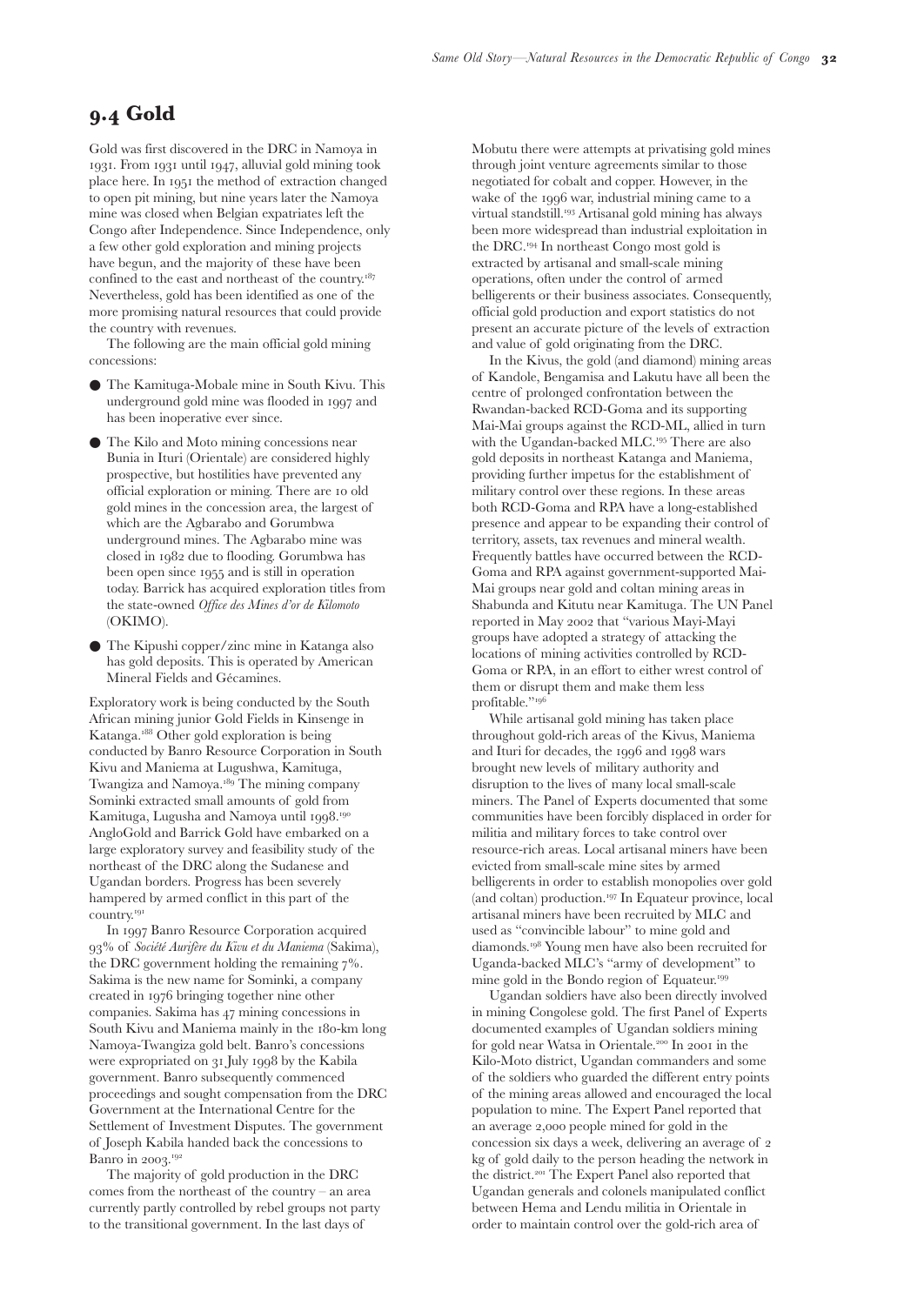# **. Gold**

Gold was first discovered in the DRC in Namoya in 1931. From 1931 until 1947, alluvial gold mining took place here. In 1951 the method of extraction changed to open pit mining, but nine years later the Namoya mine was closed when Belgian expatriates left the Congo after Independence. Since Independence, only a few other gold exploration and mining projects have begun, and the majority of these have been confined to the east and northeast of the country. Nevertheless, gold has been identified as one of the more promising natural resources that could provide the country with revenues.

The following are the main official gold mining concessions:

- The Kamituga-Mobale mine in South Kivu. This underground gold mine was flooded in 1997 and has been inoperative ever since.
- The Kilo and Moto mining concessions near Bunia in Ituri (Orientale) are considered highly prospective, but hostilities have prevented any official exploration or mining. There are to old gold mines in the concession area, the largest of which are the Agbarabo and Gorumbwa underground mines. The Agbarabo mine was closed in 1982 due to flooding. Gorumbwa has been open since 1955 and is still in operation today. Barrick has acquired exploration titles from the state-owned *Office des Mines d'or de Kilomoto* (OKIMO).
- The Kipushi copper/zinc mine in Katanga also has gold deposits. This is operated by American Mineral Fields and Gécamines.

Exploratory work is being conducted by the South African mining junior Gold Fields in Kinsenge in Katanga.<sup>188</sup> Other gold exploration is being conducted by Banro Resource Corporation in South Kivu and Maniema at Lugushwa, Kamituga, Twangiza and Namoya.<sup>189</sup> The mining company Sominki extracted small amounts of gold from Kamituga, Lugusha and Namoya until 1998.<sup>190</sup> AngloGold and Barrick Gold have embarked on a large exploratory survey and feasibility study of the northeast of the DRC along the Sudanese and Ugandan borders. Progress has been severely hampered by armed conflict in this part of the country.

In 1997 Banro Resource Corporation acquired % of *Société Aurifère du Kivu et du Maniema* (Sakima), the DRC government holding the remaining  $7\%$ . Sakima is the new name for Sominki, a company created in 1976 bringing together nine other companies. Sakima has 47 mining concessions in South Kivu and Maniema mainly in the 180-km long Namoya-Twangiza gold belt. Banro's concessions were expropriated on 31 July 1998 by the Kabila government. Banro subsequently commenced proceedings and sought compensation from the DRC Government at the International Centre for the Settlement of Investment Disputes. The government of Joseph Kabila handed back the concessions to Banro in 2003.<sup>192</sup>

The majority of gold production in the DRC comes from the northeast of the country – an area currently partly controlled by rebel groups not party to the transitional government. In the last days of

Mobutu there were attempts at privatising gold mines through joint venture agreements similar to those negotiated for cobalt and copper. However, in the wake of the 1996 war, industrial mining came to a virtual standstill.<sup>193</sup> Artisanal gold mining has always been more widespread than industrial exploitation in the DRC.<sup>194</sup> In northeast Congo most gold is extracted by artisanal and small-scale mining operations, often under the control of armed belligerents or their business associates. Consequently, official gold production and export statistics do not present an accurate picture of the levels of extraction and value of gold originating from the DRC.

In the Kivus, the gold (and diamond) mining areas of Kandole, Bengamisa and Lakutu have all been the centre of prolonged confrontation between the Rwandan-backed RCD-Goma and its supporting Mai-Mai groups against the RCD-ML, allied in turn with the Ugandan-backed MLC.<sup>195</sup> There are also gold deposits in northeast Katanga and Maniema, providing further impetus for the establishment of military control over these regions. In these areas both RCD-Goma and RPA have a long-established presence and appear to be expanding their control of territory, assets, tax revenues and mineral wealth. Frequently battles have occurred between the RCD-Goma and RPA against government-supported Mai-Mai groups near gold and coltan mining areas in Shabunda and Kitutu near Kamituga. The UN Panel reported in May 2002 that "various Mayi-Mayi groups have adopted a strategy of attacking the locations of mining activities controlled by RCD-Goma or RPA, in an effort to either wrest control of them or disrupt them and make them less profitable."<sup>196</sup>

While artisanal gold mining has taken place throughout gold-rich areas of the Kivus, Maniema and Ituri for decades, the 1996 and 1998 wars brought new levels of military authority and disruption to the lives of many local small-scale miners. The Panel of Experts documented that some communities have been forcibly displaced in order for militia and military forces to take control over resource-rich areas. Local artisanal miners have been evicted from small-scale mine sites by armed belligerents in order to establish monopolies over gold (and coltan) production.<sup>197</sup> In Equateur province, local artisanal miners have been recruited by MLC and used as "convincible labour" to mine gold and diamonds. Young men have also been recruited for Uganda-backed MLC's "army of development" to mine gold in the Bondo region of Equateur.

Ugandan soldiers have also been directly involved in mining Congolese gold. The first Panel of Experts documented examples of Ugandan soldiers mining for gold near Watsa in Orientale.<sup>200</sup> In 2001 in the Kilo-Moto district, Ugandan commanders and some of the soldiers who guarded the different entry points of the mining areas allowed and encouraged the local population to mine. The Expert Panel reported that an average 2,000 people mined for gold in the concession six days a week, delivering an average of kg of gold daily to the person heading the network in the district.<sup>201</sup> The Expert Panel also reported that Ugandan generals and colonels manipulated conflict between Hema and Lendu militia in Orientale in order to maintain control over the gold-rich area of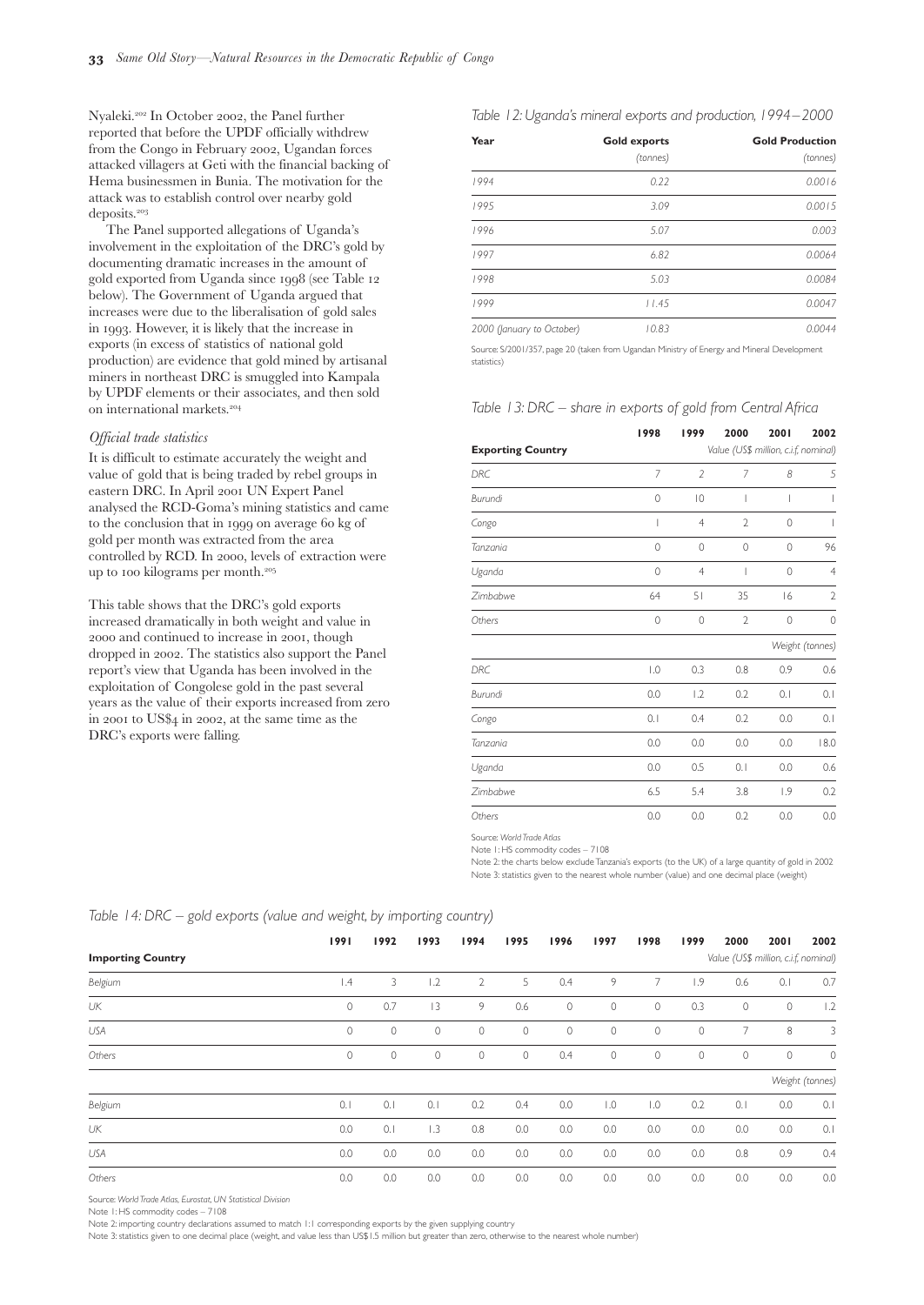Nyaleki.<sup>202</sup> In October 2002, the Panel further reported that before the UPDF officially withdrew from the Congo in February 2002, Ugandan forces attacked villagers at Geti with the financial backing of Hema businessmen in Bunia. The motivation for the attack was to establish control over nearby gold deposits.

The Panel supported allegations of Uganda's involvement in the exploitation of the DRC's gold by documenting dramatic increases in the amount of gold exported from Uganda since 1998 (see Table 12 below). The Government of Uganda argued that increases were due to the liberalisation of gold sales in 1993. However, it is likely that the increase in exports (in excess of statistics of national gold production) are evidence that gold mined by artisanal miners in northeast DRC is smuggled into Kampala by UPDF elements or their associates, and then sold on international markets.

### *Official trade statistics*

It is difficult to estimate accurately the weight and value of gold that is being traded by rebel groups in eastern DRC. In April 2001 UN Expert Panel analysed the RCD-Goma's mining statistics and came to the conclusion that in 1999 on average 60 kg of gold per month was extracted from the area controlled by RCD. In 2000, levels of extraction were up to 100 kilograms per month.<sup>205</sup>

This table shows that the DRC's gold exports increased dramatically in both weight and value in 2000 and continued to increase in 2001, though dropped in 2002. The statistics also support the Panel report's view that Uganda has been involved in the exploitation of Congolese gold in the past several years as the value of their exports increased from zero in 2001 to US\$4 in 2002, at the same time as the DRC's exports were falling.

*Table 12: Uganda's mineral exports and production, 1994–2000*

| Year                      | <b>Gold exports</b><br>(tonnes) | <b>Gold Production</b><br>(tonnes) |
|---------------------------|---------------------------------|------------------------------------|
| 1994                      | 0.22                            | 0.0016                             |
| 1995                      | 3.09                            | 0.0015                             |
| 1996                      | 5.07                            | 0.003                              |
| 1997                      | 6.82                            | 0.0064                             |
| 1998                      | 5.03                            | 0.0084                             |
| 1999                      | 11.45                           | 0.0047                             |
| 2000 (January to October) | 10.83                           | 0.0044                             |

Source: S/2001/357, page 20 (taken from Ugandan Ministry of Energy and Mineral Development statistics)

### *Table 13: DRC – share in exports of gold from Central Africa*

|                          | 1998        | 1999           | 2000                                 | 2001        | 2002            |
|--------------------------|-------------|----------------|--------------------------------------|-------------|-----------------|
| <b>Exporting Country</b> |             |                | Value (US\$ million, c.i.f, nominal) |             |                 |
| <b>DRC</b>               | 7           | $\overline{2}$ | 7                                    | 8           | 5               |
| Burundi                  | 0           | $\overline{0}$ | I                                    | 1           | ı               |
| Congo                    | I           | $\overline{4}$ | $\overline{2}$                       | $\mathbf 0$ | ı               |
| Tanzania                 | 0           | $\mathbf{0}$   | $\mathbf{0}$                         | $\mathbf 0$ | 96              |
| Uganda                   | 0           | $\overline{4}$ | I                                    | $\mathbf 0$ | $\overline{4}$  |
| Zimbabwe                 | 64          | 51             | 35                                   | 16          | $\overline{2}$  |
| Others                   | $\mathbf 0$ | 0              | $\overline{2}$                       | $\mathbf 0$ | $\mathbf{0}$    |
|                          |             |                |                                      |             | Weight (tonnes) |
| <b>DRC</b>               | 1.0         | 0.3            | 0.8                                  | 0.9         | 0.6             |
| Burundi                  | 0.0         | 1.2            | 0.2                                  | 0.1         | 0.1             |
| Congo                    | 0.1         | 0.4            | 0.2                                  | 0.0         | 0.1             |
| Tanzania                 | 0.0         | 0.0            | 0.0                                  | 0.0         | 18.0            |
| Uganda                   | 0.0         | 0.5            | 0.1                                  | 0.0         | 0.6             |
| Zimbabwe                 | 6.5         | 5.4            | 3.8                                  | 1.9         | 0.2             |
| Others                   | 0.0         | 0.0            | 0.2                                  | 0.0         | 0.0             |

Source: *World Trade Atlas*

Note 1: HS commodity codes – 7108

Note 2: the charts below exclude Tanzania's exports (to the UK) of a large quantity of gold in 2002 Note 3: statistics given to the nearest whole number (value) and one decimal place (weight)

| Table 14: DRC – gold exports (value and weight, by importing country) |  |  |  |  |  |  |
|-----------------------------------------------------------------------|--|--|--|--|--|--|
|-----------------------------------------------------------------------|--|--|--|--|--|--|

|                          | 1991            | 1992        | 1993    | 1994           | 1995        | 1996        | 1997             | 1998             | 1999    | 2000    | 2001                                 | 2002            |  |
|--------------------------|-----------------|-------------|---------|----------------|-------------|-------------|------------------|------------------|---------|---------|--------------------------------------|-----------------|--|
| <b>Importing Country</b> |                 |             |         |                |             |             |                  |                  |         |         | Value (US\$ million, c.i.f, nominal) |                 |  |
| Belgium                  | $\mathsf{I}$ .4 | 3           | 1.2     | $\overline{2}$ | 5           | 0.4         | 9                | 7                | 1.9     | 0.6     | 0.1                                  | 0.7             |  |
| UK                       | $\mathbf 0$     | 0.7         | 3       | 9              | 0.6         | $\mathbb O$ | $\circ$          | $\circ$          | 0.3     | $\circ$ | $\circ$                              | 1.2             |  |
| <b>USA</b>               | $\circ$         | $\mathbb O$ | $\circ$ | $\circ$        | $\mathbb O$ | $\mathbb O$ | $\circ$          | $\circ$          | 0       | 7       | 8                                    | 3               |  |
| Others                   | 0               | $\circ$     | $\circ$ | $\circ$        | 0           | 0.4         | $\circ$          | $\circ$          | $\circ$ | $\circ$ | $\circ$                              | $\circ$         |  |
|                          |                 |             |         |                |             |             |                  |                  |         |         |                                      | Weight (tonnes) |  |
| Belgium                  | 0.1             | 0.1         | 0.1     | 0.2            | 0.4         | 0.0         | $\overline{0}$ . | $\overline{0}$ . | 0.2     | 0.1     | 0.0                                  | 0.1             |  |
| UK                       | 0.0             | 0.1         | 1.3     | 0.8            | 0.0         | 0.0         | 0.0              | 0.0              | 0.0     | 0.0     | 0.0                                  | 0.1             |  |
| <b>USA</b>               | 0.0             | 0.0         | 0.0     | 0.0            | 0.0         | 0.0         | 0.0              | 0.0              | 0.0     | 0.8     | 0.9                                  | 0.4             |  |
| Others                   | 0.0             | 0.0         | 0.0     | 0.0            | 0.0         | 0.0         | 0.0              | 0.0              | 0.0     | 0.0     | 0.0                                  | 0.0             |  |

Source: *World Trade Atlas, Eurostat, UN Statistical Division*

Note 1: HS commodity codes – 7108

Note 2: importing country declarations assumed to match 1:1 corresponding exports by the given supplying country

Note 3: statistics given to one decimal place (weight, and value less than US\$1.5 million but greater than zero, otherwise to the nearest whole number)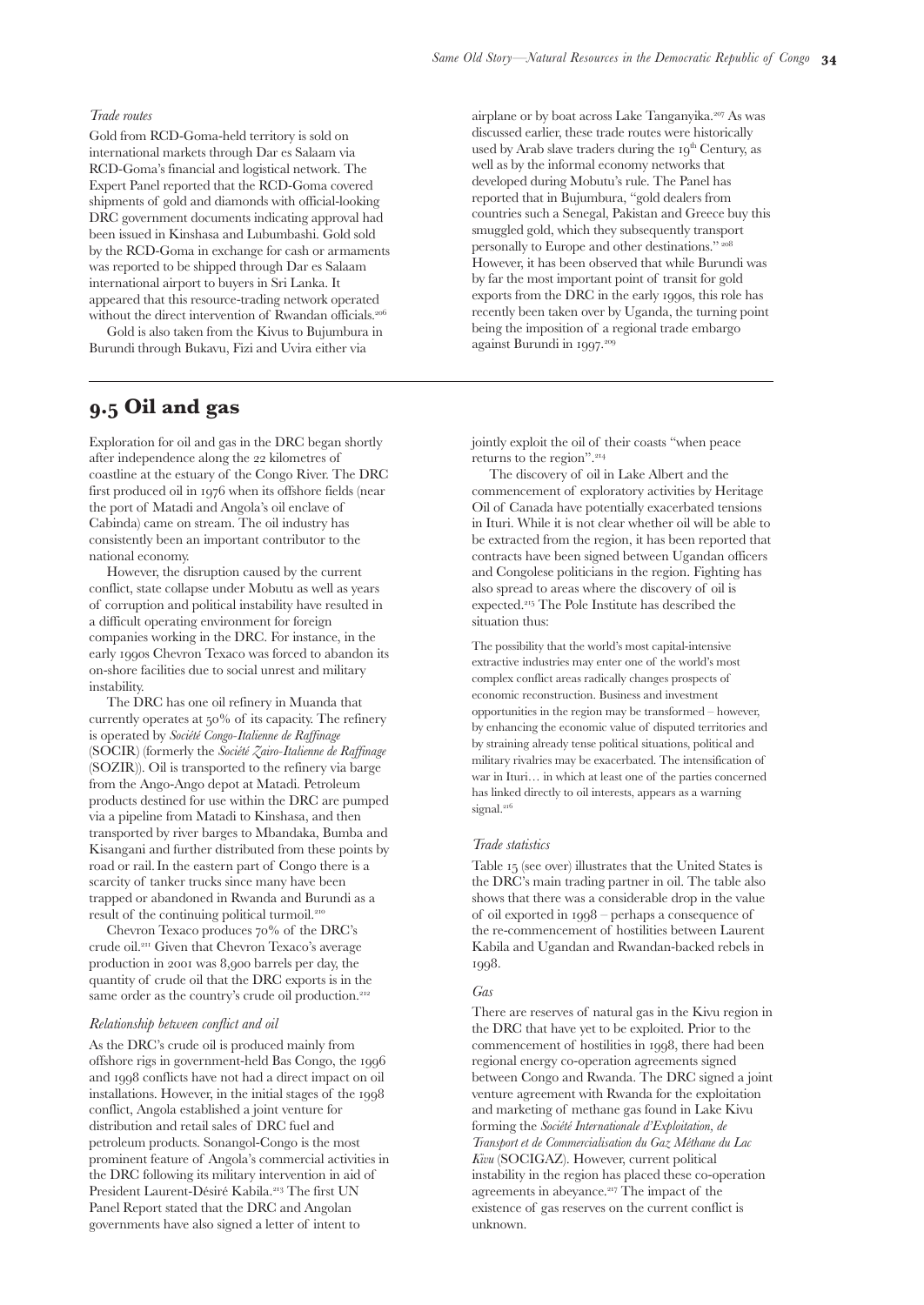### *Trade routes*

Gold from RCD-Goma-held territory is sold on international markets through Dar es Salaam via RCD-Goma's financial and logistical network. The Expert Panel reported that the RCD-Goma covered shipments of gold and diamonds with official-looking DRC government documents indicating approval had been issued in Kinshasa and Lubumbashi. Gold sold by the RCD-Goma in exchange for cash or armaments was reported to be shipped through Dar es Salaam international airport to buyers in Sri Lanka. It appeared that this resource-trading network operated without the direct intervention of Rwandan officials.<sup>206</sup>

Gold is also taken from the Kivus to Bujumbura in Burundi through Bukavu, Fizi and Uvira either via

# **. Oil and gas**

Exploration for oil and gas in the DRC began shortly after independence along the 22 kilometres of coastline at the estuary of the Congo River. The DRC first produced oil in 1976 when its offshore fields (near the port of Matadi and Angola's oil enclave of Cabinda) came on stream. The oil industry has consistently been an important contributor to the national economy.

However, the disruption caused by the current conflict, state collapse under Mobutu as well as years of corruption and political instability have resulted in a difficult operating environment for foreign companies working in the DRC. For instance, in the early 1990s Chevron Texaco was forced to abandon its on-shore facilities due to social unrest and military instability.

The DRC has one oil refinery in Muanda that currently operates at  $50\%$  of its capacity. The refinery is operated by *Société Congo-Italienne de Raffinage* (SOCIR) (formerly the *Société Zairo-Italienne de Raffinage* (SOZIR)). Oil is transported to the refinery via barge from the Ango-Ango depot at Matadi. Petroleum products destined for use within the DRC are pumped via a pipeline from Matadi to Kinshasa, and then transported by river barges to Mbandaka, Bumba and Kisangani and further distributed from these points by road or rail. In the eastern part of Congo there is a scarcity of tanker trucks since many have been trapped or abandoned in Rwanda and Burundi as a result of the continuing political turmoil.

Chevron Texaco produces  $70\%$  of the DRC's crude oil.<sup>211</sup> Given that Chevron Texaco's average production in 2001 was 8,900 barrels per day, the quantity of crude oil that the DRC exports is in the same order as the country's crude oil production.<sup>212</sup>

### *Relationship between conflict and oil*

As the DRC's crude oil is produced mainly from offshore rigs in government-held Bas Congo, the and 1998 conflicts have not had a direct impact on oil installations. However, in the initial stages of the conflict, Angola established a joint venture for distribution and retail sales of DRC fuel and petroleum products. Sonangol-Congo is the most prominent feature of Angola's commercial activities in the DRC following its military intervention in aid of President Laurent-Désiré Kabila.<sup>213</sup> The first UN Panel Report stated that the DRC and Angolan governments have also signed a letter of intent to

airplane or by boat across Lake Tanganyika.<sup>207</sup> As was discussed earlier, these trade routes were historically used by Arab slave traders during the  $Iq<sup>th</sup>$  Century, as well as by the informal economy networks that developed during Mobutu's rule. The Panel has reported that in Bujumbura, "gold dealers from countries such a Senegal, Pakistan and Greece buy this smuggled gold, which they subsequently transport personally to Europe and other destinations." However, it has been observed that while Burundi was by far the most important point of transit for gold exports from the DRC in the early 1990s, this role has recently been taken over by Uganda, the turning point being the imposition of a regional trade embargo against Burundi in 1997.<sup>209</sup>

jointly exploit the oil of their coasts "when peace returns to the region".

The discovery of oil in Lake Albert and the commencement of exploratory activities by Heritage Oil of Canada have potentially exacerbated tensions in Ituri. While it is not clear whether oil will be able to be extracted from the region, it has been reported that contracts have been signed between Ugandan officers and Congolese politicians in the region. Fighting has also spread to areas where the discovery of oil is expected.<sup>215</sup> The Pole Institute has described the situation thus:

The possibility that the world's most capital-intensive extractive industries may enter one of the world's most complex conflict areas radically changes prospects of economic reconstruction. Business and investment opportunities in the region may be transformed – however, by enhancing the economic value of disputed territories and by straining already tense political situations, political and military rivalries may be exacerbated. The intensification of war in Ituri… in which at least one of the parties concerned has linked directly to oil interests, appears as a warning signal.<sup>216</sup>

### *Trade statistics*

Table 15 (see over) illustrates that the United States is the DRC's main trading partner in oil. The table also shows that there was a considerable drop in the value of oil exported in  $1998$  – perhaps a consequence of the re-commencement of hostilities between Laurent Kabila and Ugandan and Rwandan-backed rebels in 1998.

### *Gas*

There are reserves of natural gas in the Kivu region in the DRC that have yet to be exploited. Prior to the commencement of hostilities in 1998, there had been regional energy co-operation agreements signed between Congo and Rwanda. The DRC signed a joint venture agreement with Rwanda for the exploitation and marketing of methane gas found in Lake Kivu forming the *Société Internationale d'Exploitation, de Transport et de Commercialisation du Gaz Méthane du Lac Kivu* (SOCIGAZ). However, current political instability in the region has placed these co-operation agreements in abeyance.<sup>217</sup> The impact of the existence of gas reserves on the current conflict is unknown.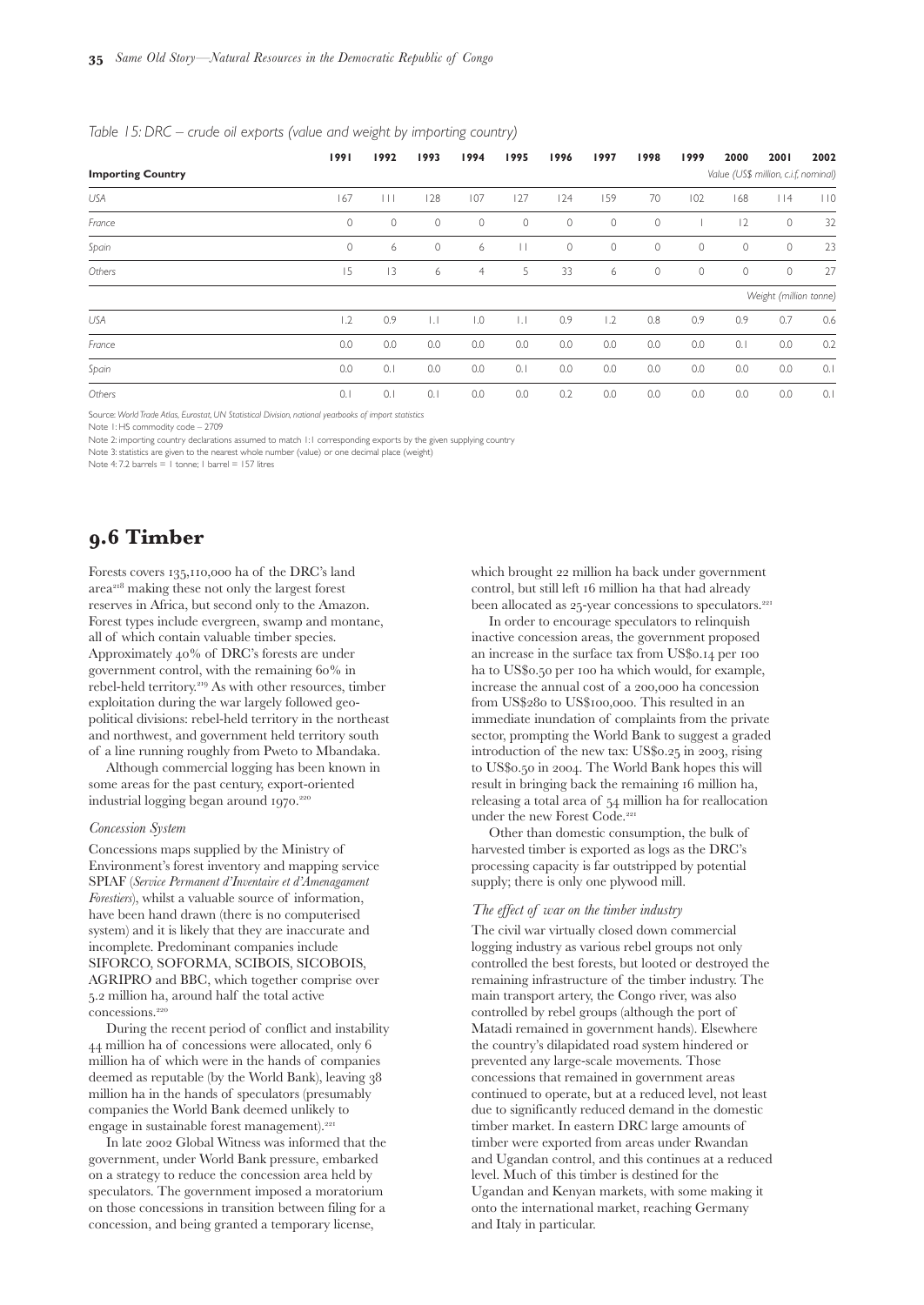### *Table 15: DRC – crude oil exports (value and weight by importing country)*

|                          | 1991    | 1992    | 1993         | 1994             | 1995         | 1996    | 1997    | 1998    | 1999    | 2000                                 | 2001                   | 2002 |
|--------------------------|---------|---------|--------------|------------------|--------------|---------|---------|---------|---------|--------------------------------------|------------------------|------|
| <b>Importing Country</b> |         |         |              |                  |              |         |         |         |         | Value (US\$ million, c.i.f, nominal) |                        |      |
| <b>USA</b>               | 167     | $\Box$  | 128          | 107              | 127          | 124     | 159     | 70      | 102     | 168                                  | $ $   4                | 10   |
| France                   | 0       | $\circ$ | $\circ$      | $\circ$          | $\circ$      | $\circ$ | $\circ$ | $\circ$ |         | 12                                   | $\circ$                | 32   |
| Spain                    | $\circ$ | 6       | $\circ$      | 6                | $\mathbf{H}$ | 0       | $\circ$ | $\circ$ | $\circ$ | 0                                    | 0                      | 23   |
| Others                   | 15      | 3       | 6            | $\overline{4}$   | 5            | 33      | 6       | $\circ$ | $\circ$ | $\circ$                              | $\circ$                | 27   |
|                          |         |         |              |                  |              |         |         |         |         |                                      | Weight (million tonne) |      |
| <b>USA</b>               | 1.2     | 0.9     | $\mathbf{L}$ | $\overline{1.0}$ | $\mathbf{L}$ | 0.9     | 1.2     | 0.8     | 0.9     | 0.9                                  | 0.7                    | 0.6  |
| France                   | 0.0     | 0.0     | 0.0          | 0.0              | 0.0          | 0.0     | 0.0     | 0.0     | 0.0     | 0.1                                  | 0.0                    | 0.2  |
| Spain                    | 0.0     | 0.1     | 0.0          | 0.0              | 0.1          | 0.0     | 0.0     | 0.0     | 0.0     | 0.0                                  | 0.0                    | 0.1  |
| Others                   | 0.1     | 0.1     | 0.1          | 0.0              | 0.0          | 0.2     | 0.0     | 0.0     | 0.0     | 0.0                                  | 0.0                    | 0.1  |

Source: *World Trade Atlas, Eurostat, UN Statistical Division, national yearbooks of import statistics* 

Note 1: HS commodity code – 2709

Note 2: importing country declarations assumed to match 1:1 corresponding exports by the given supplying country

Note 3: statistics are given to the nearest whole number (value) or one decimal place (weight)

Note 4: 7.2 barrels  $= 1$  tonne; 1 barrel  $= 157$  litres

# **. Timber**

Forests covers 135,110,000 ha of the DRC's land  $\arctan^{218}$  making these not only the largest forest reserves in Africa, but second only to the Amazon. Forest types include evergreen, swamp and montane, all of which contain valuable timber species. Approximately  $40\%$  of DRC's forests are under government control, with the remaining  $60\%$  in rebel-held territory.<sup>219</sup> As with other resources, timber exploitation during the war largely followed geopolitical divisions: rebel-held territory in the northeast and northwest, and government held territory south of a line running roughly from Pweto to Mbandaka.

Although commercial logging has been known in some areas for the past century, export-oriented industrial logging began around 1970.<sup>220</sup>

### *Concession System*

Concessions maps supplied by the Ministry of Environment's forest inventory and mapping service SPIAF (*Service Permanent d'Inventaire et d'Amenagament Forestiers*), whilst a valuable source of information, have been hand drawn (there is no computerised system) and it is likely that they are inaccurate and incomplete. Predominant companies include SIFORCO, SOFORMA, SCIBOIS, SICOBOIS, AGRIPRO and BBC, which together comprise over 5.2 million ha, around half the total active concessions.

During the recent period of conflict and instability 44 million ha of concessions were allocated, only 6 million ha of which were in the hands of companies deemed as reputable (by the World Bank), leaving million ha in the hands of speculators (presumably companies the World Bank deemed unlikely to engage in sustainable forest management).

In late 2002 Global Witness was informed that the government, under World Bank pressure, embarked on a strategy to reduce the concession area held by speculators. The government imposed a moratorium on those concessions in transition between filing for a concession, and being granted a temporary license,

which brought 22 million ha back under government control, but still left 16 million ha that had already been allocated as 25-year concessions to speculators.<sup>221</sup>

In order to encourage speculators to relinquish inactive concession areas, the government proposed an increase in the surface tax from US\$0.14 per 100 ha to US\$0.50 per 100 ha which would, for example, increase the annual cost of a 200,000 ha concession from US\$280 to US\$100,000. This resulted in an immediate inundation of complaints from the private sector, prompting the World Bank to suggest a graded introduction of the new tax:  $US$0.25$  in 2003, rising to US\$0.50 in 2004. The World Bank hopes this will result in bringing back the remaining 16 million ha, releasing a total area of  $\frac{54}{4}$  million ha for reallocation under the new Forest Code.

Other than domestic consumption, the bulk of harvested timber is exported as logs as the DRC's processing capacity is far outstripped by potential supply; there is only one plywood mill.

### *The effect of war on the timber industry*

The civil war virtually closed down commercial logging industry as various rebel groups not only controlled the best forests, but looted or destroyed the remaining infrastructure of the timber industry. The main transport artery, the Congo river, was also controlled by rebel groups (although the port of Matadi remained in government hands). Elsewhere the country's dilapidated road system hindered or prevented any large-scale movements. Those concessions that remained in government areas continued to operate, but at a reduced level, not least due to significantly reduced demand in the domestic timber market. In eastern DRC large amounts of timber were exported from areas under Rwandan and Ugandan control, and this continues at a reduced level. Much of this timber is destined for the Ugandan and Kenyan markets, with some making it onto the international market, reaching Germany and Italy in particular.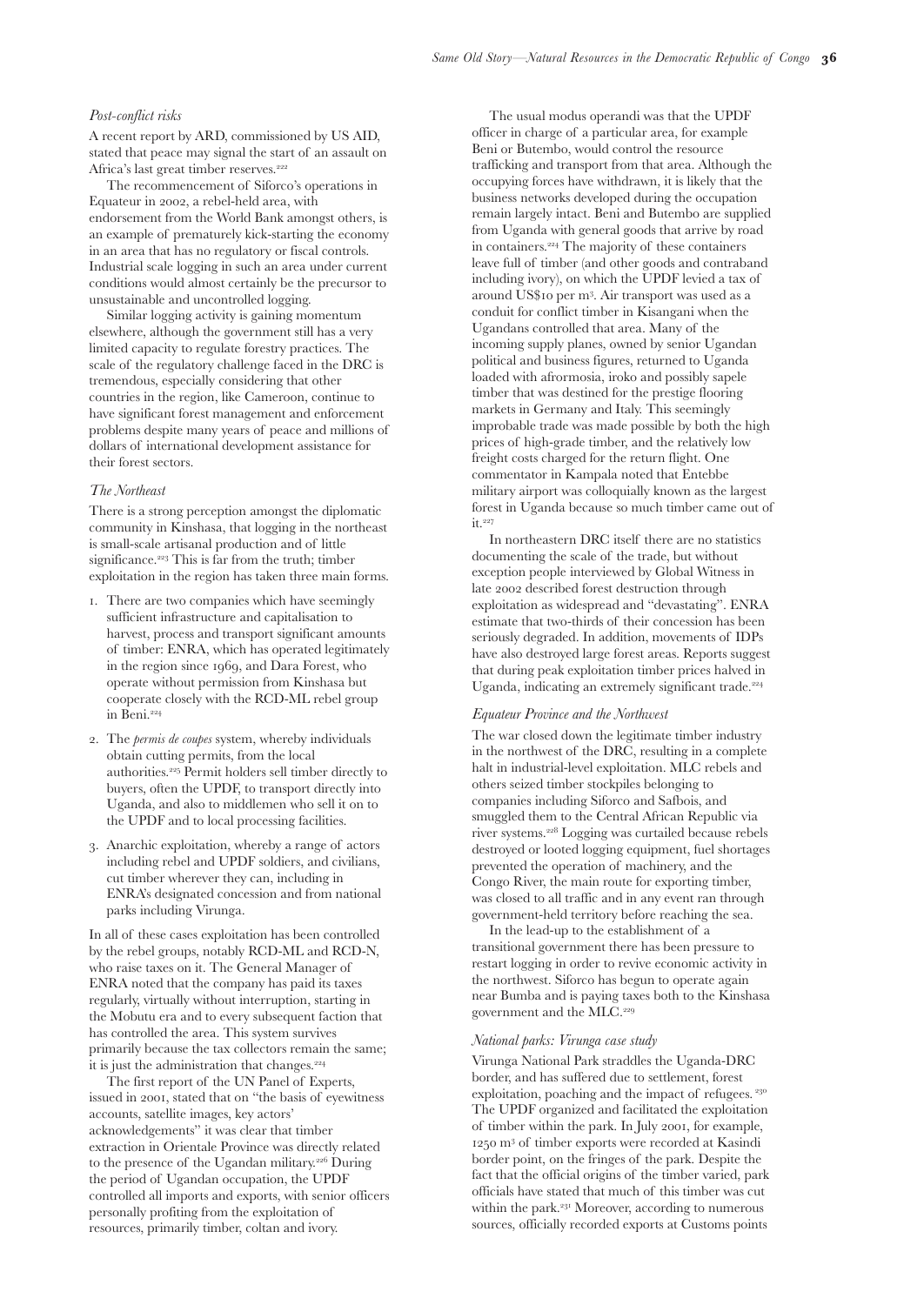### *Post-conflict risks*

A recent report by ARD, commissioned by US AID, stated that peace may signal the start of an assault on Africa's last great timber reserves.

The recommencement of Siforco's operations in Equateur in 2002, a rebel-held area, with endorsement from the World Bank amongst others, is an example of prematurely kick-starting the economy in an area that has no regulatory or fiscal controls. Industrial scale logging in such an area under current conditions would almost certainly be the precursor to unsustainable and uncontrolled logging.

Similar logging activity is gaining momentum elsewhere, although the government still has a very limited capacity to regulate forestry practices. The scale of the regulatory challenge faced in the DRC is tremendous, especially considering that other countries in the region, like Cameroon, continue to have significant forest management and enforcement problems despite many years of peace and millions of dollars of international development assistance for their forest sectors.

### *The Northeast*

There is a strong perception amongst the diplomatic community in Kinshasa, that logging in the northeast is small-scale artisanal production and of little significance. $223$  This is far from the truth; timber exploitation in the region has taken three main forms.

- . There are two companies which have seemingly sufficient infrastructure and capitalisation to harvest, process and transport significant amounts of timber: ENRA, which has operated legitimately in the region since 1969, and Dara Forest, who operate without permission from Kinshasa but cooperate closely with the RCD-ML rebel group in Beni.
- . The *permis de coupes* system, whereby individuals obtain cutting permits, from the local authorities.<sup>225</sup> Permit holders sell timber directly to buyers, often the UPDF, to transport directly into Uganda, and also to middlemen who sell it on to the UPDF and to local processing facilities.
- . Anarchic exploitation, whereby a range of actors including rebel and UPDF soldiers, and civilians, cut timber wherever they can, including in ENRA's designated concession and from national parks including Virunga.

In all of these cases exploitation has been controlled by the rebel groups, notably RCD-ML and RCD-N, who raise taxes on it. The General Manager of ENRA noted that the company has paid its taxes regularly, virtually without interruption, starting in the Mobutu era and to every subsequent faction that has controlled the area. This system survives primarily because the tax collectors remain the same; it is just the administration that changes.

The first report of the UN Panel of Experts, issued in 2001, stated that on "the basis of eyewitness accounts, satellite images, key actors' acknowledgements" it was clear that timber extraction in Orientale Province was directly related to the presence of the Ugandan military.<sup>226</sup> During the period of Ugandan occupation, the UPDF controlled all imports and exports, with senior officers personally profiting from the exploitation of resources, primarily timber, coltan and ivory.

The usual modus operandi was that the UPDF officer in charge of a particular area, for example Beni or Butembo, would control the resource trafficking and transport from that area. Although the occupying forces have withdrawn, it is likely that the business networks developed during the occupation remain largely intact. Beni and Butembo are supplied from Uganda with general goods that arrive by road in containers.<sup>224</sup> The majority of these containers leave full of timber (and other goods and contraband including ivory), on which the UPDF levied a tax of around US\$10 per m<sup>3</sup>. Air transport was used as a conduit for conflict timber in Kisangani when the Ugandans controlled that area. Many of the incoming supply planes, owned by senior Ugandan political and business figures, returned to Uganda loaded with afrormosia, iroko and possibly sapele timber that was destined for the prestige flooring markets in Germany and Italy. This seemingly improbable trade was made possible by both the high prices of high-grade timber, and the relatively low freight costs charged for the return flight. One commentator in Kampala noted that Entebbe military airport was colloquially known as the largest forest in Uganda because so much timber came out of  $it.$ <sup>227</sup>

In northeastern DRC itself there are no statistics documenting the scale of the trade, but without exception people interviewed by Global Witness in late 2002 described forest destruction through exploitation as widespread and "devastating". ENRA estimate that two-thirds of their concession has been seriously degraded. In addition, movements of IDPs have also destroyed large forest areas. Reports suggest that during peak exploitation timber prices halved in Uganda, indicating an extremely significant trade.

### *Equateur Province and the Northwest*

The war closed down the legitimate timber industry in the northwest of the DRC, resulting in a complete halt in industrial-level exploitation. MLC rebels and others seized timber stockpiles belonging to companies including Siforco and Safbois, and smuggled them to the Central African Republic via river systems.<sup>228</sup> Logging was curtailed because rebels destroyed or looted logging equipment, fuel shortages prevented the operation of machinery, and the Congo River, the main route for exporting timber, was closed to all traffic and in any event ran through government-held territory before reaching the sea.

In the lead-up to the establishment of a transitional government there has been pressure to restart logging in order to revive economic activity in the northwest. Siforco has begun to operate again near Bumba and is paying taxes both to the Kinshasa government and the MLC.

### *National parks: Virunga case study*

Virunga National Park straddles the Uganda-DRC border, and has suffered due to settlement, forest exploitation, poaching and the impact of refugees. The UPDF organized and facilitated the exploitation of timber within the park. In July 2001, for example, 1250 m<sup>3</sup> of timber exports were recorded at Kasindi border point, on the fringes of the park. Despite the fact that the official origins of the timber varied, park officials have stated that much of this timber was cut within the park.<sup>231</sup> Moreover, according to numerous sources, officially recorded exports at Customs points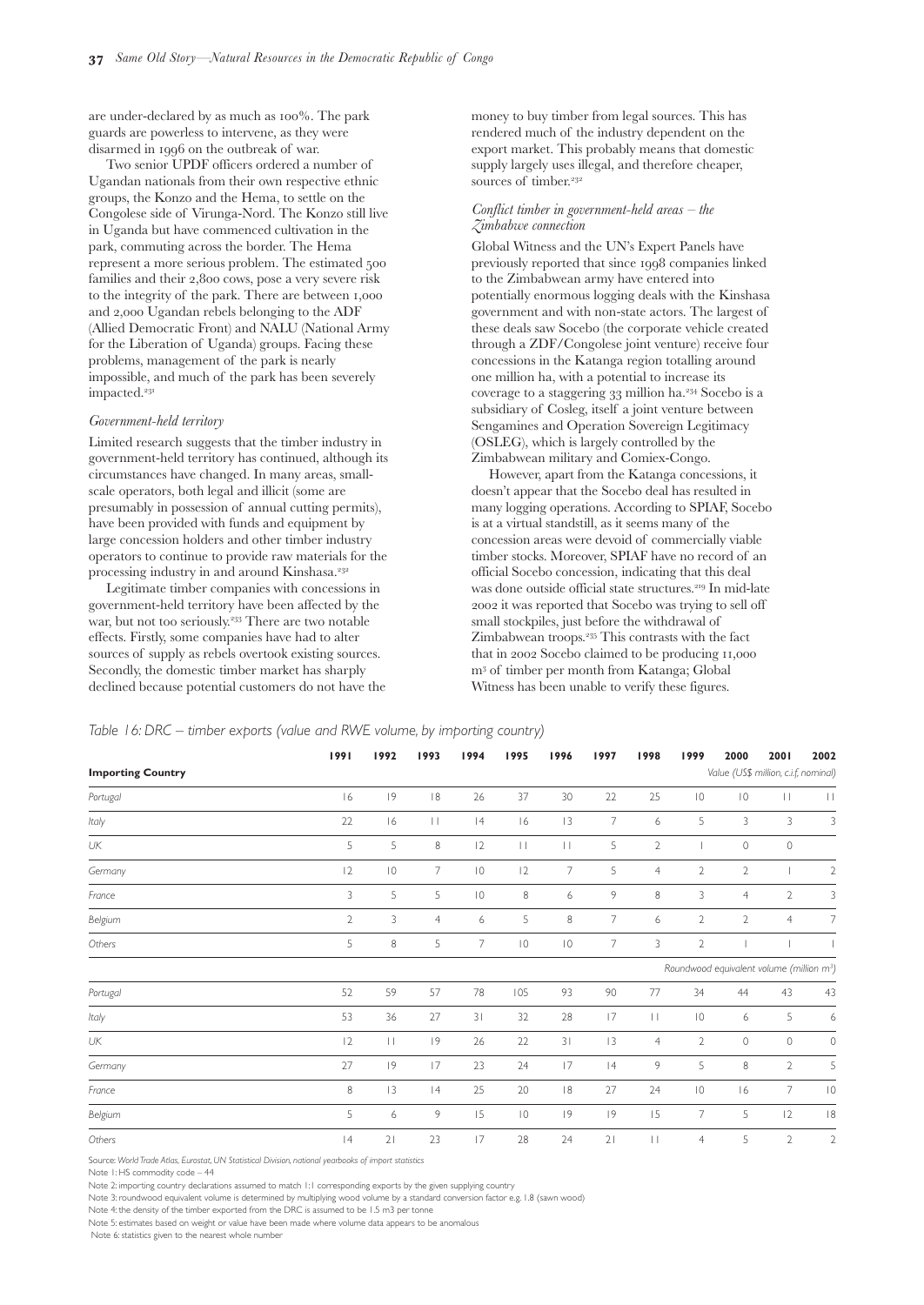are under-declared by as much as  $100\%$ . The park guards are powerless to intervene, as they were disarmed in 1996 on the outbreak of war.

Two senior UPDF officers ordered a number of Ugandan nationals from their own respective ethnic groups, the Konzo and the Hema, to settle on the Congolese side of Virunga-Nord. The Konzo still live in Uganda but have commenced cultivation in the park, commuting across the border. The Hema represent a more serious problem. The estimated families and their 2,800 cows, pose a very severe risk to the integrity of the park. There are between , and 2,000 Ugandan rebels belonging to the ADF (Allied Democratic Front) and NALU (National Army for the Liberation of Uganda) groups. Facing these problems, management of the park is nearly impossible, and much of the park has been severely impacted.

### *Government-held territory*

Limited research suggests that the timber industry in government-held territory has continued, although its circumstances have changed. In many areas, smallscale operators, both legal and illicit (some are presumably in possession of annual cutting permits), have been provided with funds and equipment by large concession holders and other timber industry operators to continue to provide raw materials for the processing industry in and around Kinshasa.

Legitimate timber companies with concessions in government-held territory have been affected by the war, but not too seriously.<sup>233</sup> There are two notable effects. Firstly, some companies have had to alter sources of supply as rebels overtook existing sources. Secondly, the domestic timber market has sharply declined because potential customers do not have the money to buy timber from legal sources. This has rendered much of the industry dependent on the export market. This probably means that domestic supply largely uses illegal, and therefore cheaper, sources of timber.<sup>232</sup>

### *Conflict timber in government-held areas – the Zimbabwe connection*

Global Witness and the UN's Expert Panels have previously reported that since 1998 companies linked to the Zimbabwean army have entered into potentially enormous logging deals with the Kinshasa government and with non-state actors. The largest of these deals saw Socebo (the corporate vehicle created through a ZDF/Congolese joint venture) receive four concessions in the Katanga region totalling around one million ha, with a potential to increase its coverage to a staggering 33 million ha.<sup>234</sup> Socebo is a subsidiary of Cosleg, itself a joint venture between Sengamines and Operation Sovereign Legitimacy (OSLEG), which is largely controlled by the Zimbabwean military and Comiex-Congo.

However, apart from the Katanga concessions, it doesn't appear that the Socebo deal has resulted in many logging operations. According to SPIAF, Socebo is at a virtual standstill, as it seems many of the concession areas were devoid of commercially viable timber stocks. Moreover, SPIAF have no record of an official Socebo concession, indicating that this deal was done outside official state structures.<sup>219</sup> In mid-late 2002 it was reported that Socebo was trying to sell off small stockpiles, just before the withdrawal of Zimbabwean troops.<sup>235</sup> This contrasts with the fact that in 2002 Socebo claimed to be producing 11,000 m<sup>3</sup> of timber per month from Katanga; Global Witness has been unable to verify these figures.

|                          | 1991           | 1992             | 1993           | 1994           | 1995                                          | 1996           | 1997 | 1998           | 1999           | 2000           | 2001                                                  | 2002           |
|--------------------------|----------------|------------------|----------------|----------------|-----------------------------------------------|----------------|------|----------------|----------------|----------------|-------------------------------------------------------|----------------|
| <b>Importing Country</b> |                |                  |                |                |                                               |                |      |                |                |                | Value (US\$ million, c.i.f, nominal)                  |                |
| Portugal                 | 6              | 9                | 8              | 26             | 37                                            | 30             | 22   | 25             | $\overline{0}$ | $ 0\rangle$    | $\vert \ \vert$                                       | $\perp$        |
| Italy                    | 22             | 6                | $\perp$        | 4              | 16                                            | 3              | 7    | 6              | 5              | 3              | 3                                                     | 3              |
| UK                       | 5              | 5                | 8              | 2              | $\begin{array}{c c c c c} \hline \end{array}$ | $\mathbf{L}$   | 5    | $\mathbf{2}$   |                | $\mathbb O$    | $\circ$                                               |                |
| Germany                  | 12             | $\overline{0}$   | $\overline{7}$ | $\overline{0}$ | 12                                            | 7              | 5    | $\overline{4}$ | $\overline{2}$ | $\overline{2}$ |                                                       | $\mathbf{2}$   |
| France                   | 3              | 5                | 5              | $\overline{0}$ | 8                                             | 6              | 9    | 8              | 3              | $\overline{4}$ | 2                                                     | 3              |
| Belgium                  | $\overline{2}$ | 3                | $\overline{4}$ | 6              | 5                                             | 8              | 7    | 6              | $\mathbf{2}$   | $\overline{2}$ | $\overline{4}$                                        | $\overline{7}$ |
| Others                   | 5              | 8                | 5              | 7              | $\overline{10}$                               | $\overline{0}$ | 7    | 3              | $\mathbf{2}$   |                |                                                       | т              |
|                          |                |                  |                |                |                                               |                |      |                |                |                | Roundwood equivalent volume (million m <sup>3</sup> ) |                |
| Portugal                 | 52             | 59               | 57             | 78             | 105                                           | 93             | 90   | 77             | 34             | 44             | 43                                                    | 43             |
| Italy                    | 53             | 36               | 27             | 31             | 32                                            | 28             | 17   | $\perp$        | $\overline{0}$ | 6              | 5                                                     | 6              |
| UK                       | 2              | $\Box$           | 9              | 26             | 22                                            | 31             | 3    | $\overline{4}$ | $\mathbf{2}$   | $\mathbb O$    | $\circ$                                               | $\mathbb O$    |
| Germany                  | 27             | 9                | 17             | 23             | 24                                            | 17             | 4    | 9              | 5              | 8              | $\mathbf{2}$                                          | 5              |
| France                   | 8              | 3                | 4              | 25             | 20                                            | 8              | 27   | 24             | $\overline{0}$ | 6              | 7                                                     | $ 0\rangle$    |
| Belgium                  | 5              | $\boldsymbol{6}$ | 9              | 15             | $\overline{10}$                               | 9              | 9    | 15             | $\overline{7}$ | 5              | 2                                                     | 8              |
| Others                   | 4              | 21               | 23             | 17             | 28                                            | 24             | 21   | $\mathbf{L}$   | $\overline{4}$ | 5              | 2                                                     | $\mathbf{2}$   |

*Table 16: DRC – timber exports (value and RWE volume, by importing country)* 

Source: *World Trade Atlas, Eurostat, UN Statistical Division, national yearbooks of import statistics*

Note 1: HS commodity code – 44

Note 2: importing country declarations assumed to match 1:1 corresponding exports by the given supplying country

Note 3: roundwood equivalent volume is determined by multiplying wood volume by a standard conversion factor e.g. 1.8 (sawn wood)

Note 4: the density of the timber exported from the DRC is assumed to be 1.5 m3 per tonne

Note 5: estimates based on weight or value have been made where volume data appears to be anomalous

Note 6: statistics given to the nearest whole number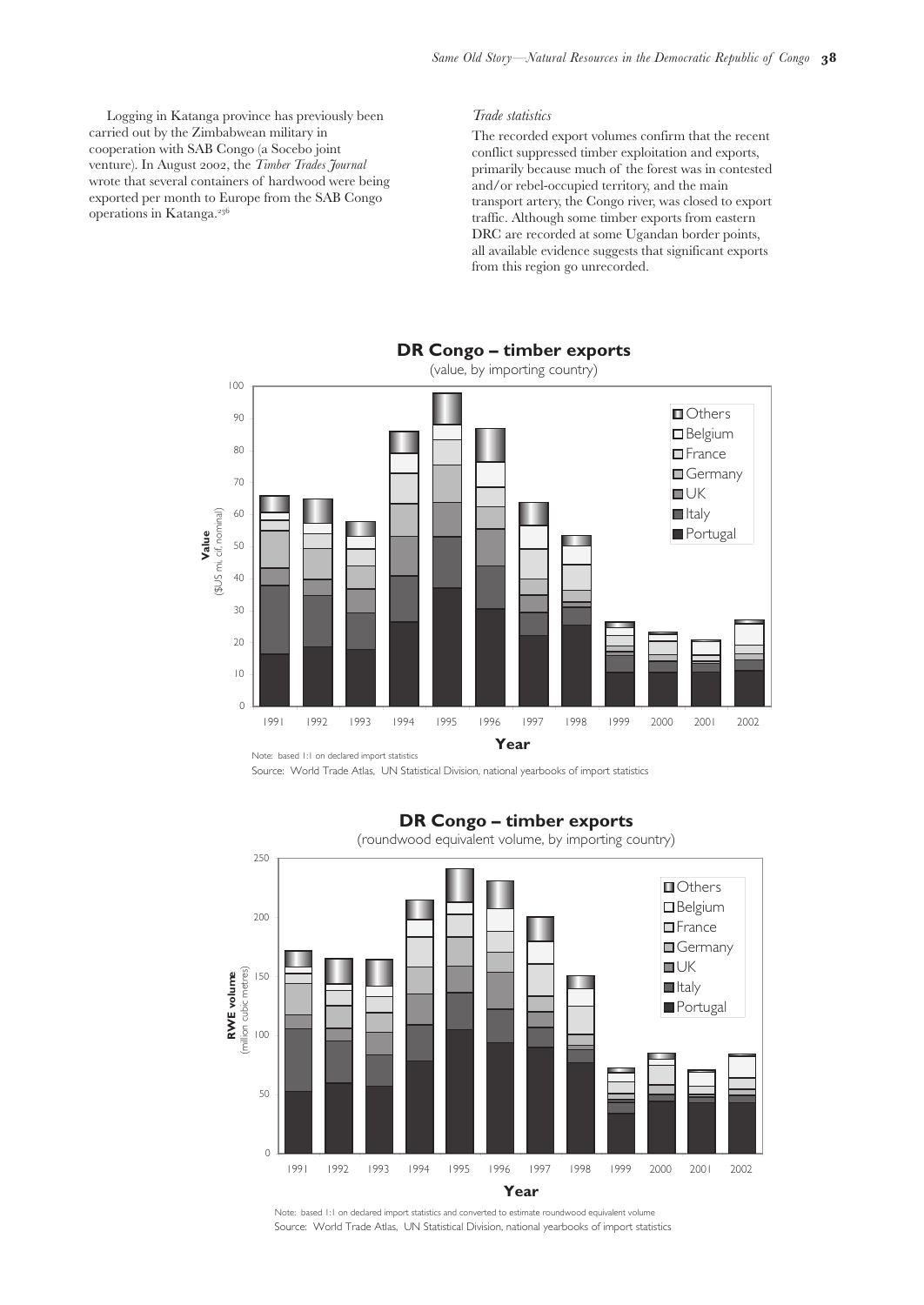Logging in Katanga province has previously been carried out by the Zimbabwean military in cooperation with SAB Congo (a Socebo joint venture). In August 2002, the *Timber Trades Journal* wrote that several containers of hardwood were being exported per month to Europe from the SAB Congo operations in Katanga.

### *Trade statistics*

The recorded export volumes confirm that the recent conflict suppressed timber exploitation and exports, primarily because much of the forest was in contested and/or rebel-occupied territory, and the main transport artery, the Congo river, was closed to export traffic. Although some timber exports from eastern DRC are recorded at some Ugandan border points, all available evidence suggests that significant exports from this region go unrecorded.



Source: World Trade Atlas, UN Statistical Division, national yearbooks of import statistics



### **DR Congo – timber exports**

Source: World Trade Atlas, UN Statistical Division, national yearbooks of import statistics Note: based 1:1 on declared import statistics and converted to estimate roundwood equivalent volume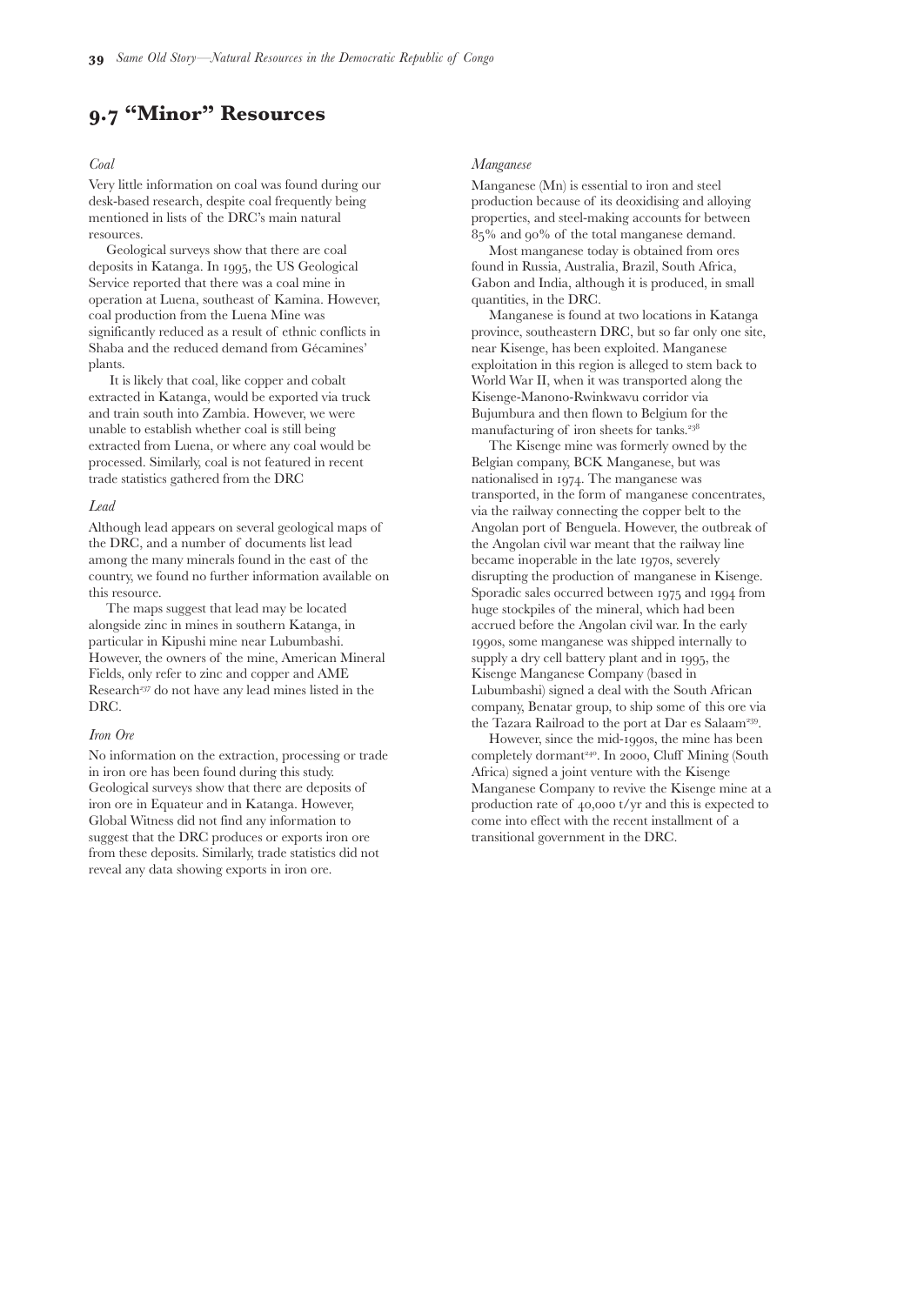# **. "Minor" Resources**

### *Coal*

Very little information on coal was found during our desk-based research, despite coal frequently being mentioned in lists of the DRC's main natural resources.

Geological surveys show that there are coal deposits in Katanga. In 1995, the US Geological Service reported that there was a coal mine in operation at Luena, southeast of Kamina. However, coal production from the Luena Mine was significantly reduced as a result of ethnic conflicts in Shaba and the reduced demand from Gécamines' plants.

It is likely that coal, like copper and cobalt extracted in Katanga, would be exported via truck and train south into Zambia. However, we were unable to establish whether coal is still being extracted from Luena, or where any coal would be processed. Similarly, coal is not featured in recent trade statistics gathered from the DRC

### *Lead*

Although lead appears on several geological maps of the DRC, and a number of documents list lead among the many minerals found in the east of the country, we found no further information available on this resource.

The maps suggest that lead may be located alongside zinc in mines in southern Katanga, in particular in Kipushi mine near Lubumbashi. However, the owners of the mine, American Mineral Fields, only refer to zinc and copper and AME Research<sup>237</sup> do not have any lead mines listed in the DRC.

### *Iron Ore*

No information on the extraction, processing or trade in iron ore has been found during this study. Geological surveys show that there are deposits of iron ore in Equateur and in Katanga. However, Global Witness did not find any information to suggest that the DRC produces or exports iron ore from these deposits. Similarly, trade statistics did not reveal any data showing exports in iron ore.

### *Manganese*

Manganese (Mn) is essential to iron and steel production because of its deoxidising and alloying properties, and steel-making accounts for between  $85\%$  and 90% of the total manganese demand.

Most manganese today is obtained from ores found in Russia, Australia, Brazil, South Africa, Gabon and India, although it is produced, in small quantities, in the DRC.

Manganese is found at two locations in Katanga province, southeastern DRC, but so far only one site, near Kisenge, has been exploited. Manganese exploitation in this region is alleged to stem back to World War II, when it was transported along the Kisenge-Manono-Rwinkwavu corridor via Bujumbura and then flown to Belgium for the manufacturing of iron sheets for tanks.

The Kisenge mine was formerly owned by the Belgian company, BCK Manganese, but was nationalised in 1974. The manganese was transported, in the form of manganese concentrates, via the railway connecting the copper belt to the Angolan port of Benguela. However, the outbreak of the Angolan civil war meant that the railway line became inoperable in the late 1970s, severely disrupting the production of manganese in Kisenge. Sporadic sales occurred between 1975 and 1994 from huge stockpiles of the mineral, which had been accrued before the Angolan civil war. In the early 1990s, some manganese was shipped internally to supply a dry cell battery plant and in 1995, the Kisenge Manganese Company (based in Lubumbashi) signed a deal with the South African company, Benatar group, to ship some of this ore via the Tazara Railroad to the port at Dar es Salaam<sup>239</sup>.

However, since the mid-1990s, the mine has been completely dormant<sup>240</sup>. In 2000, Cluff Mining (South Africa) signed a joint venture with the Kisenge Manganese Company to revive the Kisenge mine at a production rate of  $40,000$  t/yr and this is expected to come into effect with the recent installment of a transitional government in the DRC.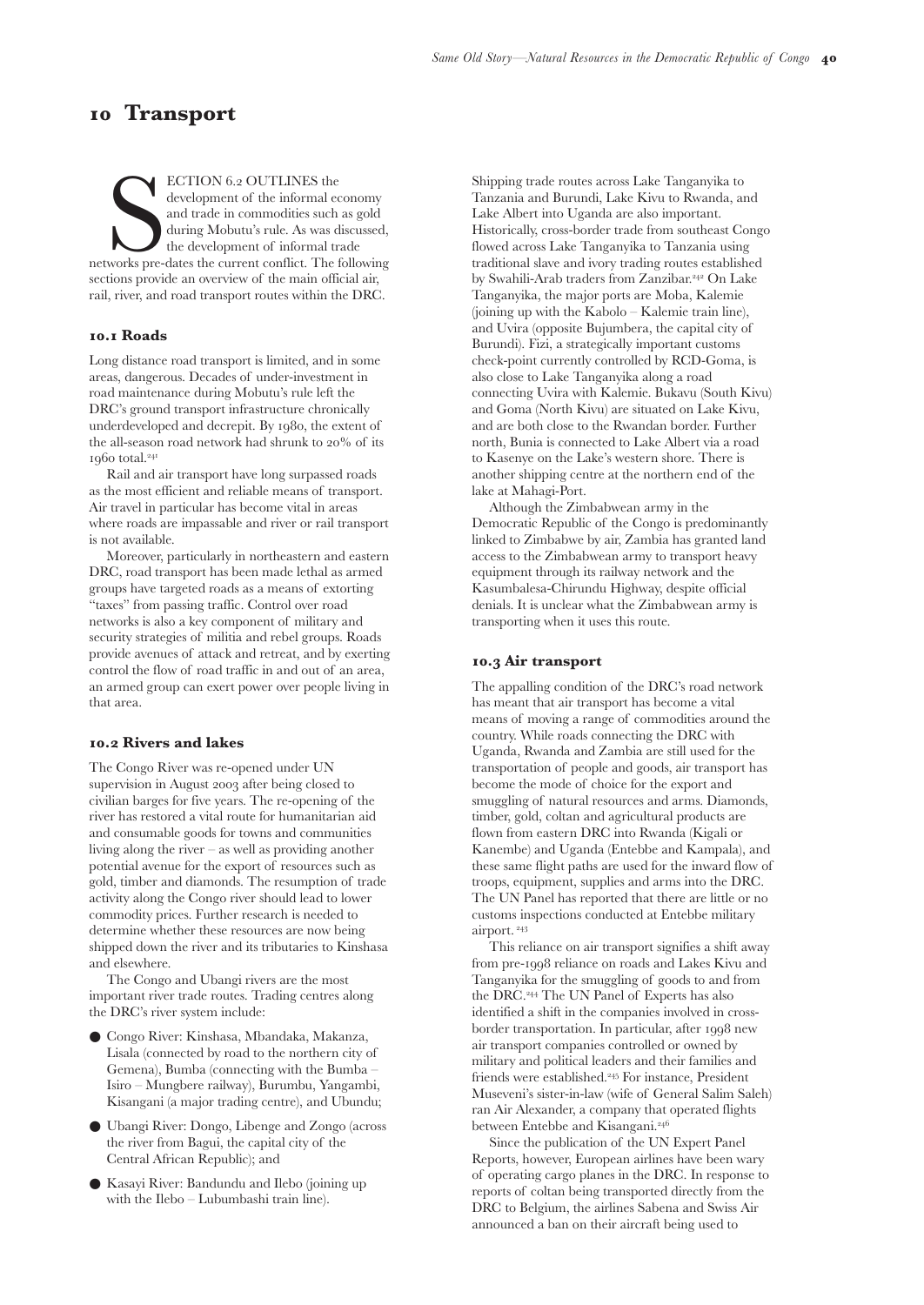# **Transport**

ECTION 6.2 OUTLINES the<br>development of the informal economy<br>and trade in commodities such as gold<br>during Mobutu's rule. As was discussed,<br>the development of informal trade<br>networks pre-dates the current conflict. The follo ECTION 6.2 OUTLINES the development of the informal economy and trade in commodities such as gold during Mobutu's rule. As was discussed, the development of informal trade sections provide an overview of the main official air, rail, river, and road transport routes within the DRC.

### **. Roads**

Long distance road transport is limited, and in some areas, dangerous. Decades of under-investment in road maintenance during Mobutu's rule left the DRC's ground transport infrastructure chronically underdeveloped and decrepit. By 1980, the extent of the all-season road network had shrunk to  $20\%$  of its 1960 total.<sup>241</sup>

Rail and air transport have long surpassed roads as the most efficient and reliable means of transport. Air travel in particular has become vital in areas where roads are impassable and river or rail transport is not available.

Moreover, particularly in northeastern and eastern DRC, road transport has been made lethal as armed groups have targeted roads as a means of extorting "taxes" from passing traffic. Control over road networks is also a key component of military and security strategies of militia and rebel groups. Roads provide avenues of attack and retreat, and by exerting control the flow of road traffic in and out of an area, an armed group can exert power over people living in that area.

### **. Rivers and lakes**

The Congo River was re-opened under UN supervision in August 2003 after being closed to civilian barges for five years. The re-opening of the river has restored a vital route for humanitarian aid and consumable goods for towns and communities living along the river – as well as providing another potential avenue for the export of resources such as gold, timber and diamonds. The resumption of trade activity along the Congo river should lead to lower commodity prices. Further research is needed to determine whether these resources are now being shipped down the river and its tributaries to Kinshasa and elsewhere.

The Congo and Ubangi rivers are the most important river trade routes. Trading centres along the DRC's river system include:

- Congo River: Kinshasa, Mbandaka, Makanza, Lisala (connected by road to the northern city of Gemena), Bumba (connecting with the Bumba – Isiro – Mungbere railway), Burumbu, Yangambi, Kisangani (a major trading centre), and Ubundu;
- Ubangi River: Dongo, Libenge and Zongo (across the river from Bagui, the capital city of the Central African Republic); and
- Kasayi River: Bandundu and Ilebo (joining up with the Ilebo – Lubumbashi train line).

Shipping trade routes across Lake Tanganyika to Tanzania and Burundi, Lake Kivu to Rwanda, and Lake Albert into Uganda are also important. Historically, cross-border trade from southeast Congo flowed across Lake Tanganyika to Tanzania using traditional slave and ivory trading routes established by Swahili-Arab traders from Zanzibar.<sup>242</sup> On Lake Tanganyika, the major ports are Moba, Kalemie (joining up with the Kabolo – Kalemie train line), and Uvira (opposite Bujumbera, the capital city of Burundi). Fizi, a strategically important customs check-point currently controlled by RCD-Goma, is also close to Lake Tanganyika along a road connecting Uvira with Kalemie. Bukavu (South Kivu) and Goma (North Kivu) are situated on Lake Kivu, and are both close to the Rwandan border. Further north, Bunia is connected to Lake Albert via a road to Kasenye on the Lake's western shore. There is another shipping centre at the northern end of the lake at Mahagi-Port.

Although the Zimbabwean army in the Democratic Republic of the Congo is predominantly linked to Zimbabwe by air, Zambia has granted land access to the Zimbabwean army to transport heavy equipment through its railway network and the Kasumbalesa-Chirundu Highway, despite official denials. It is unclear what the Zimbabwean army is transporting when it uses this route.

### **. Air transport**

The appalling condition of the DRC's road network has meant that air transport has become a vital means of moving a range of commodities around the country. While roads connecting the DRC with Uganda, Rwanda and Zambia are still used for the transportation of people and goods, air transport has become the mode of choice for the export and smuggling of natural resources and arms. Diamonds, timber, gold, coltan and agricultural products are flown from eastern DRC into Rwanda (Kigali or Kanembe) and Uganda (Entebbe and Kampala), and these same flight paths are used for the inward flow of troops, equipment, supplies and arms into the DRC. The UN Panel has reported that there are little or no customs inspections conducted at Entebbe military airport.

This reliance on air transport signifies a shift away from pre-1998 reliance on roads and Lakes Kivu and Tanganyika for the smuggling of goods to and from the DRC.<sup>244</sup> The UN Panel of Experts has also identified a shift in the companies involved in crossborder transportation. In particular, after 1998 new air transport companies controlled or owned by military and political leaders and their families and friends were established.<sup>245</sup> For instance, President Museveni's sister-in-law (wife of General Salim Saleh) ran Air Alexander, a company that operated flights between Entebbe and Kisangani.

Since the publication of the UN Expert Panel Reports, however, European airlines have been wary of operating cargo planes in the DRC. In response to reports of coltan being transported directly from the DRC to Belgium, the airlines Sabena and Swiss Air announced a ban on their aircraft being used to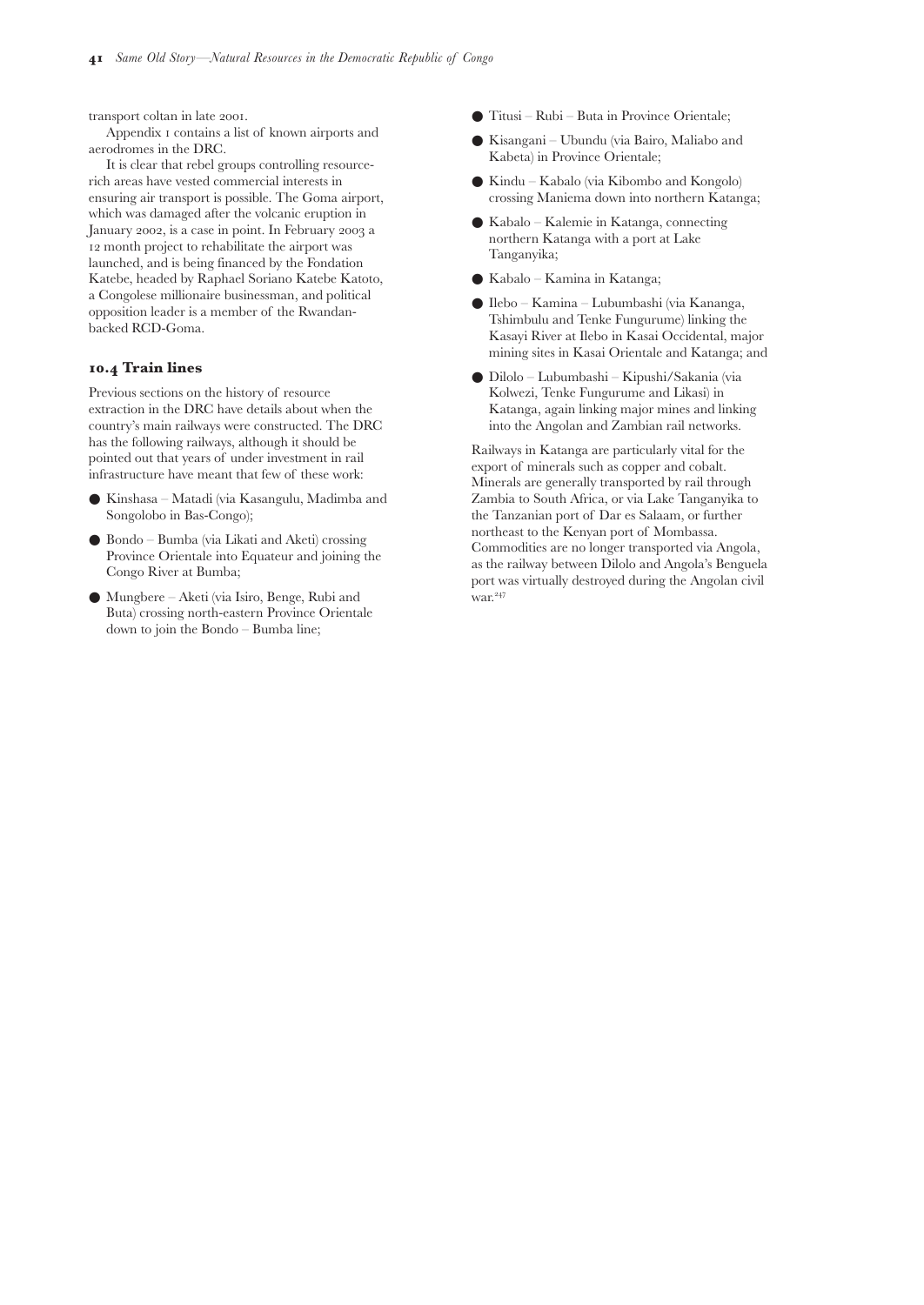transport coltan in late 2001.

Appendix I contains a list of known airports and aerodromes in the DRC.

It is clear that rebel groups controlling resourcerich areas have vested commercial interests in ensuring air transport is possible. The Goma airport, which was damaged after the volcanic eruption in January 2002, is a case in point. In February 2003 a 12 month project to rehabilitate the airport was launched, and is being financed by the Fondation Katebe, headed by Raphael Soriano Katebe Katoto, a Congolese millionaire businessman, and political opposition leader is a member of the Rwandanbacked RCD-Goma.

### **. Train lines**

Previous sections on the history of resource extraction in the DRC have details about when the country's main railways were constructed. The DRC has the following railways, although it should be pointed out that years of under investment in rail infrastructure have meant that few of these work:

- Kinshasa Matadi (via Kasangulu, Madimba and Songolobo in Bas-Congo);
- Bondo Bumba (via Likati and Aketi) crossing Province Orientale into Equateur and joining the Congo River at Bumba;
- Mungbere Aketi (via Isiro, Benge, Rubi and Buta) crossing north-eastern Province Orientale down to join the Bondo – Bumba line;
- Titusi Rubi Buta in Province Orientale;
- Kisangani Ubundu (via Bairo, Maliabo and Kabeta) in Province Orientale;
- Kindu Kabalo (via Kibombo and Kongolo) crossing Maniema down into northern Katanga;
- Kabalo Kalemie in Katanga, connecting northern Katanga with a port at Lake Tanganyika;
- Kabalo Kamina in Katanga;
- Ilebo Kamina Lubumbashi (via Kananga, Tshimbulu and Tenke Fungurume) linking the Kasayi River at Ilebo in Kasai Occidental, major mining sites in Kasai Orientale and Katanga; and
- Dilolo Lubumbashi Kipushi/Sakania (via Kolwezi, Tenke Fungurume and Likasi) in Katanga, again linking major mines and linking into the Angolan and Zambian rail networks.

Railways in Katanga are particularly vital for the export of minerals such as copper and cobalt. Minerals are generally transported by rail through Zambia to South Africa, or via Lake Tanganyika to the Tanzanian port of Dar es Salaam, or further northeast to the Kenyan port of Mombassa. Commodities are no longer transported via Angola, as the railway between Dilolo and Angola's Benguela port was virtually destroyed during the Angolan civil war.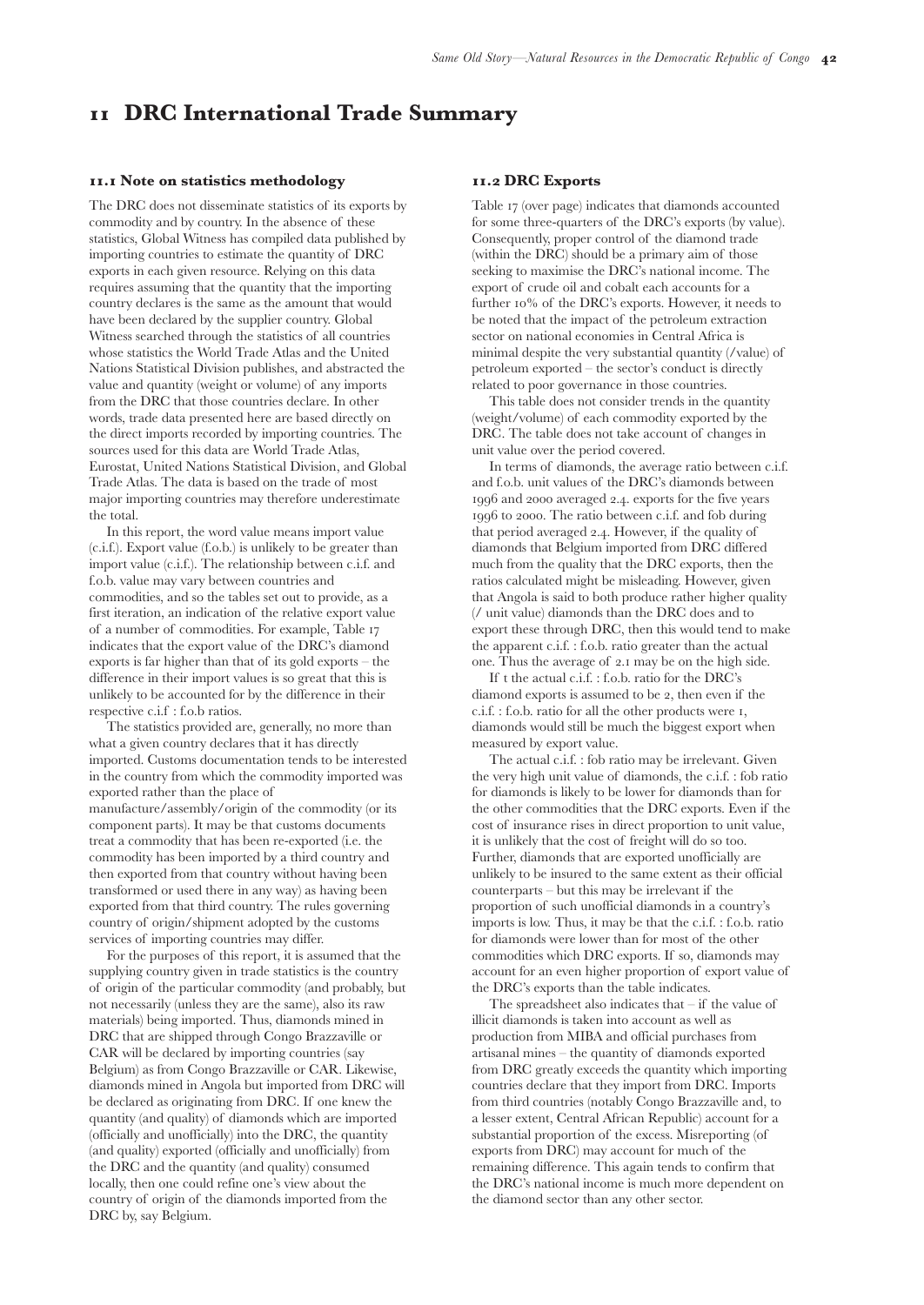# **DRC International Trade Summary**

### **. Note on statistics methodology**

The DRC does not disseminate statistics of its exports by commodity and by country. In the absence of these statistics, Global Witness has compiled data published by importing countries to estimate the quantity of DRC exports in each given resource. Relying on this data requires assuming that the quantity that the importing country declares is the same as the amount that would have been declared by the supplier country. Global Witness searched through the statistics of all countries whose statistics the World Trade Atlas and the United Nations Statistical Division publishes, and abstracted the value and quantity (weight or volume) of any imports from the DRC that those countries declare. In other words, trade data presented here are based directly on the direct imports recorded by importing countries. The sources used for this data are World Trade Atlas, Eurostat, United Nations Statistical Division, and Global Trade Atlas. The data is based on the trade of most major importing countries may therefore underestimate the total.

In this report, the word value means import value (c.i.f.). Export value (f.o.b.) is unlikely to be greater than import value (c.i.f.). The relationship between c.i.f. and f.o.b. value may vary between countries and commodities, and so the tables set out to provide, as a first iteration, an indication of the relative export value of a number of commodities. For example, Table indicates that the export value of the DRC's diamond exports is far higher than that of its gold exports – the difference in their import values is so great that this is unlikely to be accounted for by the difference in their respective c.i.f : f.o.b ratios.

The statistics provided are, generally, no more than what a given country declares that it has directly imported. Customs documentation tends to be interested in the country from which the commodity imported was exported rather than the place of manufacture/assembly/origin of the commodity (or its component parts). It may be that customs documents treat a commodity that has been re-exported (i.e. the commodity has been imported by a third country and then exported from that country without having been transformed or used there in any way) as having been exported from that third country. The rules governing country of origin/shipment adopted by the customs services of importing countries may differ.

For the purposes of this report, it is assumed that the supplying country given in trade statistics is the country of origin of the particular commodity (and probably, but not necessarily (unless they are the same), also its raw materials) being imported. Thus, diamonds mined in DRC that are shipped through Congo Brazzaville or CAR will be declared by importing countries (say Belgium) as from Congo Brazzaville or CAR. Likewise, diamonds mined in Angola but imported from DRC will be declared as originating from DRC. If one knew the quantity (and quality) of diamonds which are imported (officially and unofficially) into the DRC, the quantity (and quality) exported (officially and unofficially) from the DRC and the quantity (and quality) consumed locally, then one could refine one's view about the country of origin of the diamonds imported from the DRC by, say Belgium.

### **. DRC Exports**

Table 17 (over page) indicates that diamonds accounted for some three-quarters of the DRC's exports (by value). Consequently, proper control of the diamond trade (within the DRC) should be a primary aim of those seeking to maximise the DRC's national income. The export of crude oil and cobalt each accounts for a further  $10\%$  of the DRC's exports. However, it needs to be noted that the impact of the petroleum extraction sector on national economies in Central Africa is minimal despite the very substantial quantity (/value) of petroleum exported – the sector's conduct is directly related to poor governance in those countries.

This table does not consider trends in the quantity (weight/volume) of each commodity exported by the DRC. The table does not take account of changes in unit value over the period covered.

In terms of diamonds, the average ratio between c.i.f. and f.o.b. unit values of the DRC's diamonds between 1996 and 2000 averaged 2.4. exports for the five years 1996 to 2000. The ratio between c.i.f. and fob during that period averaged 2.4. However, if the quality of diamonds that Belgium imported from DRC differed much from the quality that the DRC exports, then the ratios calculated might be misleading. However, given that Angola is said to both produce rather higher quality (/ unit value) diamonds than the DRC does and to export these through DRC, then this would tend to make the apparent c.i.f. : f.o.b. ratio greater than the actual one. Thus the average of 2.1 may be on the high side.

If t the actual c.i.f. : f.o.b. ratio for the DRC's diamond exports is assumed to be 2, then even if the c.i.f. : f.o.b. ratio for all the other products were 1, diamonds would still be much the biggest export when measured by export value.

The actual c.i.f. : fob ratio may be irrelevant. Given the very high unit value of diamonds, the c.i.f. : fob ratio for diamonds is likely to be lower for diamonds than for the other commodities that the DRC exports. Even if the cost of insurance rises in direct proportion to unit value, it is unlikely that the cost of freight will do so too. Further, diamonds that are exported unofficially are unlikely to be insured to the same extent as their official counterparts – but this may be irrelevant if the proportion of such unofficial diamonds in a country's imports is low. Thus, it may be that the c.i.f. : f.o.b. ratio for diamonds were lower than for most of the other commodities which DRC exports. If so, diamonds may account for an even higher proportion of export value of the DRC's exports than the table indicates.

The spreadsheet also indicates that – if the value of illicit diamonds is taken into account as well as production from MIBA and official purchases from artisanal mines – the quantity of diamonds exported from DRC greatly exceeds the quantity which importing countries declare that they import from DRC. Imports from third countries (notably Congo Brazzaville and, to a lesser extent, Central African Republic) account for a substantial proportion of the excess. Misreporting (of exports from DRC) may account for much of the remaining difference. This again tends to confirm that the DRC's national income is much more dependent on the diamond sector than any other sector.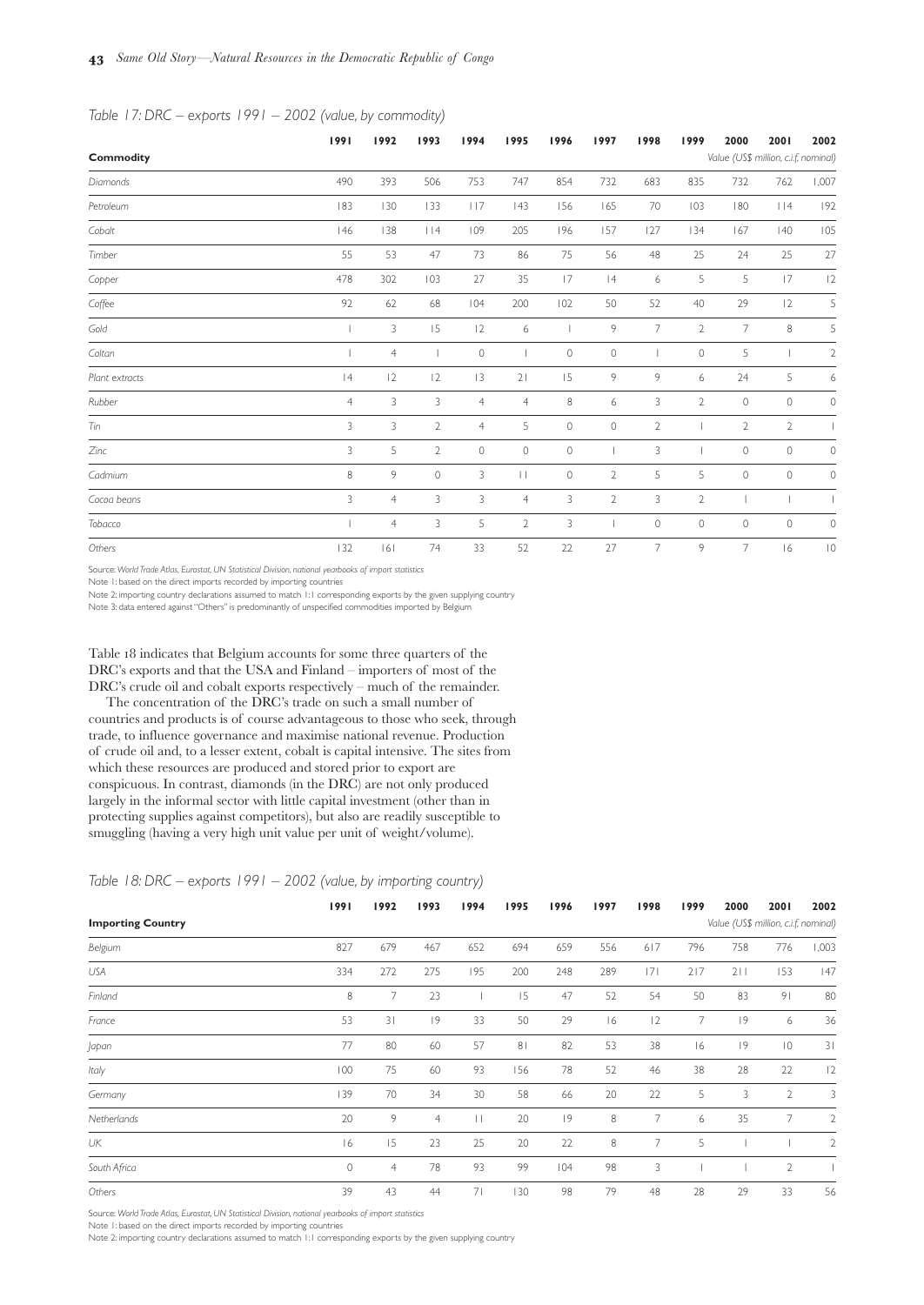|                  | 1991                     | 1992           | 1993           | 1994           | 1995           | 1996        | 1997                | 1998         | 1999           | 2000           | 2001                                 | 2002         |
|------------------|--------------------------|----------------|----------------|----------------|----------------|-------------|---------------------|--------------|----------------|----------------|--------------------------------------|--------------|
| <b>Commodity</b> |                          |                |                |                |                |             |                     |              |                |                | Value (US\$ million, c.i.f, nominal) |              |
| Diamonds         | 490                      | 393            | 506            | 753            | 747            | 854         | 732                 | 683          | 835            | 732            | 762                                  | 1,007        |
| Petroleum        | 183                      | 130            | 133            | 117            | 43             | 156         | 165                 | 70           | 103            | 180            | $ $  4                               | 192          |
| Cobalt           | 146                      | 138            | $ $  4         | 109            | 205            | 196         | 157                 | 127          | 134            | 167            | 40                                   | 105          |
| Timber           | 55                       | 53             | 47             | 73             | 86             | 75          | 56                  | 48           | 25             | 24             | 25                                   | 27           |
| Copper           | 478                      | 302            | 103            | 27             | 35             | 17          | 4                   | 6            | 5              | 5              | 17                                   | 12           |
| Coffee           | 92                       | 62             | 68             | 104            | 200            | 102         | 50                  | 52           | 40             | 29             | 12                                   | 5            |
| Gold             | $\overline{\phantom{a}}$ | 3              | 15             | 12             | 6              |             | 9                   | 7            | $\mathbf{2}$   | $\overline{7}$ | 8                                    | 5            |
| Coltan           |                          | $\overline{4}$ |                | $\circ$        |                | $\mathbb O$ | $\mathsf{O}\xspace$ |              | $\circ$        | 5              |                                      | $\mathbf{2}$ |
| Plant extracts   | 4                        | 2              | 12             | 3              | 21             | 15          | 9                   | 9            | 6              | 24             | 5                                    | 6            |
| Rubber           | $\overline{4}$           | 3              | 3              | $\overline{4}$ | $\overline{4}$ | 8           | 6                   | 3            | $\overline{2}$ | $\circ$        | $\circ$                              | $\circ$      |
| Tin              | 3                        | 3              | $\overline{2}$ | $\overline{4}$ | 5              | $\circ$     | $\mathsf{O}\xspace$ | $\mathbf{2}$ |                | $\mathbf{2}$   | $\overline{2}$                       |              |
| Zinc             | 3                        | 5              | $\mathbf{2}$   | $\circ$        | $\circ$        | $\mathbb O$ |                     | 3            |                | $\circ$        | $\circ$                              | $\circ$      |
| Cadmium          | 8                        | $\overline{9}$ | $\circ$        | 3              | $\vert \vert$  | $\circ$     | $\mathbf{2}$        | 5            | 5              | $\circ$        | $\circ$                              | $\circ$      |
| Cocoa beans      | 3                        | $\overline{4}$ | 3              | 3              | $\overline{4}$ | 3           | $\mathbf{2}$        | 3            | $\mathbf{2}$   |                |                                      |              |
| Tobacco          | $\overline{\phantom{a}}$ | $\overline{4}$ | 3              | 5              | $\mathbf{2}$   | 3           |                     | $\circ$      | $\circ$        | $\mathbf 0$    | $\circ$                              | $\circ$      |
| Others           | 132                      | 6              | 74             | 33             | 52             | 22          | 27                  | 7            | 9              | $\overline{7}$ | 6                                    | $ 0\rangle$  |

*Table 17: DRC – exports 1991 – 2002 (value, by commodity)* 

Source: *World Trade Atlas, Eurostat, UN Statistical Division, national yearbooks of import statistics* Note 1: based on the direct imports recorded by importing countries

Note 2: importing country declarations assumed to match 1:1 corresponding exports by the given supplying country

Note 3: data entered against "Others"is predominantly of unspecified commodities imported by Belgium

Table 18 indicates that Belgium accounts for some three quarters of the DRC's exports and that the USA and Finland – importers of most of the DRC's crude oil and cobalt exports respectively – much of the remainder.

The concentration of the DRC's trade on such a small number of countries and products is of course advantageous to those who seek, through trade, to influence governance and maximise national revenue. Production of crude oil and, to a lesser extent, cobalt is capital intensive. The sites from which these resources are produced and stored prior to export are conspicuous. In contrast, diamonds (in the DRC) are not only produced largely in the informal sector with little capital investment (other than in protecting supplies against competitors), but also are readily susceptible to smuggling (having a very high unit value per unit of weight/volume).

### *Table 18: DRC – exports 1991 – 2002 (value, by importing country)*

|                          | 1991                | 1992           | 1993           | 1994    | 1995           | 1996 | 1997    | 1998           | 1999 | 2000 | 2001                                 | 2002           |
|--------------------------|---------------------|----------------|----------------|---------|----------------|------|---------|----------------|------|------|--------------------------------------|----------------|
| <b>Importing Country</b> |                     |                |                |         |                |      |         |                |      |      | Value (US\$ million, c.i.f, nominal) |                |
| Belgium                  | 827                 | 679            | 467            | 652     | 694            | 659  | 556     | 617            | 796  | 758  | 776                                  | 1,003          |
| USA                      | 334                 | 272            | 275            | 195     | 200            | 248  | 289     | 7              | 217  | 211  | 153                                  | 47             |
| Finland                  | 8                   | $\overline{7}$ | 23             |         | 15             | 47   | 52      | 54             | 50   | 83   | 9 <sub>1</sub>                       | 80             |
| France                   | 53                  | 31             | 9              | 33      | 50             | 29   | 16      | 12             | 7    | 9    | 6                                    | 36             |
| Japan                    | 77                  | 80             | 60             | 57      | 8 <sub>1</sub> | 82   | 53      | 38             | 16   | 9    | $\overline{0}$                       | 31             |
| Italy                    | 100                 | 75             | 60             | 93      | 156            | 78   | 52      | 46             | 38   | 28   | 22                                   | 2              |
| Germany                  | 139                 | 70             | 34             | 30      | 58             | 66   | 20      | 22             | 5    | 3    | $\overline{2}$                       | 3              |
| Netherlands              | 20                  | 9              | $\overline{4}$ | $\perp$ | 20             | 9    | $\,8\,$ | 7              | 6    | 35   | 7                                    | $\overline{2}$ |
| UK                       | 6                   | 15             | 23             | 25      | 20             | 22   | 8       | $\overline{7}$ | 5    |      |                                      | $\overline{2}$ |
| South Africa             | $\mathsf{O}\xspace$ | $\overline{4}$ | 78             | 93      | 99             | 104  | 98      | 3              |      |      | $\mathbf{2}$                         |                |
| Others                   | 39                  | 43             | 44             | 71      | 130            | 98   | 79      | 48             | 28   | 29   | 33                                   | 56             |

Source: *World Trade Atlas, Eurostat, UN Statistical Division, national yearbooks of import statistics* 

Note 1: based on the direct imports recorded by importing countries

Note 2: importing country declarations assumed to match 1:1 corresponding exports by the given supplying country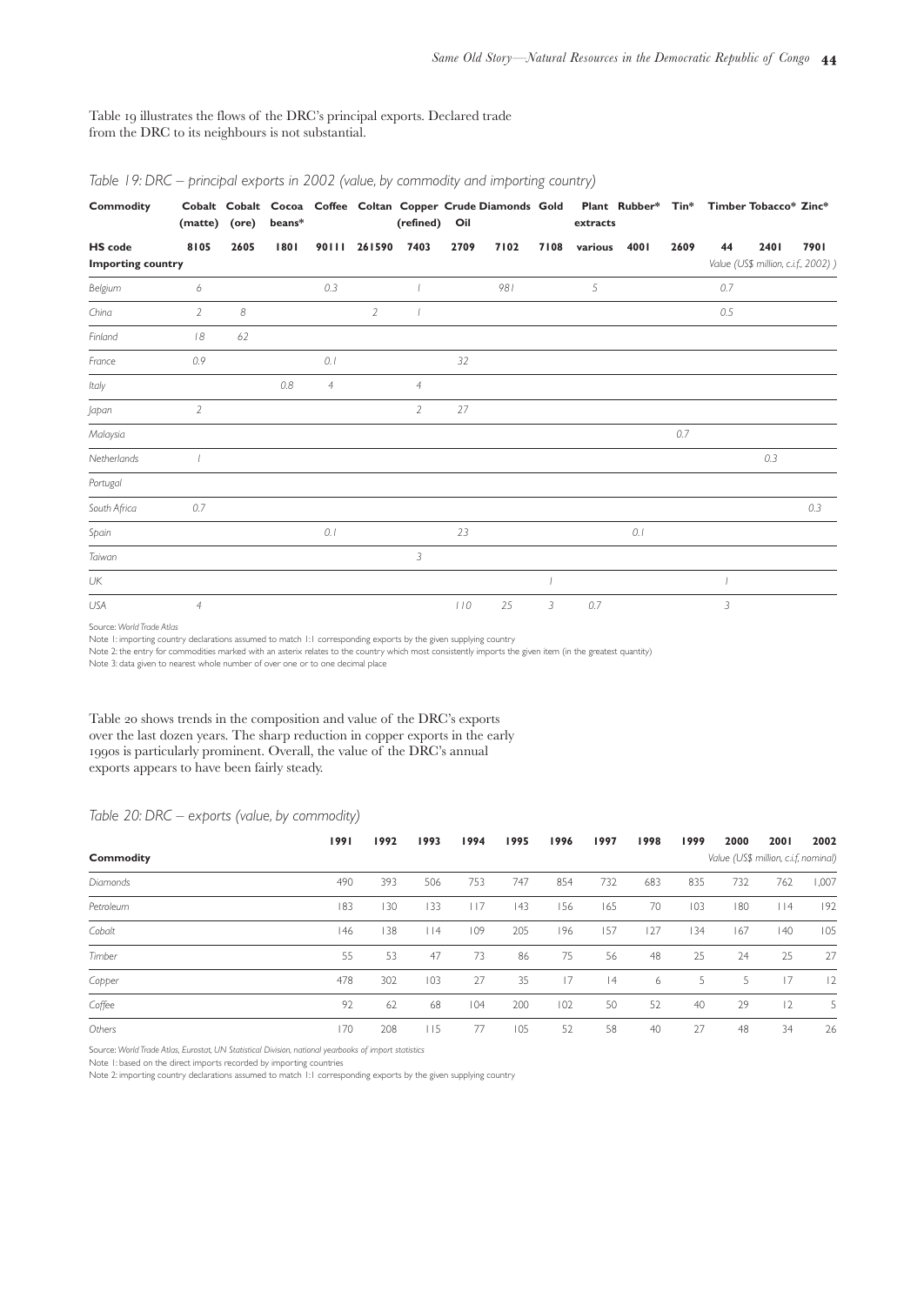### Table 19 illustrates the flows of the DRC's principal exports. Declared trade from the DRC to its neighbours is not substantial.

| <b>Commodity</b>         | (matte) (ore)  |      | beans*  |                |                | (refined) Oil  |      | Cobalt Cobalt Cocoa Coffee Coltan Copper Crude Diamonds Gold Plant Rubber* Tin* Timber Tobacco* Zinc* |      | extracts |      |      |     |                                     |      |
|--------------------------|----------------|------|---------|----------------|----------------|----------------|------|-------------------------------------------------------------------------------------------------------|------|----------|------|------|-----|-------------------------------------|------|
| <b>HS</b> code           | 8105           | 2605 | 1801    |                | 90111 261590   | 7403           | 2709 | 7102                                                                                                  | 7108 | various  | 4001 | 2609 | 44  | 2401                                | 7901 |
| <b>Importing country</b> |                |      |         |                |                |                |      |                                                                                                       |      |          |      |      |     | Value (US\$ million, c.i.f., 2002)) |      |
| Belgium                  | 6              |      |         | 0.3            |                |                |      | 981                                                                                                   |      | 5        |      |      | 0.7 |                                     |      |
| China                    | $\overline{2}$ | 8    |         |                | $\overline{2}$ |                |      |                                                                                                       |      |          |      |      | 0.5 |                                     |      |
| Finland                  | 18             | 62   |         |                |                |                |      |                                                                                                       |      |          |      |      |     |                                     |      |
| France                   | 0.9            |      |         | 0.1            |                |                | 32   |                                                                                                       |      |          |      |      |     |                                     |      |
| Italy                    |                |      | $0.8\,$ | $\overline{4}$ |                | $\overline{4}$ |      |                                                                                                       |      |          |      |      |     |                                     |      |
| Japan                    | $\overline{2}$ |      |         |                |                | $\overline{2}$ | 27   |                                                                                                       |      |          |      |      |     |                                     |      |
| Malaysia                 |                |      |         |                |                |                |      |                                                                                                       |      |          |      | 0.7  |     |                                     |      |
| Netherlands              |                |      |         |                |                |                |      |                                                                                                       |      |          |      |      |     | 0.3                                 |      |
| Portugal                 |                |      |         |                |                |                |      |                                                                                                       |      |          |      |      |     |                                     |      |
| South Africa             | 0.7            |      |         |                |                |                |      |                                                                                                       |      |          |      |      |     |                                     | 0.3  |
| Spain                    |                |      |         | 0.1            |                |                | 23   |                                                                                                       |      |          | 0.1  |      |     |                                     |      |
| Taiwan                   |                |      |         |                |                | 3              |      |                                                                                                       |      |          |      |      |     |                                     |      |
| UK                       |                |      |         |                |                |                |      |                                                                                                       |      |          |      |      |     |                                     |      |
| USA                      | 4              |      |         |                |                |                | 110  | 25                                                                                                    | 3    | 0.7      |      |      | 3   |                                     |      |

### *Table 19: DRC – principal exports in 2002 (value, by commodity and importing country)*

Source: *World Trade Atlas*

Note 1: importing country declarations assumed to match 1:1 corresponding exports by the given supplying country

Note 2: the entry for commodities marked with an asterix relates to the country which most consistently imports the given item (in the greatest quantity)

Note 3: data given to nearest whole number of over one or to one decimal place

Table 20 shows trends in the composition and value of the DRC's exports over the last dozen years. The sharp reduction in copper exports in the early s is particularly prominent. Overall, the value of the DRC's annual exports appears to have been fairly steady.

### *Table 20: DRC – exports (value, by commodity)*

|                  | 1991 | 1992 | 1993   | 1994 | 1995 | 1996 | 1997 | 1998 | 1999                                 | 2000 | 2001    | 2002  |
|------------------|------|------|--------|------|------|------|------|------|--------------------------------------|------|---------|-------|
| <b>Commodity</b> |      |      |        |      |      |      |      |      | Value (US\$ million, c.i.f, nominal) |      |         |       |
| <b>Diamonds</b>  | 490  | 393  | 506    | 753  | 747  | 854  | 732  | 683  | 835                                  | 732  | 762     | 1,007 |
| Petroleum        | 183  | 130  | 133    | 117  | 43   | 156  | 165  | 70   | 103                                  | 180  | $ $   4 | 192   |
| Cobalt           | 46   | 138  | $ $  4 | 109  | 205  | 196  | 157  | 127  | 134                                  | 167  | 40      | 105   |
| Timber           | 55   | 53   | 47     | 73   | 86   | 75   | 56   | 48   | 25                                   | 24   | 25      | 27    |
| Copper           | 478  | 302  | 103    | 27   | 35   | 17   | 4    | 6    | 5                                    | 5    | 17      | 2     |
| Coffee           | 92   | 62   | 68     | 104  | 200  | 102  | 50   | 52   | 40                                   | 29   | 12      | 5     |
| Others           | 170  | 208  | 115    | 77   | 105  | 52   | 58   | 40   | 27                                   | 48   | 34      | 26    |

Source: *World Trade Atlas, Eurostat, UN Statistical Division, national yearbooks of import statistics*

Note 1: based on the direct imports recorded by importing countries

Note 2: importing country declarations assumed to match 1:1 corresponding exports by the given supplying country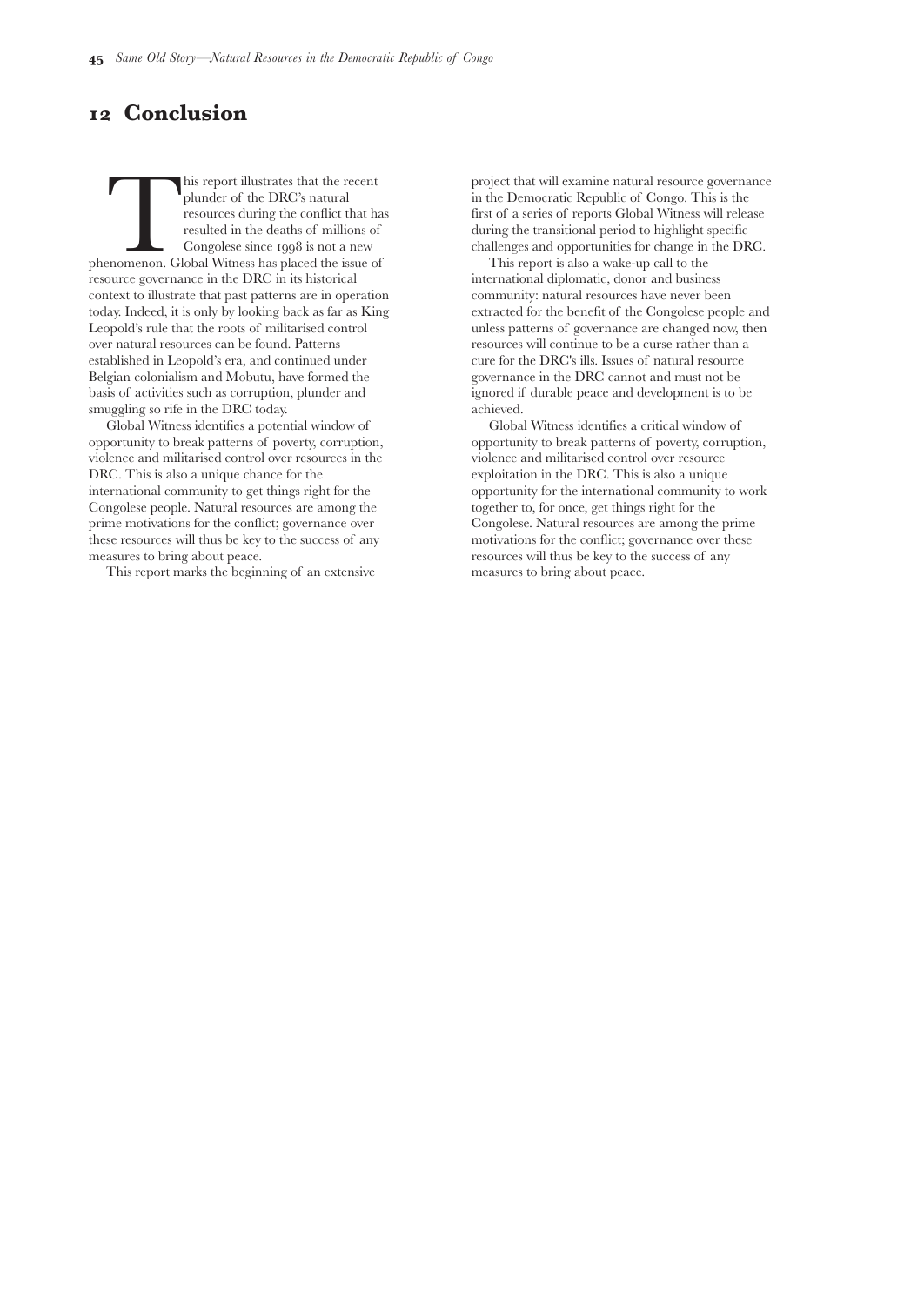# **Conclusion**

This report illustrates that the recent<br>plunder of the DRC's natural<br>resources during the conflict that has<br>resulted in the deaths of millions of<br>Congolese since 1998 is not a new<br>phenomenon. Global Witness has placed the plunder of the DRC's natural resources during the conflict that has resulted in the deaths of millions of Congolese since 1998 is not a new resource governance in the DRC in its historical context to illustrate that past patterns are in operation today. Indeed, it is only by looking back as far as King Leopold's rule that the roots of militarised control over natural resources can be found. Patterns established in Leopold's era, and continued under Belgian colonialism and Mobutu, have formed the basis of activities such as corruption, plunder and smuggling so rife in the DRC today.

Global Witness identifies a potential window of opportunity to break patterns of poverty, corruption, violence and militarised control over resources in the DRC. This is also a unique chance for the international community to get things right for the Congolese people. Natural resources are among the prime motivations for the conflict; governance over these resources will thus be key to the success of any measures to bring about peace.

This report marks the beginning of an extensive

project that will examine natural resource governance in the Democratic Republic of Congo. This is the first of a series of reports Global Witness will release during the transitional period to highlight specific challenges and opportunities for change in the DRC.

This report is also a wake-up call to the international diplomatic, donor and business community: natural resources have never been extracted for the benefit of the Congolese people and unless patterns of governance are changed now, then resources will continue to be a curse rather than a cure for the DRC's ills. Issues of natural resource governance in the DRC cannot and must not be ignored if durable peace and development is to be achieved.

Global Witness identifies a critical window of opportunity to break patterns of poverty, corruption, violence and militarised control over resource exploitation in the DRC. This is also a unique opportunity for the international community to work together to, for once, get things right for the Congolese. Natural resources are among the prime motivations for the conflict; governance over these resources will thus be key to the success of any measures to bring about peace.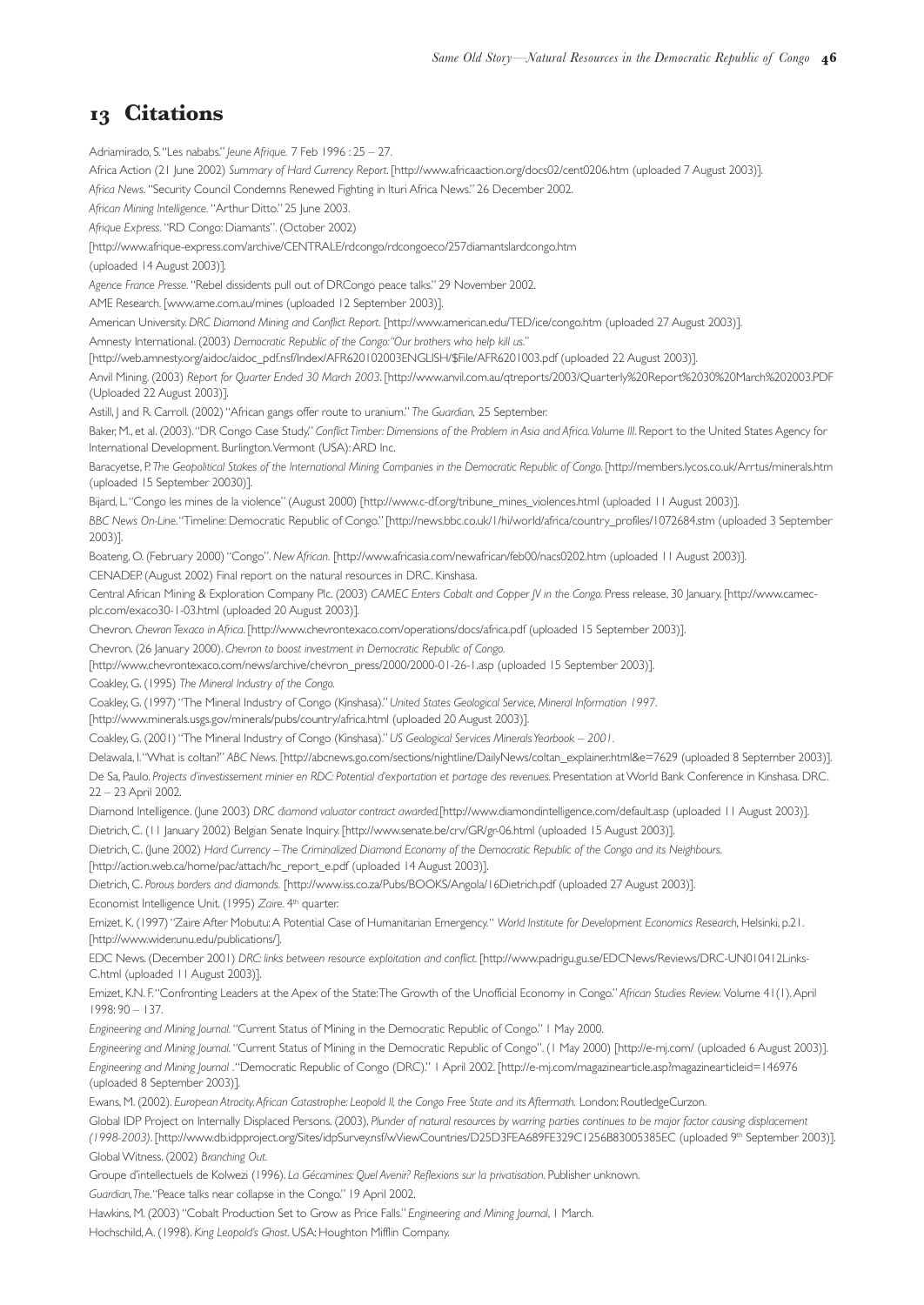# **Citations**

Adriamirado, S."Les nababs."*Jeune Afrique.* 7 Feb 1996 : 25 – 27.

Africa Action (21 June 2002) *Summary of Hard Currency Report.* [http://www.africaaction.org/docs02/cent0206.htm (uploaded 7 August 2003)].

*Africa News.*"Security Council Condemns Renewed Fighting in Ituri Africa News." 26 December 2002.

*African Mining Intelligence.*"Arthur Ditto." 25 June 2003.

*Afrique Express.*"RD Congo: Diamants". (October 2002)

[http://www.afrique-express.com/archive/CENTRALE/rdcongo/rdcongoeco/257diamantslardcongo.htm

(uploaded 14 August 2003)].

*Agence France Presse.*"Rebel dissidents pull out of DRCongo peace talks." 29 November 2002.

AME Research. [www.ame.com.au/mines (uploaded 12 September 2003)].

American University. *DRC Diamond Mining and Conflict Report.* [http://www.american.edu/TED/ice/congo.htm (uploaded 27 August 2003)].

Amnesty International. (2003) *Democratic Republic of the Congo:"Our brothers who help kill us."*

[http://web.amnesty.org/aidoc/aidoc\_pdf.nsf/Index/AFR620102003ENGLISH/\$File/AFR6201003.pdf (uploaded 22 August 2003)].

Anvil Mining. (2003) *Report for Quarter Ended 30 March 2003*. [http://www.anvil.com.au/qtreports/2003/Quarterly%20Report%2030%20March%202003.PDF (Uploaded 22 August 2003)].

Astill, J and R. Carroll. (2002) "African gangs offer route to uranium." *The Guardian,* 25 September.

Baker, M., et al. (2003). "DR Congo Case Study." *Conflict Timber: Dimensions of the Problem in Asia and Africa. Volume III*. Report to the United States Agency for International Development. Burlington.Vermont (USA):ARD Inc.

Baracyetse, P. *The Geopolitical Stakes of the International Mining Companies in the Democratic Republic of Congo.* [http://members.lycos.co.uk/Arrtus/minerals.htm (uploaded 15 September 20030)].

Bijard, L."Congo les mines de la violence"(August 2000) [http://www.c-df.org/tribune\_mines\_violences.html (uploaded 11 August 2003)].

*BBC News On-Line*."Timeline: Democratic Republic of Congo."[http://news.bbc.co.uk/1/hi/world/africa/country\_profiles/1072684.stm (uploaded 3 September 2003)].

Boateng, O. (February 2000) "Congo". *New African.* [http://www.africasia.com/newafrican/feb00/nacs0202.htm (uploaded 11 August 2003)].

CENADEP. (August 2002) Final report on the natural resources in DRC. Kinshasa.

Central African Mining & Exploration Company Plc. (2003) *CAMEC Enters Cobalt and Copper JV in the Congo.* Press release, 30 January. [http://www.camecplc.com/exaco30-1-03.html (uploaded 20 August 2003)].

Chevron. *Chevron Texaco in Africa*. [http://www.chevrontexaco.com/operations/docs/africa.pdf (uploaded 15 September 2003)].

Chevron. (26 January 2000). *Chevron to boost investment in Democratic Republic of Congo.*

[http://www.chevrontexaco.com/news/archive/chevron\_press/2000/2000-01-26-1.asp (uploaded 15 September 2003)].

Coakley, G. (1995) *The Mineral Industry of the Congo.*

Coakley, G. (1997) "The Mineral Industry of Congo (Kinshasa)." *United States Geological Service, Mineral Information 1997*.

[http://www.minerals.usgs.gov/minerals/pubs/country/africa.html (uploaded 20 August 2003)].

Coakley, G. (2001) "The Mineral Industry of Congo (Kinshasa)." *US Geological Services Minerals Yearbook – 2001.*

Delawala, I."What is coltan?" *ABC News.* [http://abcnews.go.com/sections/nightline/DailyNews/coltan\_explainer.html&e=7629 (uploaded 8 September 2003)]. De Sa, Paulo. *Projects d'investissement minier en RDC: Potential d'exportation et partage des revenues*. Presentation at World Bank Conference in Kinshasa. DRC. 22 – 23 April 2002.

Diamond Intelligence. (June 2003) *DRC diamond valuator contract awarded.*[http://www.diamondintelligence.com/default.asp (uploaded 11 August 2003)].

Dietrich, C. (11 January 2002) Belgian Senate Inquiry. [http://www.senate.be/crv/GR/gr-06.html (uploaded 15 August 2003)].

Dietrich, C. (June 2002) *Hard Currency – The Criminalized Diamond Economy of the Democratic Republic of the Congo and its Neighbours.*

[http://action.web.ca/home/pac/attach/hc\_report\_e.pdf (uploaded 14 August 2003)].

Dietrich, C. *Porous borders and diamonds.* [http://www.iss.co.za/Pubs/BOOKS/Angola/16Dietrich.pdf (uploaded 27 August 2003)].

Economist Intelligence Unit. (1995) Zaire. 4<sup>th</sup> quarter.

Emizet, K. (1997) "Zaire After Mobutu:A Potential Case of Humanitarian Emergency." *World Institute for Development Economics Research*, Helsinki, p.21. [http://www.wider.unu.edu/publications/].

EDC News. (December 2001) *DRC: links between resource exploitation and conflict.* [http://www.padrigu.gu.se/EDCNews/Reviews/DRC-UN010412Links-C.html (uploaded 11 August 2003)].

Emizet, K.N. F."Confronting Leaders at the Apex of the State:The Growth of the Unofficial Economy in Congo." *African Studies Review.* Volume 41(1).April 1998: 90 – 137.

*Engineering and Mining Journal.*"Current Status of Mining in the Democratic Republic of Congo." 1 May 2000.

*Engineering and Mining Journal.*"Current Status of Mining in the Democratic Republic of Congo". (1 May 2000) [http://e-mj.com/ (uploaded 6 August 2003)]. *Engineering and Mining Journal* ."Democratic Republic of Congo (DRC)." 1 April 2002. [http://e-mj.com/magazinearticle.asp?magazinearticleid=146976 (uploaded 8 September 2003)].

Ewans, M. (2002). *European Atrocity,African Catastrophe: Leopold II, the Congo Free State and its Aftermath.* London: RoutledgeCurzon.

Global IDP Project on Internally Displaced Persons. (2003). *Plunder of natural resources by warring parties continues to be major factor causing displacement (1998-2003)*. [http://www.db.idpproject.org/Sites/idpSurvey.nsf/wViewCountries/D25D3FEA689FE329C1256B83005385EC (uploaded 9th September 2003)]. Global Witness. (2002) *Branching Out.*

Groupe d'intellectuels de Kolwezi (1996). *La Gécamines: Quel Avenir? Reflexions sur la privatisation*. Publisher unknown.

*Guardian,The*."Peace talks near collapse in the Congo." 19 April 2002.

Hawkins, M. (2003) "Cobalt Production Set to Grow as Price Falls." *Engineering and Mining Journal*, 1 March.

Hochschild,A. (1998). *King Leopold's Ghost*. USA: Houghton Mifflin Company.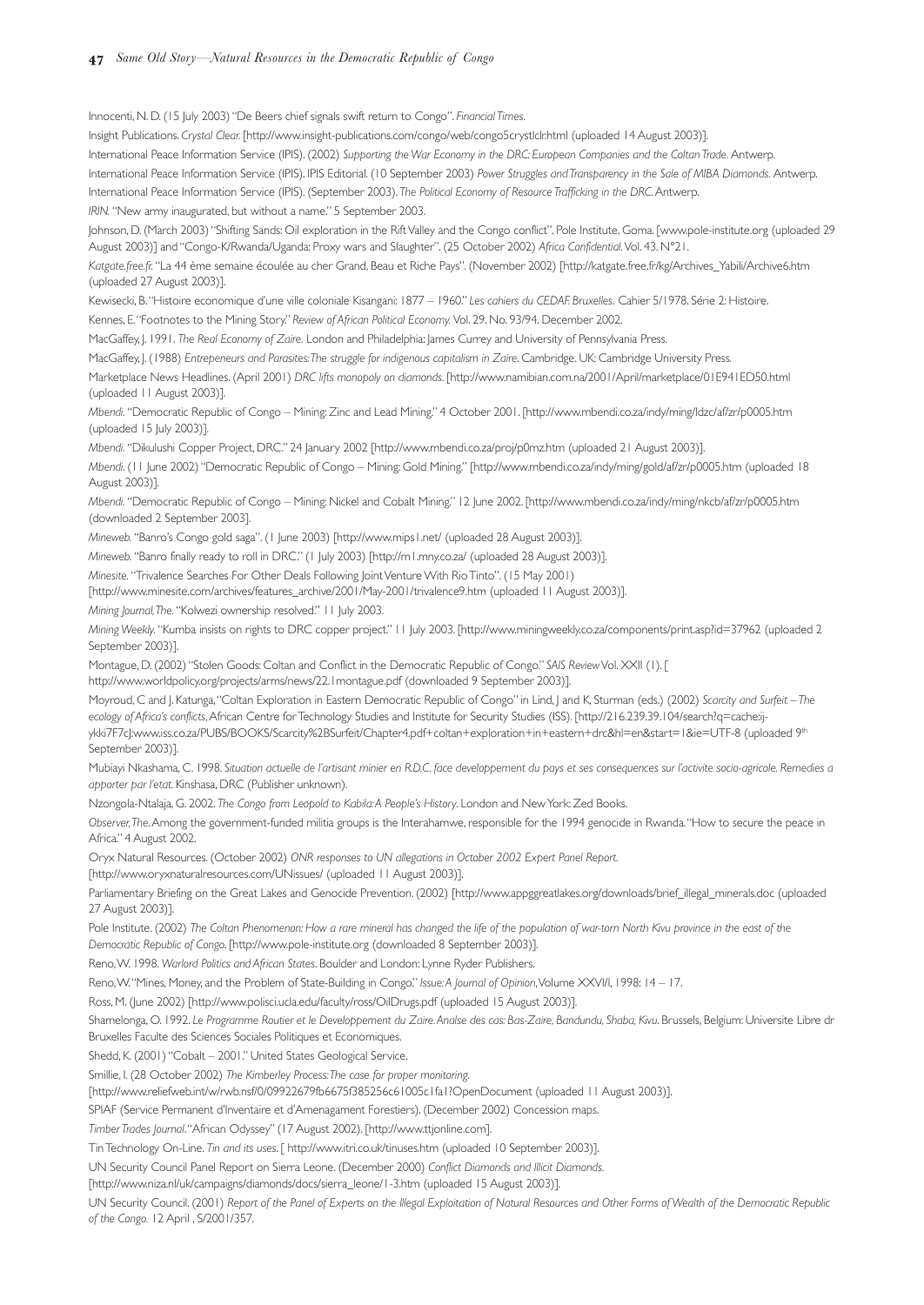Innocenti, N. D. (15 July 2003) "De Beers chief signals swift return to Congo". *Financial Times.*

Insight Publications. *Crystal Clear.* [http://www.insight-publications.com/congo/web/congo5crystlclr.html (uploaded 14 August 2003)].

International Peace Information Service (IPIS). (2002) *Supporting the War Economy in the DRC: European Companies and the Coltan Trade.* Antwerp.

International Peace Information Service (IPIS). IPIS Editorial. (10 September 2003) *Power Struggles and Transparency in the Sale of MIBA Diamonds.* Antwerp. International Peace Information Service (IPIS). (September 2003). *The Political Economy of Resource Trafficking in the DRC*.Antwerp. *IRIN.*"New army inaugurated, but without a name." 5 September 2003.

Johnson, D. (March 2003) "Shifting Sands: Oil exploration in the Rift Valley and the Congo conflict". Pole Institute. Goma. [www.pole-institute.org (uploaded 29 August 2003)] and "Congo-K/Rwanda/Uganda: Proxy wars and Slaughter". (25 October 2002) *Africa Confidential.*Vol. 43. N°21.

*Katgate.free.fr.*"La 44 ème semaine écoulée au cher Grand, Beau et Riche Pays"*.* (November 2002) [http://katgate.free.fr/kg/Archives\_Yabili/Archive6.htm (uploaded 27 August 2003)].

Kewisecki, B."Histoire economique d'une ville coloniale Kisangani: 1877 – 1960." *Les cahiers du CEDAF. Bruxelles.* Cahier 5/1978. Série 2: Histoire.

Kennes, E."Footnotes to the Mining Story." *Review of African Political Economy.* Vol. 29. No. 93/94. December 2002.

MacGaffey, J. 1991. *The Real Economy of Zaire.* London and Philadelphia: James Currey and University of Pennsylvania Press.

MacGaffey, J. (1988) *Entrepeneurs and Parasites:The struggle for indigenous capitalism in Zaire*. Cambridge. UK: Cambridge University Press.

Marketplace News Headlines. (April 2001) *DRC lifts monopoly on diamonds.* [http://www.namibian.com.na/2001/April/marketplace/01E941ED50.html (uploaded 11 August 2003)].

*Mbendi.*"Democratic Republic of Congo – Mining: Zinc and Lead Mining." 4 October 2001. [http://www.mbendi.co.za/indy/ming/ldzc/af/zr/p0005.htm (uploaded 15 July 2003)].

*Mbendi.*"Dikulushi Copper Project, DRC." 24 January 2002 [http://www.mbendi.co.za/proj/p0mz.htm (uploaded 21 August 2003)].

*Mbendi*. (11 June 2002) "Democratic Republic of Congo – Mining: Gold Mining." [http://www.mbendi.co.za/indy/ming/gold/af/zr/p0005.htm (uploaded 18 August 2003)].

*Mbendi.*"Democratic Republic of Congo – Mining: Nickel and Cobalt Mining." 12 June 2002. [http://www.mbendi.co.za/indy/ming/nkcb/af/zr/p0005.htm (downloaded 2 September 2003].

*Mineweb.*"Banro's Congo gold saga". (1 June 2003) [http://www.mips1.net/ (uploaded 28 August 2003)].

*Mineweb.*"Banro finally ready to roll in DRC."(1 July 2003) [http://m1.mny.co.za/ (uploaded 28 August 2003)].

*Minesite.*"Trivalence Searches For Other Deals Following Joint Venture With Rio Tinto". (15 May 2001)

[http://www.minesite.com/archives/features\_archive/2001/May-2001/trivalence9.htm (uploaded 11 August 2003)].

*Mining Journal,The.*"Kolwezi ownership resolved." 11 July 2003.

*Mining Weekly.*"Kumba insists on rights to DRC copper project." 11 July 2003. [http://www.miningweekly.co.za/components/print.asp?id=37962 (uploaded 2 September 2003)].

Montague, D. (2002) "Stolen Goods: Coltan and Conflict in the Democratic Republic of Congo." *SAIS Review*Vol. XXII (1). [

http://www.worldpolicy.org/projects/arms/news/22.1montague.pdf (downloaded 9 September 2003)].

Moyroud, C and J. Katunga,"Coltan Exploration in Eastern Democratic Republic of Congo"in Lind, J and K, Sturman (eds.) (2002) *Scarcity and Surfeit – The ecology of Africa's conflicts*,African Centre for Technology Studies and Institute for Security Studies (ISS). [http://216.239.39.104/search?q=cache:ijykki7F7cJ:www.iss.co.za/PUBS/BOOKS/Scarcity%2BSurfeit/Chapter4.pdf+coltan+exploration+in+eastern+drc&hl=en&start=1&ie=UTF-8 (uploaded 9th September 2003)].

Mubiayi Nkashama, C. 1998. *Situation actuelle de l'artisant minier en R.D.C. face developpement du pays et ses consequences sur l'activite socio-agricole. Remedies a apporter par l'etat.* Kinshasa, DRC (Publisher unknown).

Nzongola-Ntalaja, G. 2002. *The Congo from Leopold to Kabila:A People's History*. London and New York: Zed Books.

*Observer,The*.Among the government-funded militia groups is the Interahamwe, responsible for the 1994 genocide in Rwanda."How to secure the peace in Africa." 4 August 2002.

Oryx Natural Resources. (October 2002) *ONR responses to UN allegations in October 2002 Expert Panel Report.*

[http://www.oryxnaturalresources.com/UNissues/ (uploaded 11 August 2003)].

Parliamentary Briefing on the Great Lakes and Genocide Prevention. (2002) [http://www.appggreatlakes.org/downloads/brief\_illegal\_minerals.doc (uploaded 27 August 2003)].

Pole Institute. (2002) *The Coltan Phenomenon: How a rare mineral has changed the life of the population of war-torn North Kivu province in the east of the Democratic Republic of Congo*. [http://www.pole-institute.org (downloaded 8 September 2003)].

Reno,W. 1998. *Warlord Politics and African States*. Boulder and London: Lynne Ryder Publishers.

Reno,W."Mines, Money, and the Problem of State-Building in Congo."*Issue:A Journal of Opinion*,Volume XXVI/I, 1998: 14 – 17.

Ross, M. (June 2002) [http://www.polisci.ucla.edu/faculty/ross/OilDrugs.pdf (uploaded 15 August 2003)].

Shamelonga, O. 1992. *Le Programme Routier et le Developpement du Zaire.Analse des cas: Bas-Zaire, Bandundu, Shaba, Kivu*. Brussels, Belgium: Universite Libre dr Bruxelles Faculte des Sciences Sociales Politiques et Economiques.

Shedd, K. (2001) "Cobalt – 2001." United States Geological Service.

Smillie, I. (28 October 2002) *The Kimberley Process:The case for proper monitoring*.

[http://www.reliefweb.int/w/rwb.nsf/0/09922679fb6675f385256c61005c1fa1?OpenDocument (uploaded 11 August 2003)].

SPIAF (Service Permanent d'Inventaire et d'Amenagament Forestiers). (December 2002) Concession maps.

*Timber Trades Journal*."African Odyssey"(17 August 2002). [http://www.ttjonline.com].

Tin Technology On-Line. *Tin and its uses*. [ http://www.itri.co.uk/tinuses.htm (uploaded 10 September 2003)].

UN Security Council Panel Report on Sierra Leone. (December 2000) *Conflict Diamonds and Illicit Diamonds.*

[http://www.niza.nl/uk/campaigns/diamonds/docs/sierra\_leone/1-3.htm (uploaded 15 August 2003)].

UN Security Council. (2001) *Report of the Panel of Experts on the Illegal Exploitation of Natural Resources and Other Forms of Wealth of the Democratic Republic of the Congo.* 12 April , S/2001/357.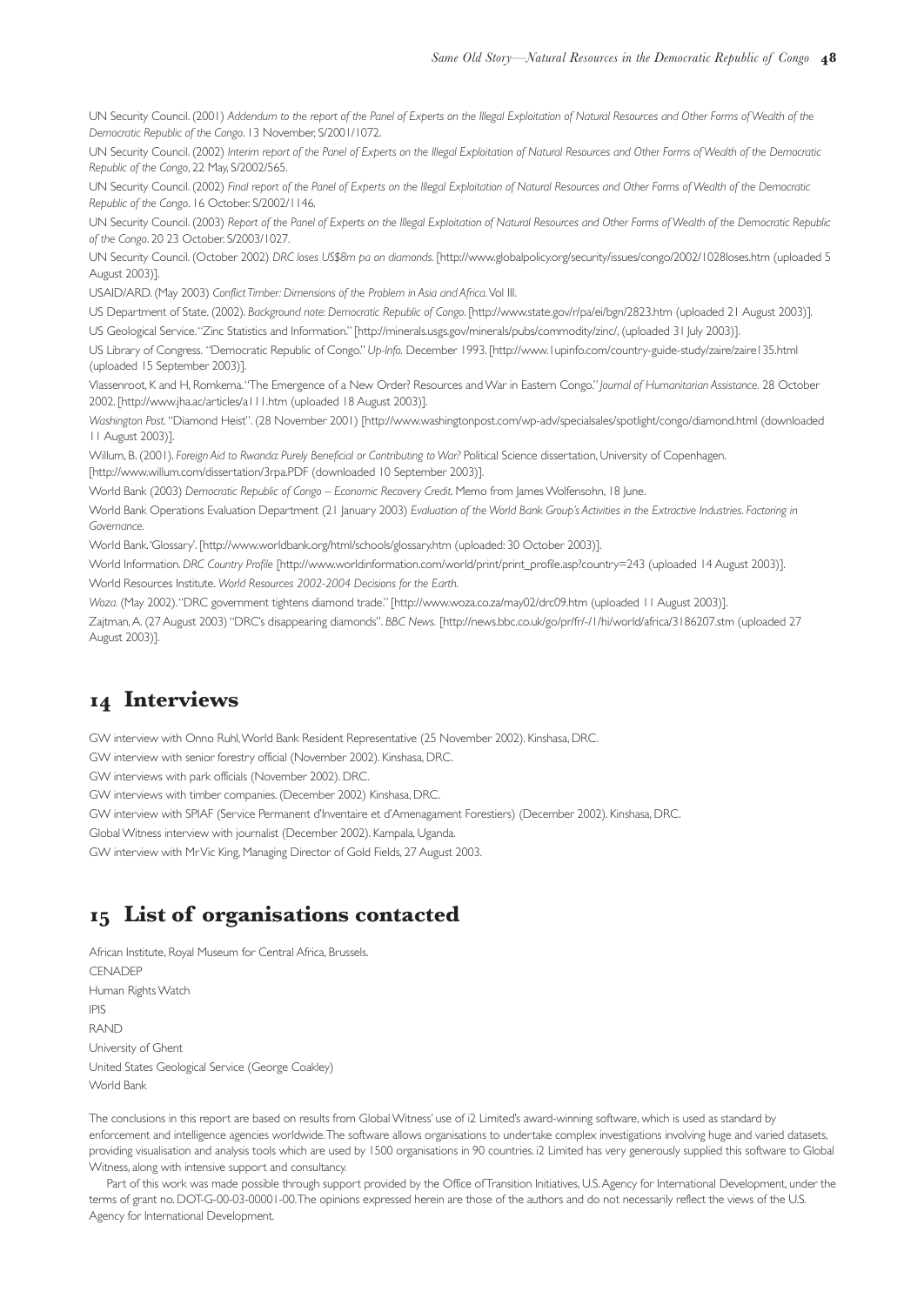UN Security Council. (2001) *Addendum to the report of the Panel of Experts on the Illegal Exploitation of Natural Resources and Other Forms of Wealth of the Democratic Republic of the Congo*. 13 November, S/2001/1072.

UN Security Council. (2002) *Interim report of the Panel of Experts on the Illegal Exploitation of Natural Resources and Other Forms of Wealth of the Democratic Republic of the Congo*, 22 May, S/2002/565.

UN Security Council. (2002) *Final report of the Panel of Experts on the Illegal Exploitation of Natural Resources and Other Forms of Wealth of the Democratic Republic of the Congo*. 16 October. S/2002/1146.

UN Security Council. (2003) *Report of the Panel of Experts on the Illegal Exploitation of Natural Resources and Other Forms of Wealth of the Democratic Republic of the Congo*. 20 23 October. S/2003/1027.

UN Security Council. (October 2002) *DRC loses US\$8m pa on diamonds.* [http://www.globalpolicy.org/security/issues/congo/2002/1028loses.htm (uploaded 5 August 2003)].

USAID/ARD. (May 2003) *Conflict Timber: Dimensions of the Problem in Asia and Africa.*Vol III.

US Department of State. (2002). *Background note: Democratic Republic of Congo*. [http://www.state.gov/r/pa/ei/bgn/2823.htm (uploaded 21 August 2003)]. US Geological Service."Zinc Statistics and Information."[http://minerals.usgs.gov/minerals/pubs/commodity/zinc/, (uploaded 31 July 2003)].

US Library of Congress. "Democratic Republic of Congo." *Up-Info.* December 1993. [http://www.1upinfo.com/country-guide-study/zaire/zaire135.html (uploaded 15 September 2003)].

Vlassenroot, K and H, Romkema."The Emergence of a New Order? Resources and War in Eastern Congo."*Journal of Humanitarian Assistance.* 28 October 2002. [http://www.jha.ac/articles/a111.htm (uploaded 18 August 2003)].

*Washington Post.*"Diamond Heist". (28 November 2001) [http://www.washingtonpost.com/wp-adv/specialsales/spotlight/congo/diamond.html (downloaded 11 August 2003)].

Willum, B. (2001). *Foreign Aid to Rwanda: Purely Beneficial or Contributing to War?* Political Science dissertation, University of Copenhagen. [http://www.willum.com/dissertation/3rpa.PDF (downloaded 10 September 2003)].

World Bank (2003) *Democratic Republic of Congo – Economic Recovery Credit*. Memo from James Wolfensohn, 18 June.

World Bank Operations Evaluation Department (21 January 2003) *Evaluation of the World Bank Group's Activities in the Extractive Industries. Factoring in Governance.*

World Bank.'Glossary'. [http://www.worldbank.org/html/schools/glossary.htm (uploaded: 30 October 2003)].

World Information*. DRC Country Profile* [http://www.worldinformation.com/world/print/print\_profile.asp?country=243 (uploaded 14 August 2003)]. World Resources Institute. *World Resources 2002-2004 Decisions for the Earth*.

*Woza.* (May 2002)."DRC government tightens diamond trade."[http://www.woza.co.za/may02/drc09.htm (uploaded 11 August 2003)]. Zajtman,A. (27 August 2003) "DRC's disappearing diamonds". *BBC News.* [http://news.bbc.co.uk/go/pr/fr/-/1/hi/world/africa/3186207.stm (uploaded 27 August 2003)].

# **Interviews**

GW interview with Onno Ruhl,World Bank Resident Representative (25 November 2002). Kinshasa, DRC.

GW interview with senior forestry official (November 2002). Kinshasa, DRC.

GW interviews with park officials (November 2002). DRC.

GW interviews with timber companies. (December 2002) Kinshasa, DRC.

GW interview with SPIAF (Service Permanent d'Inventaire et d'Amenagament Forestiers) (December 2002). Kinshasa, DRC.

Global Witness interview with journalist (December 2002). Kampala, Uganda.

GW interview with Mr Vic King, Managing Director of Gold Fields, 27 August 2003.

# **List of organisations contacted**

African Institute, Royal Museum for Central Africa, Brussels. **CENADEP** Human Rights Watch IPIS RAND University of Ghent United States Geological Service (George Coakley) World Bank

The conclusions in this report are based on results from Global Witness' use of i2 Limited's award-winning software, which is used as standard by enforcement and intelligence agencies worldwide.The software allows organisations to undertake complex investigations involving huge and varied datasets, providing visualisation and analysis tools which are used by 1500 organisations in 90 countries. i2 Limited has very generously supplied this software to Global Witness, along with intensive support and consultancy.

Part of this work was made possible through support provided by the Office of Transition Initiatives, U.S. Agency for International Development, under the terms of grant no. DOT-G-00-03-00001-00.The opinions expressed herein are those of the authors and do not necessarily reflect the views of the U.S. Agency for International Development.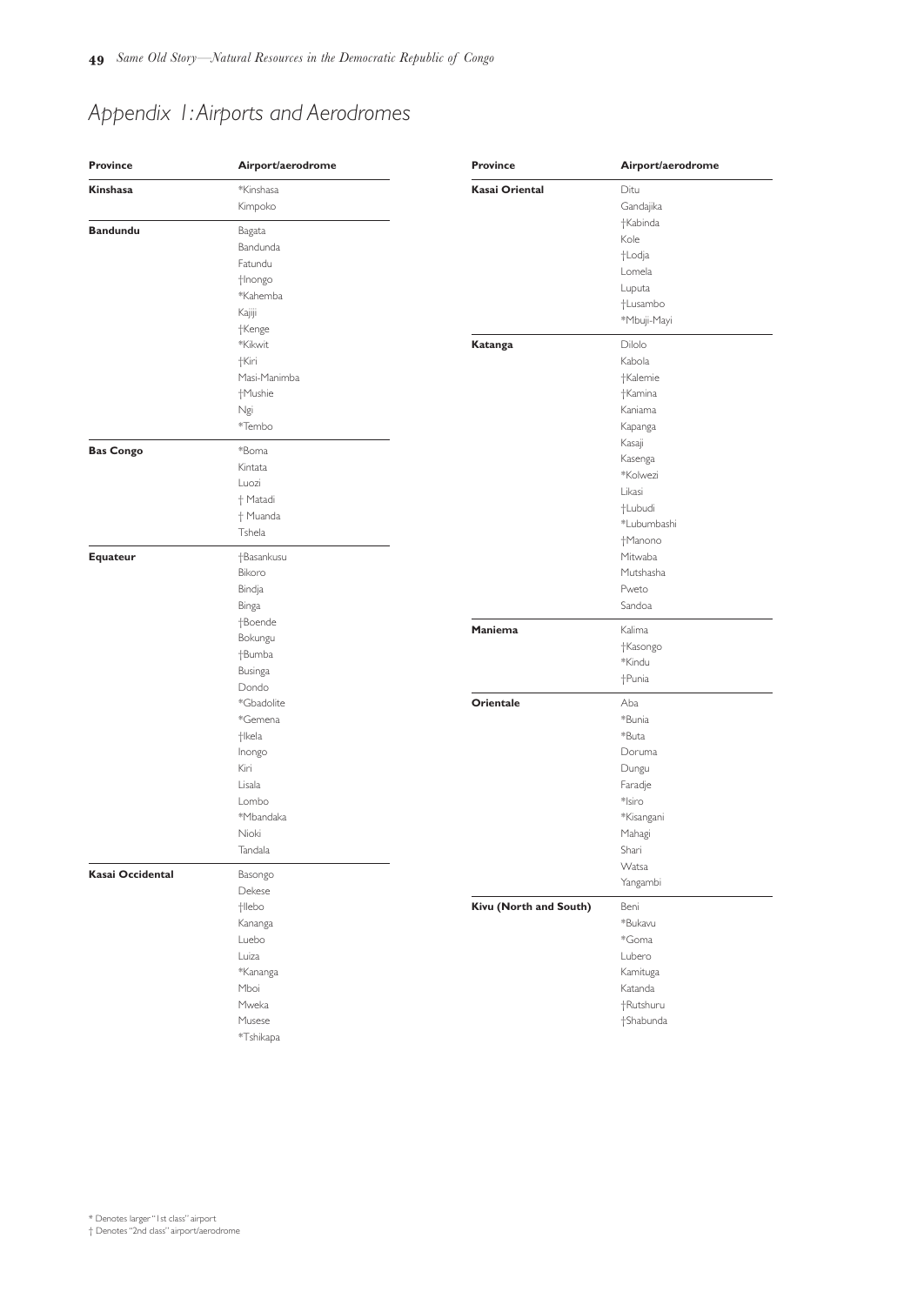# *Appendix 1:Airports and Aerodromes*

| <b>Province</b>         | Airport/aerodrome | <b>Province</b>        | Airport/aerodrome |  |  |
|-------------------------|-------------------|------------------------|-------------------|--|--|
| Kinshasa                | *Kinshasa         | <b>Kasai Oriental</b>  | Ditu              |  |  |
|                         | Kimpoko           |                        | Gandajika         |  |  |
|                         |                   |                        | †Kabinda          |  |  |
| <b>Bandundu</b>         | Bagata            |                        | Kole              |  |  |
|                         | Bandunda          |                        | +Lodja            |  |  |
|                         | Fatundu           |                        | Lomela            |  |  |
|                         | †Inongo           |                        | Luputa            |  |  |
|                         | *Kahemba          |                        |                   |  |  |
|                         | Kajiji            |                        | +Lusambo          |  |  |
|                         | †Kenge            |                        | *Mbuji-Mayi       |  |  |
|                         | *Kikwit           | Katanga                | Dilolo            |  |  |
|                         | †Kiri             |                        | Kabola            |  |  |
|                         | Masi-Manimba      |                        | †Kalemie          |  |  |
|                         | †Mushie           |                        | †Kamina           |  |  |
|                         | Ngi               |                        | Kaniama           |  |  |
|                         |                   |                        |                   |  |  |
|                         | *Tembo            |                        | Kapanga           |  |  |
| <b>Bas Congo</b>        | *Boma             |                        | Kasaji            |  |  |
|                         | Kintata           |                        | Kasenga           |  |  |
|                         | Luozi             |                        | *Kolwezi          |  |  |
|                         | + Matadi          |                        | Likasi            |  |  |
|                         | + Muanda          |                        | +Lubudi           |  |  |
|                         | Tshela            |                        | *Lubumbashi       |  |  |
|                         |                   |                        | †Manono           |  |  |
| Equateur                | †Basankusu        |                        | Mitwaba           |  |  |
|                         | Bikoro            |                        | Mutshasha         |  |  |
|                         | Bindja            |                        | Pweto             |  |  |
|                         | Binga             |                        | Sandoa            |  |  |
|                         | +Boende           |                        |                   |  |  |
|                         | Bokungu           | Maniema                | Kalima            |  |  |
|                         | +Bumba            |                        | †Kasongo          |  |  |
|                         |                   |                        | *Kindu            |  |  |
|                         | Businga           |                        | +Punia            |  |  |
|                         | Dondo             |                        |                   |  |  |
|                         | *Gbadolite        | Orientale              | Aba               |  |  |
|                         | *Gemena           |                        | *Bunia            |  |  |
| <b>Kasai Occidental</b> | †lkela            |                        | *Buta             |  |  |
|                         | Inongo            |                        | Doruma            |  |  |
|                         | Kiri              |                        | Dungu             |  |  |
|                         | Lisala            |                        | Faradje           |  |  |
|                         | Lombo             |                        | *Isiro            |  |  |
|                         | *Mbandaka         |                        | *Kisangani        |  |  |
|                         | Nioki             |                        | Mahagi            |  |  |
|                         | Tandala           |                        | Shari             |  |  |
|                         |                   |                        | Watsa             |  |  |
|                         | Basongo           |                        | Yangambi          |  |  |
|                         | Dekese            |                        |                   |  |  |
|                         | †llebo            | Kivu (North and South) | Beni              |  |  |
|                         | Kananga           |                        | *Bukavu           |  |  |
|                         | Luebo             |                        | *Goma             |  |  |
|                         | Luiza             |                        | Lubero            |  |  |
|                         | *Kananga          |                        | Kamituga          |  |  |
|                         | Mboi              |                        | Katanda           |  |  |
|                         | Mweka             |                        | †Rutshuru         |  |  |
|                         | Musese            |                        | †Shabunda         |  |  |
|                         | *Tshikapa         |                        |                   |  |  |
|                         |                   |                        |                   |  |  |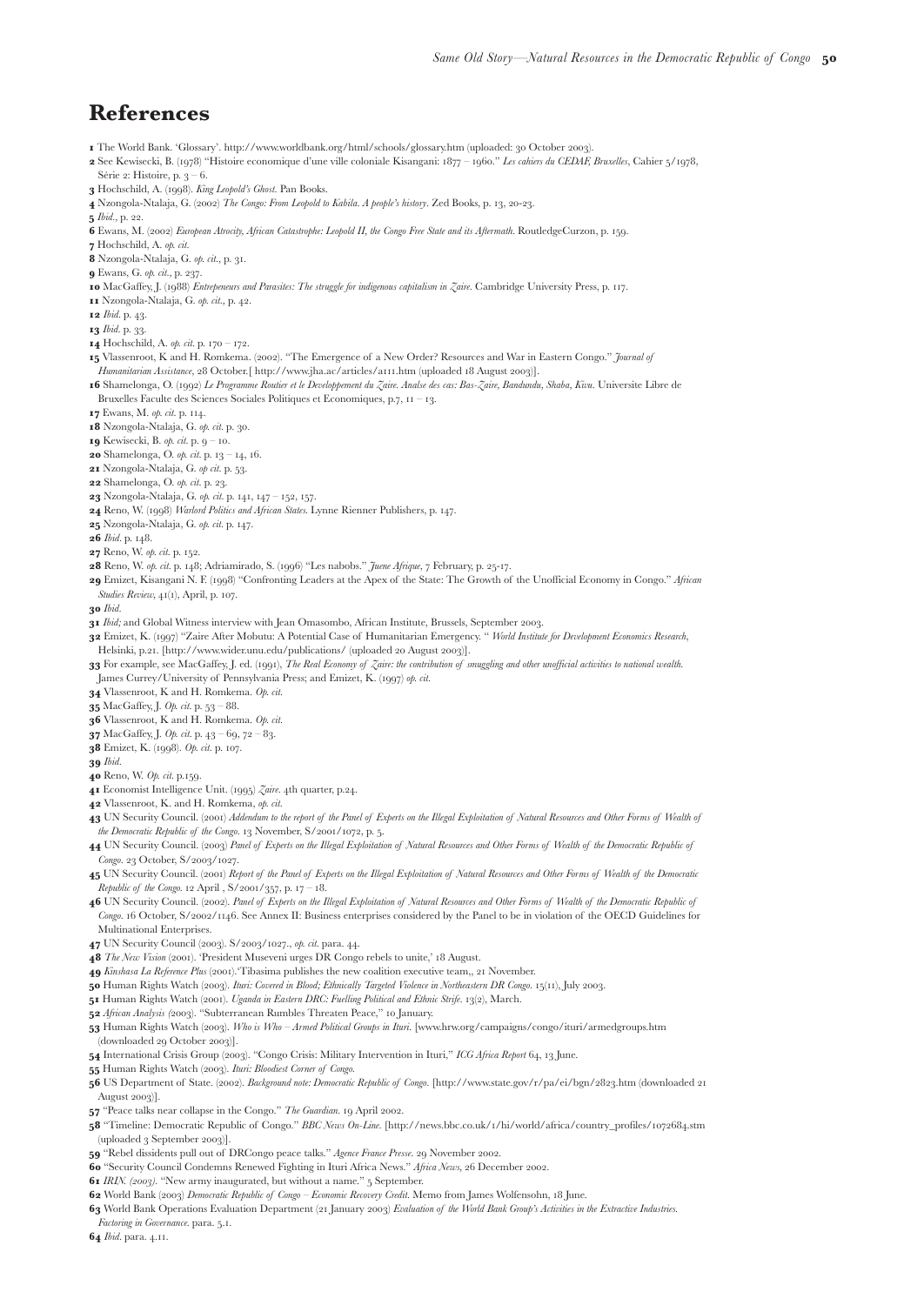# **References**

- **1** The World Bank. 'Glossary'. http://www.worldbank.org/html/schools/glossary.htm (uploaded: 30 October 2003).
- **2** See Kewisecki, B. (1978) "Histoire economique d'une ville coloniale Kisangani: 1877 1960." Les cahiers du CEDAF, Bruxelles, Cahier 5/1978. Série 2: Histoire, p.  $3 - 6$ .
- Hochschild, A. (). *King Leopold's Ghost*. Pan Books.
- 4 Nzongola-Ntalaja, G. (2002) The Congo: From Leopold to Kabila. A people's history. Zed Books, p. 13, 20-23.
- **5** *Ibid.*, p. 22.
- 6 Ewans, M. (2002) *European Atrocity, African Catastrophe: Leopold II, the Congo Free State and its Aftermath.* RoutledgeCurzon, p. 159.
- Hochschild, A. *op. cit.*
- 8 Nzongola-Ntalaja, G. op. cit., p. 31.
- **g** Ewans, G. op. cit., p. 237.
- **10** MacGaffey, J. (1988) *Entrepeneurs and Parasites: The struggle for indigenous capitalism in Zaire*. Cambridge University Press, p. 117.
- **11** Nzongola-Ntalaja, G. op. cit., p. 42.
- **12** *Ibid.* p. 43.
- **13** *Ibid.* p. 33.
- **14** Hochschild, A. *op. cit.* p. 170 172.
- **15** Vlassenroot, K and H. Romkema. (2002). "The Emergence of a New Order? Resources and War in Eastern Congo." *Journal of Humanitarian Assistance*, 28 October. [ http://www.jha.ac/articles/a111.htm (uploaded 18 August 2003)].
- Shamelonga, O. () *Le Programme Routier et le Developpement du Zaire. Analse des cas: Bas-Zaire, Bandundu, Shaba, Kivu*. Universite Libre de Bruxelles Faculte des Sciences Sociales Politiques et Economiques, p.7,  $11 - 13$ .
- **17** Ewans, M. op. cit. p. 114.
- **18** Nzongola-Ntalaja, G. op. cit. p. 30.
- **19** Kewisecki, B. *op. cit.* p. 9 10.
- **20** Shamelonga, O. *op. cit.* p. 13 14, 16.
- 21 Nzongola-Ntalaja, G. op cit. p. 53.
- **22** Shamelonga, O. op. cit. p. 23.
- **23** Nzongola-Ntalaja, G. *op. cit.* p. 141, 147 152, 157.
- 24 Reno, W. (1998) Warlord Politics and African States. Lynne Rienner Publishers, p. 147.
- 25 Nzongola-Ntalaja, G. op. cit. p. 147.
- **26** *Ibid.* p. 148.
- 27 Reno, W. op. cit. p. 152.
- **28** Reno, W. *op. cit.* p. 148; Adriamirado, S. (1996) "Les nabobs." *Juene Afrique*, 7 February, p. 25-17.
- Emizet, Kisangani N. F. () "Confronting Leaders at the Apex of the State: The Growth of the Unofficial Economy in Congo." *African Studies Review,* 41(1), April, p. 107.
- *Ibid*.
- 31 Ibid; and Global Witness interview with Jean Omasombo, African Institute, Brussels, September 2003.
- 32 Emizet, K. (1997) "Zaire After Mobutu: A Potential Case of Humanitarian Emergency. " World Institute for Development Economics Research, Helsinki, p.21. [http://www.wider.unu.edu/publications/ (uploaded 20 August 2003)].
- **33** For example, see MacGaffey, J. ed. (1991), *The Real Economy of Zaire: the contribution of smuggling and other unofficial activities to national wealth.* James Currey/University of Pennsylvania Press; and Emizet, K. (1997) op. cit.
- Vlassenroot, K and H. Romkema. *Op. cit.*
- **35** MacGaffey, J. Op. cit. p.  $53 88$ .
- Vlassenroot, K and H. Romkema. *Op. cit.*
- **37** MacGaffey, J. Op. cit. p.  $43 69$ ,  $72 83$ .
- 38 Emizet, K. (1998). Op. cit. p. 107.
- 
- *Ibid*.
- **40** Reno, W. Op. cit. p.159.
- 41 Economist Intelligence Unit. (1995) Zaire. 4th quarter, p.24.
- Vlassenroot, K. and H. Romkema, *op. cit.*
- 43 UN Security Council. (2001) *Addendum to the report of the Panel of Experts on the Illegal Exploitation of Natural Resources and Other Forms of Wealth of the Democratic Republic of the Congo.* 13 November, S/2001/1072, p. 5.
- 44 UN Security Council. (2003) Panel of Experts on the Illegal Exploitation of Natural Resources and Other Forms of Wealth of the Democratic Republic of *Congo.* 23 October, S/2003/1027.
- 45 UN Security Council. (2001) Report of the Panel of Experts on the Illegal Exploitation of Natural Resources and Other Forms of Wealth of the Democratic *Republic of the Congo.* 12 April ,  $S/2001/357$ , p.  $17 - 18$ .
- 46 UN Security Council. (2002). Panel of Experts on the Illegal Exploitation of Natural Resources and Other Forms of Wealth of the Democratic Republic of *Congo.* 16 October, S/2002/1146. See Annex II: Business enterprises considered by the Panel to be in violation of the OECD Guidelines for Multinational Enterprises.
- 47 UN Security Council (2003). S/2003/1027., op. cit. para. 44.
- 48 The New Vision (2001). 'President Museveni urges DR Congo rebels to unite,' 18 August.
- 49 Kinshasa La Reference Plus (2001). Tibasima publishes the new coalition executive team,, 21 November.
- **50** Human Rights Watch (2003). *Ituri: Covered in Blood; Ethnically Targeted Violence in Northeastern DR Congo.* 15(11), July 2003.
- 51 Human Rights Watch (2001). *Uganda in Eastern DRC: Fuelling Political and Ethnic Strife*. 13(2), March.
- *African Analysis (*). "Subterranean Rumbles Threaten Peace," January.
- **53** Human Rights Watch (2003). Who is Who Armed Political Groups in Ituri. [www.hrw.org/campaigns/congo/ituri/armedgroups.htm (downloaded 29 October 2003)].
- **54** International Crisis Group (2003). "Congo Crisis: Military Intervention in Ituri," ICG Africa Report 64, 13 June.
- 55 Human Rights Watch (2003). *Ituri: Bloodiest Corner of Congo*.
- 56 US Department of State. (2002). Background note: Democratic Republic of Congo. [http://www.state.gov/r/pa/ei/bgn/2823.htm (downloaded 21 August 2003)].
- **57** "Peace talks near collapse in the Congo." *The Guardian*. 19 April 2002.
- **58** "Timeline: Democratic Republic of Congo." *BBC News On-Line*. [http://news.bbc.co.uk/1/hi/world/africa/country\_profiles/1072684.stm  $\pmod{3}$  September 2003)].
- 59 "Rebel dissidents pull out of DRCongo peace talks." *Agence France Presse*. 29 November 2002.
- **60** "Security Council Condemns Renewed Fighting in Ituri Africa News." *Africa News.* 26 December 2002.
- **61 IRIN.** (2003). "New army inaugurated, but without a name." 5 September.
- 62 World Bank (2003) *Democratic Republic of Congo Economic Recovery Credit*. Memo from James Wolfensohn, 18 June.
- 63 World Bank Operations Evaluation Department (21 January 2003) *Evaluation of the World Bank Group's Activities in the Extractive Industries. Factoring in Governance*. para. 5.1.
- **64** *Ibid.* para. 4.11.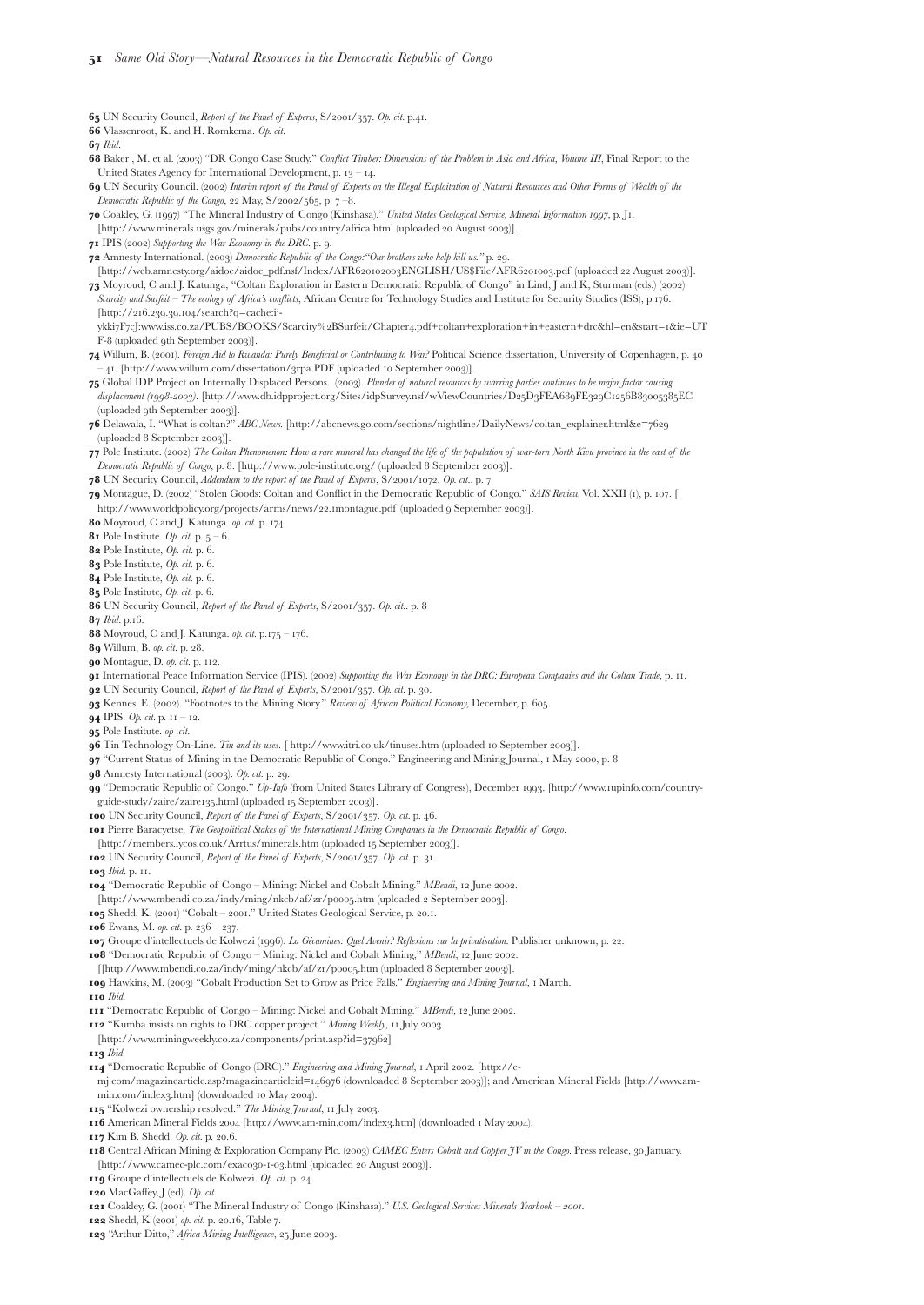- **65** UN Security Council, *Report of the Panel of Experts*,  $S/2001/357$ . *Op. cit.* p.41.
- Vlassenroot, K. and H. Romkema. *Op. cit.*

*Ibid*.

- 68 Baker , M. et al. (2003) "DR Congo Case Study." *Conflict Timber: Dimensions of the Problem in Asia and Africa, Volume III*, Final Report to the United States Agency for International Development, p.  $13 - 14$ .
- 69 UN Security Council. (2002) Interim report of the Panel of Experts on the Illegal Exploitation of Natural Resources and Other Forms of Wealth of the *Democratic Republic of the Congo*, 22 May,  $S/2002/565$ , p. 7 -8.
- Coakley, G. () "The Mineral Industry of Congo (Kinshasa)." *United States Geological Service, Mineral Information* , p. J. [http://www.minerals.usgs.gov/minerals/pubs/country/africa.html (uploaded 20 August 2003)].
- **71** IPIS (2002) Supporting the War Economy in the DRC. p. 9.
- **72** Amnesty International. (2003) *Democratic Republic of the Congo:* "Our brothers who help kill us." p. 29.
- [http://web.amnesty.org/aidoc/aidoc\_pdf.nsf/Index/AFR620102003ENGLISH/US\$File/AFR6201003.pdf (uploaded 22 August 2003)]. **73** Moyroud, C and J. Katunga, "Coltan Exploration in Eastern Democratic Republic of Congo" in Lind, J and K, Sturman (eds.) (2002) *Scarcity and Surfeit – The ecology of Africa's conflicts*, African Centre for Technology Studies and Institute for Security Studies (ISS), p..
- [http://216.239.39.104/search?q=cache:ijykki7F7cJ:www.iss.co.za/PUBS/BOOKS/Scarcity%2BSurfeit/Chapter4.pdf+coltan+exploration+in+eastern+drc&hl=en&start=1&ie=UT
- F-8 (uploaded 9th September 2003)].
- 74 Willum, B. (2001). *Foreign Aid to Rwanda: Purely Beneficial or Contributing to War?* Political Science dissertation, University of Copenhagen, p. 40 41. [http://www.willum.com/dissertation/3rpa.PDF (uploaded 10 September 2003)].
- **75** Global IDP Project on Internally Displaced Persons.. (2003). Plunder of natural resources by warring parties continues to be major factor causing displacement (1998-2003). [http://www.db.idpproject.org/Sites/idpSurvey.nsf/wViewCountries/D25D3FEA689FE329C1256B83005385EC (uploaded 9th September 2003)].
- Delawala, I. "What is coltan?" *ABC News.* [http://abcnews.go.com/sections/nightline/DailyNews/coltan\_explainer.html&e= (uploaded 8 September 2003)].
- **77** Pole Institute. (2002) The Coltan Phenomenon: How a rare mineral has changed the life of the population of war-torn North Kivu province in the east of the *Democratic Republic of Congo*, p. 8. [http://www.pole-institute.org/ (uploaded 8 September 2003)].
- 78 UN Security Council, *Addendum to the report of the Panel of Experts*,  $S/2001/1072$ . Op. cit.. p. 7
- **79** Montague, D. (2002) "Stolen Goods: Coltan and Conflict in the Democratic Republic of Congo." *SAIS Review* Vol. XXII (1), p. 107. [ http://www.worldpolicy.org/projects/arms/news/22.1montague.pdf (uploaded 9 September 2003)].
- 80 Moyroud, C and J. Katunga. op. cit. p. 174.
- **81** Pole Institute. *Op. cit.* p.  $5 6$ .
- **82** Pole Institute, *Op. cit.* p. 6.
- **83** Pole Institute, *Op. cit.* p. 6.
- **84** Pole Institute, *Op. cit.* p. 6.
- **85** Pole Institute, *Op. cit.* p. 6.
- 
- 86 UN Security Council, *Report of the Panel of Experts*, S/2001/357. Op. cit.. p. 8
- $87$  *Ibid.* p.16.
- **88** Moyroud, C and J. Katunga. *op. cit.* p.175 176.
- 89 Willum, B. op. cit. p. 28.
- **90** Montague, D. op. cit. p. 112.
- **g1** International Peace Information Service (IPIS). (2002) Supporting the War Economy in the DRC: European Companies and the Coltan Trade, p. 11.
- 92 UN Security Council, *Report of the Panel of Experts*, S/2001/357. Op. cit. p. 30.
- 93 Kennes, E. (2002). "Footnotes to the Mining Story." Review of African Political Economy, December, p. 605.
- **94** IPIS. *Op. cit.* p.  $11 12$ .
- Pole Institute. *op .cit.*
- **96** Tin Technology On-Line. *Tin and its uses*. [ http://www.itri.co.uk/tinuses.htm (uploaded 10 September 2003)].
- **97** "Current Status of Mining in the Democratic Republic of Congo." Engineering and Mining Journal, 1 May 2000, p. 8
- **98** Amnesty International (2003). Op. cit. p. 29.
- <sup>99</sup> "Democratic Republic of Congo." *Up-Info* (from United States Library of Congress), December 1993. [http://www.upinfo.com/countryguide-study/zaire/zaire135.html (uploaded 15 September 2003)].
- **100** UN Security Council, *Report of the Panel of Experts*,  $S/2001/357$ . *Op. cit.* p. 46.
- Pierre Baracyetse, *The Geopolitical Stakes of the International Mining Companies in the Democratic Republic of Congo*.
- [http://members.lycos.co.uk/Arrtus/minerals.htm (uploaded 15 September 2003)].
- **102** UN Security Council, *Report of the Panel of Experts*, S/2001/357. Op. cit. p. 31.
- *IO3 Ibid.* p. 11.
- **104** "Democratic Republic of Congo Mining: Nickel and Cobalt Mining." *MBendi*, 12 June 2002.
- [http://www.mbendi.co.za/indy/ming/nkcb/af/zr/pooo5.htm (uploaded 2 September 2003].
- 105 Shedd, K. (2001) "Cobalt 2001." United States Geological Service, p. 20.1.
- **106** Ewans, M. *op. cit.* p.  $236 237$ .
- <sup>10</sup>7 Groupe d'intellectuels de Kolwezi (1996). *La Gécamines: Quel Avenir? Reflexions sur la privatisation*. Publisher unknown, p. 22.
- 108 "Democratic Republic of Congo Mining: Nickel and Cobalt Mining," *MBendi*, 12 June 2002.
- [[http://www.mbendi.co.za/indy/ming/nkcb/af/zr/pooo5.htm (uploaded 8 September 2003)].
- **109** Hawkins, M. (2003) "Cobalt Production Set to Grow as Price Falls." *Engineering and Mining Journal*, 1 March.
- *Ibid.*
- **111** "Democratic Republic of Congo Mining: Nickel and Cobalt Mining." *MBendi*, 12 June 2002.
- **112** "Kumba insists on rights to DRC copper project." *Mining Weekly*, 11 July 2003.
- [http://www.miningweekly.co.za/components/print.asp?id=37962]
- *Ibid.*
- **114** "Democratic Republic of Congo (DRC)." *Engineering and Mining Journal*, *I April 2002*. [http://e-
- mj.com/magazinearticle.asp?magazinearticleid= (downloaded September )]; and American Mineral Fields [http://www.am-
- min.com/index3.htm] (downloaded to May 2004).
- **115** "Kolwezi ownership resolved." The Mining Journal, 11 July 2003.
- **116** American Mineral Fields 2004 [http://www.am-min.com/index3.htm] (downloaded 1 May 2004).
- **117** Kim B. Shedd. *Op. cit.* p. 20.6.
- **118** Central African Mining & Exploration Company Plc. (2003) *CAMEC Enters Cobalt and Copper JV in the Congo*. Press release, 30 January. [http://www.camec-plc.com/exaco30-1-03.html (uploaded 20 August 2003)].
- **119** Groupe d'intellectuels de Kolwezi. Op. cit. p. 24.
- **120** MacGaffey, J (ed). Op. cit.
- **121** Coakley, G. (2001) "The Mineral Industry of Congo (Kinshasa)." *U.S. Geological Services Minerals Yearbook* 2001.
- **122** Shedd, K (2001) op. cit. p. 20.16, Table 7.
- 123 "Arthur Ditto," Africa Mining Intelligence, 25 June 2003.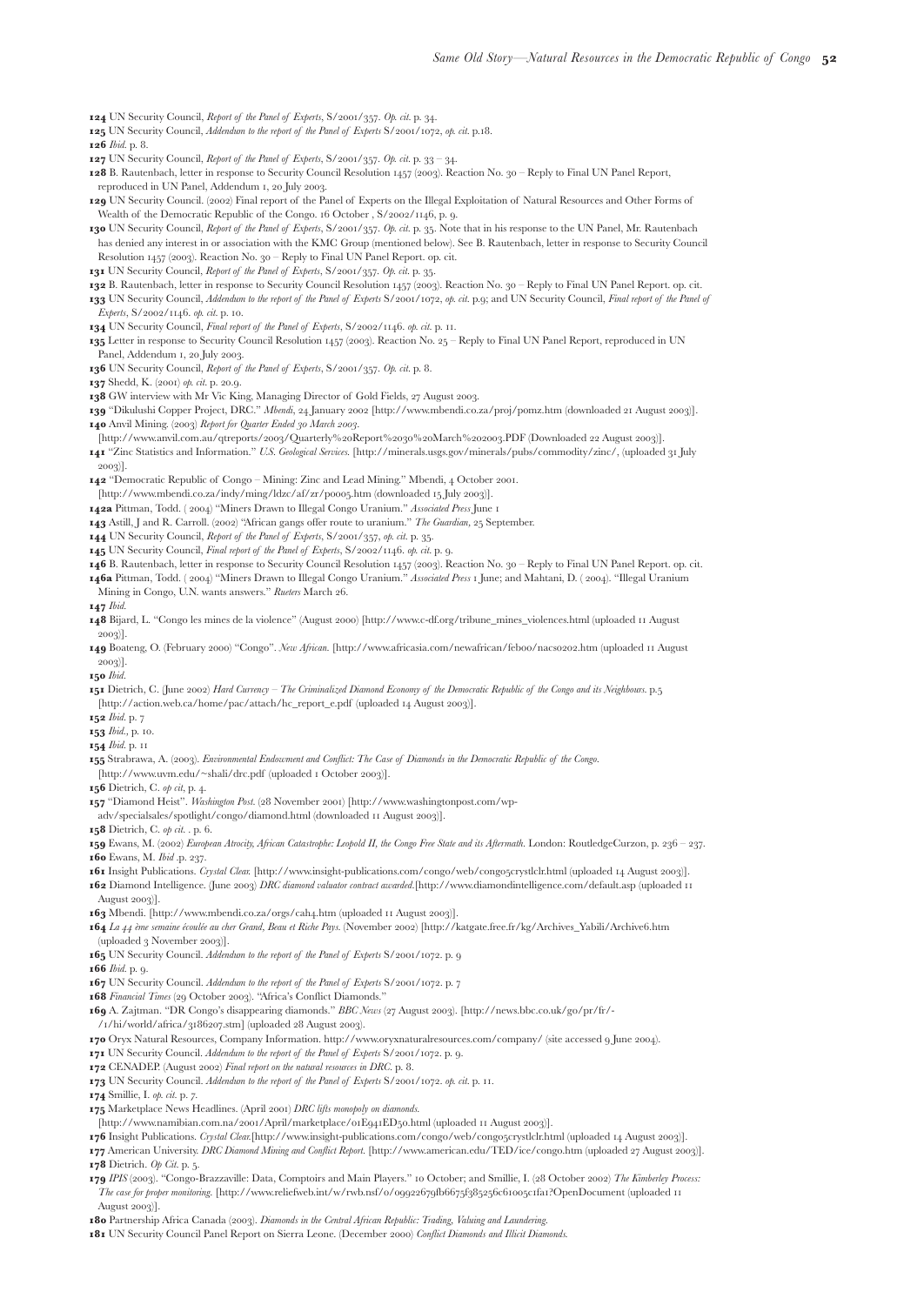- **124** UN Security Council, *Report of the Panel of Experts*, S/2001/357. Op. cit. p. 34.
- **125** UN Security Council, *Addendum to the report of the Panel of Experts*  $S/2001/1072$ , *op. cit.* p.18.
- *I26 Ibid.* p. 8.
- **127** UN Security Council, *Report of the Panel of Experts*, S/2001/357. Op. cit. p. 33 34.
- 128 B. Rautenbach, letter in response to Security Council Resolution 1457 (2003). Reaction No. 30 Reply to Final UN Panel Report, reproduced in UN Panel, Addendum 1, 20 July 2003.

**129** UN Security Council. (2002) Final report of the Panel of Experts on the Illegal Exploitation of Natural Resources and Other Forms of Wealth of the Democratic Republic of the Congo. 16 October,  $S/2002/1146$ , p. 9.

130 UN Security Council, Report of the Panel of Experts, S/2001/357. Op. cit. p. 35. Note that in his response to the UN Panel, Mr. Rautenbach has denied any interest in or association with the KMC Group (mentioned below). See B. Rautenbach, letter in response to Security Council Resolution 1457 (2003). Reaction No. 30 - Reply to Final UN Panel Report. op. cit.

- **131** UN Security Council, *Report of the Panel of Experts*, S/2001/357. Op. cit. p. 35.
- **132** B. Rautenbach, letter in response to Security Council Resolution 1457 (2003). Reaction No. 30 Reply to Final UN Panel Report. op. cit.
- **133** UN Security Council, *Addendum to the report of the Panel of Experts S/2001/1072, op. cit.* p.g; and UN Security Council, *Final report of the Panel of Experts*,  $S/2002/1146$ . *op. cit.* p. 10.

**134** UN Security Council, *Final report of the Panel of Experts*,  $S/2002/1146$ . *op. cit.* p. 11.

- 135 Letter in response to Security Council Resolution 1457 (2003). Reaction No. 25 Reply to Final UN Panel Report, reproduced in UN Panel, Addendum 1, 20 July 2003.
- **136** UN Security Council, *Report of the Panel of Experts*, S/2001/357. Op. cit. p. 8.
- **137** Shedd, K. (2001) op. cit. p. 20.9.
- **138** GW interview with Mr Vic King, Managing Director of Gold Fields, 27 August 2003.
- 139 "Dikulushi Copper Project, DRC." *Mbendi*, 24 January 2002 [http://www.mbendi.co.za/proj/pomz.htm (downloaded 21 August 2003)]. **140** Anvil Mining. (2003) Report for Quarter Ended 30 March 2003
- [http://www.anvil.com.au/qtreports/2003/Quarterly%20Report%2030%20March%202003.PDF (Downloaded 22 August 2003)].
- "Zinc Statistics and Information." *U.S. Geological Services.* [http://minerals.usgs.gov/minerals/pubs/commodity/zinc/, (uploaded July  $(2002)$ ].
- 142 "Democratic Republic of Congo Mining: Zinc and Lead Mining." Mbendi, 4 October 2001.
- [http://www.mbendi.co.za/indy/ming/ldzc/af/zr/pooo5.htm (downloaded 15 July 2003)].

**142a** Pittman, Todd. (2004) "Miners Drawn to Illegal Congo Uranium." Associated Press June 1

**143** Astill, J and R. Carroll. (2002) "African gangs offer route to uranium." The Guardian, 25 September.

**144** UN Security Council, *Report of the Panel of Experts*,  $S/2001/357$ , *op. cit.* p. 35.

**145** UN Security Council, *Final report of the Panel of Experts*,  $S/2002/1146$ . *op. cit.* p. 9.

 $\texttt{r46}$  B. Rautenbach, letter in response to Security Council Resolution 1457 (2003). Reaction No. 30 - Reply to Final UN Panel Report. op. cit.

 $\mathbf{r}_4$ 6a Pittman, Todd. (2004) "Miners Drawn to Illegal Congo Uranium." *Associated Press* **1** June; and Mahtani, D. (2004). "Illegal Uranium Mining in Congo, U.N. wants answers." Rueters March 26.

*Ibid.*

**148** Bijard, L. "Congo les mines de la violence" (August 2000) [http://www.c-df.org/tribune\_mines\_violences.html (uploaded 11 August  $(2003)$ ].

149 Boateng, O. (February 2000) "Congo". *New African*. [http://www.africasia.com/newafrican/feboo/nacso202.htm (uploaded 11 August  $(2003)]$ .

*Ibid.*

**151** Dietrich, C. (June 2002) Hard Currency - The Criminalized Diamond Economy of the Democratic Republic of the Congo and its Neighbours. p.5 [http://action.web.ca/home/pac/attach/hc\_report\_e.pdf (uploaded 14 August 2003)].

- *Ibid*. p.
- **153** *Ibid.*, p. 10.
- *Ibid.* p.

**155** Strabrawa, A. (2003). *Environmental Endowment and Conflict: The Case of Diamonds in the Democratic Republic of the Congo.* 

- [http://www.uvm.edu/~shali/drc.pdf (uploaded 1 October 2003)].
- **156** Dietrich, C. op cit, p. 4.

**157** "Diamond Heist". *Washington Post.* (28 November 2001) [http://www.washingtonpost.com/wp-

adv/specialsales/spotlight/congo/diamond.html (downloaded 11 August 2003)].

**158** Dietrich, C. op cit. . p. 6.

159 Ewans, M. (2002) European Atrocity, African Catastrophe: Leopold II, the Congo Free State and its Aftermath. London: RoutledgeCurzon, p. 236 - 237.

**160** Ewans, M. *Ibid* .p. 237.

161 Insight Publications. *Crystal Clear.* [http://www.insight-publications.com/congo/web/congo5crystlclr.html (uploaded 14 August 2003)].

- **162** Diamond Intelligence. (June 2003) *DRC diamond valuator contract awarded*.[http://www.diamondintelligence.com/default.asp (uploaded 11 August  $2003$ ]
- $\texttt{163}$  Mbendi. [http://www.mbendi.co.za/orgs/cah4.htm (uploaded 11 August 2003)].

<sup>16</sup>4 La 44 ème semaine écoulée au cher Grand, Beau et Riche Pays. (November 2002) [http://katgate.free.fr/kg/Archives\_Yabili/Archive6.htm  $(uploaded g November 2003)$ ].

- **165** UN Security Council. *Addendum to the report of the Panel of Experts* S/2001/1072. p. 9
- **166** *Ibid.* p. 9.
- **167** UN Security Council. *Addendum to the report of the Panel of Experts* S/2001/1072. p. 7
- **168** Financial Times (29 October 2003). "Africa's Conflict Diamonds."
- **169** A. Zajtman. "DR Congo's disappearing diamonds." *BBC News* (27 August 2003). [http://news.bbc.co.uk/go/pr/fr/-
- / $1/hi$ /world/africa/3 $186$ 207.stm] (uploaded 28 August 2003).
- **170** Oryx Natural Resources, Company Information. http://www.oryxnaturalresources.com/company/ (site accessed 9 June 2004).

**171** UN Security Council. *Addendum to the report of the Panel of Experts*  $S/2001/1072$ . p. 9.

- **172** CENADEP. (August 2002) *Final report on the natural resources in DRC*. p. 8.
- **173** UN Security Council. *Addendum to the report of the Panel of Experts*  $S/2001/1072$ . *op. cit.* p. 11.
- Smillie, I. *op. cit.* p*. .*
- **175** Marketplace News Headlines. (April 2001) *DRC lifts monopoly on diamonds*.
- [http://www.namibian.com.na/2001/April/marketplace/01E941ED50.html (uploaded 11 August 2003)].

**176** Insight Publications. *Crystal Clear.*[http://www.insight-publications.com/congo/web/congoscrystlclr.html (uploaded 14 August 2003)].

- 177 American University. *DRC Diamond Mining and Conflict Report*. [http://www.american.edu/TED/ice/congo.htm (uploaded 27 August 2003)]. **178** Dietrich. Op Cit. p. 5.
- 179 IPIS (2003). "Congo-Brazzaville: Data, Comptoirs and Main Players." 10 October; and Smillie, I. (28 October 2002) The Kimberley Process: The case for proper monitoring. [http://www.reliefweb.int/w/rwb.nsf/o/09922679fb6675f385256c61005c1fa1?OpenDocument (uploaded 11 August  $2003$ ].
- **180** Partnership Africa Canada (2003). *Diamonds in the Central African Republic: Trading, Valuing and Laundering.*

 **181 UN** Security Council Panel Report on Sierra Leone. (December 2000) *Conflict Diamonds and Illicit Diamonds*.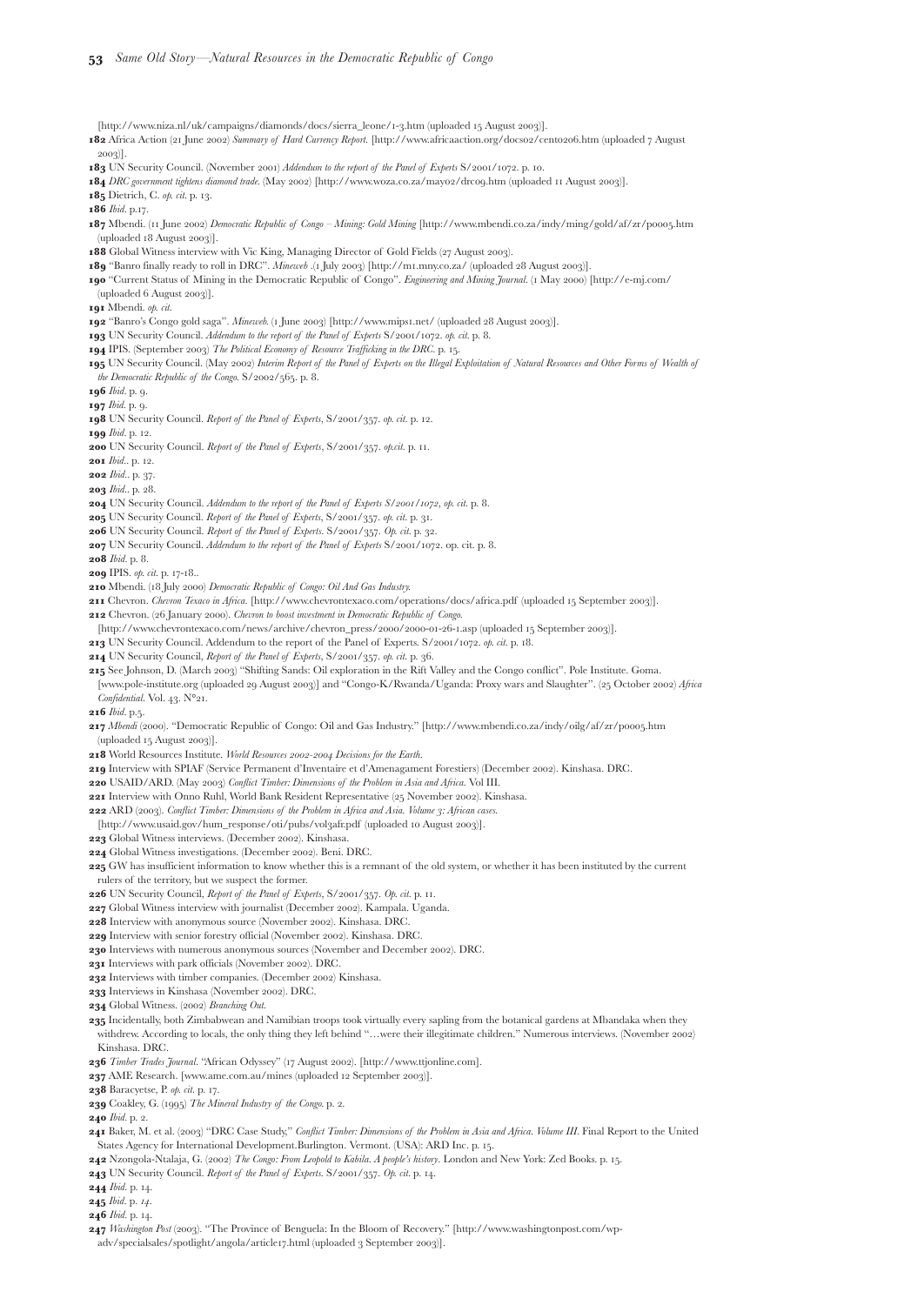[http://www.niza.nl/uk/campaigns/diamonds/docs/sierra\_leone/1-3.htm (uploaded 15 August 2003)].

- **182** Africa Action (21 June 2002) *Summary of Hard Currency Report.* [http://www.africaaction.org/docso2/cento206.htm (uploaded 7 August  $2002$ ]
- 183 UN Security Council. (November 2001) *Addendum to the report of the Panel of Experts*  $S/2001/1072$ . p. 10.
- **184** DRC government tightens diamond trade. (May 2002) [http://www.woza.co.za/mayo2/drco9.htm (uploaded 11 August 2003)].
- **185** Dietrich, C. op. cit. p. 13.
- **186** *Ibid.* p.17.
- <sup>18</sup>7 Mbendi. (11 June 2002) *Democratic Republic of Congo Mining: Gold Mining* [http://www.mbendi.co.za/indy/ming/gold/af/zr/pooo5.htm (uploaded 18 August 2003)].
- **188** Global Witness interview with Vic King, Managing Director of Gold Fields (27 August 2003).
- **189** "Banro finally ready to roll in DRC". *Mineweb* .(1 July 2003) [http://m1.mny.co.za/ (uploaded 28 August 2003)].
- **190** "Current Status of Mining in the Democratic Republic of Congo". *Engineering and Mining Journal.* (1 May 2000) [http://e-mj.com/
- $(\text{uploaded } 6 \text{ August } 2003)].$
- Mbendi. *op. cit.*
- 192 "Banro's Congo gold saga". *Mineweb.* (1 June 2003) [http://www.mipsr.net/ (uploaded 28 August 2003)].
- **193** UN Security Council. *Addendum to the report of the Panel of Experts*  $S/2001/1072$ . *op. cit.* p. 8.
- **104** IPIS. (September 2003) *The Political Economy of Resource Trafficking in the DRC*. p. 15.
- **195** UN Security Council. (May 2002) *Interim Report of the Panel of Experts on the Illegal Exploitation of Natural Resources and Other Forms of Wealth of the Democratic Republic of the Congo.*  $S/2002/565$ . p. 8.
- *I***96** *Ibid.* p. 9.
- **197** *Ibid.* p. 9.
- **108** UN Security Council. *Report of the Panel of Experts*, S/2001/257, *op. cit.* p. 12.
- *IQQ Ibid.* p. 12.
- **200** UN Security Council. *Report of the Panel of Experts*, S/2001/357. *op.cit.* p. 11.
- **201** *Ibid.*. p. 12.
- **202** *Ibid.*. p. 37.
- 203 *Ibid.*. p. 28.
- **204** UN Security Council. *Addendum to the report of the Panel of Experts S/2001/1072, op. cit.* p. 8.
- 205 UN Security Council. *Report of the Panel of Experts*, S/2001/357. op. cit. p. 31.
- **206** UN Security Council. *Report of the Panel of Experts*. S/2001/357. Op. cit. p. 32.
- **207** UN Security Council. *Addendum to the report of the Panel of Experts* S/2001/1072. op. cit. p. 8.
- $\frac{1}{208}$  *Ibid.* p. 8.
- 209 IPIS. op. cit. p. 17-18..
- 210 Mbendi. (18 July 2000) *Democratic Republic of Congo: Oil And Gas Industry.*
- 211 Chevron. *Chevron Texaco in Africa*. [http://www.chevrontexaco.com/operations/docs/africa.pdf (uploaded 15 September 2003)].
- 212 Chevron. (26 January 2000). *Chevron to boost investment in Democratic Republic of Congo.*
- [http://www.chevrontexaco.com/news/archive/chevron\_press/2000/2000-01-26-1.asp (uploaded 15 September 2003)].
- 213 UN Security Council. Addendum to the report of the Panel of Experts. S/2001/1072. op. cit. p. 18.
- 214 UN Security Council, *Report of the Panel of Experts*, S/2001/357. op. cit. p. 36.
- 215 See Johnson, D. (March 2003) "Shifting Sands: Oil exploration in the Rift Valley and the Congo conflict". Pole Institute. Goma.
- [www.pole-institute.org (uploaded 29 August 2003]] and "Congo-K/Rwanda/Uganda: Proxy wars and Slaughter". (25 October 2002) *Africa Confidential.* Vol. 43. N°21.
- 216 *Ibid.* p.5.
- 217 Mbendi (2000). "Democratic Republic of Congo: Oil and Gas Industry." [http://www.mbendi.co.za/indy/oilg/af/zr/pooo5.htm  $(\text{uploaded 15 August 2003})$ ].
- World Resources Institute. *World Resources - Decisions for the Earth*.
- **219** Interview with SPIAF (Service Permanent d'Inventaire et d'Amenagament Forestiers) (December 2002). Kinshasa. DRC.
- 220 USAID/ARD. (May 2003) *Conflict Timber: Dimensions of the Problem in Asia and Africa*. Vol III.
- 221 Interview with Onno Ruhl, World Bank Resident Representative (25 November 2002). Kinshasa.
- ARD (). *Conflict Timber: Dimensions of the Problem in Africa and Asia. Volume : African cases.*
- [http://www.usaid.gov/hum\_response/oti/pubs/vol3afr.pdf (uploaded to August 2003)].
- 223 Global Witness interviews. (December 2002). Kinshasa.
- 224 Global Witness investigations. (December 2002). Beni. DRC.
- **225 GW** has insufficient information to know whether this is a remnant of the old system, or whether it has been instituted by the current rulers of the territory, but we suspect the former.
- 226 UN Security Council, *Report of the Panel of Experts*, S/2001/357. Op. cit. p. 11.
- 227 Global Witness interview with journalist (December 2002). Kampala. Uganda.
- 228 Interview with anonymous source (November 2002). Kinshasa. DRC.
- 229 Interview with senior forestry official (November 2002). Kinshasa. DRC.
- 230 Interviews with numerous anonymous sources (November and December 2002). DRC.
- 231 Interviews with park officials (November 2002). DRC.
- 232 Interviews with timber companies. (December 2002) Kinshasa.
- 233 Interviews in Kinshasa (November 2002). DRC.
- 234 Global Witness. (2002) Branching Out.
- 235 Incidentally, both Zimbabwean and Namibian troops took virtually every sapling from the botanical gardens at Mbandaka when they withdrew. According to locals, the only thing they left behind "...were their illegitimate children." Numerous interviews. (November 2002) Kinshasa. DRC.
- 236 Timber Trades Journal. "African Odyssey" (17 August 2002). [http://www.ttjonline.com].
- 237 AME Research. [www.ame.com.au/mines (uploaded 12 September 2003)].
- 238 Baracyetse, P. op. cit. p. 17.
- **239** Coakley, G. (1995) The Mineral Industry of the Congo. p. 2.
- **240** *Ibid.* p. 2.
- 241 Baker, M. et al. (2003) "DRC Case Study," Conflict Timber: Dimensions of the Problem in Asia and Africa. Volume III. Final Report to the United States Agency for International Development.Burlington. Vermont. (USA): ARD Inc. p. 15.
- 242 Nzongola-Ntalaja, G. (2002) The Congo: From Leopold to Kabila. A people's history. London and New York: Zed Books. p. 15.
- 243 UN Security Council. *Report of the Panel of Experts.* S/2001/357. Op. cit. p. 14.
- **244** *Ibid.* p. 14.
- **245** *Ibid.* p. *14*.
- **246** *Ibid.* p. 14.
- *Washington Post* (). "The Province of Benguela: In the Bloom of Recovery." [http://www.washingtonpost.com/wpadv/specialsales/spotlight/angola/article17.html (uploaded 3 September 2003)].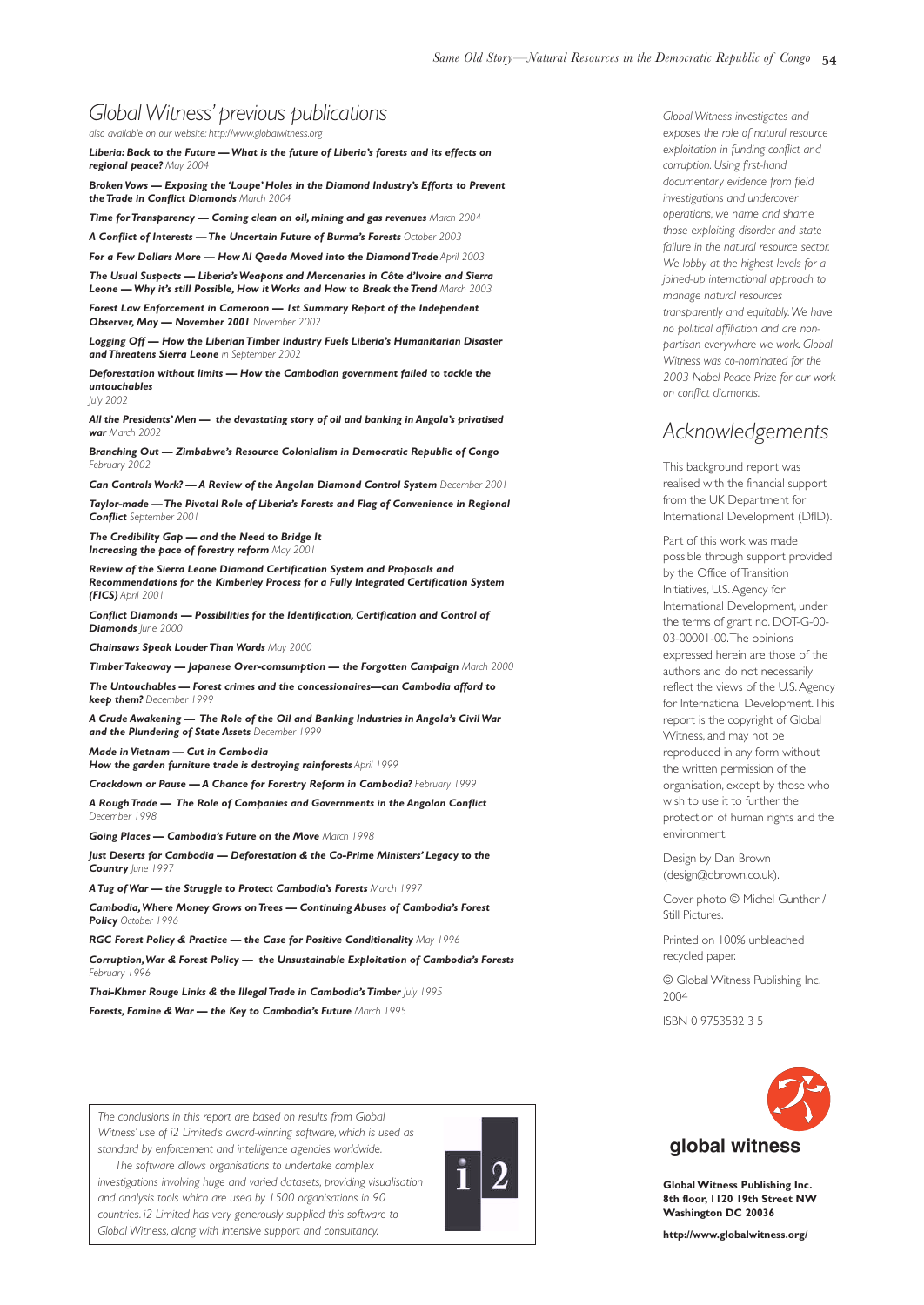# *Global Witness' previous publications*

*also available on our website: http://www.globalwitness.org*

*Liberia: Back to the Future — What is the future of Liberia's forests and its effects on regional peace? May 2004*

*Broken Vows — Exposing the 'Loupe' Holes in the Diamond Industry's Efforts to Prevent the Trade in Conflict Diamonds March 2004*

*Time for Transparency — Coming clean on oil, mining and gas revenues March 2004*

*A Conflict of Interests — The Uncertain Future of Burma's Forests October 2003*

*For a Few Dollars More — How Al Qaeda Moved into the Diamond Trade April 2003 The Usual Suspects — Liberia's Weapons and Mercenaries in Côte d'Ivoire and Sierra Leone — Why it's still Possible, How it Works and How to Break the Trend March 2003*

*Forest Law Enforcement in Cameroon — 1st Summary Report of the Independent Observer, May — November 2001 November 2002*

*Logging Off — How the Liberian Timber Industry Fuels Liberia's Humanitarian Disaster and Threatens Sierra Leone in September 2002*

*Deforestation without limits — How the Cambodian government failed to tackle the untouchables July 2002*

*All the Presidents' Men — the devastating story of oil and banking in Angola's privatised war March 2002*

*Branching Out — Zimbabwe's Resource Colonialism in Democratic Republic of Congo February 2002*

**Can Controls Work? - A Review of the Angolan Diamond Control System December 2001** 

*Taylor-made — The Pivotal Role of Liberia's Forests and Flag of Convenience in Regional Conflict September 2001*

*The Credibility Gap — and the Need to Bridge It Increasing the pace of forestry reform May 2001*

*Review of the Sierra Leone Diamond Certification System and Proposals and Recommendations for the Kimberley Process for a Fully Integrated Certification System (FICS) April 2001*

*Conflict Diamonds — Possibilities for the Identification, Certification and Control of* **Diamonds** *lune* 2000

*Chainsaws Speak Louder Than Words May 2000*

*Timber Takeaway — Japanese Over-comsumption — the Forgotten Campaign March 2000*

*The Untouchables — Forest crimes and the concessionaires—can Cambodia afford to keep them? December 1999*

*A Crude Awakening — The Role of the Oil and Banking Industries in Angola's Civil War and the Plundering of State Assets December 1999*

*Made in Vietnam — Cut in Cambodia*

*How the garden furniture trade is destroying rainforests April 1999*

*Crackdown or Pause — A Chance for Forestry Reform in Cambodia? February 1999*

*A Rough Trade — The Role of Companies and Governments in the Angolan Conflict December 1998*

*Going Places — Cambodia's Future on the Move March 1998*

*Just Deserts for Cambodia — Deforestation & the Co-Prime Ministers' Legacy to the* **Country** *June* 199

*A Tug of War — the Struggle to Protect Cambodia's Forests March 1997*

*Cambodia,Where Money Grows on Trees — Continuing Abuses of Cambodia's Forest Policy October 1996*

*RGC Forest Policy & Practice — the Case for Positive Conditionality May 1996*

*Corruption,War & Forest Policy — the Unsustainable Exploitation of Cambodia's Forests February 1996*

*Thai-Khmer Rouge Links & the Illegal Trade in Cambodia's Timber July 1995 Forests, Famine & War — the Key to Cambodia's Future March 1995*

*The conclusions in this report are based on results from Global Witness' use of i2 Limited's award-winning software, which is used as standard by enforcement and intelligence agencies worldwide.*

*The software allows organisations to undertake complex investigations involving huge and varied datasets, providing visualisation and analysis tools which are used by 1500 organisations in 90 countries. i2 Limited has very generously supplied this software to Global Witness, along with intensive support and consultancy.*



*Global Witness investigates and exposes the role of natural resource exploitation in funding conflict and corruption. Using first-hand documentary evidence from field investigations and undercover operations, we name and shame those exploiting disorder and state failure in the natural resource sector. We lobby at the highest levels for a joined-up international approach to manage natural resources transparently and equitably.We have no political affiliation and are nonpartisan everywhere we work. Global Witness was co-nominated for the 2003 Nobel Peace Prize for our work on conflict diamonds.*

# *Acknowledgements*

This background report was realised with the financial support from the UK Department for International Development (DfID).

Part of this work was made possible through support provided by the Office of Transition Initiatives, U.S.Agency for International Development, under the terms of grant no. DOT-G-00- 03-00001-00.The opinions expressed herein are those of the authors and do not necessarily reflect the views of the U.S.Agency for International Development.This report is the copyright of Global Witness, and may not be reproduced in any form without the written permission of the organisation, except by those who wish to use it to further the protection of human rights and the environment.

Design by Dan Brown (design@dbrown.co.uk).

Cover photo © Michel Gunther / Still Pictures.

Printed on 100% unbleached recycled paper.

© Global Witness Publishing Inc. 2004

ISBN 0 9753582 3 5



global witness

**Global Witness Publishing Inc. 8th floor, 1120 19th Street NW Washington DC 20036**

**http://www.globalwitness.org/**